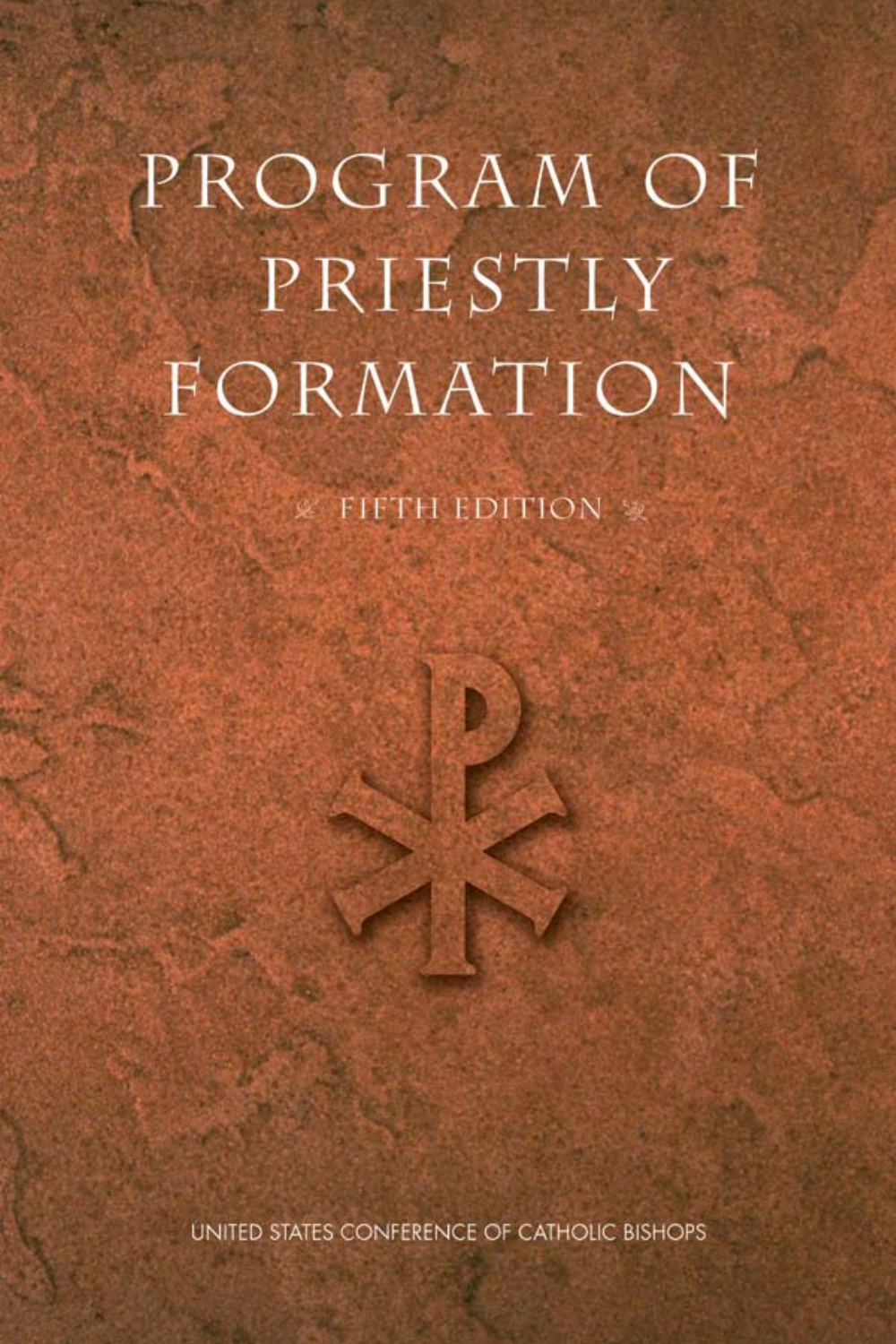Program of Priestly Formation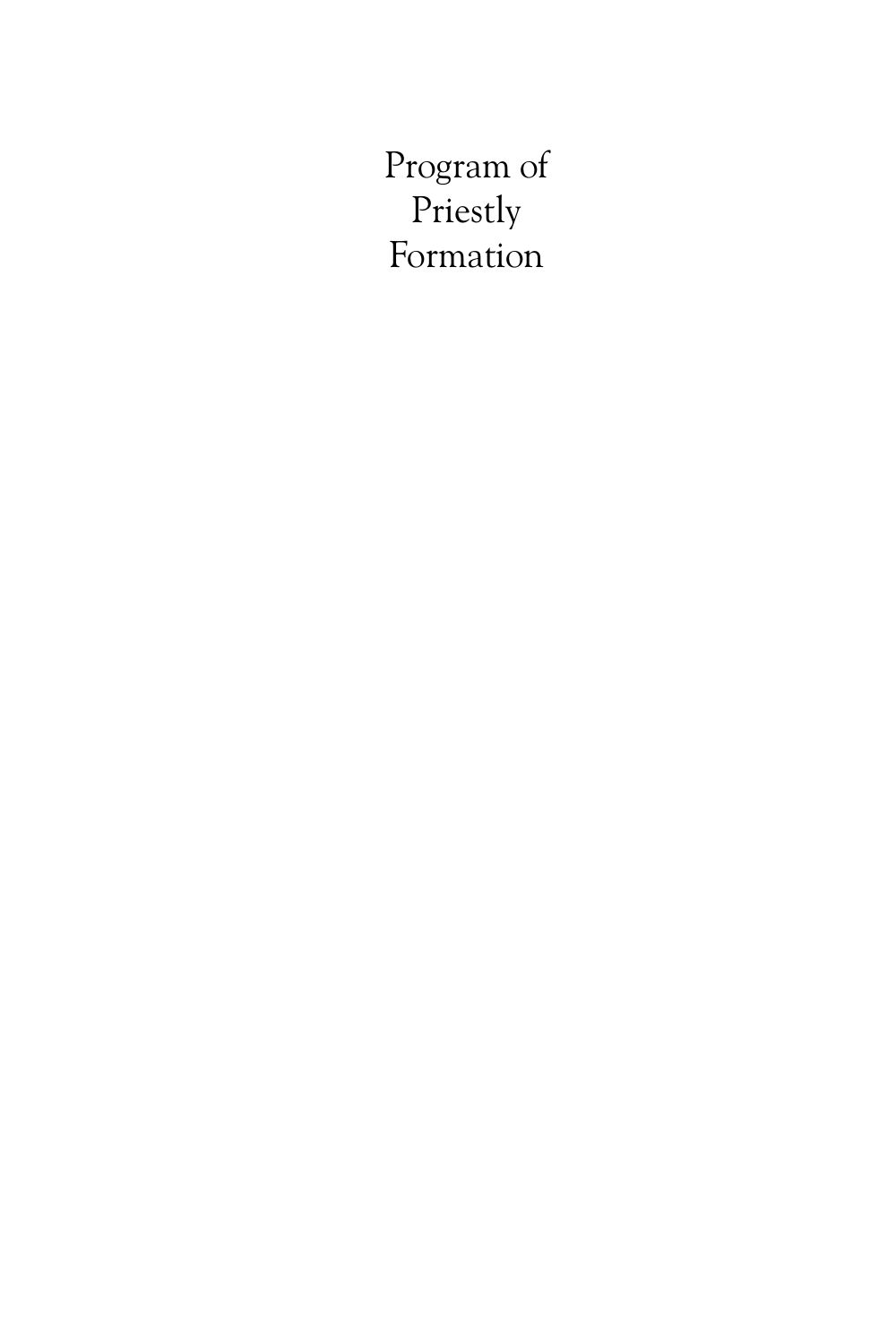The document *Program of Priestly Formation* (fifth edition) was developed by the Committee on Priestly Formation of the United States Conference of Catholic Bishops (USCCB). It was approved by the full body of bishops at its June 2005 General Meeting, received the subsequent *approbatio* of the Holy See, and has been authorized for publication by the undersigned.

> Msgr. David J. Malloy, STD General Secretary, USCCB

In 2001 the National Conference of Catholic Bishops (NCCB) and United States Catholic Conference (USCC) became the United States Conference of Catholic Bishops (USCCB).

Scripture texts used in this work are taken from the *New American Bible,* copyright © 1991, 1986, and 1970 by the Confraternity of Christian Doctrine, Washington, DC 20017 and are used by permission of the copyright owner. All rights reserved.

Excerpts from the *Catechism of the Catholic Church*, second edition, copyright © 2000, Libreria Editrice Vaticana-United States Conference of Catholic Bishops, Washington, D.C. Used with permission. All rights reserved.

Excerpts from *Vatican Council II: The Conciliar and Post Conciliar Documents, New Revised Edition*, edited by Austin Flannery, OP, copyright © 1996, Costello Publishing Company, Inc., Northport, N.Y. are used with permission of the publisher, all rights reserved. No part of these excerpts may be reproduced, stored in a retrieval system, or transmitted in any form or by any means—electronic, mechanical, photocopying, recording, or otherwise—without express written permission of Costello Publishing Company.

*Pastores dabo vobis* © 1992, Libreria Editrice Vaticana (LEV); *Novo millenio ineunte*  © 2001, *Ecclesia de Eucharistia* © 2003, LEV; *Ecclesia in America* © 1999, LEV; *Rosarium Virginis Mariae* © 2002, LEV; *Fides et ratio* © 1998, LEV; *Study of Philosophy in Seminaries* © 1972, LEV; *Directives Regarding the Formation of Seminarians for Ministry to Marriage and Family* © 1995, LEV; *Catechesi tradendae* © 1979, LEV; *Directory for the Application of Principles and Norms for Ecumenism* © 1992, LEV; *Instruction on the Ecclesial Vocation of the Theologian* © 1990, LEV. Used with permission.

Copyright © 2006, United States Conference of Catholic Bishops, Washington, D.C. All rights reserved. No part of this work may be reproduced or transmitted in any form or by any means, electronic or mechanical, including photocopying, recording, or by any information storage and retrieval system, without permission in writing from the copyright holder.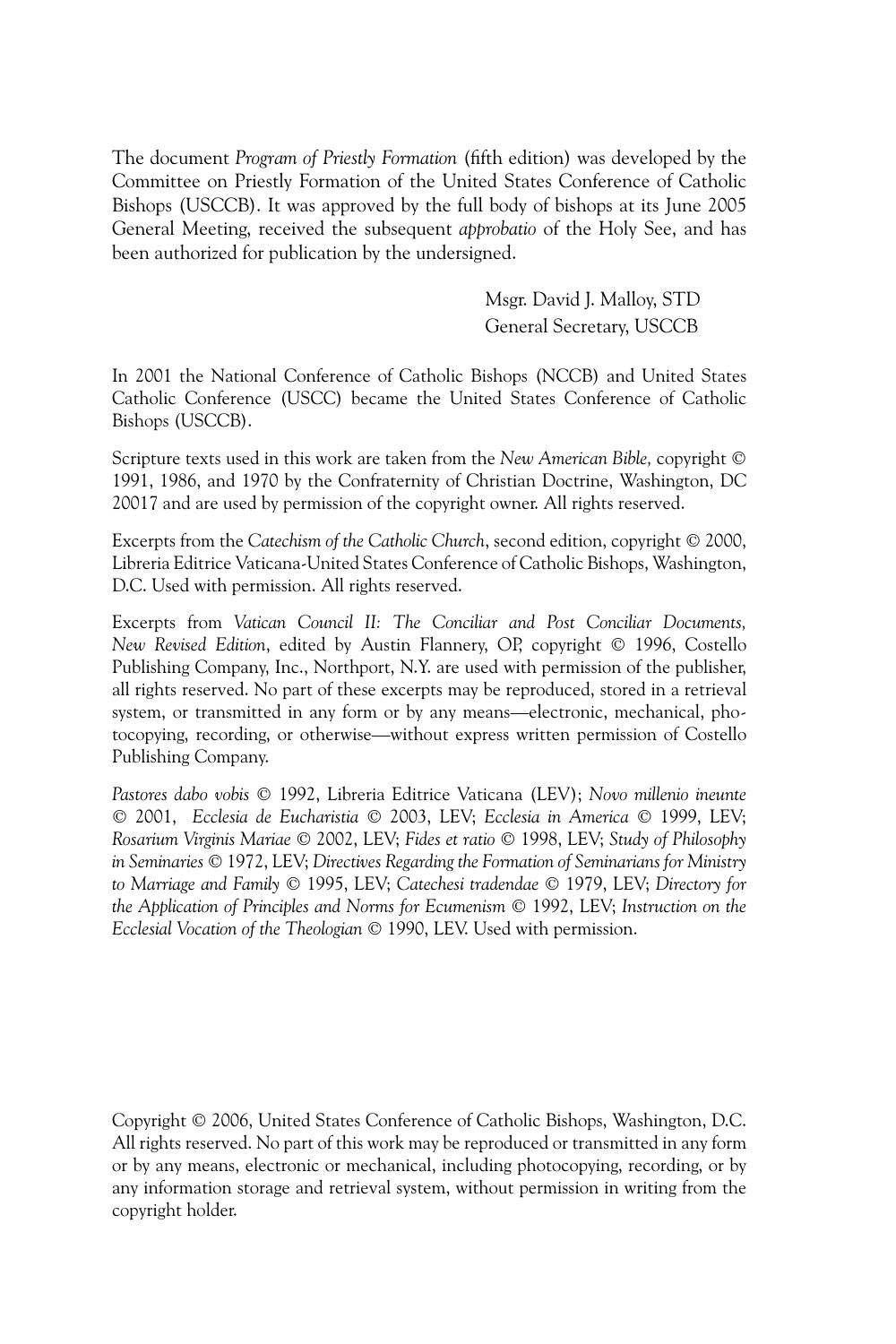Program of Priestly Formation *Fifth Edition*

UNITED STATES CONFERENCE OF CATHOLIC BISHOPS Washington, D.C.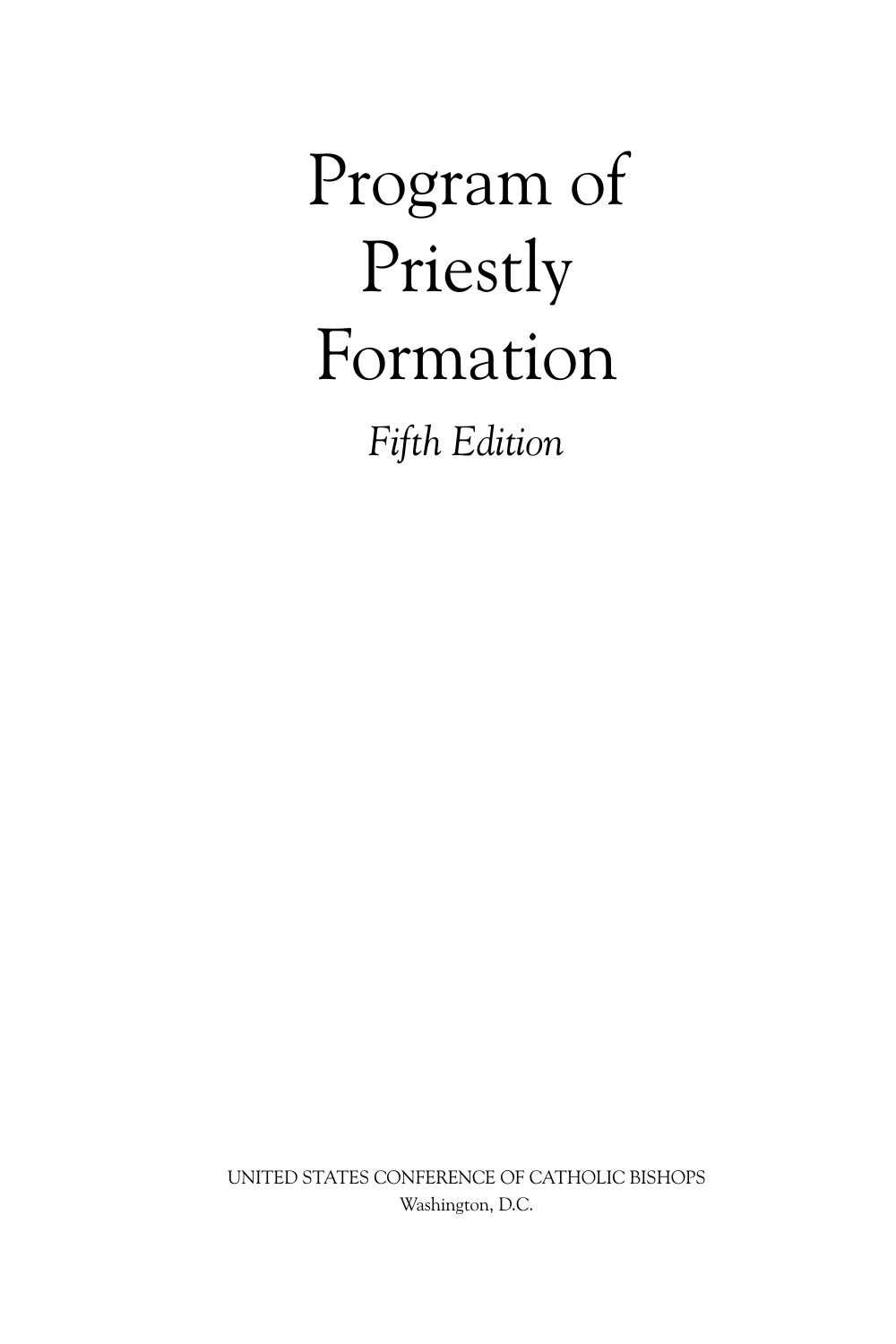# Contents

| <b>Statement from the Conference of</b>                |  |
|--------------------------------------------------------|--|
|                                                        |  |
|                                                        |  |
|                                                        |  |
| The Nature and Mission of the Ministerial Priesthood 8 |  |
|                                                        |  |
| Priestly Vocations in the Church's Pastoral Work and   |  |
|                                                        |  |
|                                                        |  |
|                                                        |  |
|                                                        |  |
|                                                        |  |
|                                                        |  |
|                                                        |  |
|                                                        |  |
|                                                        |  |
|                                                        |  |
|                                                        |  |
|                                                        |  |
| VI. The Continuing Evaluation of Seminarians 89        |  |
| Norms for the Continuing Evaluation of Seminarians  89 |  |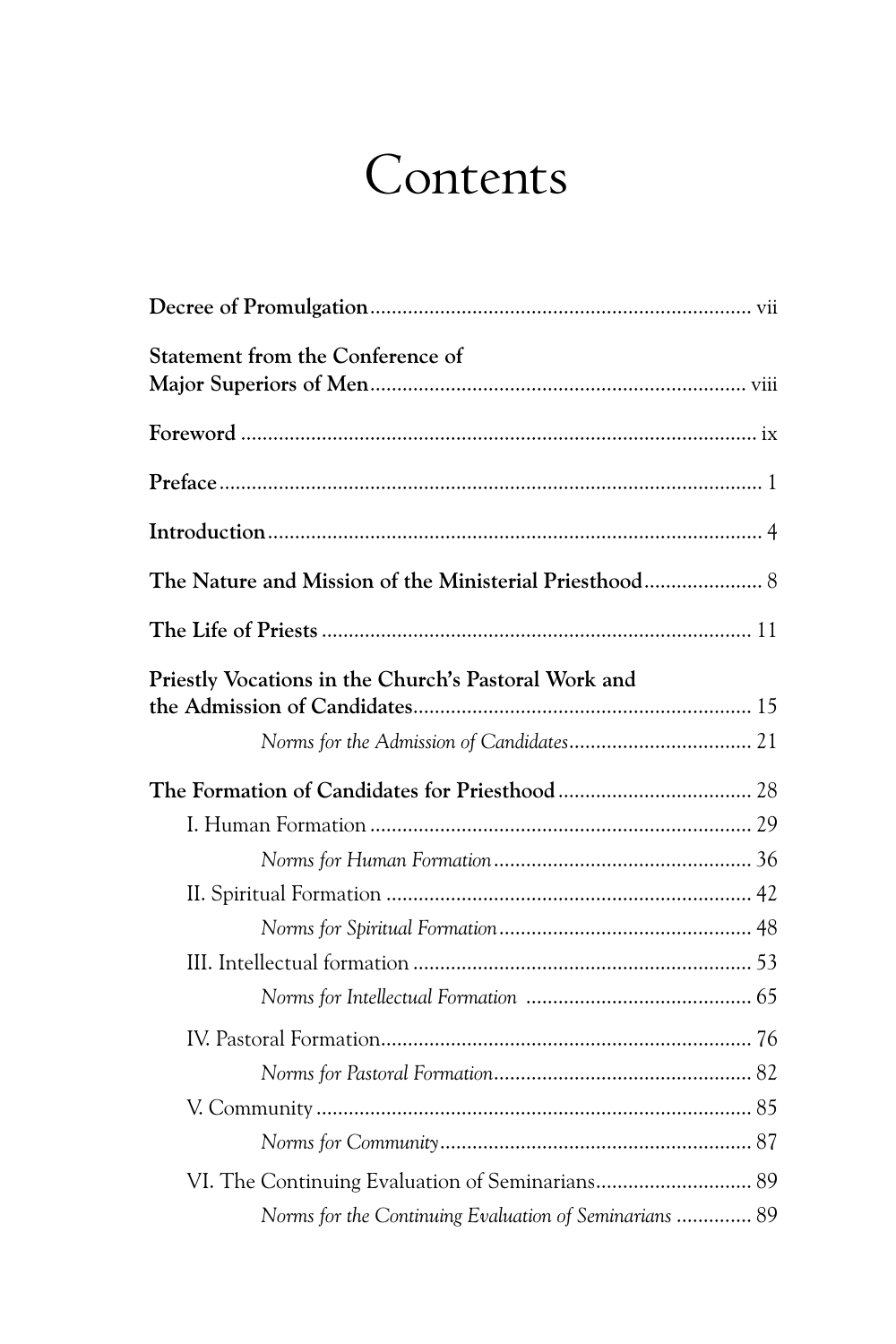#### vi | PROGRAM OF PRIESTLY FORMATION

| Seminaries: Governance, Administration, and          |  |
|------------------------------------------------------|--|
|                                                      |  |
|                                                      |  |
|                                                      |  |
|                                                      |  |
| Addendum A.                                          |  |
| Norms Concerning Applications for                    |  |
| Priestly Formation from Those Previously Enrolled in |  |
|                                                      |  |
|                                                      |  |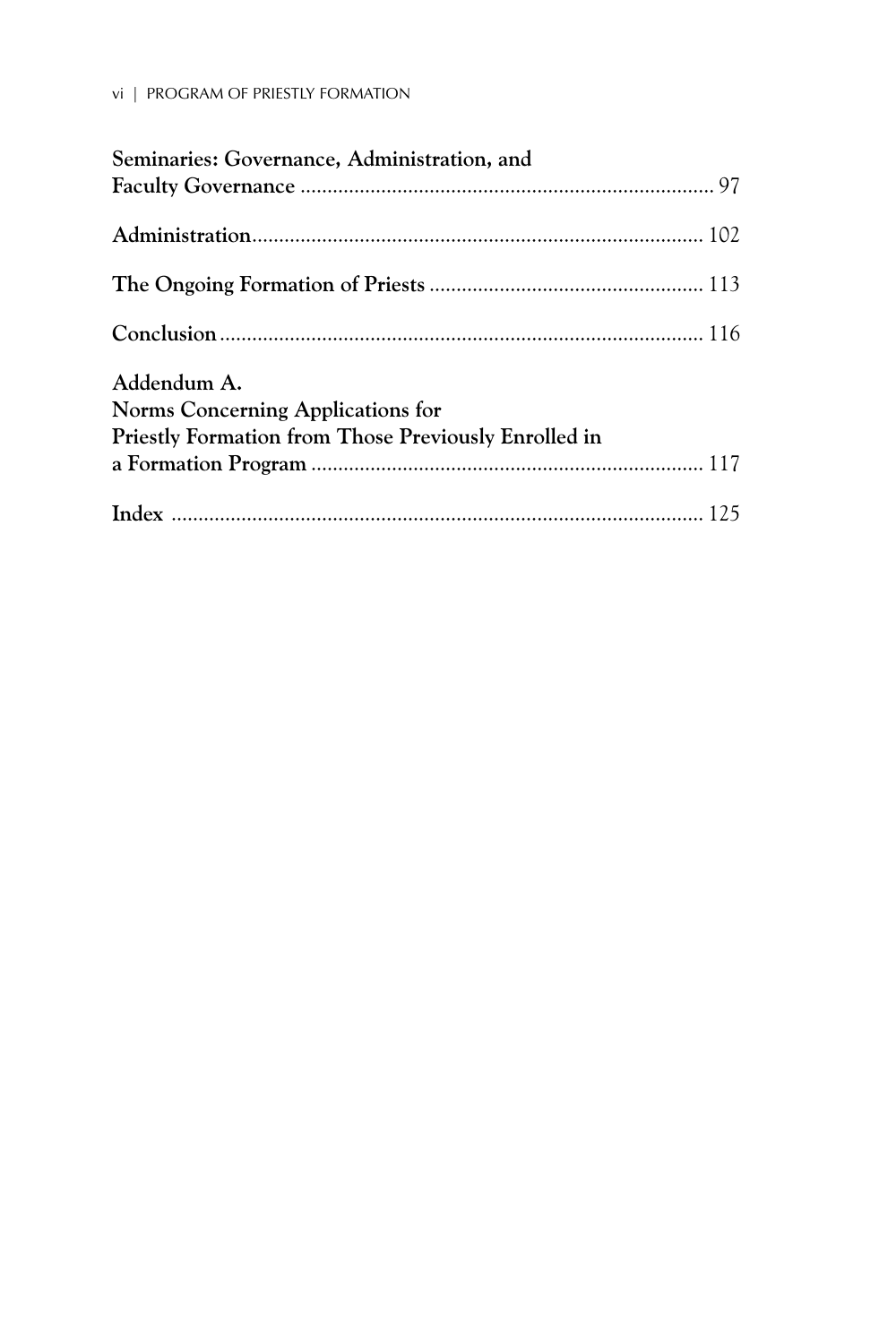### Decree of Promulgation

On June 16, 2005, the members of the United States Conference of Catholic Bishops approved the *Program of Priestly Formation* (fifth edition) as the *Ratio institutionis sacerdotalis* for the United States to be observed in seminaries for the formation of priests.

This action of the United States Conference of Catholic Bishops, made in accord with canon 242 §1 of the *Code of Canon Law*, was approved *ad quinquennium* by the Congregation for Catholic Education by a decree of November 15, 2005 (Prot. N. 1370/2003), signed by His Eminence, Zenon Cardinal Grocholewski, Prefect of the Congregation, and the Most Reverend J. Michael Miller, CSB, Secretary of the same Congregation.

As President of the United States Conference of Catholic Bishops, I therefore decree the promulgation of the *Program of Priestly Formation*  (fifth edition), which is to be observed in all seminaries, whether diocesan or interdiocesan, from the date of this same decree.

Given at the offices of the United States Conference of Catholic Bishops in Washington, the District of Columbia, on the 4th day of August, in the year of our Lord 2006, the Memorial of St. John Vianney.

> • William S. Skylstad Bishop of Spokane President United States Conference of Catholic Bishops

Monsignor David J. Malloy General Secretary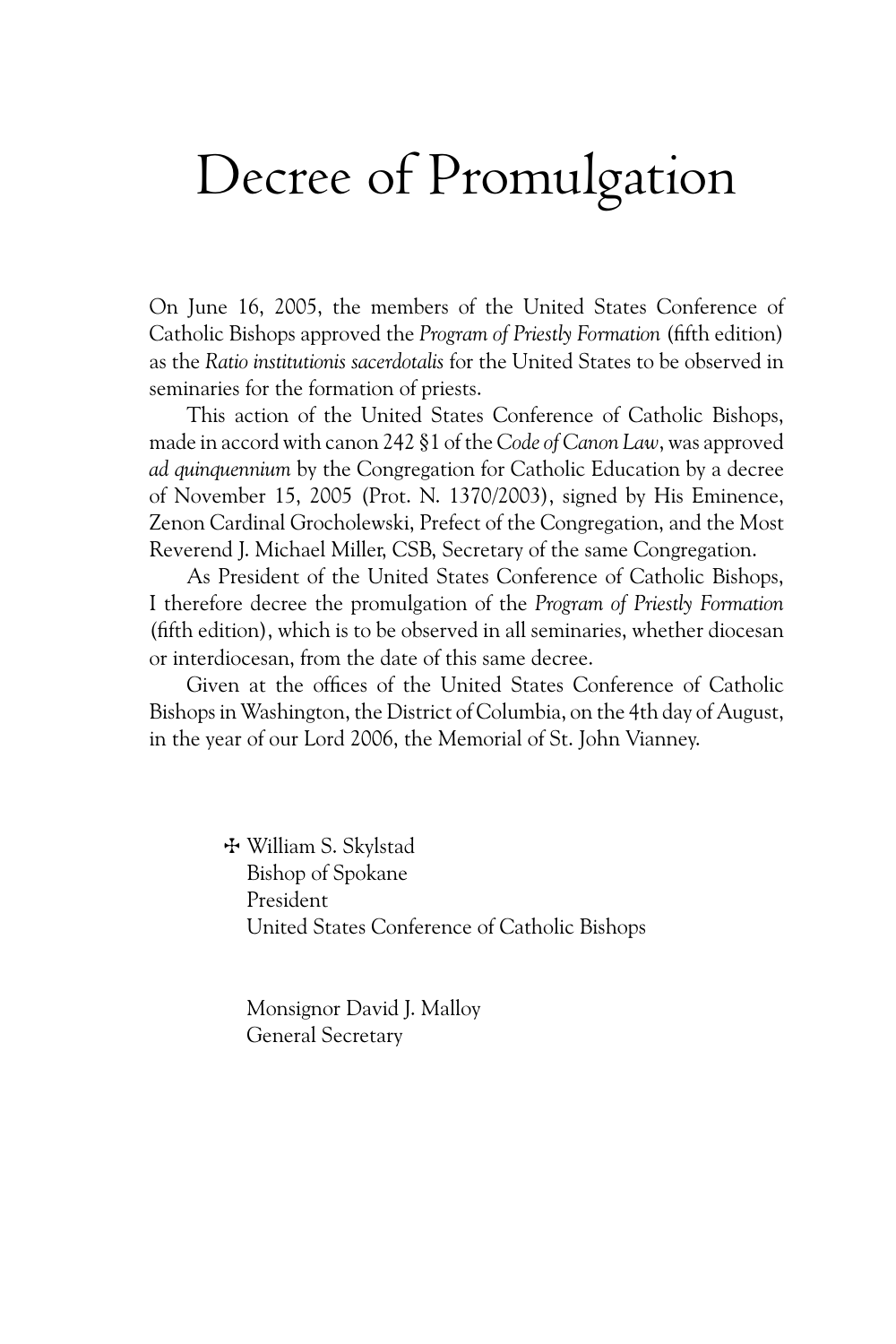# Statement from the Conference of Major Superiors of Men

The Conference of Major Superiors of Men, recognizing its obligations to help ensure quality training and education for the ordained ministry, has over the past few years collaborated with the Bishops' Committee on Priestly Formation in revising the *Program of Priestly Formation*. We are pleased that the committee which drafted this revision of the document has included sections dealing with ordained ministry within the context of religious life. Although academic requirements may be similar for both religious and diocesan priests, the religious priest will understand the ordained role and ministry as reflecting the charism and spiritual traditions of his religious institute.

The Conference of Major Superiors of Men adopts the *Program of Priestly Formation* Fifth Edition as applicable to all religious seminaries in the United States. We do this at the invitation of the United States Conference of Catholic Bishops, preserving the rights and privileges granted religious in church law, especially regarding the religious and spiritual formation of their own candidates.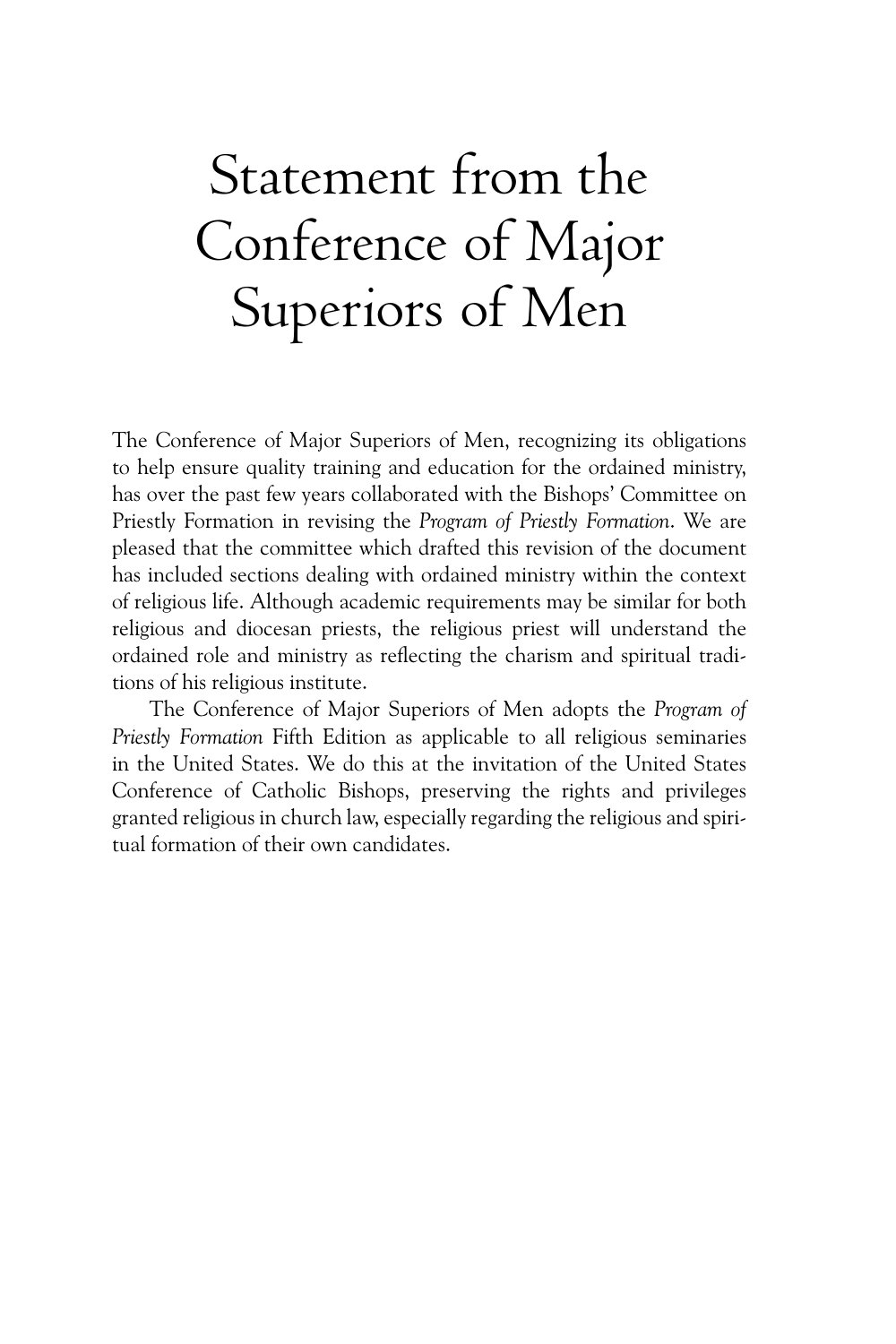### Foreword

Bishop George H. Niederauer, Chair of the Bishops' Committee on Priestly Formation (1999-2002), asked Bishop John C. Nienstedt in December 2001 to chair a subcommittee overseeing the first phase of the revision of the *Program of Priestly Formation*. Bishop Niederauer also asked bishops, major superiors, and seminary rectors to consult with others in their administration and to offer suggestions about a new edition of the *Program of Priestly Formation*. The long process of gathering these comments and suggestions produced a wealth of insights based on both experience and expertise, which helped to fashion the current fifth edition of the *Program of Priestly Formation*. This edition was also greatly influenced by the Apostolic Exhortation of John Paul II, *Pastores dabo vobis* (1992). It is with great joy that we present this document, which is the result of much consultation and collaboration and has involved the work of three bishops' committees on priestly formation. It is truly a witness to the importance of priestly formation in the Church.

The drafting committee for the *Program of Priestly Formation* included Bishop John C. Nienstedt, Chair; Archbishop Timothy Dolan; Bishop Gregory Aymond; Bishop Earl Boyea; Bishop Curtis Guillory, SVD; Bishop Kevin Rhoades; Fr. William J. Baer; Fr. Louis J. Cameli; Fr. Robert E. Manning, SJ; Fr. Daniel McLellan, OFM; Fr. Mark O'Keefe, OSB; and Abbot Nathan Zodrow, OSB. They were ably assisted by Msgr. Edward J. Burns, Mr. Jason Straczewski, and Mr. Jamie Blosser.

The members of the Bishops' Committee on Priestly Formation who brought the project to completion are Bishop Thomas J. Olmsted, Chair; Archbishop Basil Schott, OFM; Archbishop Edwin F. O'Brien; Bishop Earl Boyea; Bishop Edward K. Braxton; and Bishop Felipe de Jesus Estevez. In his November 15, 2005, letter to Bishop Skylstad (Prot. 1370/2003), President of the USCCB, His Eminence Zenon Cardinal Grocholewski stated that "the Congregation for Catholic education has completed its study of the Fifth Edition of the *Program of Priestly Formation*, which is destined for use in the seminaries of the United States. The text is most appropriate. Of special benefit, in fact, will be the increased requirements for philosophical studies to a minimum of thirty credits and the lengthening of the pre-theology period to a minimum of two calendar years. . . .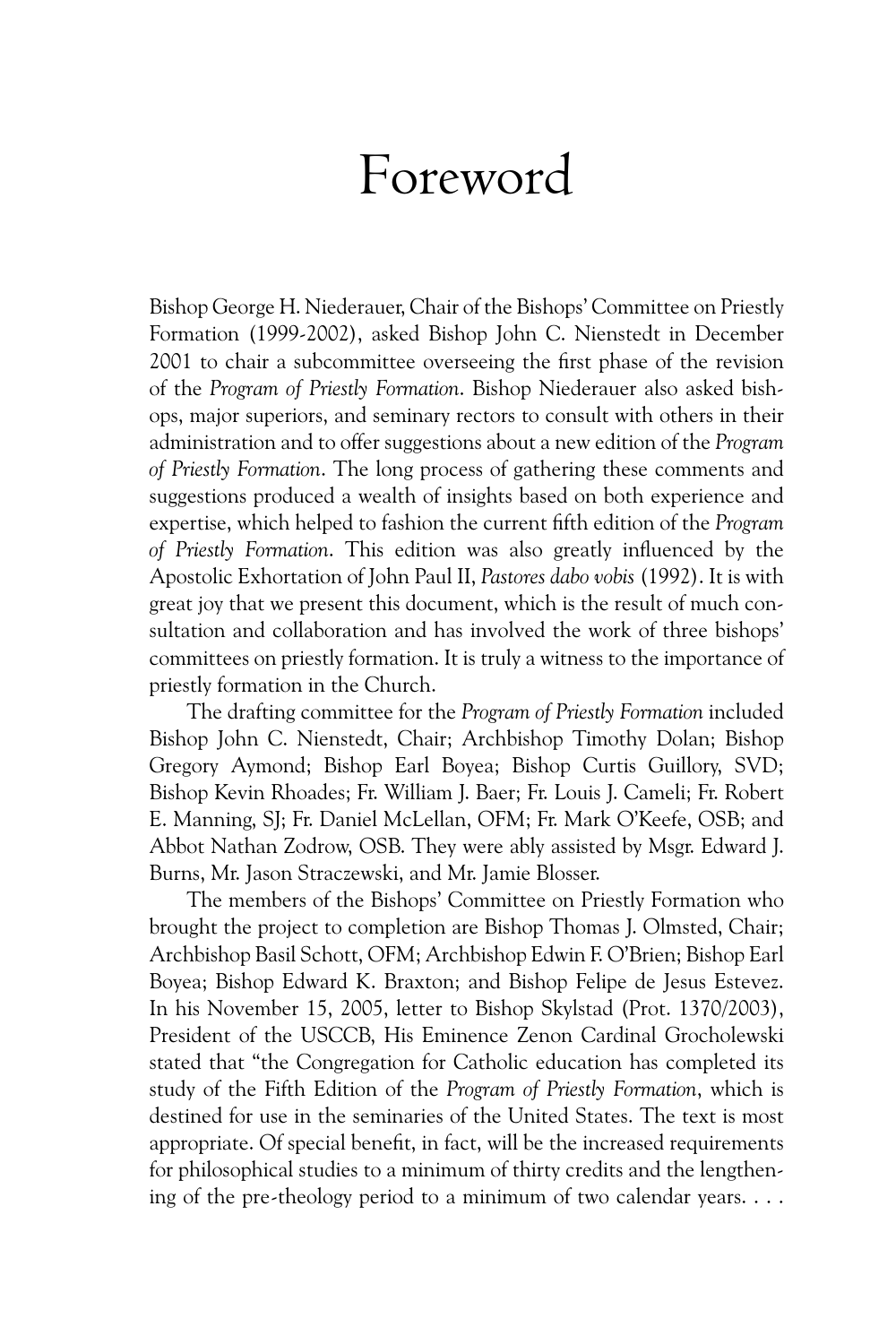We are now happy to approve the Fifth Edition of the *Program of Priestly Formation* for a period of five years." With the successful completion of this document, the Bishops' Committee on Priestly Formation is pleased to offer this *Program of Priestly Formation* with much gratitude for all those who participated in the consultation.

On behalf of the United States Conference of Catholic Bishops and the Bishops' Committee on Priestly Formation, I offer our prayers and support for all those who play an important part in the vital work of priestly formation.

> • Thomas J. Olmsted Chairman, Bishops' Committee on Priestly Formation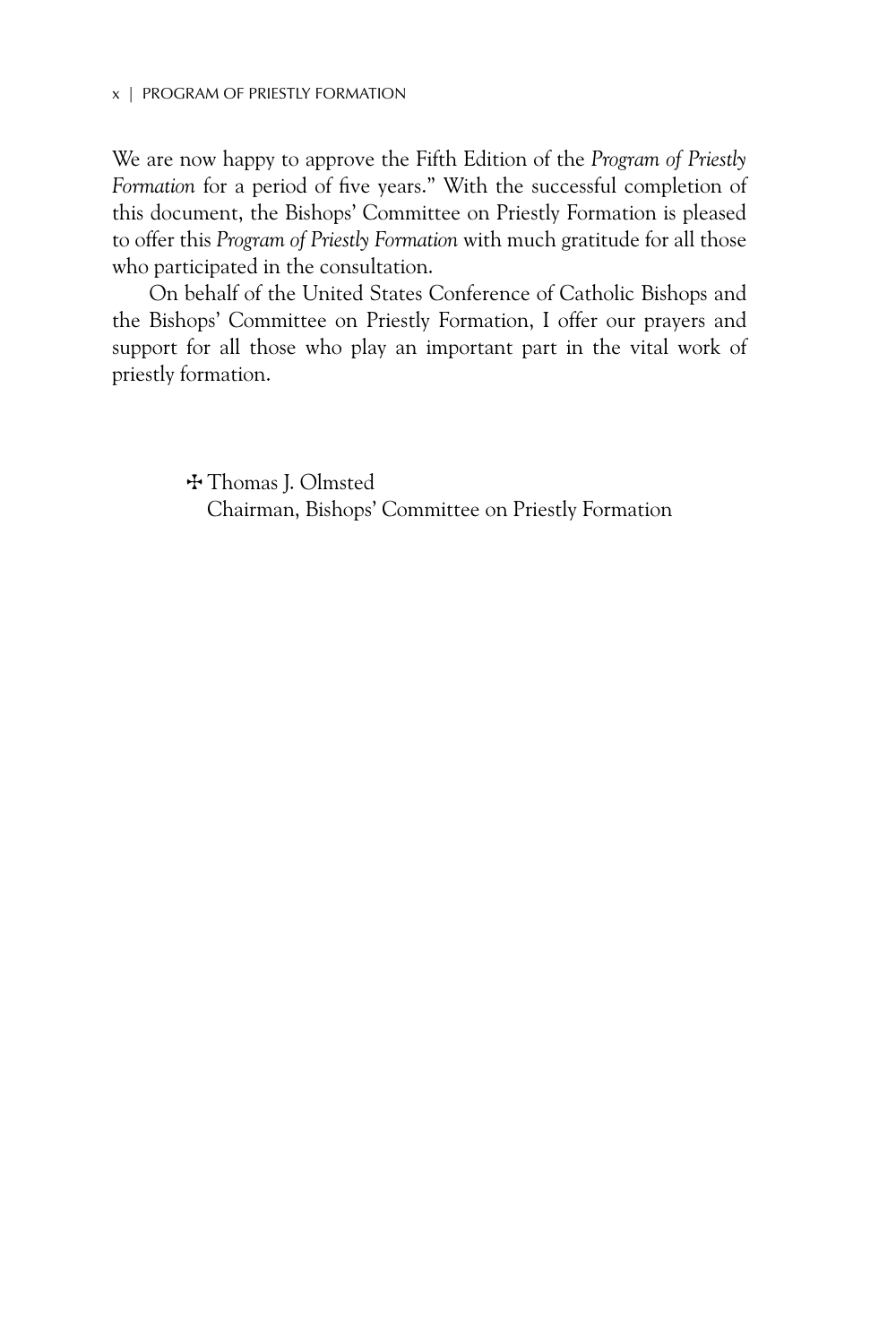### Preface

1. The fifth edition of the *Program of Priestly Formation* of the United States Conference of Catholic Bishops (USCCB) builds upon the foundation of previous editions. The principal and new direction of the fifth edition stems from its reliance on the Post-Synodal Apostolic Exhortation *Pastores dabo vobis* (*I Will Give You Shepherds: On the Formation of Priests in the Circumstances of the Present Day*, 1992) to organize and integrate the program of priestly formation. Two other papal documents also enter into the vision and shaping of priestly formation: *Novo millennio ineunte* (*At the Close of the Great Jubilee of the Year 2000*, 2001) and *Ecclesia in America* (*The Church in America*, 1999).

2. Documents of the Second Vatican Council establish a normative understanding of the presbyteral office.<sup>1</sup> They form an essential resource for the program of priestly formation along with the Council's specific treatment of priestly formation found in *Optatam totius* (*Decree on the Training of Priests*). After the Council, the Church laid down norms to aid national conferences in developing programs of priestly formation for given nations or rites. These norms were contained in the *Ratio fundamentalis institutionis sacerdotalis* (1970), which was revised and reissued in 1985 in light of the revision of the *Code of Canon Law* (1983). The *Code of Canon Law* and the *Code of Canons of the Eastern Churches* (1990), the *Ratio fundamentalis* (1985), and the *Catechism of the Catholic Church*  (CCC, 1993), as an authentic articulation of the Church's faith, shape the current *Program of Priestly Formation* (PPF).

<sup>1</sup> Among these, of special importance are *Lumen gentium* (*Dogmatic Constitution on the Church*); *Christus Dominus* (*Decree on the Pastoral Office of the Bishop*); and *Presbyterorum ordinis* (*Decree on the Ministry and Life of Priests*).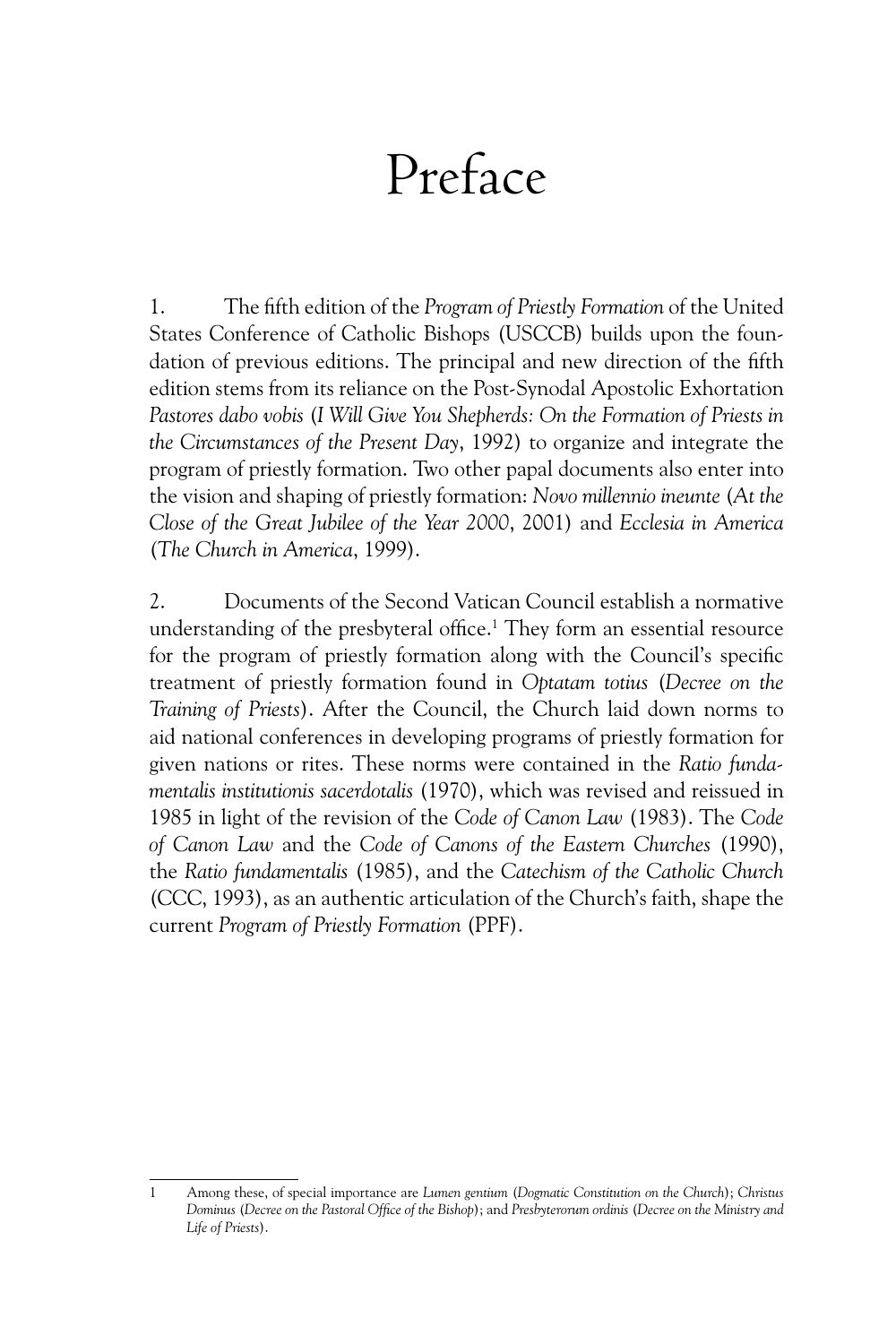3. Other documents of the Holy See pertaining to priestly formation and treating specific aspects of seminary programs contribute to the PPF.2 The Bishops' Committee on Priestly Formation has published documents identifying particular concerns and giving specific directions in light of needs and experiences in the United States.3 The Bishops' Committee on Priestly Life and Ministry has also contributed a series of important documents on priestly ministry and life that also influence the PPF.4

4. In addition to documents, the various editions of the PPF, including this one, have benefited immensely from direct reflection on seminary formation through a series of visitations. A pattern of episcopal oversight was developed after the Council through seminary visitations organized by the USCCB. In 1981, Pope John Paul II mandated an apostolic visitation of all United States seminaries. The visitations resulted in observations published by the Congregation for Catholic Education on freestanding diocesan seminary theologates (1986), college seminaries (1988), and religious priestly formation (1990) in collaboration with the Congregation for the Institutes of Consecrated Life and Societies of Apostolic Life. These observations played an important role in shaping the fourth edition of the PPF.

5. From 1995 until the present, there has been a series of voluntary seminary visitations. Results of these visitations have entered into the formulation of the current, fifth edition of the PPF.<sup>5</sup>

<sup>2</sup> The Holy See has given direction on the teaching of philosophy (1972), theology (1976), canon law (1975), mutual relations between bishops and religious (1978), liturgical formation (1979), social communications (1986), pastoral care of people on the move (1986), Oriental Churches (1987), social doctrine (1988), Mariology (1988), patristics (1989), formation in religious institutes (1990), marriage (1995), ecumenism (1998), *Fraternal Life in Community* (1994), and the interrelation of theology and philosophy (1998). The Congregation for Catholic Education has also commented on other aspects of formation, notably celibacy (1974), *Sapientia christiana* (1979), and spiritual formation (1980).

<sup>3</sup> Documents, for example, on spiritual formation (1983), liturgy (1984), and pastoral formation (1985).

<sup>4</sup> Documents, for example, on preaching (1982), stress (1982), sexuality (1983), general health of priests (1983), ongoing formation (1984), the role of pastor (1987), morale (1989), and a basic plan for the ongoing formation of priests (2001).

<sup>5</sup> For a synthesis, see Fr. Edward J. Burns, Executive Director of the Bishops' Committee on Priestly Formation, "The Voluntary U.S. Seminary Visitations in Recent Years," *Origins* Vol. 32/ No. 20 (October 24, 2002), 332-335. Some of the findings highlighted by the visitations included these needs: for faculty to reflect the diversity of the student body; special care for the ongoing formation of faculty; clear criteria for admissions; a more precise determination of how the results of psychological testing are shared; for seminaries to develop handbooks; a retention of a full, uncompromised pre-theology program; finding ways to bring out the pastoral and priestly dimensions of classroom material; attention to the ecumenical and interfaith dimensions of theology; special attention to the formation of spiritual directors; an identification of elements of a spiritual formation; the integration of celibacy formation in the entire program; and linking theological reflection to the formation process.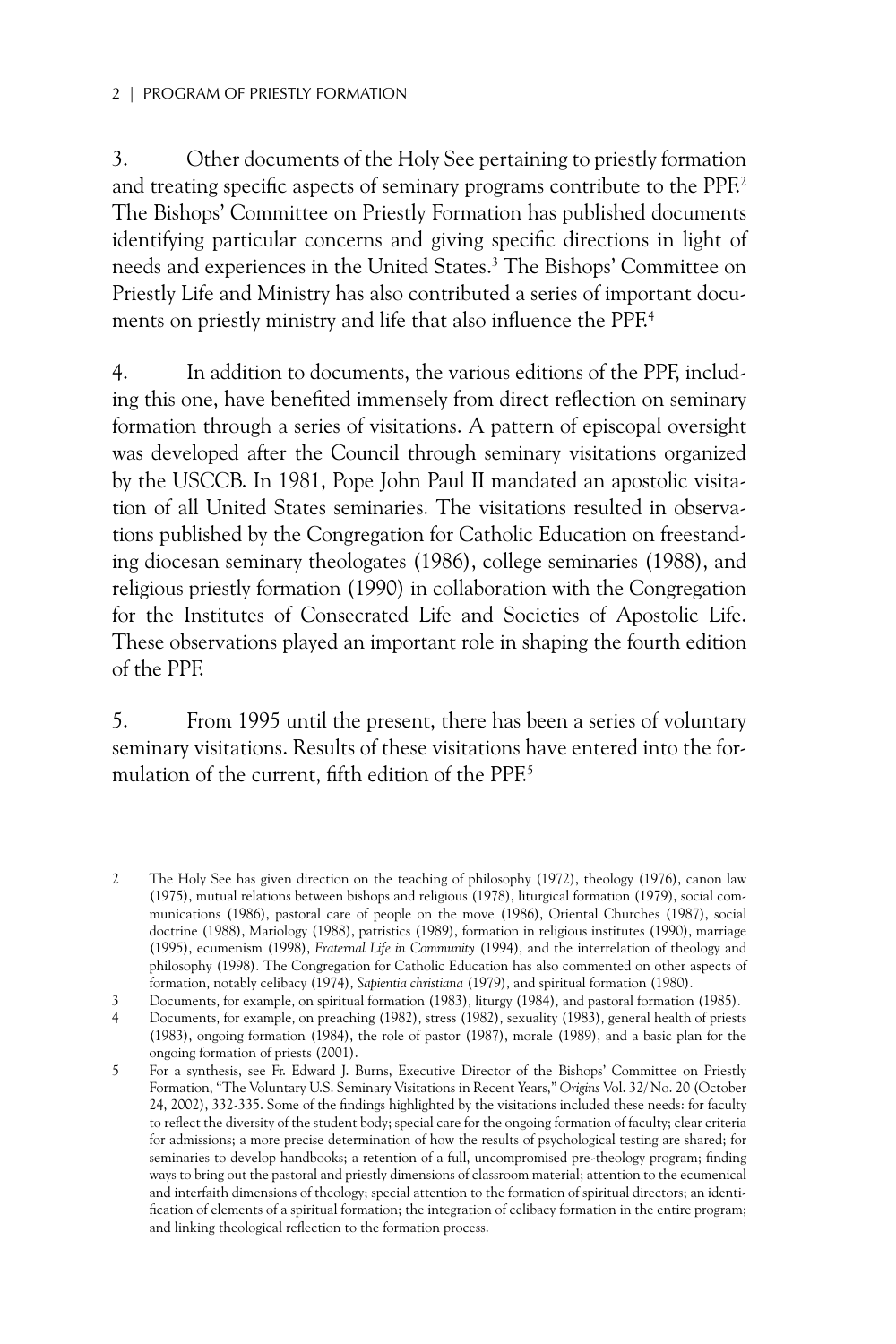6. In the current edition of the PPF, the bishops of the United States have taken the directions and vision of the Holy See and reflected on the lived experience of seminaries in the United States and then formulated this edition of the program. The PPF, then, is normative for United States seminary programs and serves as a basis for future visitations.<sup>6</sup> At the same time, each seminary, with the approval of the diocesan bishop or the bishops concerned, or of the religious superior as the case may be, is to develop, articulate, and implement its own particular program in conformity with the PPF.

<sup>6</sup> See *Codex Iuris Canonici* (CIC) (*Code of Canon Law*), Latin-English Edition (Washington, DC: Canon Law Society of America, 1998), c. 455 and c. 242. This *Program of Priestly Formation* is intended to serve the entire Catholic Church in the United States. Some of its principles, norms, and pastoral applications are specific to the Latin Rite. Nonetheless, the *Program for Priestly Formation* is also normative for all Eastern Churches *sui iuris* in the United States except where it conflicts with their particular traditions and pastoral life, and with the requirements of the *Codex Canonum Ecclesiarum Orientalium* (CCEO) (*Code of Canons of the Eastern Churches*) (Washington, DC: Canon Law Society of America, 2001).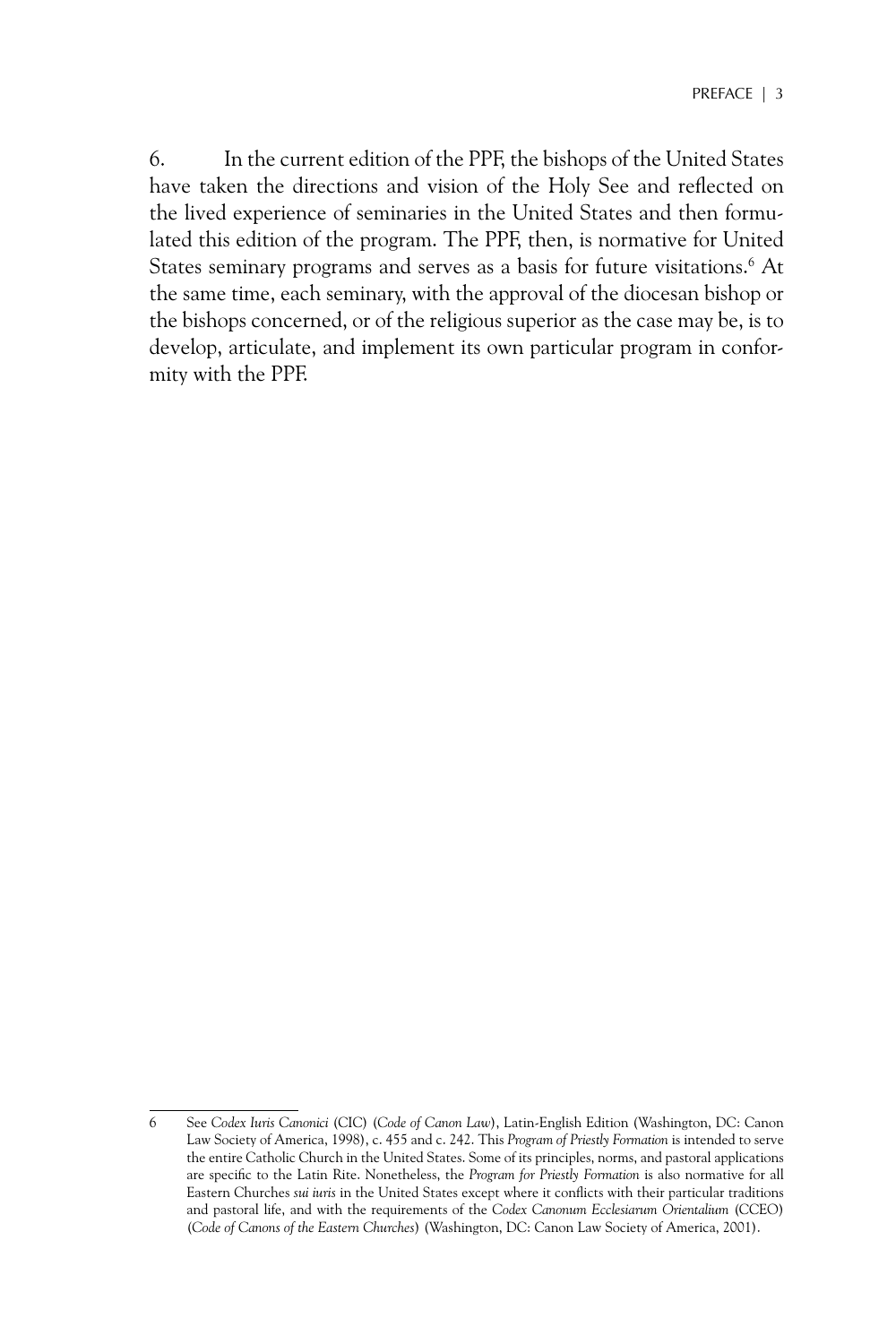### Introduction

#### Priestly Formation: In Communion with Jesus and Participation in His Mission

7. Pope John Paul II describes seminary formation as "a continuation in the Church of the apostolic community gathered about Jesus, listening to his word, proceeding towards the Easter experience, awaiting the gift of the Spirit for the mission."7

8. Priestly formation today continues the call of Jesus, the response of his first disciples, and their communion of life. The Gospel foundation of priestly formation precedes programs, structures, and plans. What was vital and essential for that first community of disciples remains so today for those engaged in priestly formation:

> As he was walking by the Sea of Galilee, he saw two brothers, Simon who is called Peter, and his brother Andrew, casting a net into the sea; they were fishermen. He said to them, "Come after me, and I will make you fishers of men." At once, they left their nets and followed him. (Mt 4:18-20)

9. The Church continues to place the highest value on the work of priestly formation, because it is linked to the very mission of the Church, especially the evangelization of humanity:<sup>8</sup> "Go, therefore, and make disciples of all nations" (Mt 28:19). Our apostolic origins, which bind us in communion with the Lord and his mission, motivate those who engage in the ministry of priestly formation, underscore the urgency of their task, and remind them of their great responsibility. This same sense of urgency and responsibility helps shape the PPF.

<sup>7</sup> John Paul II, *Pastores dabo vobis* (*I Will Give You Shepherds: On the Formation of Priests in the Circumstances of the Present Day*) (Washington, DC: United States Conference of Catholic Bishops, 1992), no. 60. Some subsequent references will be given in the text.

<sup>8</sup> See *Pastores dabo vobis*, no. 2.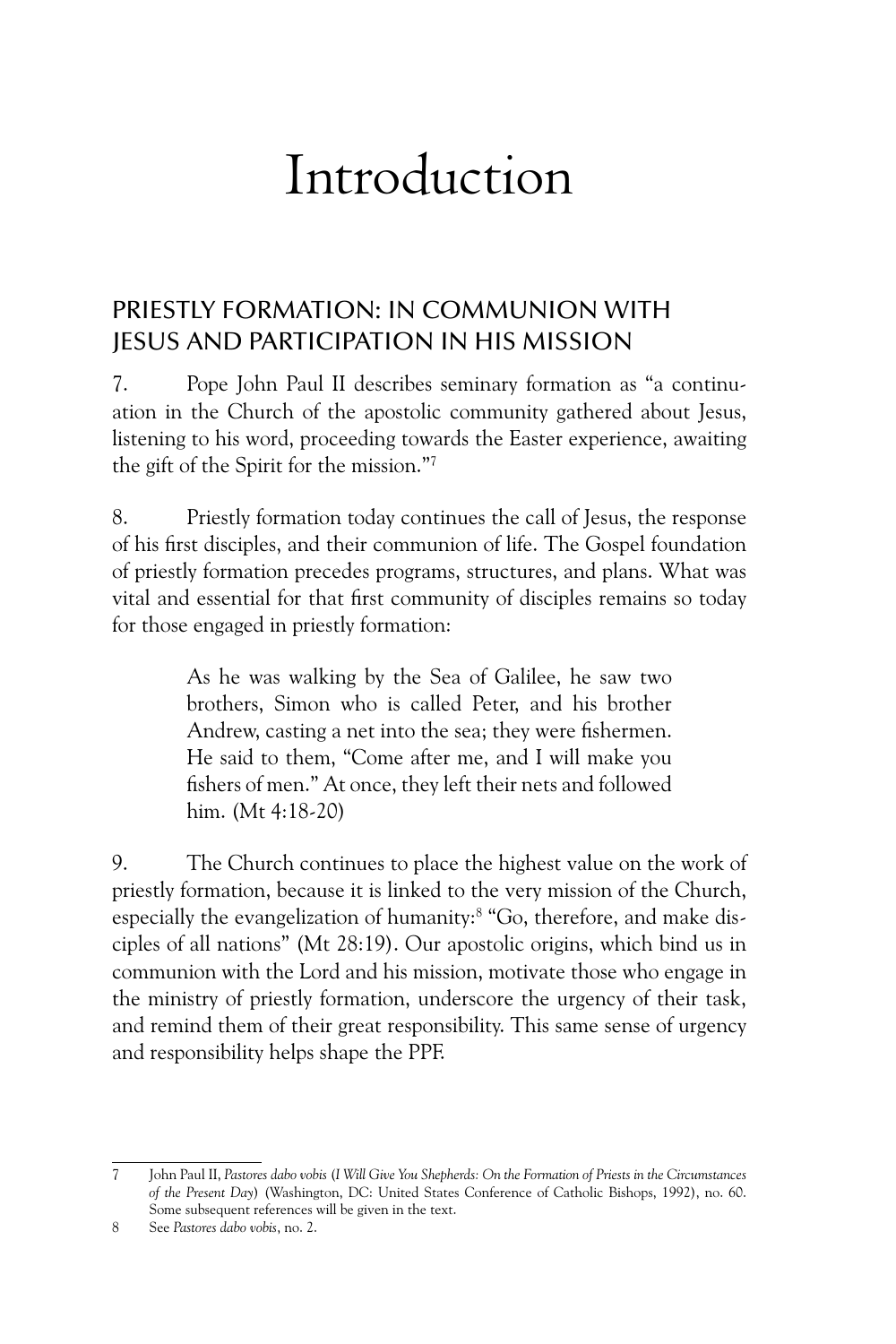#### Priestly Formation: In a Context of the World and Church Today

10. Priestly formation takes place in a given ecclesial and historical context. Identifying that context is a critical task for giving specific shape to particular programs of formation. The importance of context is highlighted in *Pastores dabo vobis*: "God always calls his priests from specific human and ecclesial contexts, which inevitably influence them; and to these same contexts the priest is sent for the service of Christ's Gospel" (*Pastores dabo vobis*, no. 5).

11. Although much could be said about the general context of priestly formation in the Church today, two points of particular importance emerge, and they are results or fruits of the worldwide celebration of the Great Jubilee.

- The Church reclaimed with greater clarity and vigor the mandate to continue the authentic renewal inaugurated by the Second Vatican Council, recognizing that the Council itself was "the great grace bestowed on the Church in the twentieth century."9
- With a renewed sense of mission, the Church wants to engage in the *new evangelization* by rekindling "in ourselves the impetus of the beginnings and allow[ing] ourselves to be filled with the ardor of the apostolic preaching which followed Pentecost."10

12. There are also many significant elements of context particular to the United States at the beginning of the twenty-first century. These elements ought to play an important part in shaping seminary formation today, and they set the horizon for priestly ministry in the years ahead. Here we can name some of the more significant elements of context.

• In the United States at this time, there is the paradox of a widespread thirst for spirituality and, at the same time, a prevailing secular ethos. From another perspective, the nation finds itself more intensely called to build a "civilization of life and love," even as it struggles against a "culture of death."

<sup>9</sup> John Paul II, *Novo millennio ineunte* (*At the Close of the Great Jubilee of the Year 2000*) (Vatican City: Libreria Editrice Vaticana, 2001), no. 57, http://www.vatican.va/holy\_father/john\_paul\_ii/apost\_letters/ documents/hf jp-ii apl 20010106 novo-millennio-ineunte en.html (accessed July 2006).

<sup>10</sup> *Novo millennio ineunte*, no. 40.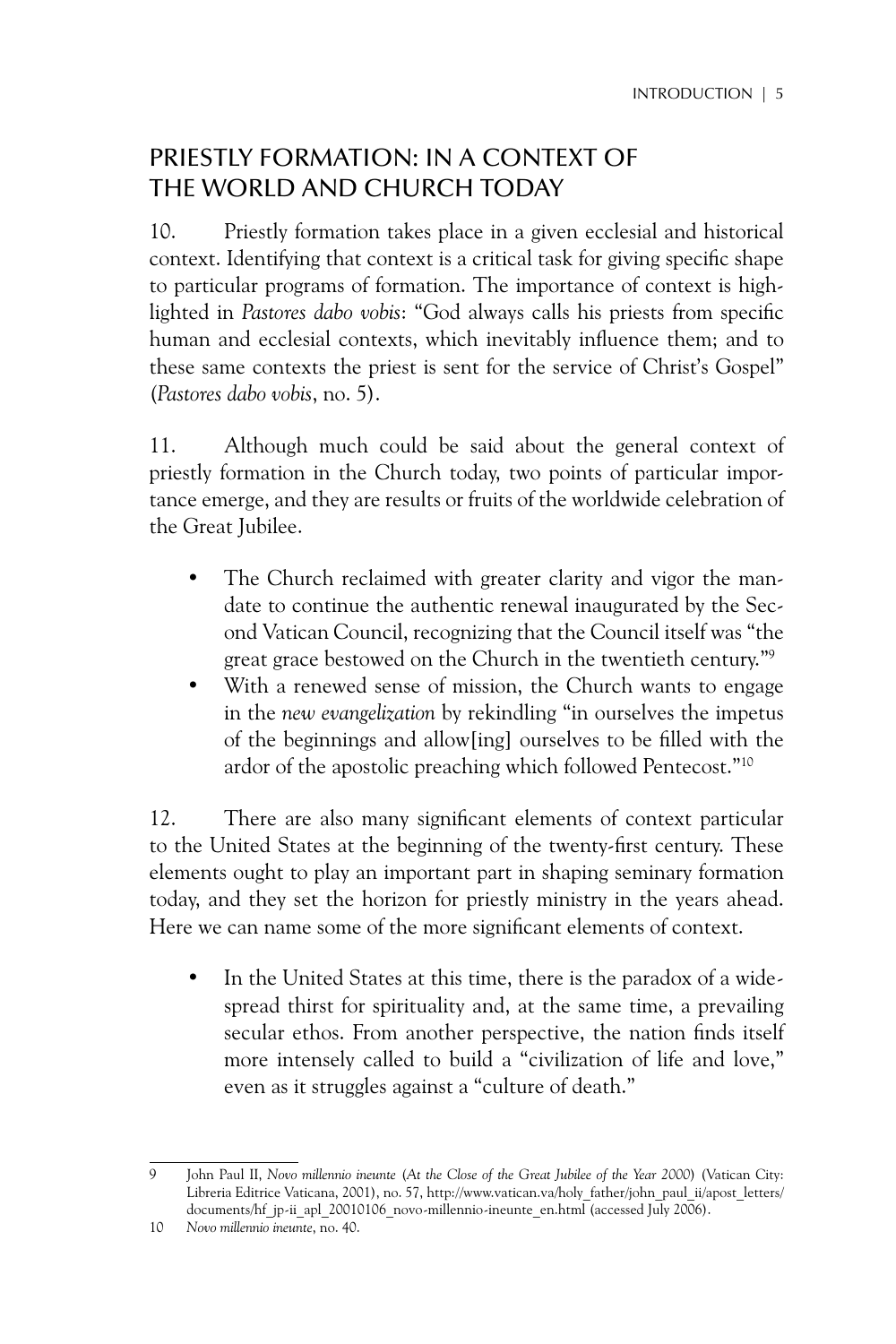#### 6 | PROGRAM OF PRIESTLY FORMATION

- Weaknesses of ethical standards and a moral relativism have a corrosive effect on American public life as seen, for example, in marriage and family life, in business, and in politics. This ethical environment has affected the Church herself, for example, as seen in the scandalous behavior of some clergy who have abused minors and engaged in sexual misconduct, causing great suffering for the victims and damaging the Church's witness in society. Both the nation and the Church in the nation are summoned to renewal and to a greater integrity of life. The *Charter for the Protection of Young People* and the *Essential Norms* adopted by the Catholic bishops in the United States in 2002 (revised in 2005) provide an example of moving in this direction.
- In United States society at large, many persons are unchurched or unaffiliated with any denomination or faith tradition but remain open to evangelization.
- There are large numbers of inactive or "semi-active" Catholics as well as poorly catechized Catholics who need to be called back to full participation in the life of the Church.
- The Catholic Church in the United States continues to be firmly committed to and engaged in ecumenical and interreligious dialogue and cooperation.
- Globalization has underscored the need for greater coordination and deeper communion with the Church in other parts of the world. *Ecclesia in America* bears witness to this reality and responsibility, especially in our own hemisphere.
- In most dioceses in the United States, the norm is a high level of cultural, linguistic, and economic diversity. A new wave of Catholic immigration has located numerous newly arrived people who present their own economic and religious issues alongside numerous other Catholic laity who are native-born and are already economically and religiously established. Both groups share a common Church, have very different backgrounds, and can be mutually enriched by the exchange of their gifts.
- The greater diversity of candidates for priestly ministry also forms an important context for the Church and for priestly formation. They may be, for example:
	- Older men who bring previous life and work experiences
	- Candidates born outside the United States who speak English as a second language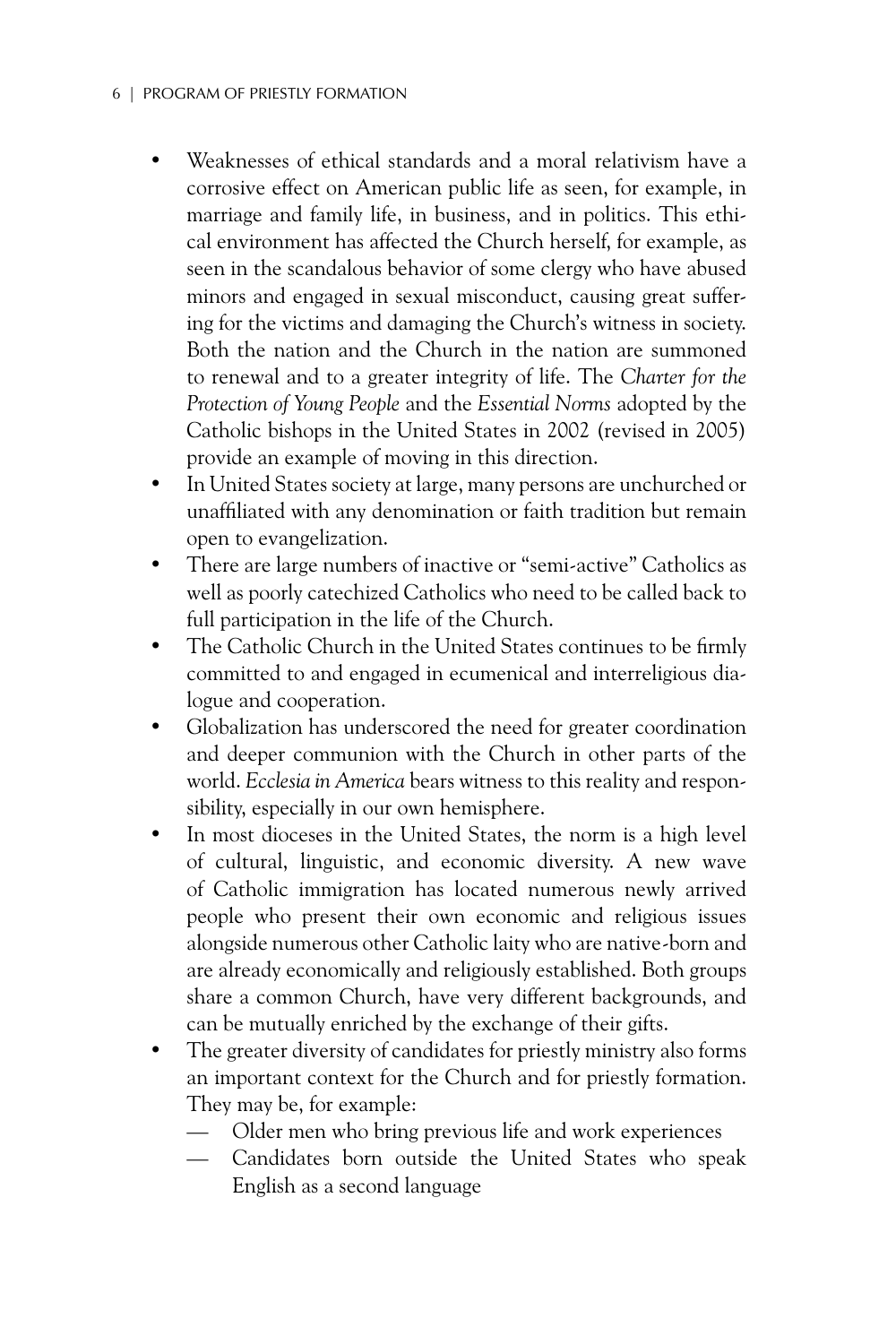- Candidates whose faith has been rediscovered and rekindled in a powerful way through significant religious experiences
- Candidates born and raised in the United States who find themselves struggling intensely with particular cultural counterpoints to the Gospel, especially regarding sexual permissiveness, the drive to acquire and consume material resources, and the exaltation of freedom as merely personal and individual autonomy, divorced from personal responsibility and objective moral standards
- An increasing number of priestly vocations now come from diverse and sometimes dysfunctional family situations.
- The demographics of the Catholic Church in the United States demonstrate the challenging situation of fewer priests and a growing Catholic population.
- The ministerial collaboration of priests with bishops, other priests, deacons, religious, and laity has become an important feature of church life in the United States.
- Continuing and, sometimes, significant differences about what is essential to Catholic belief have strained many dimensions of church life, diminishing the impact of the mission of the Church on society.
- At the same time, the hope and promise of a new springtime for the Catholic Church in the United States, a fruit of the Great Jubilee, has also offered a more positive context for vocations.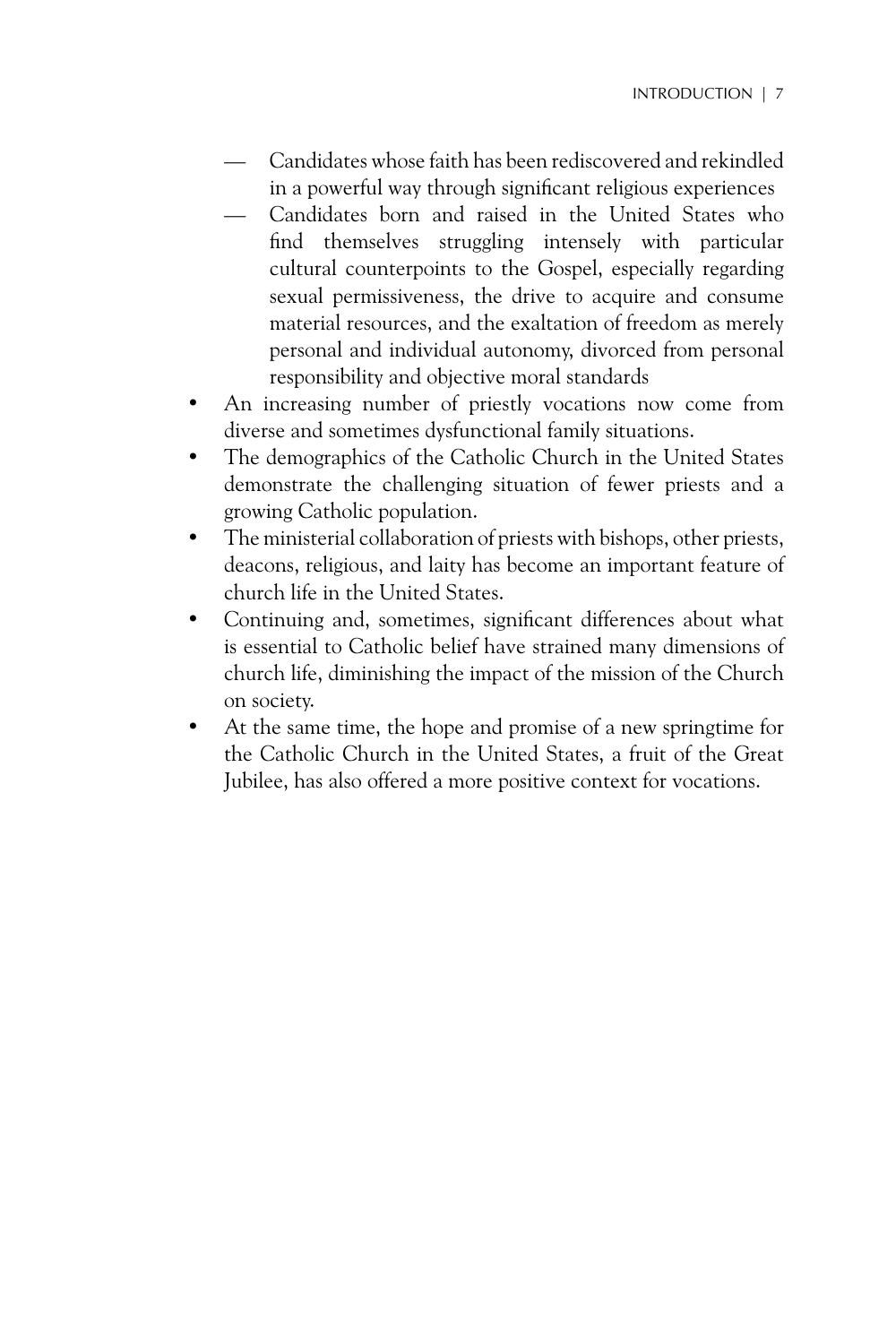# The Nature and Mission of the Ministerial Priesthood

#### **INTRODUCTION**

13. All priestly formation must have its foundation in an adherence to the truths of faith about the nature and mission of the ministerial priesthood. Those who are involved in the process of priestly formation whether as administrators, teachers, formators, or seminarians must adhere to these teachings.

14. All priestly formation must be firmly grounded in the truths of the Catholic faith, for it is from these truths that the nature and mission of the ministerial priesthood are drawn. Likewise, it is critical that formators and seminarians keep returning to the core of the faith for the integrating vision necessary for the full realization of the four dimensions of formation: human, spiritual, intellectual, and pastoral.

#### Trinitarian Foundations

15. *Pastores dabo vobis* delineates the Trinitarian foundations of the ministerial priesthood. "It is within the Church's mystery, as a mystery of Trinitarian communion in missionary tension, that every Christian identity is revealed, and likewise the specific identity of the priest and his ministry. Indeed, the priest, by virtue of the consecration which he receives in the Sacrament of Orders, is sent forth by the Father through the mediatorship of Jesus Christ, to whom he is configured in a special way as Head and Shepherd of his people, in order to live and work by the power of the Holy Spirit in service of the Church and for the salvation of the world. . . . Consequently, the nature and mission of the ministerial priesthood cannot be defined except through this multiple and rich interconnection of relationships which arise from the Blessed Trinity and are prolonged in the communion of the Church, as a sign and instrument of Christ, of communion with God and of the unity of all humanity" (*Pastores dabo vobis*, no. 12).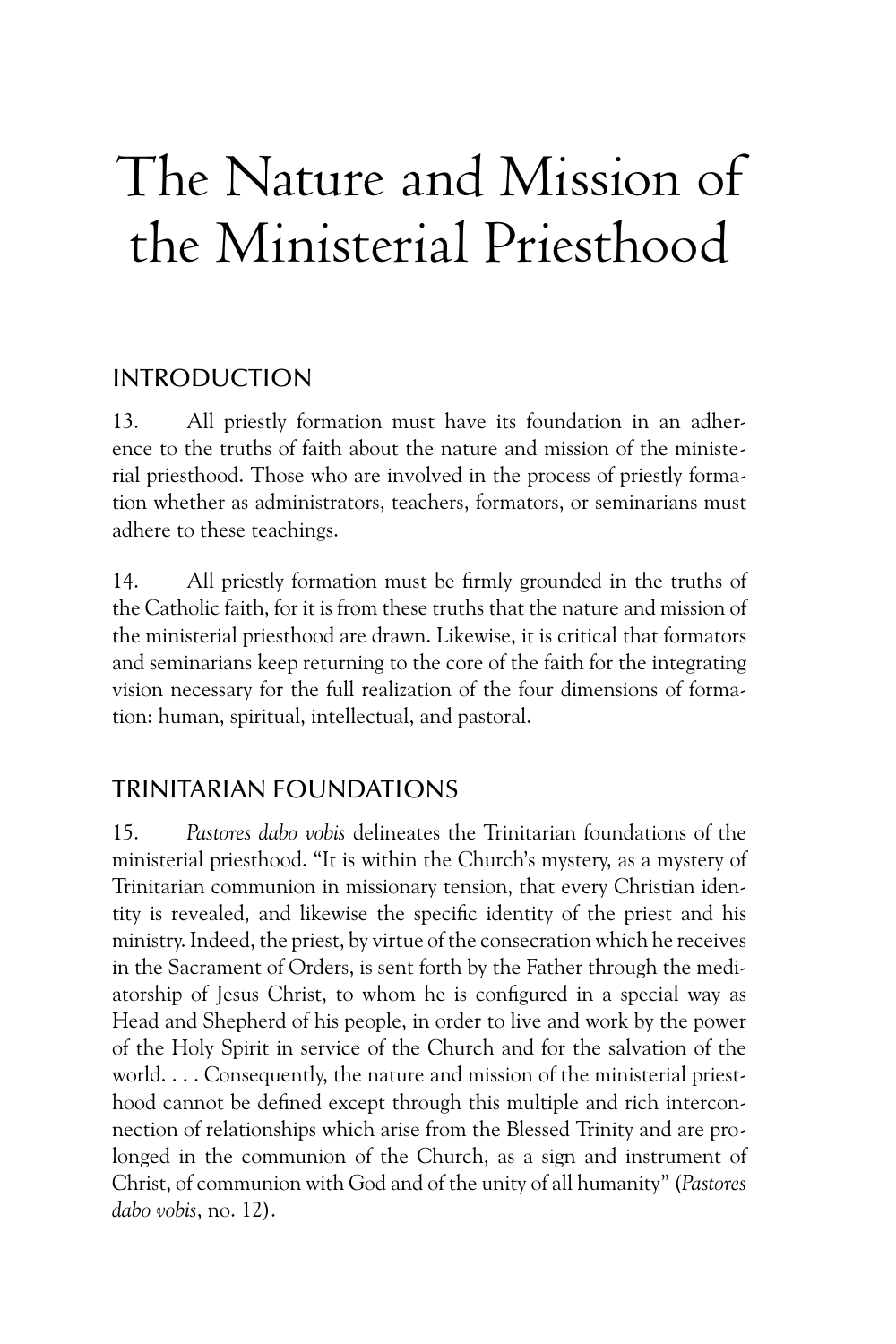#### Christological Foundations

16. The ministerial priesthood relies on Christological foundations. "Priests are called to prolong the presence of Christ, the One High Priest, embodying his way of life and making him visible in the midst of the flock entrusted to their care. . . . In the Church and on behalf of the Church, priests are a sacramental representation of Jesus Christ, the Head and Shepherd, authoritatively proclaiming his Word, repeating his acts of forgiveness and his offer of salvation, particularly in Baptism, Penance, and the Eucharist, showing his loving concern to the point of a total gift of self for the flock, which they gather into unity and lead to the Father through Christ and in the Spirit. In a word, priests exist and act in order to proclaim the Gospel to the world and to build up the Church in the name and person of Christ the Head and Shepherd" (*Pastores dabo vobis*, no. 15). Configured to Christ, Head and Shepherd of the Church, and intimately united as co-workers of the bishops, priests are commissioned in a unique way to continue Christ's mission as prophet, priest, and king.<sup>11</sup>

#### Ecclesiological Foundations

17. Finally, the ministerial priesthood has ecclesiological foundations. "The priesthood, along with the word of God and the sacramental signs which it serves, belongs to the constitutive elements of the Church. The ministry of the priest is entirely on behalf of the Church; it aims at promoting the exercise of the common priesthood of the entire people of God" (*Pastores dabo vobis*, no. 16). The priest's specific configuration to Christ also brings about this special relationship to his Body, the Church. His participation in Christ's priesthood is called "ministerial," for service to the members of the Body. Within the Body, "he represents Christ the Head, Shepherd, and Spouse of the Church" (*Pastores dabo vobis*, no. 16). *Pastores dabo vobis* expands the ecclesial foundation and sense of the ministerial priesthood, saying that it "is ordered not only to the particular Church but also to the universal Church, in communion with the Bishop, with Peter and under Peter. Through the priesthood of the Bishop, the priesthood of the second order is incorporated in the apostolic structure of the Church (cf. 2 Cor 5:20). In this way priests, like the Apostles, act as ambassadors

<sup>11</sup> See Rites of Ordination of a Bishop, of Priests, and of Deacons, Second Typical Edition (Washington, DC: United States Conference of Catholic Bishops, 2003), nos. 101-102.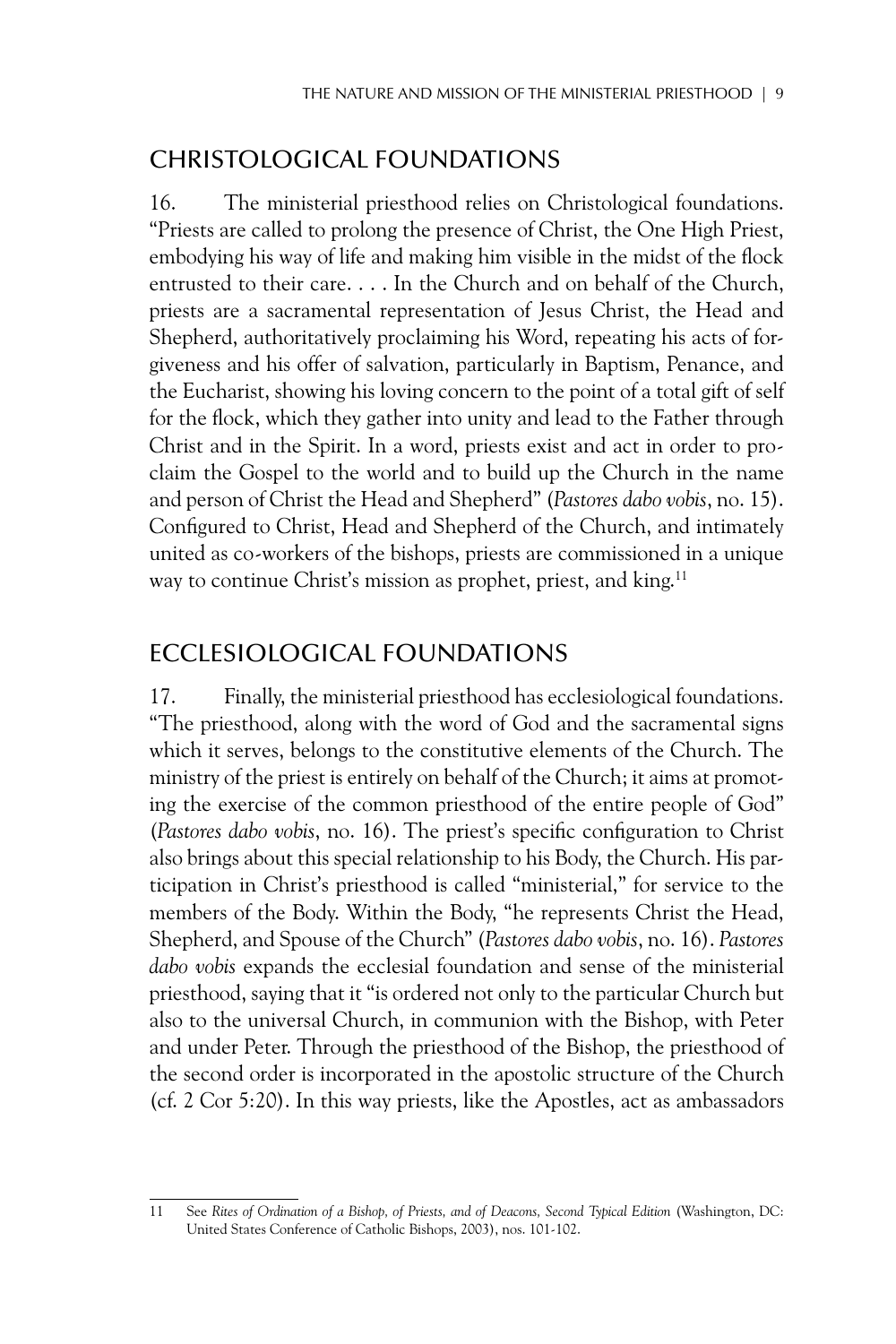of Christ. This is the basis of the missionary character of every priest" (*Pastores dabo vobis*, no. 16).

#### Priesthood in Presbyteral Communion

18. The Trinitarian, Christological, and ecclesiological foundations give us a sense of the nature, mission, and ministry of priests. It is important, however, to add that these foundations only become real and operative in a presbyterate in communion with its bishop. "By its very nature, the ordained ministry can be carried out only to the extent that the priest is united to Christ through sacramental participation in the priestly order, and thus to the extent that he is in hierarchical communion with his own Bishop. The ordained ministry has a radical *'communitarian form'* and can only be carried out as a 'collective work'" (*Pastores dabo vobis*, no. 17). This "communitarian form" also means that priests ought to develop and foster bonds of fraternity and cooperation among themselves, so that the reality of the presbyterate may take hold of their lives.12

#### Priesthood: Diocesan and Religious

19. Priestly ministry, whether lived out in a diocesan or religious life context, can appear to be very different: one more geographically and parish-bound, the other wider-ranging and rooted in a religious family's particular charism. Still, both diocesan and religious priests share a common ministerial priesthood, belong to a presbyterate in communion with a bishop, and serve the same mission of the Church. A common sacramental bond links both diocesan and religious priests, although particular circumstances of ministry and life may be diverse. It is, therefore, essential for all priests and those in priestly formation—both diocesan and religious—to understand and to see themselves as engaged in the Church's ministry subject to the same formation laid out in this *Program of Priestly Formation*. 13

<sup>12</sup> Second Vatican Council, *Presbyterorum ordinis* (*Decree on the Ministry and Life of Priests*) (1965), no. 8, in *Vatican Council II: The Conciliar and Post Conciliar Documents*, new revised edition, ed. Austin Flannery, OP (Northport, NY: Costello Publishing, 1996). All subsequent Vatican passages come from the Flannery edition.

<sup>13</sup> This means not only that diocesan priests form a presbyterate, but that "religious clergy who live and work in a particular Church also belong to the one presbyterate, albeit under a different title" (*Pastores dabo vobis*, no. 74).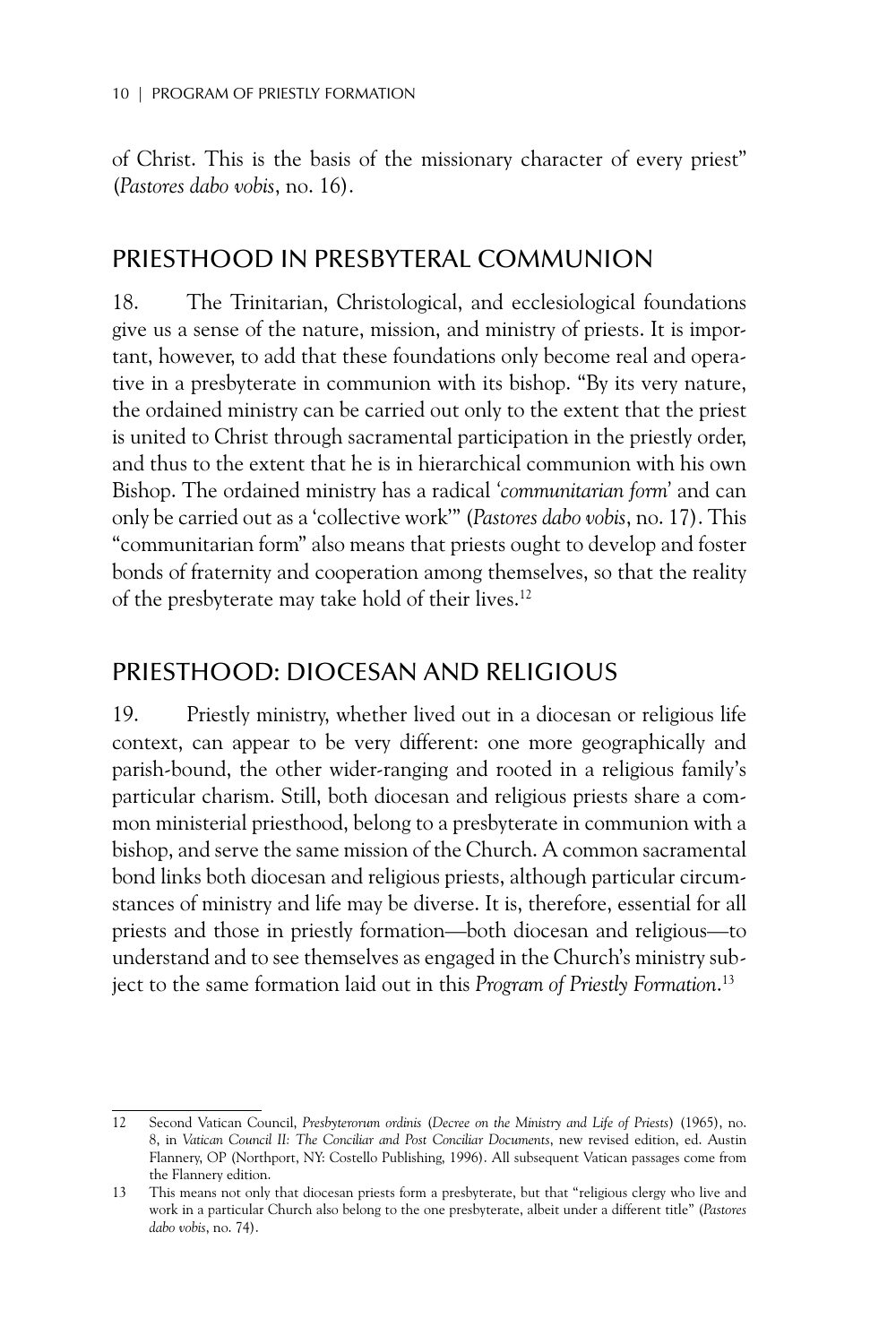## The Life of Priests

20. When the Second Vatican Council's *Decree on the Ministry and Life of Priests* (*Presbyterorum ordinis*) speaks of "the life of priests," it refers to the whole of their existence but especially to the spiritual dimension that is at the center of all life. In today's context of fragmentation, it is especially important to note and hold fast to "the one necessary thing" (see Lk 10:42).

21. Along with all the baptized who have been claimed for new life in Christ by the power of the Holy Spirit, priests are called with their brothers and sisters to live out their baptismal call as disciples of Jesus Christ and to grow in holiness.14

22. At the same time, priests are called to a specific vocation to holiness in virtue of their new consecration in the sacrament of Holy Orders, a consecration that configures them to Christ the Head and Shepherd (*Pastores dabo vobis*, no. 20). This configuration to Christ endows the priest with the mission and ministry, which is specific to him and which obliges him to be a "living instrument of Christ the eternal priest" and to act "in the name and in the person of Christ himself" and with his entire "life," called to witness in a fundamental way to the "radicalism of the Gospel."15

23. For priests, the specific arena in which their spiritual life unfolds is their exercise of ministry in fulfillment of their mission.<sup>16</sup> The life of priests in the Spirit means their continuous transformation and conversion of heart centered on the integration or linking of their *identity* as configured to Christ, Head and Shepherd (*Pastores dabo vobis*, nos. 21-23), with their *ministry* of word, sacrament, and pastoral governance or leadership (*Pastores dabo vobis*, nos. 24-26).

<sup>14</sup> See Second Vatican Council, *Lumen gentium* (*Dogmatic Constitution on the Church*) (1964), nos. 39-42; *Pastores dabo vobis*, no. 20.

<sup>15</sup> See *Pastores dabo vobis*, no. 20.

<sup>16</sup> See *Pastores dabo vobis*, no. 24; *Presbyterorum ordinis*, no. 12; Synod of Bishops, *The Ministerial Priesthood and Justice in the World* (1971), part 2, I, iii.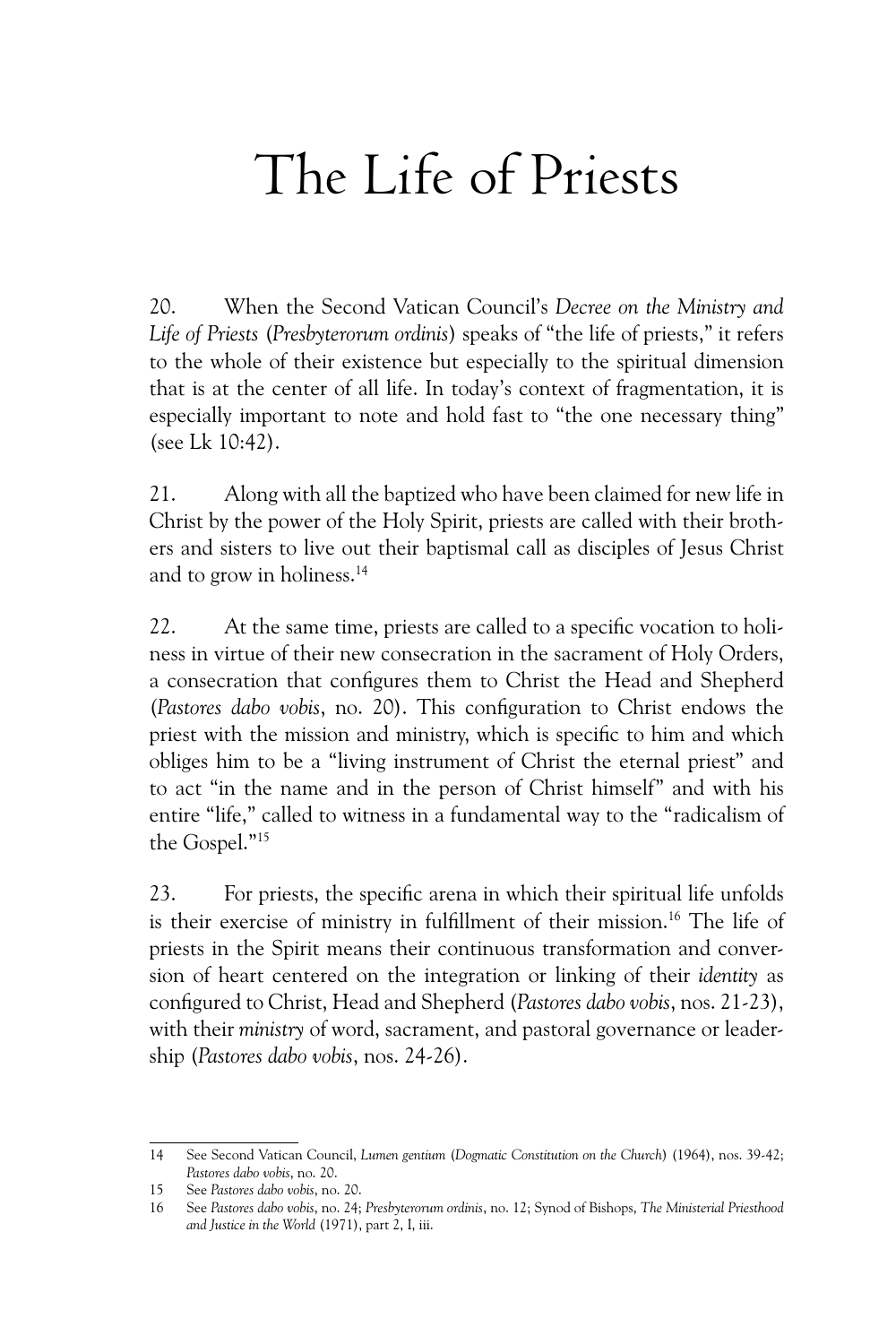24. The ministry itself, by which the priest brings Christ's redemptive gifts to his people, transforms the priest's own life. In a particular way, the celebrations of Baptism, Penance, and the Eucharist lead the priest to a holy encounter with God's all-transforming, merciful love.

25. When the priest's identity as configured to Christ culminates in his ministry on behalf of Christ, which is called *amoris officium* (a work of love), he finds his unity of life in pastoral charity. *Presbyterorum ordinis*, no. 14, says: "Priests will achieve the unity of their lives by joining themselves with Christ in the recognition of the Father's will and in the gift of themselves to the flock entrusted to them. In this way, by adopting the role of the good shepherd they will find in the practice of pastoral charity itself the bond of priestly perfection which will reduce to unity their life and activity."

26. Priestly life lived in configuration to Jesus Christ, Head and Shepherd, must necessarily manifest and give witness to the radicalism of the Gospel. In other words, priests are called to a way of life that gives evident and transparent witness to the power of the Gospel at work in their lives. The elements of such a lifestyle—named here and to be developed elsewhere in the PPF—include

- A way of life permeated by the three-fold charge given priests at ordination to teach, to sanctify, and to govern<sup>17</sup>
- A life of steady prayer first and foremost centered in the sacraments, especially in the Eucharist (see *Ecclesia de Eucharistia*, no. 31), the Liturgy of the Hours, and the liturgical cycles, but also in prayer that is personal and devotional (see *Pastores dabo vobis*, no. 33)
- A deep devotion to the person of Jesus Christ, Son of God and Son of Mary, Lord and Savior (see *Pastores dabo vobis*, no. 46)
- A life of obedience that is apostolic, communal, and pastoral (see *Pastores dabo vobis*, no. 28)
- A life lived in communion with one's bishop and the presbyterate, a communion that includes sacramental, apostolic, and fraternal bonds<sup>18</sup>

<sup>17</sup> See *Presbyterorum ordinis*, nos. 4-6, 13; *Pastores dabo vobis*, no. 26; Second Vatican Council, *Optatam totius* (*Decree on the Training of Priests*) (1965), no. 21.

<sup>18</sup> See *Rites of Ordination of a Bishop, of Priests, and of Deacons,* no. 101; *Presbyterorum ordinis*, nos. 7-8, 14; *Pastores dabo vobis*, no. 17.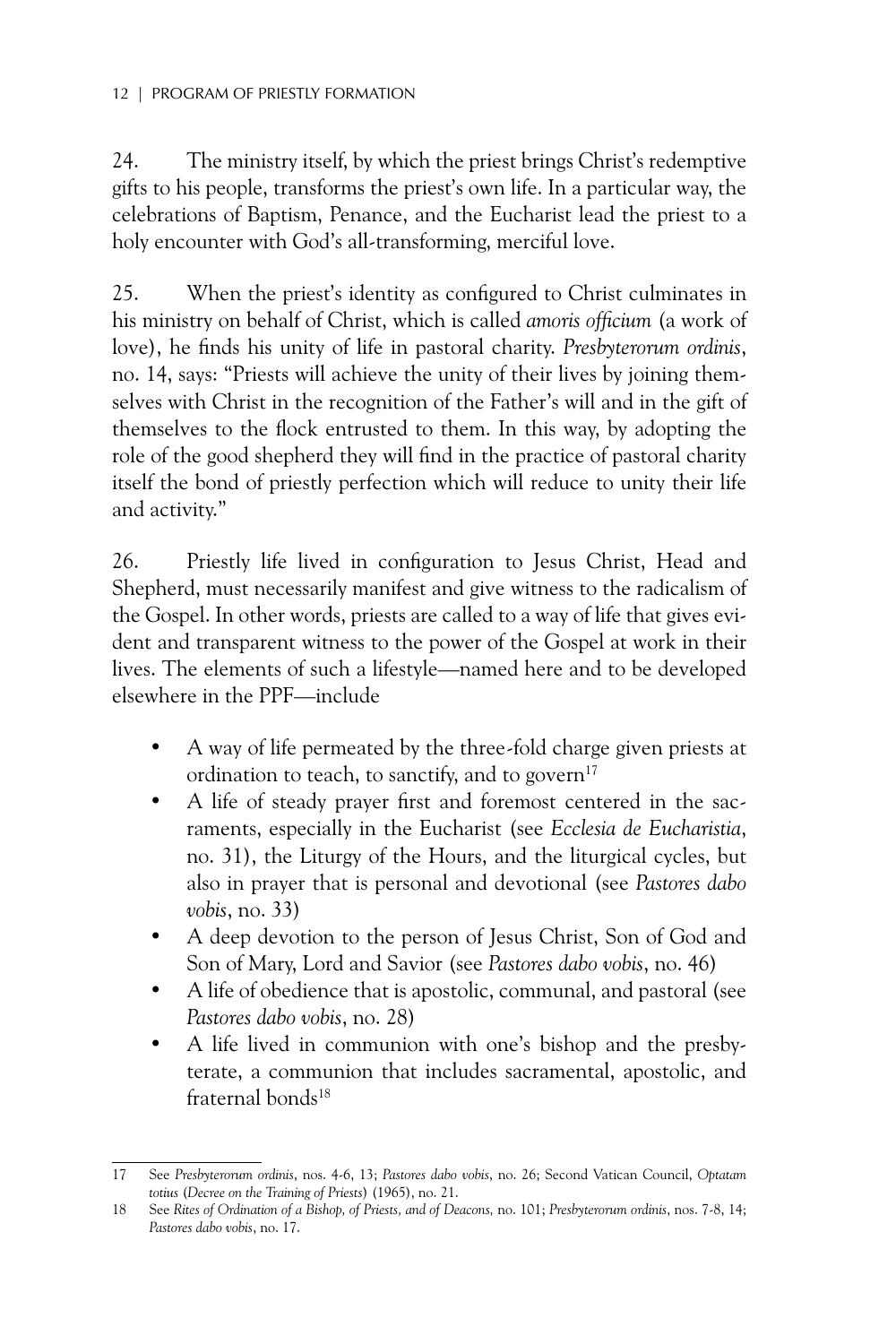- For religious priests, a life in community with one's fellow religious in accord with the institute's rule of life
- A life of celibate chastity that serves as both "a sign and stimulus of love, and as a singular source of spiritual fertility in the world"19 and, being freely accepted, shows that the priest is "consecrated in a new way to Christ"20 and offers in himself a reflection of the virginal love of Christ for the Church<sup>21</sup>
- A life of gratitude for the material blessings of God's creation coupled with a simple and generous lifestyle that cares for and is in solidarity with the poor, works for universal justice, makes itself ready and available for all those in need, administers the goods of the community with utmost honesty, and offers a courageous prophetic witness in the world<sup>22</sup>
- A life that embraces "the mind and heart of missionaries open to the needs of the Church and the world"23
- A life that promotes the array of ecclesial vocations

27. Although the life of vowed religious priests encompasses everything that has been said about the life of priests generally, the experience and the exercise of the ministerial priesthood within the context of religious life differs from that of the diocesan priesthood.

28. The primary context of religious priesthood ordinarily comes from the nature of religious life itself. Religious who are called to priesthood exercise that ministry within the context of their religious charism. The exercise of priesthood takes on a distinctive quality for a religious, depending upon the rule of life and the charism of a particular institute or society.

29. To a great extent, the deeper identification of religious with the charism of their founders today is due to their obedience to the directives of the Second Vatican Council. "The up-to-date renewal of the religious life comprises both a constant return to the sources of the whole of the

<sup>19</sup> *Lumen gentium*, no. 42. See *Presbyterorum ordinis*, no. 16; *Rites of Ordination of a Bishop, of Priests, and of Deacons,* no. 199.

<sup>20</sup> *Rites of Ordination of a Bishop, of Priests, and of Deacons,* no. 177.

<sup>21</sup> See Second Vatican Council, *Sacrosanctum concilium* (*Constitution on the Sacred Liturgy*) (1963), no. 26; *Presbyterorum ordinis*, no. 16.

<sup>22</sup> See *Pastores dabo vobis*, no. 30.

<sup>23</sup> *Pastores dabo vobis*, no. 32, citing John Paul II, *Redemptoris missio* (*On the Permanent Validity of the Church's Missionary Mandate*) (1990), no. 67. See *Redemptoris missio*, nos. 15-16.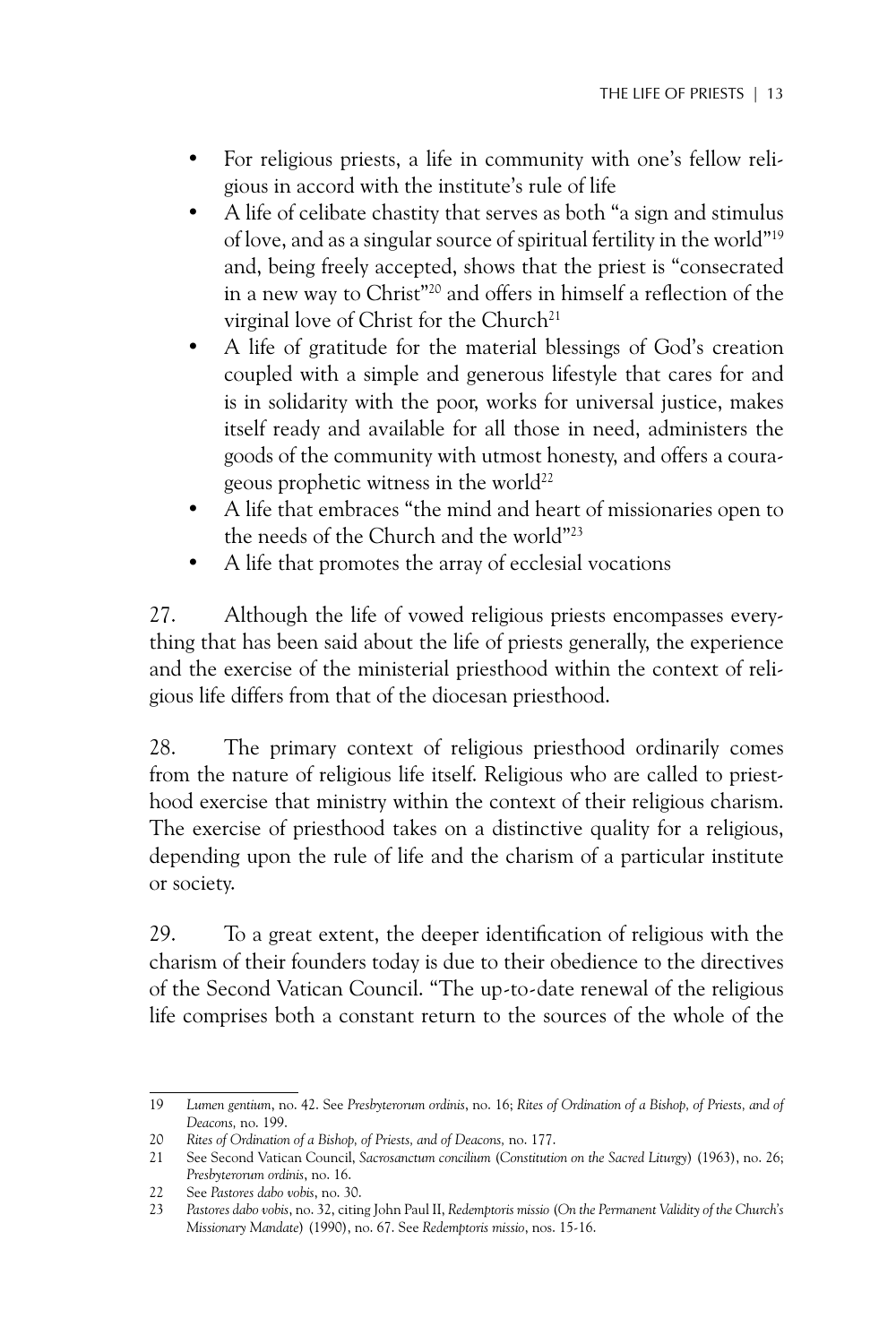Christian life and to the primitive inspiration of the institutes, and their adaptation to the changed conditions of our time."24

30. Centuries of tradition bear witness to a difference between formation for religious life and formation of candidates for the priesthood. Formation for religious life must always take into account the charism, history, and mission of the particular institute or society, while recognizing the human, spiritual, intellectual, and pastoral requirements incumbent upon all who are called to the ministerial priesthood.

31. This program outlines the requirements shared by religious and diocesan candidates for priesthood while recognizing the different process of spiritual formation incumbent upon those whose primary call is to be of service to the Church through religious life and for whom fidelity to the charism of their founder is the gift that is shared.<sup>25</sup>

<sup>24</sup> Second Vatican Council, *Perfectae caritatis* (*Decree on the Adaptation and Renewal of Religious Life*) (1965), no. 2.

<sup>25</sup> See Sacred Congregation for Religious and for Secular Institutes/Sacred Congregation for Bishops, *Mutuae relationes* (*Mutual Relations*) (1978); Congregation for Institutes of Consecrated Life and Societies of Apostolic Life, *Directives on Formation in Religious Institutes* (1990).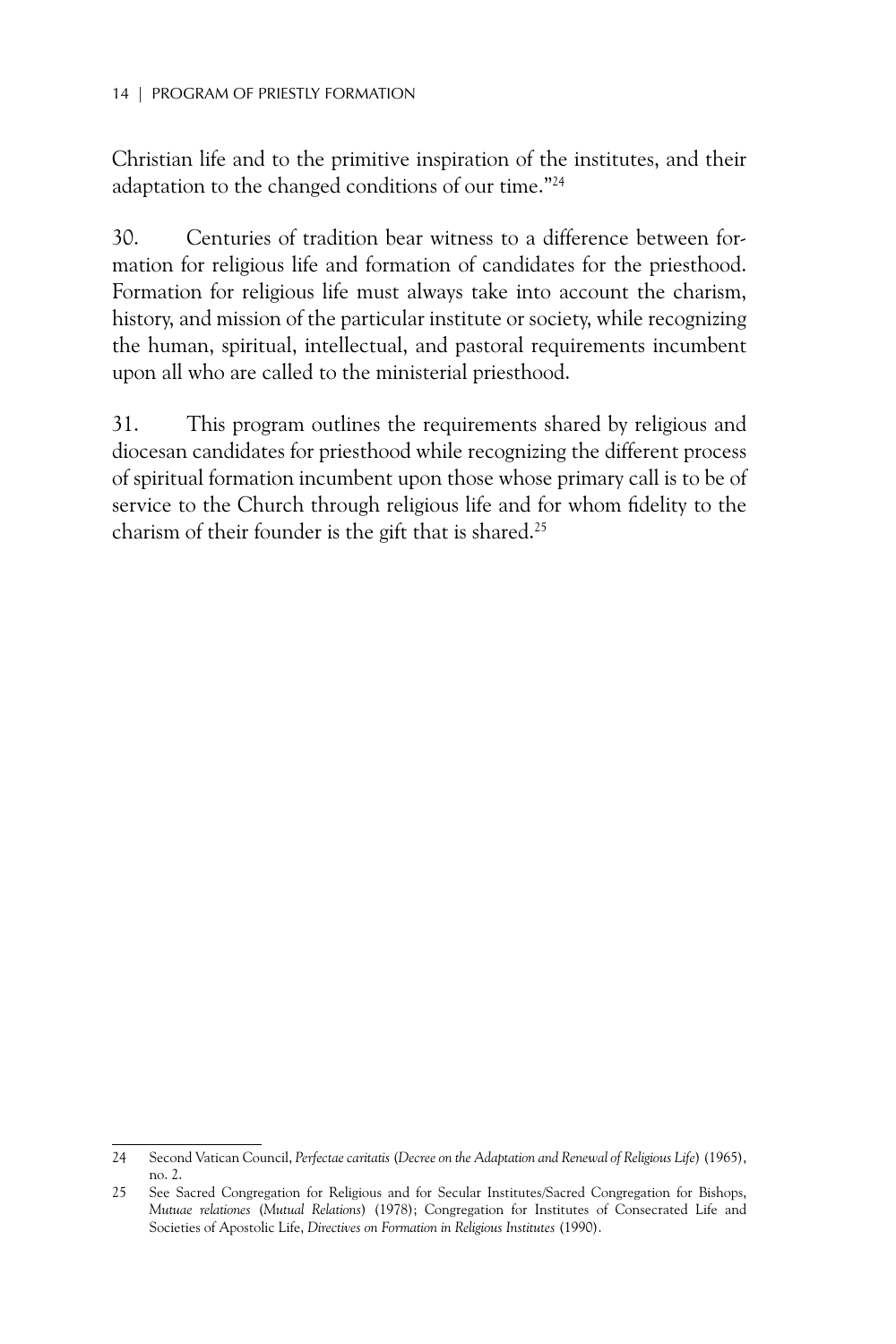# Priestly Vocations in the Church's Pastoral Work and the Admission of Candidates

#### Various Responsibilities in the Church for Vocations

32. The whole Church receives the gift of vocations from God and is responsible for promoting and discerning vocations.<sup>26</sup> The entire Church is to be engaged in the pastoral work of promoting vocations.<sup>27</sup> It is integral to the mission of the Church "to care for the birth, discernment, and fostering of vocations, particularly those to the priesthood."28 Within that ecclesial context, there are various responsibilities:

- *The Church*: The whole Church through prayer, active cooperation, and the witness of living full Christian lives takes responsibility for vocations.<sup>29</sup>
- *The family*: "A very special responsibility falls upon the *Christian family*, which by virtue of the Sacrament of Matrimony shares in its own unique way in the educational mission of the Church, Teacher, and Mother." Families can become "a first seminary in which children can acquire from the beginning an awareness of piety and prayer and of love for the Church" (*Pastores dabo vobis*, no. 41).
- *The bishop*: "The first responsibility for the pastoral work of promoting priestly vocations lies with the *Bishop*, who is called to be the first to exercise this responsibility, even though he can and must call upon many others to cooperate with him" (*Pastores dabo*

<sup>26</sup> See *Pastores dabo vobis*, nos. 34-41; CIC, c. 233.

<sup>27</sup> See CIC, c. 233§1.

<sup>28</sup> *Pastores dabo vobis*, no. 34.

<sup>29</sup> See *Pastores dabo vobis*, no. 41.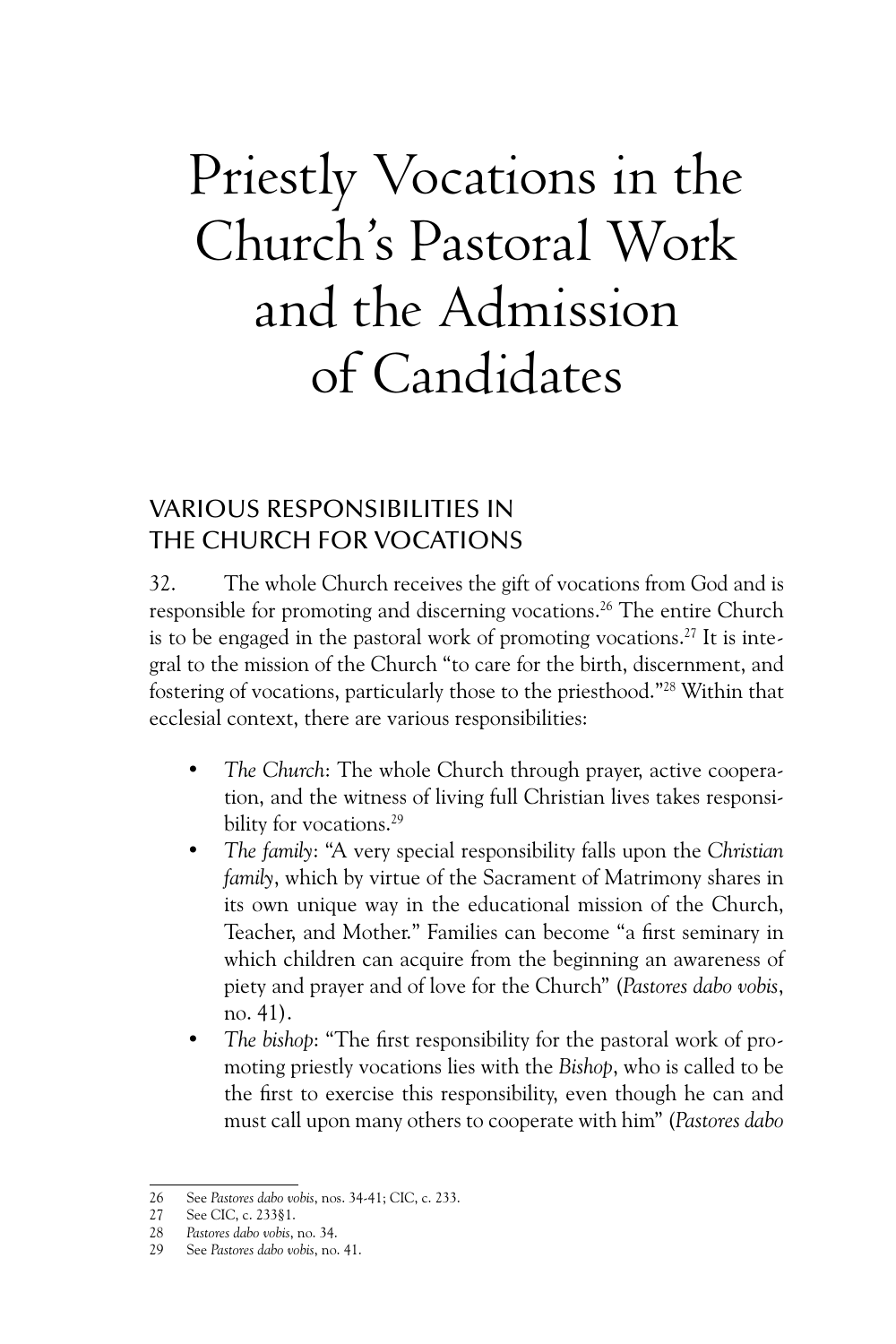*vobis*, no. 41). However he shares his responsibility, the pastoral task of promoting priestly vocations remains his task for which he must continue to offer supervision and direct involvement.<sup>30</sup> As the one responsible for the unity of the local church and its communion with the universal Church, the bishop, especially in the context of the United States, must encourage a wide range of candidates who represent the cultural and linguistic diversity of his diocese.

- *The presbyterate*: "The Bishop can rely above all on the cooperation of his presbyterate. All its *priests* are united to him and share his responsibility in seeking and fostering priestly vocations" (*Pastores dabo vobis*, no. 41). They do this by inviting men to consider the priesthood as a possible vocation. For those who are discerning the call, priests can nurture their sense of vocation and be invaluable mentors along the path of discernment. Through their priestly ministry, especially in parish assignments, priests are able to recognize the prayerfulness, the talents, and the character of men who may be called to priestly ministry. "At the same time the diligence of priests in carrying out their Eucharistic ministry, together with the conscious, active, and fruitful participation of the faithful in the Eucharist, provides young men with a powerful example and incentive for responding generously to God's call. Often it is the example of a priest's fervent charity which the Lord uses to sow and to bring to fruition in a young man's heart the seed of a priestly calling."31
- *The vocation director*: In dioceses and religious institutes in the United States, generally there is a vocation director (or team) who serves on behalf of the bishop and presbyterate or the religious ordinary and institute or society to promote vocations (the work of *recruitment*) and to direct those vocations while in discernment (the work of *supervision* or *direction*). In his supervisory function, a diocesan vocation director may manage the diocesan process of the admission of candidates, serve as a liaison between the diocesan bishop and the seminary, and link the seminarian-candidates to the diocese and presbyterate, e.g., through the placement of interns. He collaborates with the bishop, with the presbyter-

<sup>30</sup> See CIC, c. 385.

<sup>31</sup> John Paul II, *Ecclesia de Eucharistia* (*On the Eucharist*) (Washington, DC: United States Conference of Catholic Bishops, 2003), no. 31.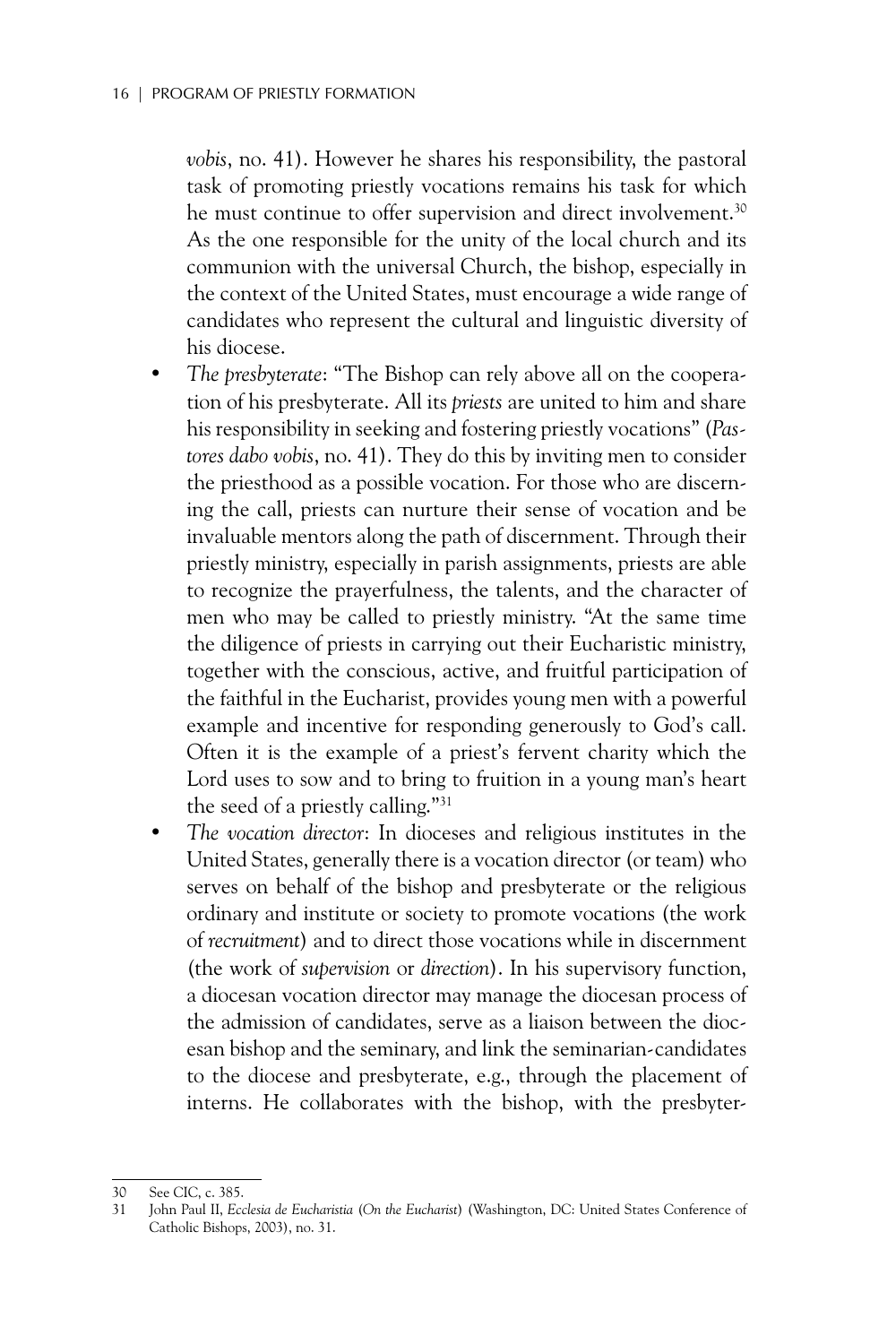ate, with a diocesan vocation commission if one is in place, and with the seminary. A religious vocation director's role may vary according to the division of labor in a given religious institute or society. In all cases, the relationship with the seminary merits special attention. Mutual respect and collaboration should mark the relation of vocation and seminary personnel. Each possesses different responsibilities; yet cooperation, mutual knowledge, and trust are vital for the good of the candidates and the benefit of the Church. Such collaboration is especially important concerning the recommendation of applicants for admission and their continuing evaluation. Visitations to the seminary on the part of the bishop, religious ordinary, and vocation personnel should be encouraged.32 The bishop's own relationship with the seminary and his seminarians should never be simply left to the seminary or vocations personnel. Often it may be helpful for seminary faculty to visit the local dioceses and religious communities they serve.

- *The seminary*: The seminary plays a collaborative role in the promotion and an important role in the discernment of vocations. A seminary attached to a particular diocese often subsumes the responsibilities of a diocesan vocation director/recruiter. In the seminary, the rector, assisted by his faculty, is especially important in promoting, assessing, and developing priestly vocations. His leadership in this role is spiritual, pastoral, and administrative.
- *Seminarians*: Seminarians also play a significant role in promoting priestly vocations through the friendships they form outside the seminary setting, through their visible presence in their home parishes, through their involvement in Christian service activities and field education, through their assistance with vocation programs, and through the welcome they extend to visitors at the seminary.

#### The Discernment of Vocations

33. Potential candidates for the priesthood must be in prayerful dialogue with God and with the Church in the discernment of their vocation. The linkage of this divine and ecclesial dialogue is especially important because "in the present context there is . . . a certain tendency

<sup>32</sup> See CIC, cc. 396-397, 628.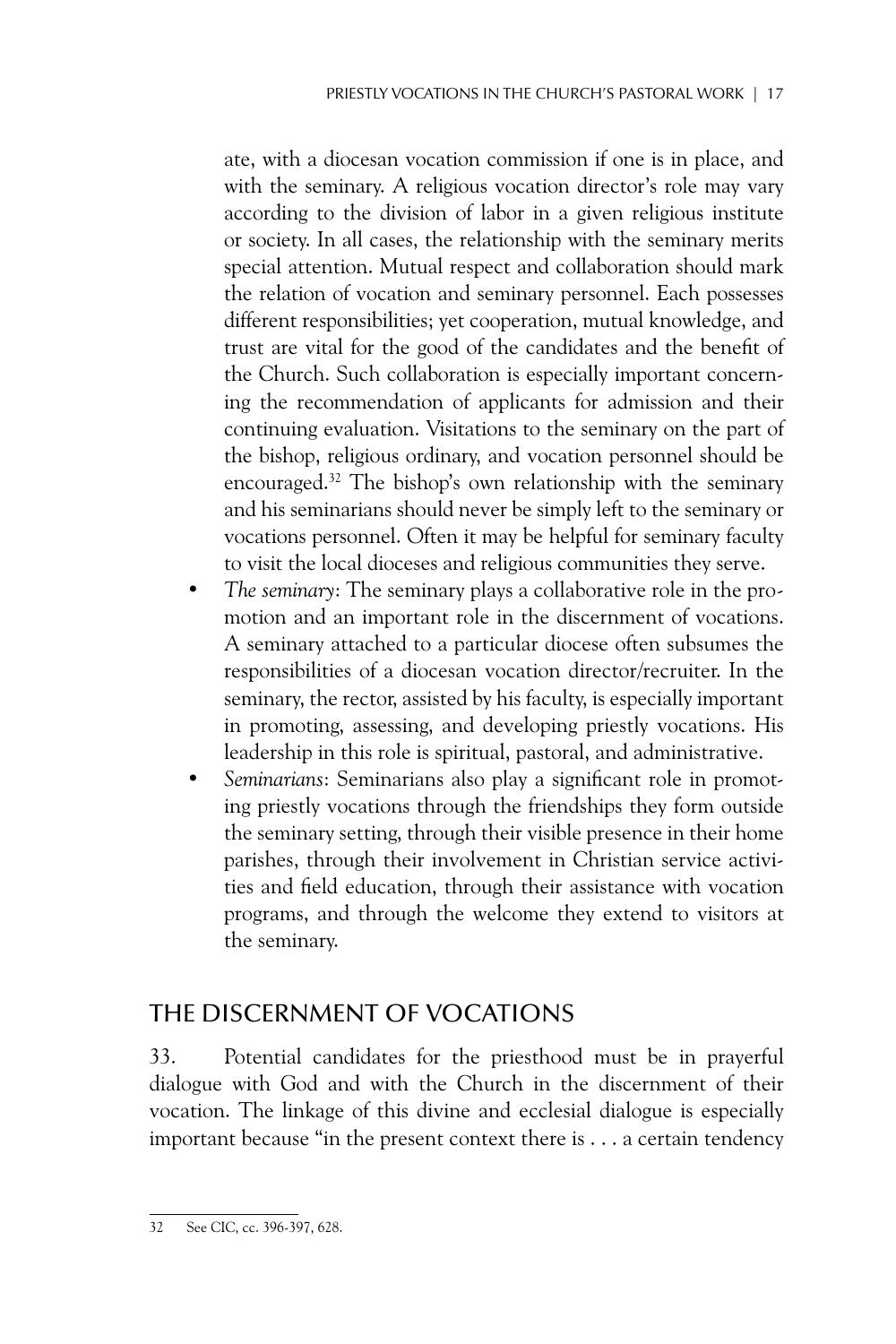to view the bond between human beings and God in an individualistic and self-centered way, as if God's call reached the individual by a direct route, without in any way passing through the community" (*Pastores dabo vobis*, no. 37). Eventually, this dialogue, properly conducted, may bring candidates to the admissions process, completing this first phase of vocational discernment.

#### The Admissions Process

34. The purpose of the admissions process is to determine whether candidates have the requisite qualities to begin the process of formation and preparation for priestly ordination and ministry. In a global way, *Pastores dabo vobis* offers these criteria as a basis for admission to the seminary program: "a right intention, . . . a sufficiently broad knowledge of the doctrine of the faith, some introduction to the methods of prayer, and behavior in conformity with Christian tradition. They should also have attitudes proper to their regions, through which they can express their effort to find God and the faith" (*Pastores dabo vobis*, no. 62).

35. In forming a prudent judgment about the suitability of an applicant for priestly formation, the principle of gradualism should be used. According to the principle of gradualism, progressively higher levels of expectations should be sought as an applicant seeks admission to progressively higher levels of preparation, moving from the preparatory to the collegiate or pre-theologate, and finally to the theologate program. In short, the closer the program is to priestly ordination, the greater the applicant's development of the requisite qualities ought to be. The principle of gradualism recognizes that it would be unrealistic to expect an applicant for admission to be fully mature in all areas.

36. The principle of gradualism, however, does not deny that a minimal level of development is necessary for admission to any level of priestly formation. The minimal qualities necessary for admission are properly understood as *thresholds* or *foundations*. All applicants need to have passed through certain thresholds of human, spiritual, intellectual, and pastoral development, which will serve as foundations for further development. For example, if a candidate has achieved a threshold of a basic capacity for empathy and communication, he would seem to have a foundation upon which pastoral formation could develop.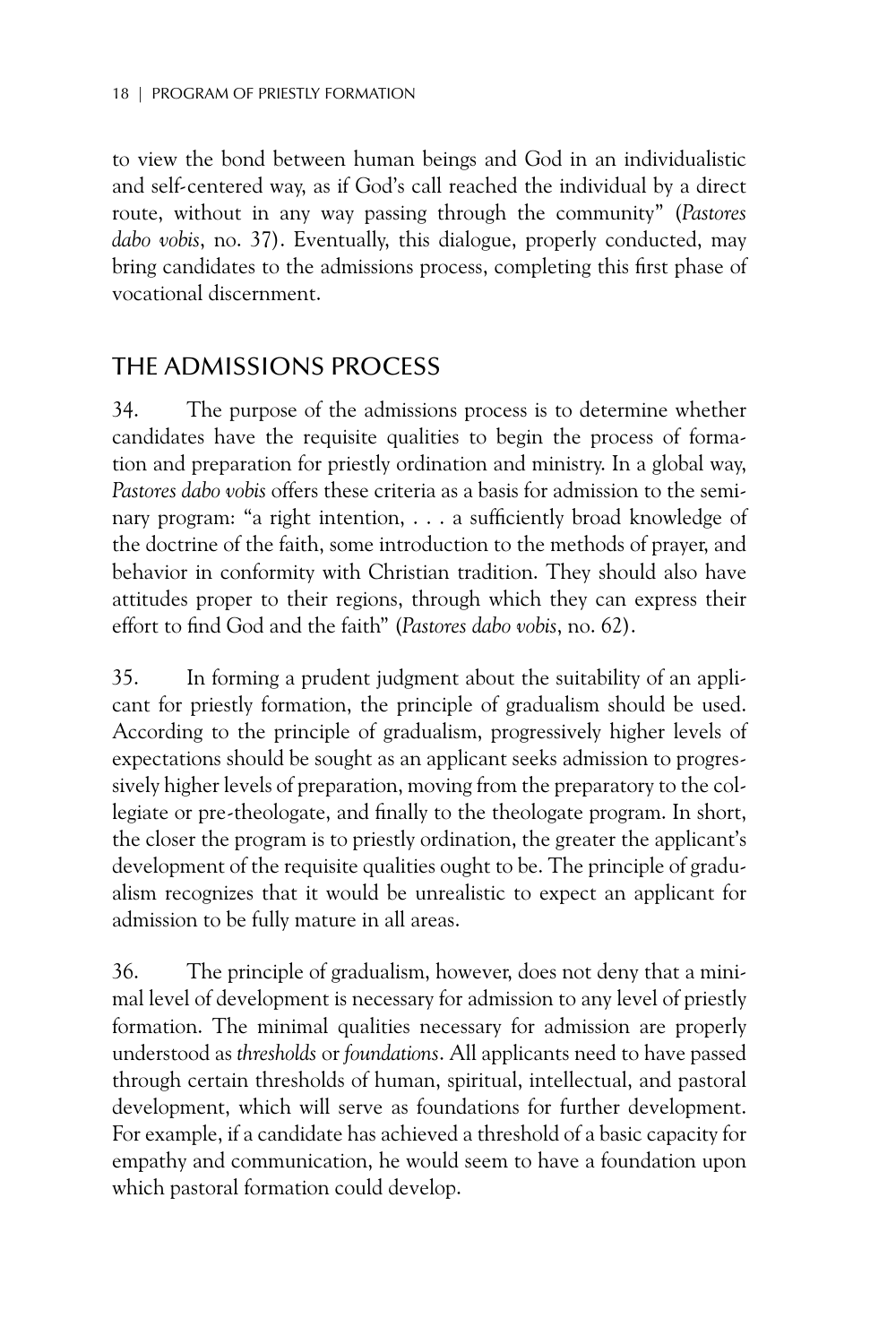37. Candidates for admission, in other words, should have attained, at least in some measure, growth in those areas represented by the four pillars or in the integrated dimensions of formation identified in *Pastores dabo vobis*: human, spiritual, intellectual, and pastoral. In trying to determine what is *sufficient* growth or development in these areas, seminaries ought to be clear and specific. For example, sufficient human formation for admission means not only an absence of serious pathology but also a proven capacity to function competently in ordinary human situations without need to do extensive therapeutic or remedial work to be fully functioning, a psychosexual maturity commensurate with chronological age, a genuine empathy that enables the applicant to connect well and personally with others, a capacity for growth or conversion, and a deep desire to be a man for others in the likeness of Christ. Sufficient spiritual formation means a well catechized person who prays daily, belongs to a parish, participates at least weekly in the Sunday Eucharist and regularly in the Sacrament of Penance, and is drawn to explore and deepen his spiritual life and share it with others. Sufficient intellectual formation means proven capacities for critical thinking, an ability to understand both abstract and practical questions, and the capacity to understand other persons and to communicate effectively with them in both oral and written form. Sufficient pastoral formation means having a fundamental sense of the Church's mission and a generous willingness and enthusiasm to promote it and knowing how the ordained priesthood contributes to the mission; having a sensitivity to the needs of others and a desire to respond to them; and having a willingness to initiate action and assume a position of leadership for the good of individuals and communities. Finally, candidates should also have the *right intention* when they present themselves for admission to the seminary. Their intention to pursue preparation for priestly ordination and ministry ought to correspond to the Church's understanding.

38. In contrast to previous generations, when a more homogenous population presented itself for entrance to the seminary, today's candidates represent a considerable diversity—not only of differing personal gifts and levels of maturity but also significant cultural differences—that must be taken into account. All those involved in the evaluation of applicants for priestly formation must appreciate cultural, generational, educational, and familial differences and be able to recognize which are gifts, which are liabilities, and which are simply indications of a need for fuller growth.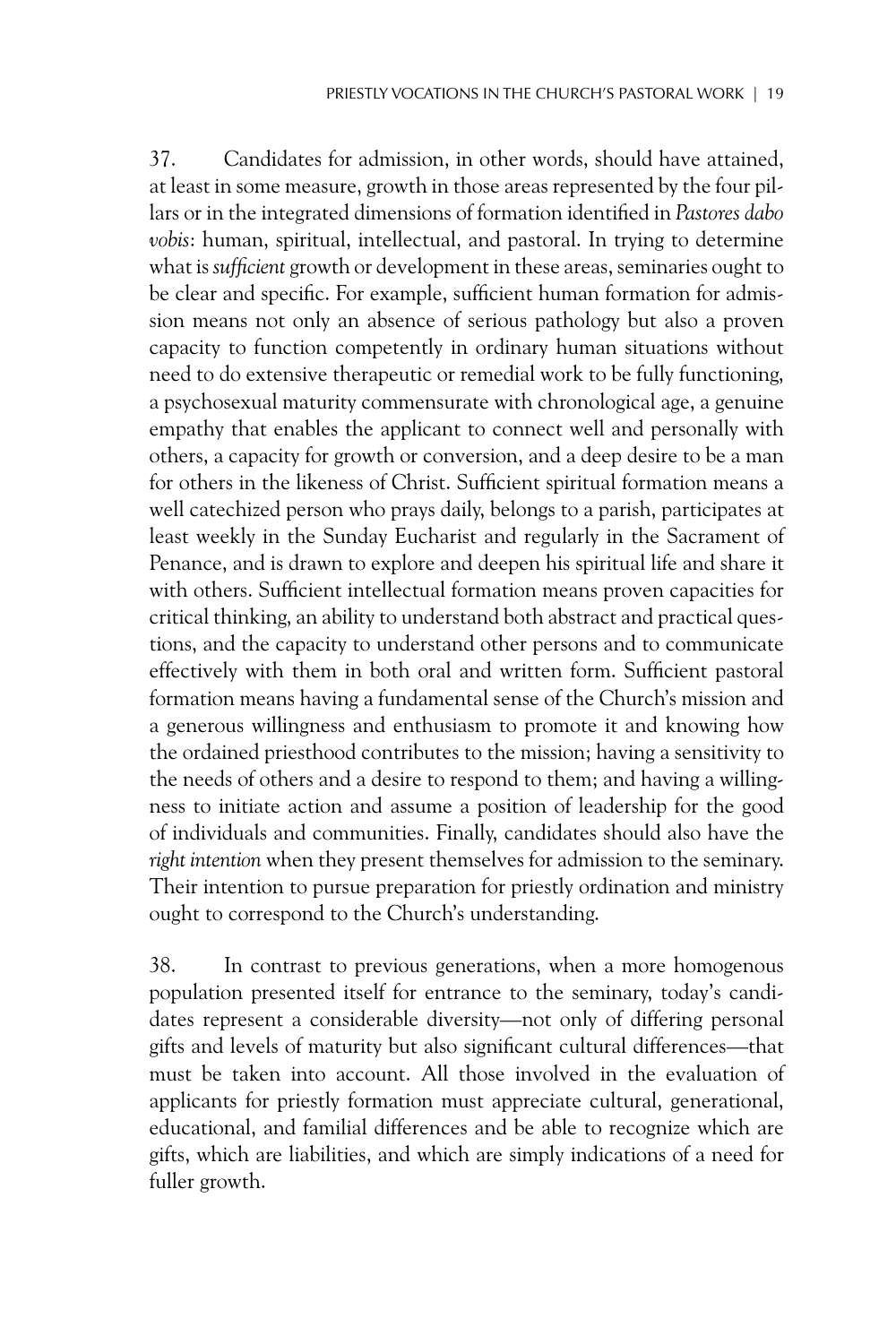39. At the diocesan level, the primary responsibility for overseeing the admissions process belongs to the bishop. Ultimately, of course, it is the responsibility of the bishop or religious ordinary to decide whether or not to admit candidates to priestly formation, in accordance with the criteria which have been properly established.33 The bishop or religious ordinary shares his responsibility with the vocation director or vocation team, perhaps also with a vocation board or commission, and with the local parishes. The admissions process requires sacramental records, autobiography, a review of the psychological and medical assessment (with due regard for CIC, c. 241, and *Ratio fundamentalis,* no. 39), observations of the potential candidates during the course of their visits to the seminary, interviews, transcripts, criminal background checks, and immigration documentation as well as letters of reference.<sup>34</sup> Bishops, religious superiors, and rectors must have moral certitude about the psychological and physical health of those they admit to the seminary. In particular, they should be assured that applicants have a requisite level of affective maturity and the capacity to live celibate chastity. They will determine the means necessary to arrive at such certitude, including, for example, their own interviews with applicants, the reliable testimony of those who have known the applicants, and psychological and physical assessments made by expert consultants. Whenever possible, the diocese and the seminary should conduct separate admission procedures to ensure the broadest and most objective screening possible, while avoiding a duplication of these efforts.

40. Although this process aims primarily at determining the fitness of an applicant for a seminary program, once an applicant is admitted to a seminary program, the results of the process contribute to the seminarian's personal agenda for priestly formation. Specifically, the observations and conclusions that emerge from the admissions process should serve as a significant resource for the seminarian's human, spiritual, intellectual, and pastoral formation within the seminary. The sharing of this information presumes a due respect for the rights of the seminarian and a prudent maintenance of confidentiality.

41. Without denying the importance of evaluating minimal thresholds in all areas of an applicant's development, high standards and strict

<sup>33</sup> See CIC, c. 241§1; CCEO, c. 342§1.

<sup>34</sup> See CIC, c. 241§2; CCEO, c. 342§2.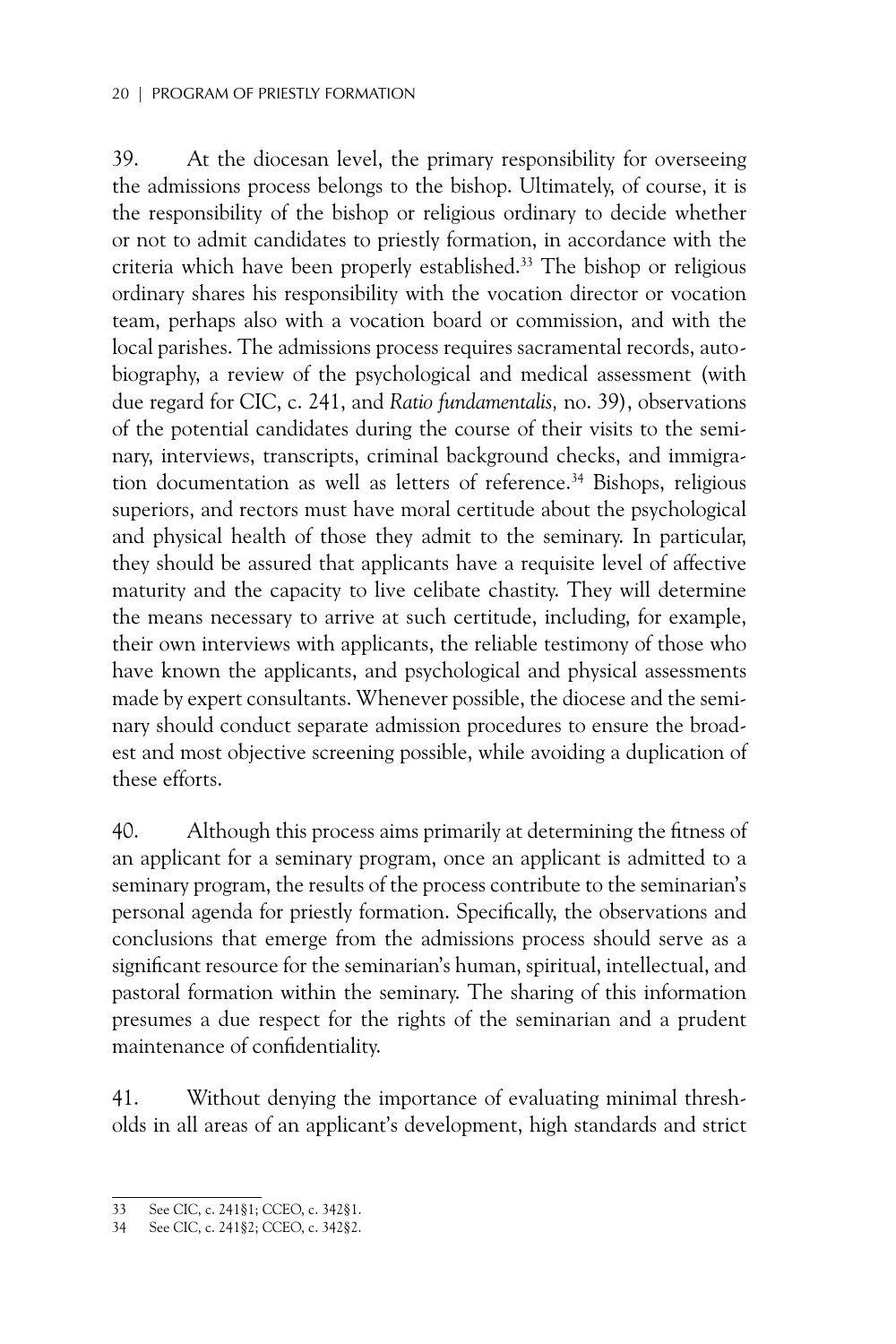vigilance are especially necessary in evaluating human thresholds pertaining to sexuality. "*Sexuality* affects all aspects of the human person in the unity of his body and soul. It especially concerns affectivity, the capacity to love and to procreate, and in a more general way the attitude for forming bonds of communion with others."35 For the seminary applicant, thresholds pertaining to sexuality serve as the foundation for living a lifelong commitment to healthy, chaste celibacy. As we have recently seen so dramatically in the Church, when such foundations are lacking in priests, the consequent suffering and scandals are devastating.

#### Norms for the Admission of Candidates

42. Seminaries as well as dioceses must have clear written statements of admission policies, which are to be regularly reviewed and updated. These policies include behavioral criteria which place the burden of qualification for admission to the seminary on applicants. In cases in which the admission committee has reservations, caution should be taken and the benefit of the doubt given to the Church. It is also important that the admission procedure carefully weigh the potential impact of the admission of each individual on the whole seminary community.

43. Seminaries should specify *thresholds* or *foundations* in a way that permits those charged with admitting candidates to have clear criteria available. This approach to admissions assumes that the seminary formation program is not the place for long term therapy or remedial work, which should be completed prior to a decision concerning admission.

44. Applicants must give evidence of an overall personal balance, good moral character, a love for the truth, and proper motivation. This includes the requisite human, moral, spiritual, intellectual, physical, and psychological qualities for priestly ministry.36

35 *Catechism of the Catholic Church* (CCC), 2nd ed. (Washington, DC: Libreria Editrice Vaticana–United States Conference of Catholic Bishops, 2000), no. 2332. Some subsequent citations appear in the text.

<sup>36</sup> See CIC, c. 241§1; CCEO, c. 342§1.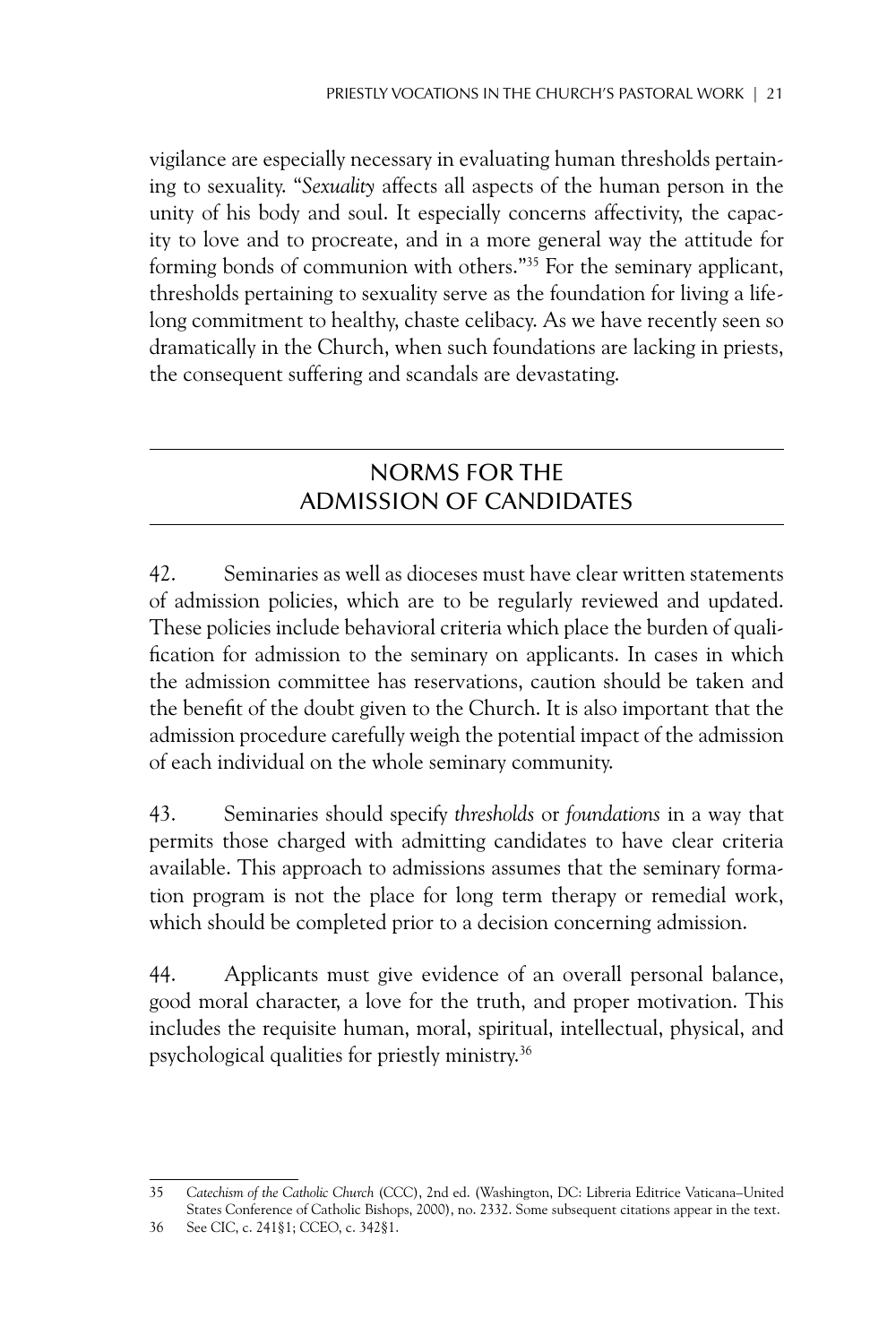45. All applicants should give witness to their conviction that God has brought them to the seminary to discern whether or not they are really called to the priesthood, and they should commit themselves wholeheartedly to carrying out that discernment. They should be alert both to signs that seem to confirm that call and to counter-indications. As a seminarian moves from a high school seminary program to college seminary to the theologate, there should be a growing sense of confirmation of that call.

46. Applicants for pre-theology must follow a careful and thorough admissions process equivalent to entrance procedures for the theologate. This process may result in specific recommendations concerning the applicant's program.

47. Applicants must undergo a thorough screening process. Personal interviews with the applicants, evaluations from their pastors and teachers, records and evaluations from a previous seminary or religious community if applicable, academic records, standardized test scores, psychological evaluations, and criminal background checks are all components of an effective admission program and are weighed together with an assessment of the applicant's motivation. Those who do not fulfill these entrance requirements of the seminary must not be admitted.

48. It is the responsibility of the vocation director (or representative of the religious community) to provide the seminary in a timely and complete fashion the results of the screening process used by the diocese or religious community.

49. Applicants from diverse ethnic and cultural backgrounds should be given every encouragement. Seminaries are responsible to ensure the possession of adequate resources to serve the formative needs of such applicants. Academic requirements should not be lessened, but necessary adaptations may be made to enable admission into the regular course of study. Applicants must have an adequate command of the English language to begin intellectual formation in a seminary in which English is the language of instruction. English language studies may be undertaken in the seminary before admission into the full, regular courses of seminary study. It is also important that applicants from other countries receive special help in gaining the necessary understanding of the religious and cultural context for priestly ministry and life in the United States.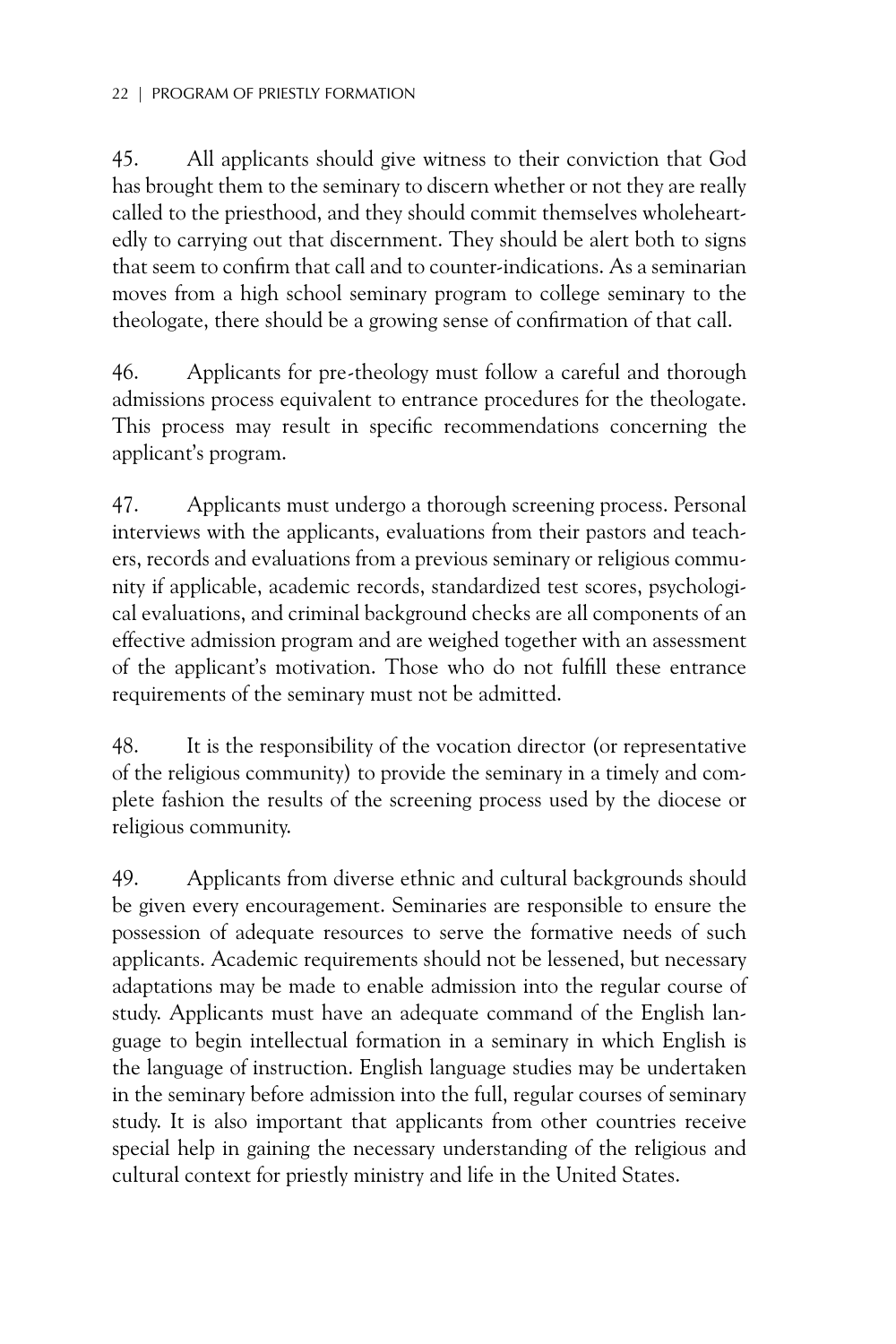50. Theologates must require a bachelor's degree or its equivalent from an accredited institution. Sufficient education in philosophy, which the *Code of Canon Law* states as a biennium,<sup>37</sup> is understood in the United States to be at least 30 semester credit hours, plus the out-of-classroom work associated with each credit hour traditionally expected in American higher education. A minimum of 12 semester credit hours is required in appropriate courses of undergraduate theology. (The content of such courses is outlined in norms 178 and 179 under "Intellectual Formation— College Seminaries: Norms.")

51. Seminaries should draw up guidelines for psychologists and admission personnel and describe those human traits and qualities that are consonant with an authentic vocation to the priesthood as well as those counter-indications that would suggest that the applicant is not a suitable candidate. Seminaries as well as dioceses and religious communities must be assured that those who conduct psychological evaluations for them are well versed in and supportive of the Church's expectations of candidates for the priesthood, especially expectations concerning celibacy and permanence of commitment.

52. A psychological assessment is an integral part of the admission procedure. Psychological assessments should be administered using methods that do not violate the applicant's right to privacy and confidentiality or do harm to the reputation of the applicant.<sup>38</sup> At the same time, the applicant should understand that the testing results will be shared with select seminary personnel in a way that permits a thorough review. Due care should be observed in correctly interpreting the results of psychological testing in light of the cultural background of applicants.

53. The admissions process ought to give sufficient attention to the emotional health of applicants. Special care and scrutiny should be given to those who manifest dysfunction or come from dysfunctional families. It is possible for some seminarians to address these issues in the course of a seminary program through counseling or other means. Their willingness, however, to confront these or other personal issues should be determined prior to the decision about admission. If long-term therapeutic work is indicated, this is best accomplished before the decision is made concerning

<sup>37</sup> See CIC, c. 250; CCEO, c. 348; *Pastores dabo vobis*, no. 56.

<sup>38</sup> See CIC, c. 220; CCEO, c. 23.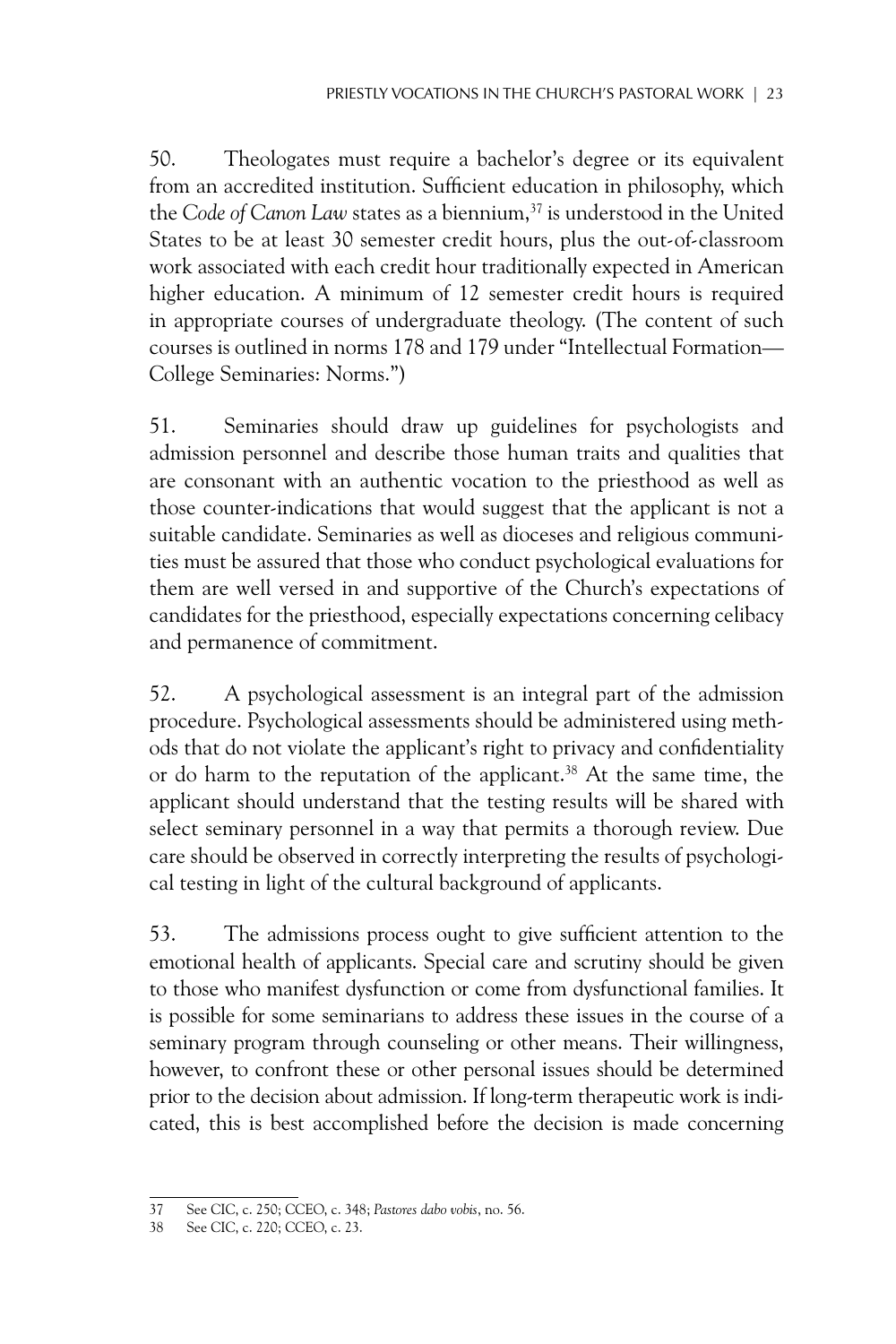entrance into the seminary. At times, the gravity of family or personal issues is such that, if the candidate has not yet adequately dealt with these issues, entrance into the seminary program should be denied.

54. The admissions procedure should include an open and frank discussion of the life experiences that applicants bring to the seminary. Their level of insight or self-knowledge and their willingness to address important human issues, such as their interpersonal abilities, evidence of sound peer relationships, their manner of dealing with authority, and their psychosexual development, can be important gauges of their readiness to enter a seminary program. If the applicant is unaware of or unresolved concerning significant human issues, the seminary is well advised to delay admission until greater clarity or resolution is evident. Concerning the capacity to live the charism of celibacy, the applicant should give evidence of having lived in continence for a sustained period of time, which would be for at least two years before entering a priestly formation program.

55. Any evidence of criminal sexual activity with a minor or an inclination toward such activity disqualifies the applicant from admission.<sup>39</sup>

56. With regard to the admission of candidates with same-sex experiences and/or inclinations, the guidelines provided by the Holy See must be followed.

57. Concerning the results of psychological testing and other confidential materials, the seminary must observe all legal requirements, inform the applicant in writing of his specific rights to privacy and confidentiality, and utilize appropriate release forms.<sup>40</sup> Throughout the admission process and, if accepted, after entrance into the seminary, the candidate's right to privacy should be respected and the careful management of confidential materials is to be observed. This is especially true in the case of sharing confidential information with a team of formators, while at the same time ensuring that those charged with the candidate's growth and integration have the clear and specific information they need so that they can help the candidate achieve the growth necessary to become a "man of

<sup>39</sup> See *Essential Norms for Diocesan/Eparchial Policies Dealing with Allegations of Sexual Abuse of Minors by Priests or Deacons* (Washington, DC: United States Conference of Catholic Bishops, 2006), http://www. nccbuscc.org/ocyp/2005EssentialNorms.pdf.

<sup>40</sup> See CIC, c. 220; CCEO, c. 23.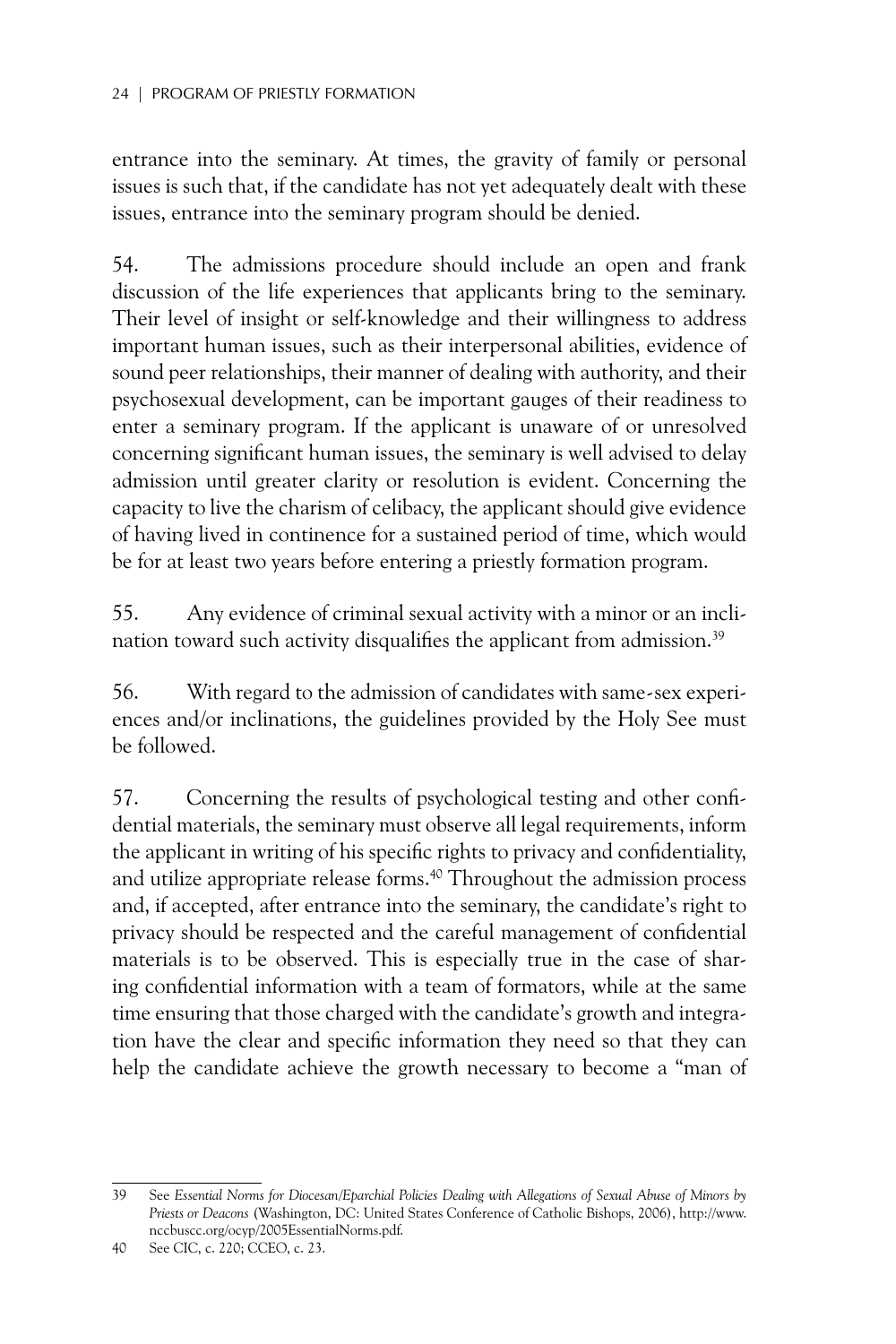communion."41 The rector must observe a careful vigilance that protects the privacy and reputation of the seminarian in his relationship with the formation faculty. The traditional distinction between internal and external forum is to be maintained. Clear policies must be enunciated concerning who may have access to any of the admissions materials. Clear directives must be in place to determine any further use of psychological testing results or other admissions materials for formation or even counseling purposes.

58. In the admissions process, an evaluation should be made of a candidate's indebtedness, his ability to handle finances (i.e., responsible record-keeping and payment of personal taxes), spending patterns, and a willingness to cover a portion of his seminary expenses. Candidates should demonstrate an aptitude for learning principles of good stewardship, avoiding any attitudes of entitlement. They should also show an openness to developing professional approaches to personal and church-related business matters.

59. The admissions process should be attentive to older, experienced applicants, who often bring a mature spirituality, experience in pastoral life, and other significant life experiences, but who might also be less susceptible to formation. The seminary admissions process must be no less rigorous, thorough, or comprehensive than it might be for other applicants.

60. Diocesan bishops, religious ordinaries, vocation directors, and seminaries should recognize that additional time will be necessary to prepare candidates without previous seminary formation for entrance into the theologate. If a person has no previous preparation in a formation program, then the pre-theology program should extend over a two-year calendar period. Pre-theology programs are designed to address all four pillars of formation, not simply to meet academic requirements.

61. If applicants have been in a seminary or formation program previously, dioceses, religious institutes or societies, and seminaries must consult all previous institutions about the past record of these applicants as

<sup>41</sup> "Of special importance is the capacity to relate to others. This is truly fundamental for a person who is called to be responsible for a community and to be a 'man of communion.' This demands that the priest not be arrogant or quarrelsome, but affable, hospitable, sincere in his words and heart, prudent and discreet, generous and ready to serve, capable of opening himself to clear and brotherly relationships and of encouraging the same in others and quick to understand, forgive, and console" (*Pastores dabo vobis*, no. 43).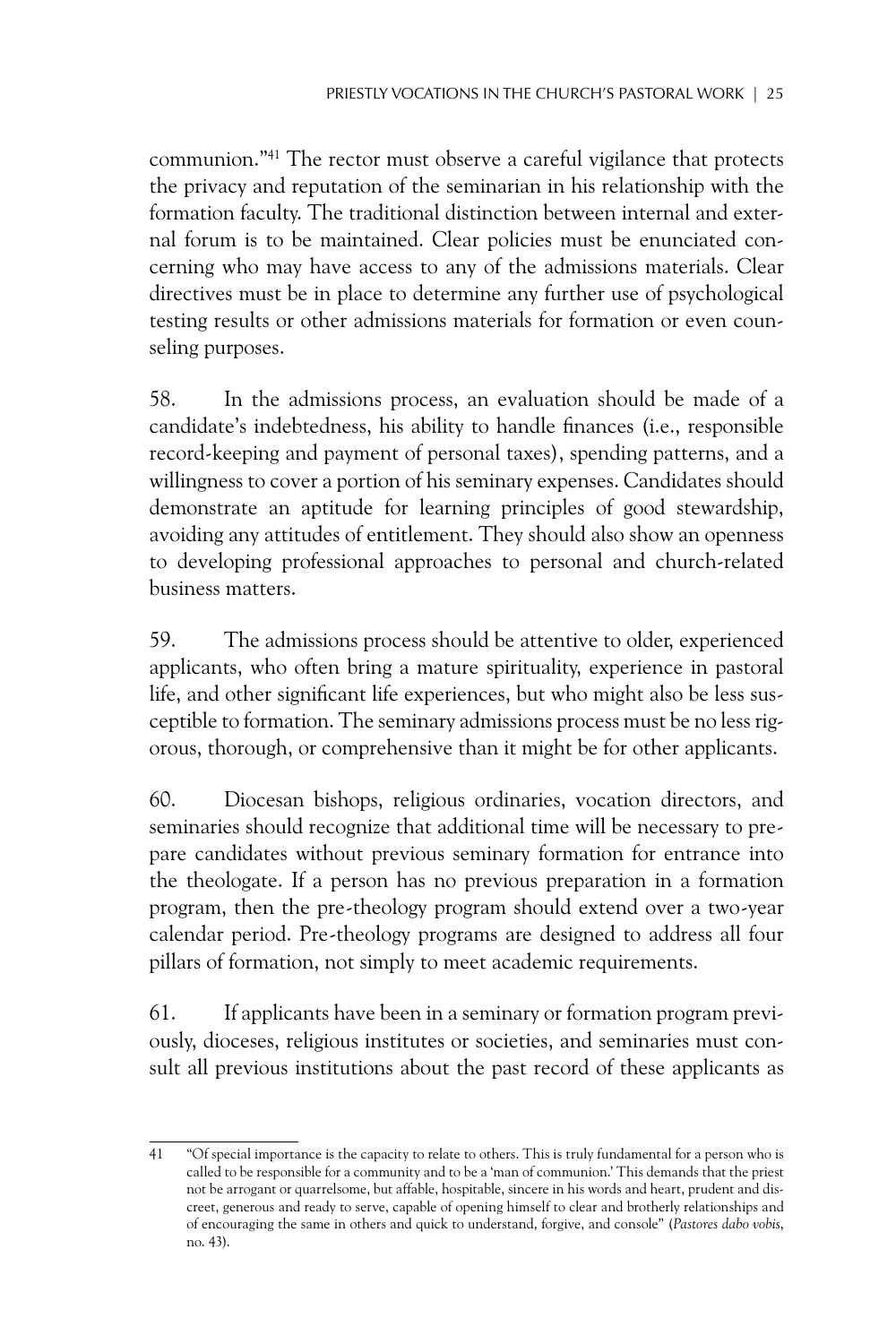prescribed in the *Norms Concerning Applications for Priestly Formation from Those Previously Enrolled in a Formation Program*. 42 If such records indicate difficulties, before admitting the applicant, the seminary should proceed cautiously and ascertain whether problems have been resolved and sufficient positive growth has taken place.

62. If an applicant has been dismissed from a program of priestly formation or from an institute of consecrated life or society of apostolic life, no subsequent application will be considered in the two years following such dismissal. If the departure was other than a dismissal, sufficient time should be allotted to evaluate carefully his application and background. (See Addendum A.)

63. Prior to admission, the diocese or religious community is obliged to ensure (and the seminary must verify) that recent Baptism and Confirmation certificates (CIC, c. 241§2, 1050, 1033; CCEO, c. 342§2, 769§1, 1°) have been obtained. Although a valid marriage certificate of the applicant's parents is no longer canonically required, the seminary may request it to gain further insight into the applicant's family background. The diocese must also obtain the following documentation from others: summaries of personal interviews with the applicant, evaluation from his pastor and teachers, academic records, standardized test scores, assessments by experienced formators of the applicant's motivation, and, if applicable, previous seminary evaluations. The seminary must verify the completion of all documentation before a candidate is admitted.

64. The seminary is also obligated to determine the freedom of the applicant from impediments to orders and from conditions that must be addressed prior to the reception of orders, namely: that sufficient time has passed for a neophyte (CIC, c. 1042, 3°; CCEO, c. 762§1, 8°); that the applicant does not hold a position forbidden to clerics (CIC, cc. 285- 286, 289, 1042 2° and 3°; CCEO, cc. 762§1, 7° and 8°, 382-385); that the applicant does not "labor under some form of insanity or psychic defect" (CIC, c. 1041 1° and 2°; CCEO, cc. 172§1,1°, 762§1, 1° and 2°); that he has not committed apostasy, heresy, or schism (CIC, c. 1041, 2°; CCEO, c. 762§1, 2°); that he has not committed homicide, cooperated in an abortion (CIC, c. 1041, 4°; CCEO, c. 762§1, 4°), mutilated himself or another, attempted suicide (CIC, c. 1041, 5°; CCEO, c. 762§1, 5°), or simulated

<sup>42</sup> See *Norms Concerning Applications for Priestly Formation from Those Previously Enrolled in a Formation Program* in Addendum A; CIC, c. 241§3; CCEO, c. 342§3.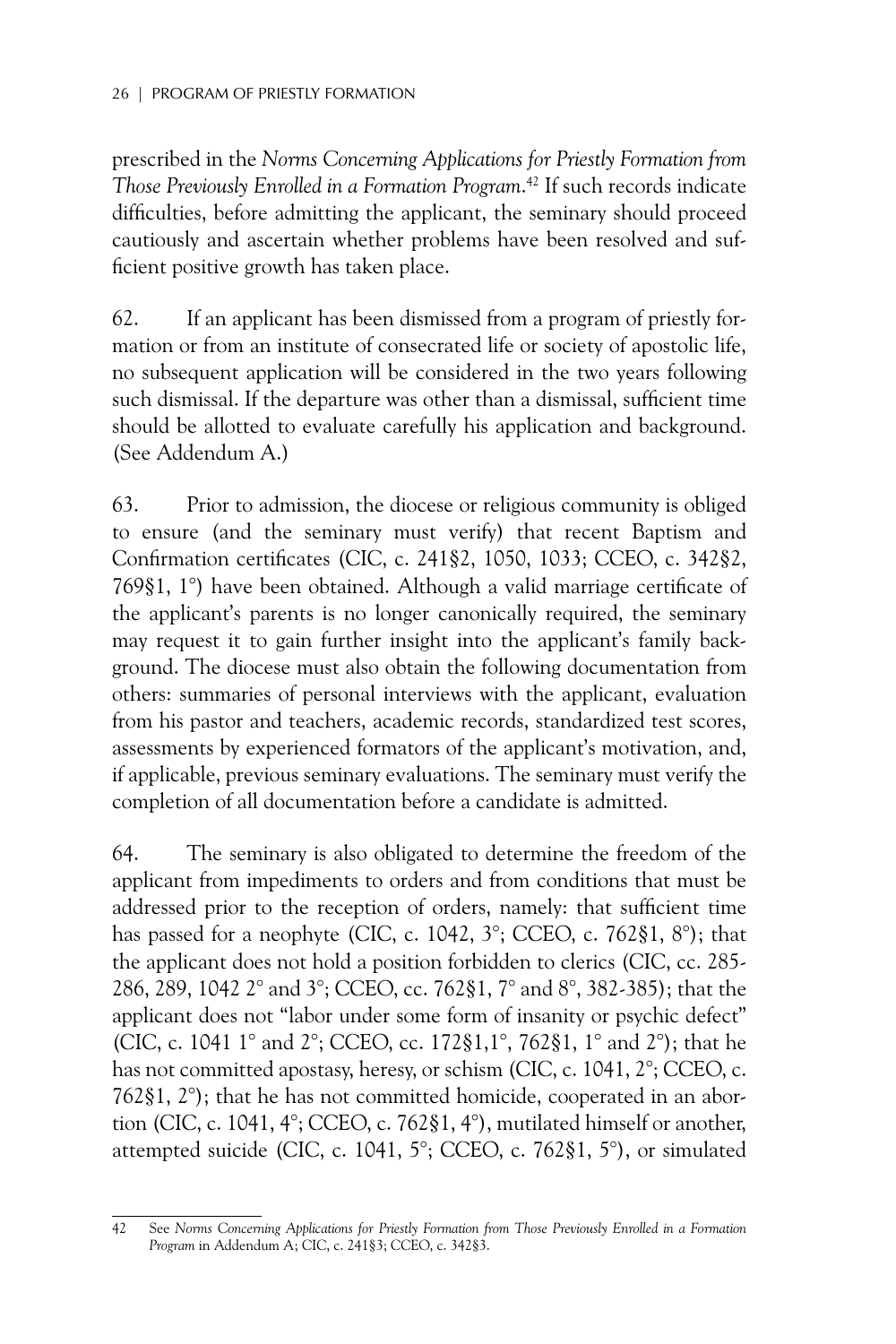an act reserved to priests or bishops (CIC, c. 1041, 6°; CCEO, c. 762§1, 6°). If any of these conditions exist, then prior to admission, appropriate dispensations or remedies must be obtained. It is also recommended that the seminary investigate whether the candidate is allergic to wheat, whether he is able to consume the Precious Blood, whether he is abusing alcohol or drugs, whether he has a criminal background, whether he has ever been sexually abused as a minor, and whether any remedies would be appropriate.

65. The admission process by the diocese or religious community must include a thorough physical examination to ensure that applicants possess the good health necessary for seminary training and priestly ministry. This exam should include HIV and drug testing.

66. An applicant for the priesthood must testify that he is not married or, if he is married, he has the approval of the Holy See. If an Eastern Catholic candidate is married, a certificate of marriage is required along with the written consent of his wife (CCEO, c. 769§1, 2°) and the approval of the Apostolic See. Applicants who have received a declaration of matrimonial nullity should be carefully screened. Although these men may have canonical freedom to pursue the priesthood, it is important to ascertain if and how previous obstacles to a marriage commitment or possible scandal might affect their viability as candidates for the priesthood. Care must be taken to certify the canonical declaration of nullity by reviewing the *Acta* (official documentation and evidence for the canonical decision) to ensure that the reasons and circumstances that serve as warrants for the declaration of nullity are fully disclosed to the sponsoring bishop or religious ordinary, rector, and the seminary admissions committee. If a previously married person has responsibilities for his spouse, this factor is to be considered. If the candidate has responsibility for a minor child, acceptance should be deferred. All such cases should be carefully weighed.

67. Especially careful screening should also be given to applicants who are recent converts to the Catholic faith or who have lapsed in the practice of their faith and have recently returned. It is advisable that at least two years pass between their entry into the Church and their acceptance into a seminary program. A suitable period of time should pass before entrance into the seminary in cases of Catholics for whom a sudden conversion experience seems to precipitate a priestly vocation. Similarly, those who return to the practice of the faith after an extended period away from the Church should not enter the seminary directly.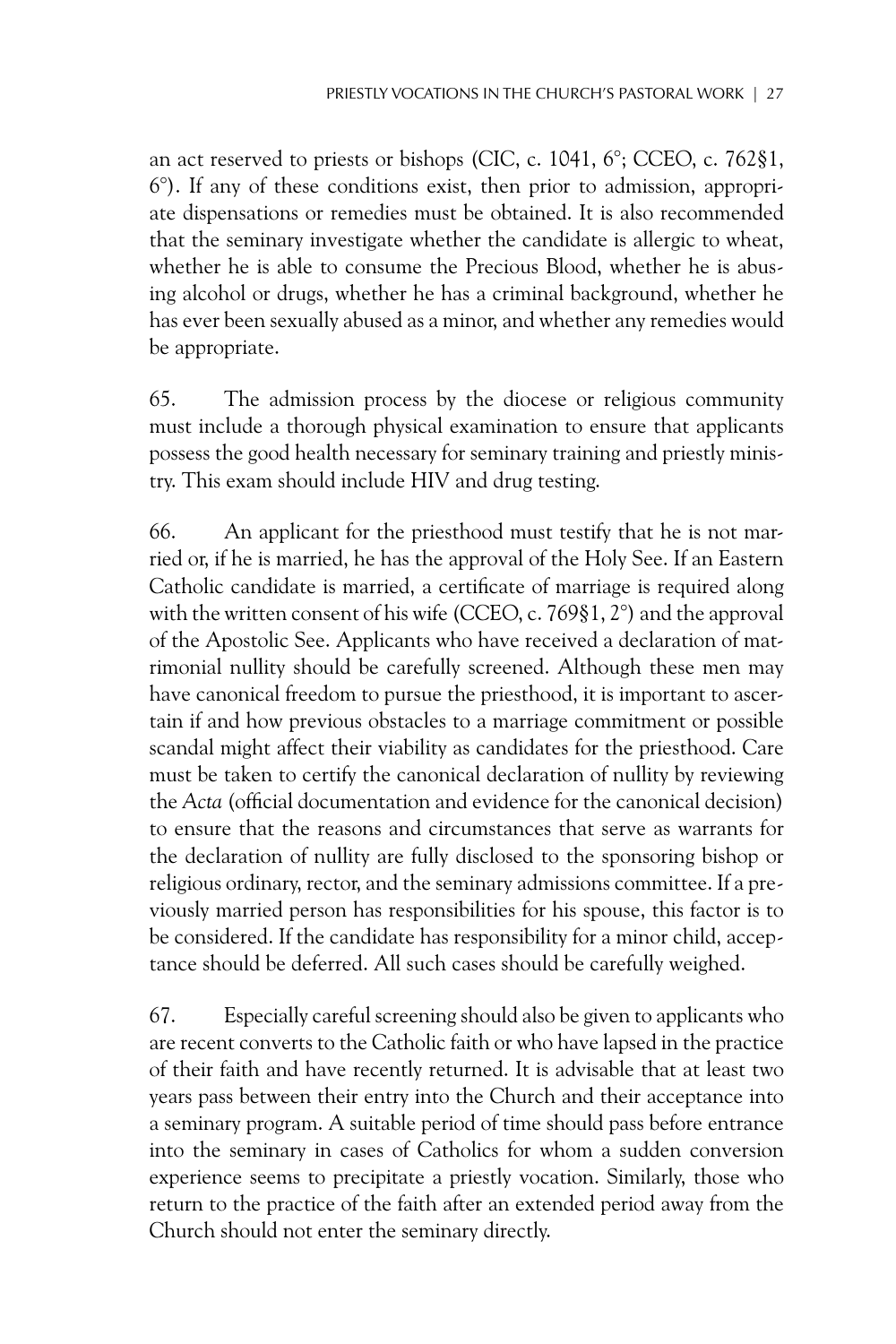# The Formation of Candidates for Priesthood

68. Formation, as the Church understands it, is not equivalent to a secular sense of schooling or, even less, job training. Formation is first and foremost cooperation with the grace of God. In the United States Conference of Catholic Bishops' document *The Basic Plan for the Ongoing Formation of Priests*, a reflection on St. Paul's words in 2 Corinthians 3:17- 18 leads to a description of formation. "The apostle Paul marvels at the work of the Holy Spirit who transforms believers into the very image of Jesus Christ, who himself is the image of God. This grace of the new covenant embraces all who have joined themselves to Jesus Christ in faith and baptism. Indeed, it is sheer grace, all God's doing. Moved by that grace, however, we make ourselves available to God's work of transformation. And that making ready a place for the Lord to dwell in us and transform us we call formation."43

69. All priestly formation takes place within the context of the Church as the Body of Christ and in relationship to the mission of the Church. Thus it is essential that the formation of the candidate for priesthood be integrated within the wider ecclesial dimension so that the candidate understands his role as a priest to be the representative and servant of the Church.

70. The seminary and its programs foster the formation of future priests by attending specifically to their human, spiritual, intellectual, and pastoral formation—the four pillars of priestly formation developed in *Pastores dabo vobis*. These pillars of formation and their finality give specificity to formation in seminaries as well as a sense of the integrated wholeness of the different dimensions of formation. "Although this formation [in seminaries] has many aspects in common with the human and Christian formation of all the members of the Church, it has, neverthe-

<sup>43</sup> United States Conference of Catholic Bishops, *The Basic Plan for the Ongoing Formation of Priests,*  (Washington, DC: United States Conference of Catholic Bishops, 2001), 7.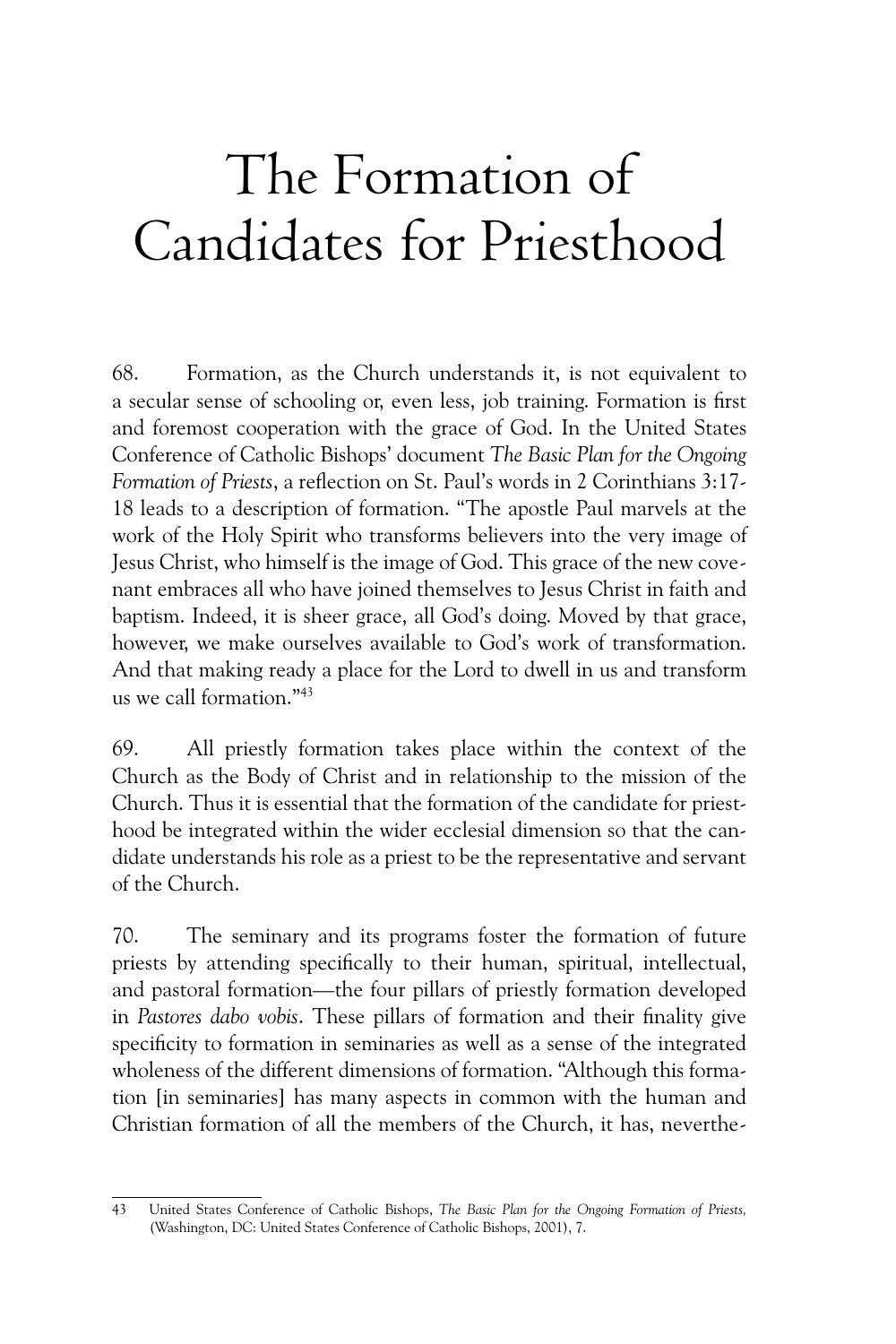less, contents, modalities, and characteristics which relate specifically to the aim of preparation for the priesthood . . . the Seminary should have a precise *program*, a program of life characterized by its being organized and unified . . . with one aim which justifies the existence of the Seminary: preparation of future priests" (*Pastores dabo vobis*, no. 61).

71. The goal is the development not just of a well-rounded person, a prayerful person, or an experienced pastoral practitioner but rather one who understands his spiritual development within the context of his call to service in the Church, his human development within the greater context of his call to advance the mission of the Church, his intellectual development as the appropriation of the Church's teaching and tradition, and his pastoral formation as participation in the active ministry of the Church.

72. The sections that follow on human, spiritual, intellectual, and pastoral formation are to be read in this unified and integrated sense. These are neither discrete nor layered dimensions of priestly existence, but they are—as we shall see—interrelated aspects of a human response to God's transforming grace.

73. Clearly human formation is the foundation for the other three pillars. Spiritual formation informs the other three. Intellectual formation appropriates and understands the other three. Pastoral formation expresses the other three pillars in practice.

# **I. Human Formation**

74. The foundation and center of all human formation is Jesus Christ, the Word made flesh. In his fully developed humanity, he was truly free and with complete freedom gave himself totally for the salvation of the world.44 *Pastores dabo vobis*, no. 5, expresses the Christological foundation of human formation: "The Letter to the Hebrews clearly affirms the '*human character' of God's minister*: he comes from the human community and is at its service, imitating Jesus Christ 'who in every respect has been tempted as we are, yet without sin' (Heb 4:15)."

<sup>44</sup> See Jn 10:17-18; Mk 10:45.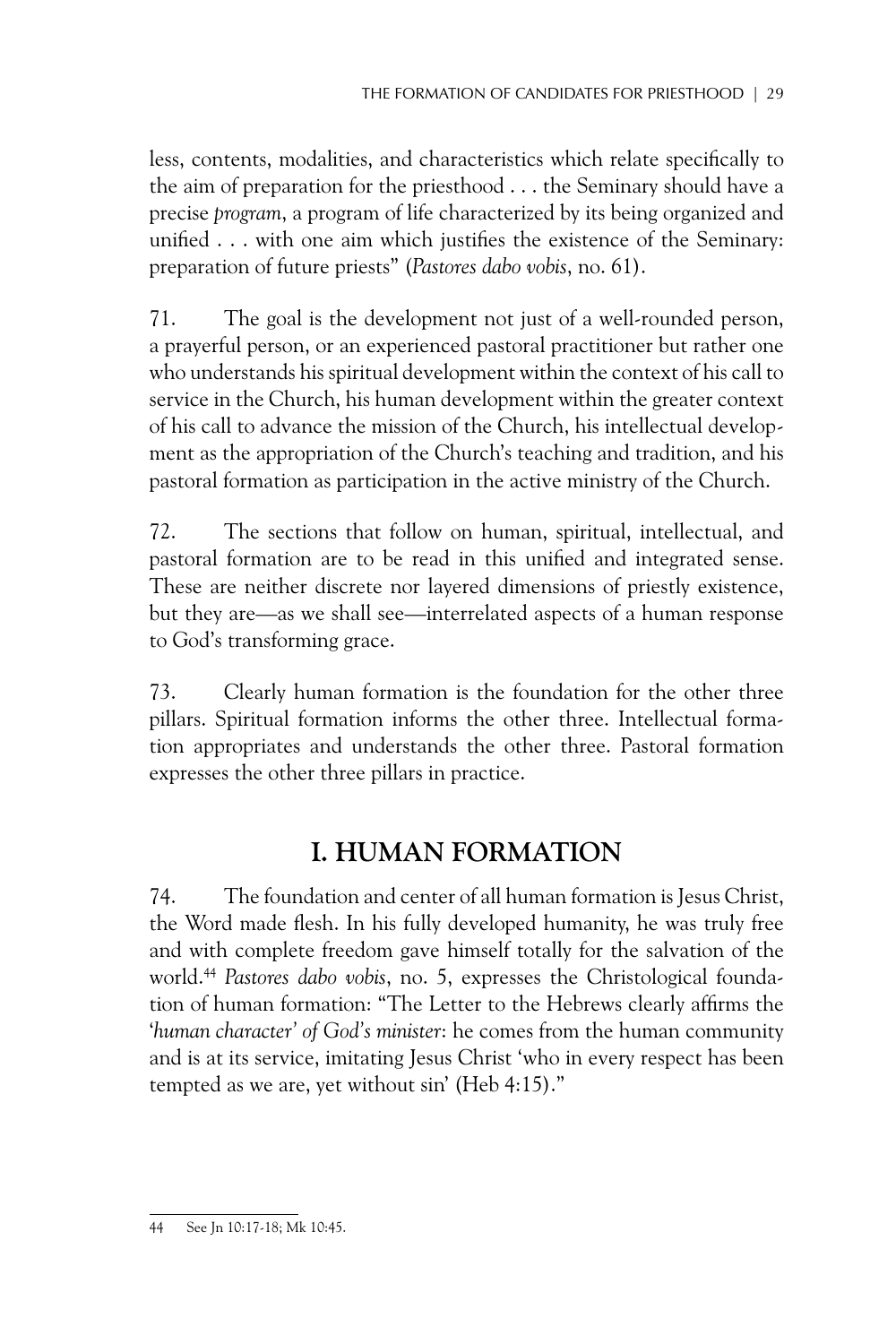75. The basic principle of human formation is to be found in *Pastores dabo vobis*, no. 43: the human personality of the priest is to be a bridge and not an obstacle for others in their meeting with Jesus Christ the Redeemer of the human race. As the humanity of the Word made flesh was the *instrumentum salutis*, so the humanity of the priest is instrumental in mediating the redemptive gifts of Christ to people today.45 As *Pastores dabo vobis* also emphasizes, human formation is the "necessary foundation" of priestly formation.

76. The human formation of candidates for the priesthood aims to prepare them to be apt instruments of Christ's grace. It does so by fostering the growth of a man who can be described in these ways:

- *A free person:* a person who is free *to be* who he is in God's design, someone who does not—in contrast to the popular culture conceive or pursue freedom as the expansion of options or as individual autonomy detached from others<sup>46</sup>
- *A person of solid moral character with a finely developed moral conscience, a man open to and capable of conversion*: a man who demonstrates the human virtues of prudence, fortitude, temperance, justice, humility, constancy, sincerity, patience, good manners, truthfulness, and keeping his word, and who also manifests growth in the practice of these virtues
- *A prudent and discerning man*: someone who demonstrates a "capacity for critical observation so that [he] can discern true and false values, since this is an essential requirement for establishing a constructive dialogue with the world of today"47
- *A man of communion*: a person who has real and deep relational capacities, someone who can enter into genuine dialogue and friendship, a person of true empathy who can understand and know other persons, a person open to others and available to them with a generosity of spirit. The man of communion is capable of making a gift of himself and of receiving the gift of

<sup>45</sup> From this foundation would stem those particular human qualities identified by Pope John Paul II in *Pastores dabo vobis*, no. 43: "These qualities are needed for them to be balanced people, strong and free, capable of bearing the weight of pastoral responsibilities. They need to be educated to love the truth, to be loyal, to respect every person, to have a sense of justice, to be true to their word, to be genuinely compassionate, to be men of integrity and, especially, to be balanced in judgment and behavior."

<sup>46</sup> See John Paul II, *Veritatis splendor* (*The Splendor of Truth*) (1993), no. 34.

<sup>47</sup> John Paul II, *Ecclesia in America* (*The Church in America*) (Washington, DC: United States Conference of Catholic Bishops, 1999), no. 40.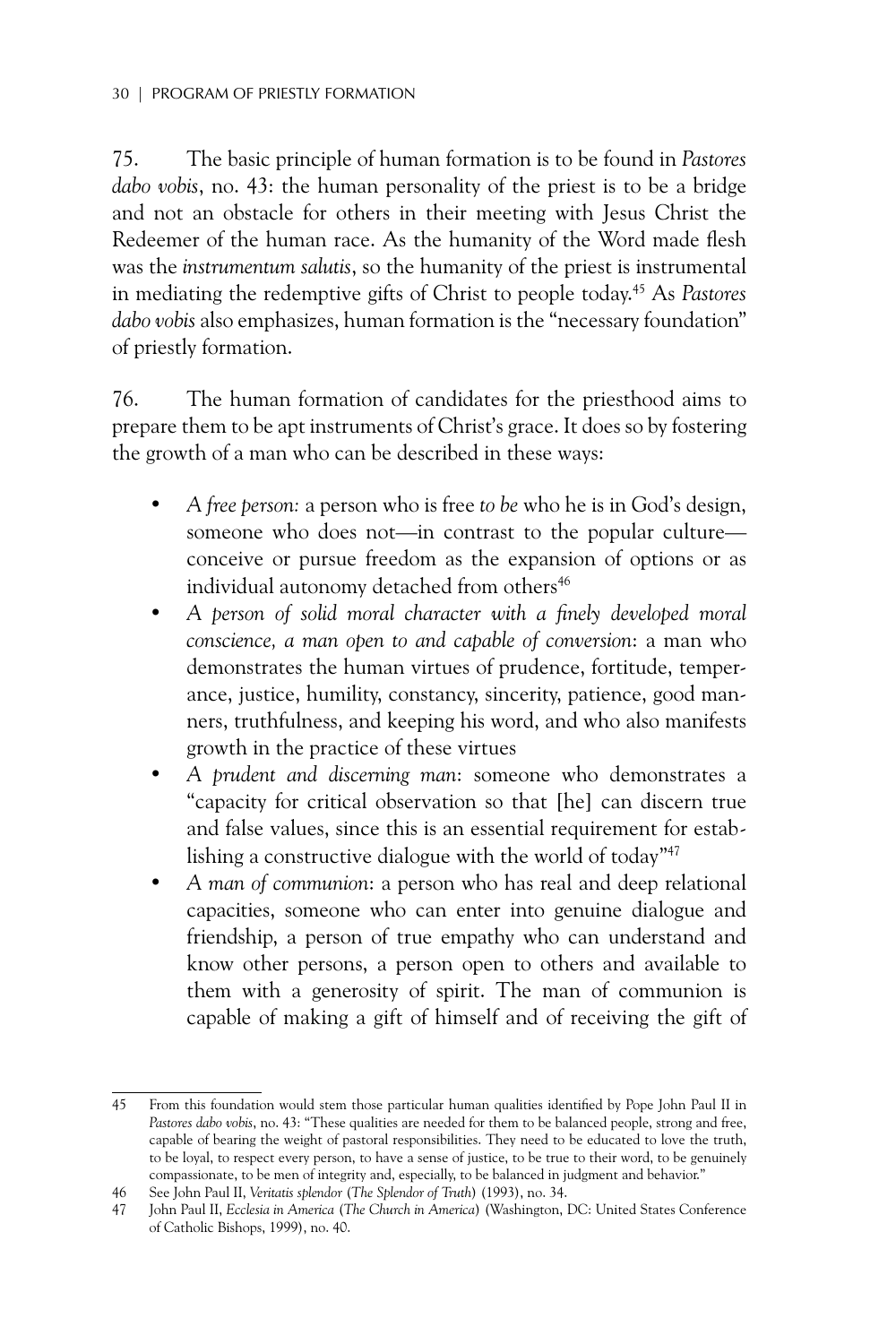others. This, in fact, requires the full possession of oneself. This life should be one of inner joy and inner peace—signs of selfpossession and generosity.

- *A good communicator*: someone who listens well, is articulate, and has the skills of effective communication, someone capable of public speaking
- *A person of affective maturity*: someone whose life of feelings is in balance and integrated into thought and values; in other words, a man of feelings who is not driven by them but freely lives his life enriched by them; this might be especially evidenced in his ability to live well with authority and in his ability to take direction from another, and to exercise authority well among his peers, as well as an ability to deal productively with conflict and stress
- *A man who respects, cares for, and has vigilance over his body*: a person who pays appropriate attention to his physical well-being, so that he has the energy and strength to accomplish the tasks entrusted to him and the self-knowledge to face temptation and resist it effectively
- *A man who relates well with others, free of overt prejudice and willing to work with people of diverse cultural backgrounds*: a man capable of wholesome relations with women and men as relatives, friends, colleagues, staff members, and teachers, and as encountered in areas of apostolic work
- *A good steward of material possessions*: someone who is able to live a simple style of life and able to "avoid whatever has a semblance of vanity";48 someone who has the right attitude toward the goods of this world, since his "portion and inheritance" is the Lord;<sup>49</sup> someone who is generous in making charitable contributions and sustaining the poor $50$
- *A man who can take on the role of a public person*: someone both secure in himself and convinced of his responsibility who is able to live not just as a private citizen but as a public person in service of the Gospel and representing the Church

<sup>48</sup> CIC, c. 282; CCEO, c. 385§1.

<sup>49</sup> Ps 16:5-6.

<sup>50</sup> See *Presbyterorum ordinis*, no. 17.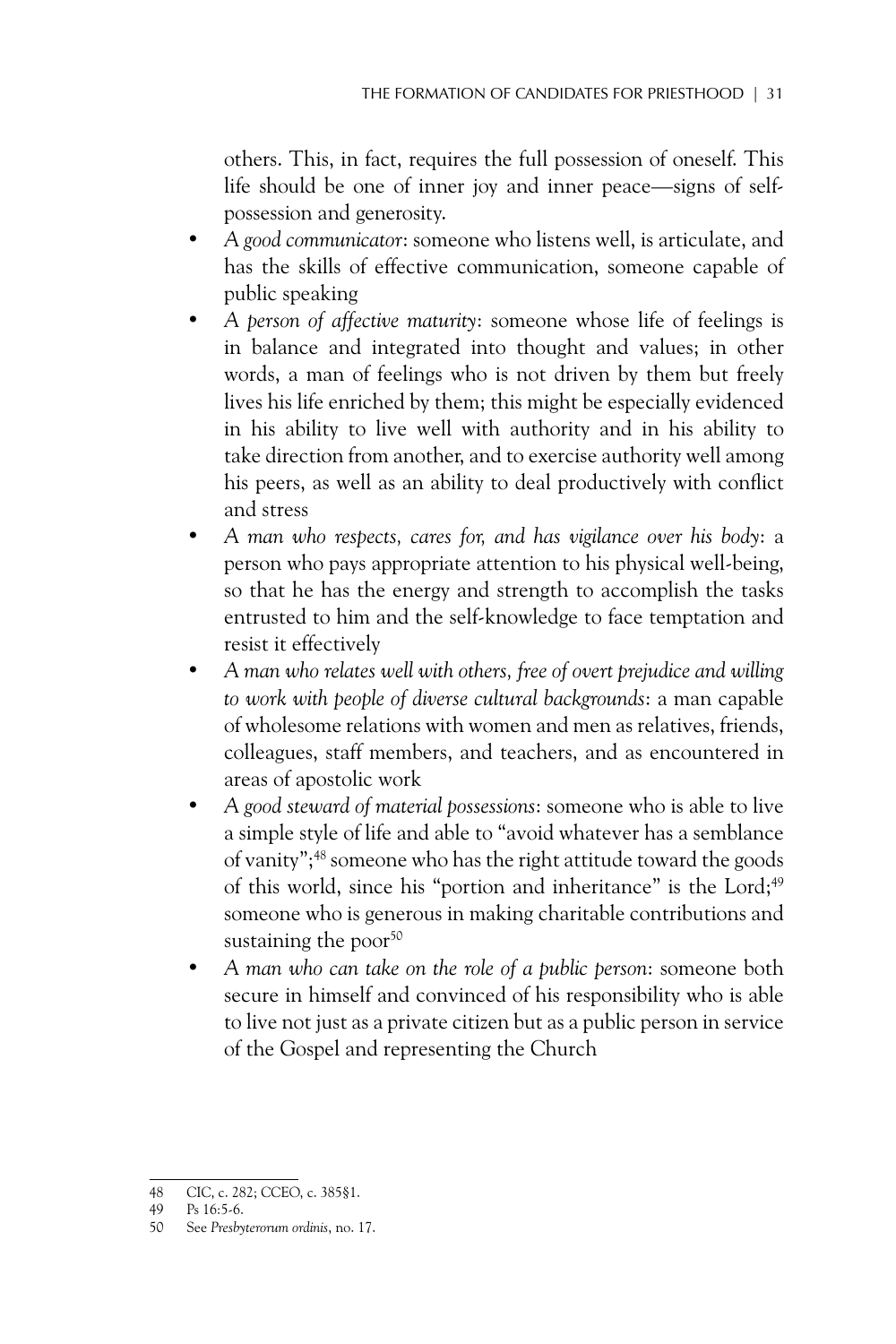77. Human formation comes together in a particular way in the domain of human sexuality, and this is especially true for those who are preparing for a life of celibacy. The various dimensions of being a human person—the physical, the psychological, and the spiritual—converge in affective maturity, which includes human sexuality. Education is necessary for understanding sexuality and living chastely. Those preparing to live out a celibate commitment face particular challenges, especially in today's cultural context of permissiveness.

78. Education for chastity, a virtue incumbent on all Christians and in a unique way embraced in celibacy, ought to present it as a "virtue that develops a person's authentic maturity and makes him or her capable of respecting and fostering the 'nuptial meaning' of the body" (*Pastores dabo vobis*, no. 44). For all Christians, whatever their state of life, chastity cultivates the capacity for authentic self-gift in generative and faithful love. The celibate person renounces the realization of this capacity in marriage but embraces it in a universalizing love extended to all people. At the same time, the celibate commitment requires the development of particular habits and skills of living and relating in order to live the commitment with integrity. "Since the charism of celibacy, even when it is genuine and has proved itself, leaves man's affections and his instinctive impulses intact, candidates to the priesthood need an affective maturity which is prudent, able to renounce anything that is a threat to it, vigilant over both body and spirit, and capable of esteem and respect in interpersonal relationships between men and women" (*Pastores dabo vobis*, no. 44).

79. Seminary formation in sexuality and celibacy must communicate to priesthood candidates and enable them to appropriate

- The physiological and psychological understanding of human sexuality
- The meaning of the virtue of chastity; this includes a formation in authentic ideals of sexual maturity and chastity, including virginity;51 it also includes "a proper knowledge of the duties and dignity of Christian marriage, which represents the love which exists between Christ and the Church"52

<sup>51</sup> See Sacred Congregation for Catholic Education, *A Guide to Formation in Priestly Celibacy* (1974), 46.

<sup>52</sup> *Optatam totius*, no. 10.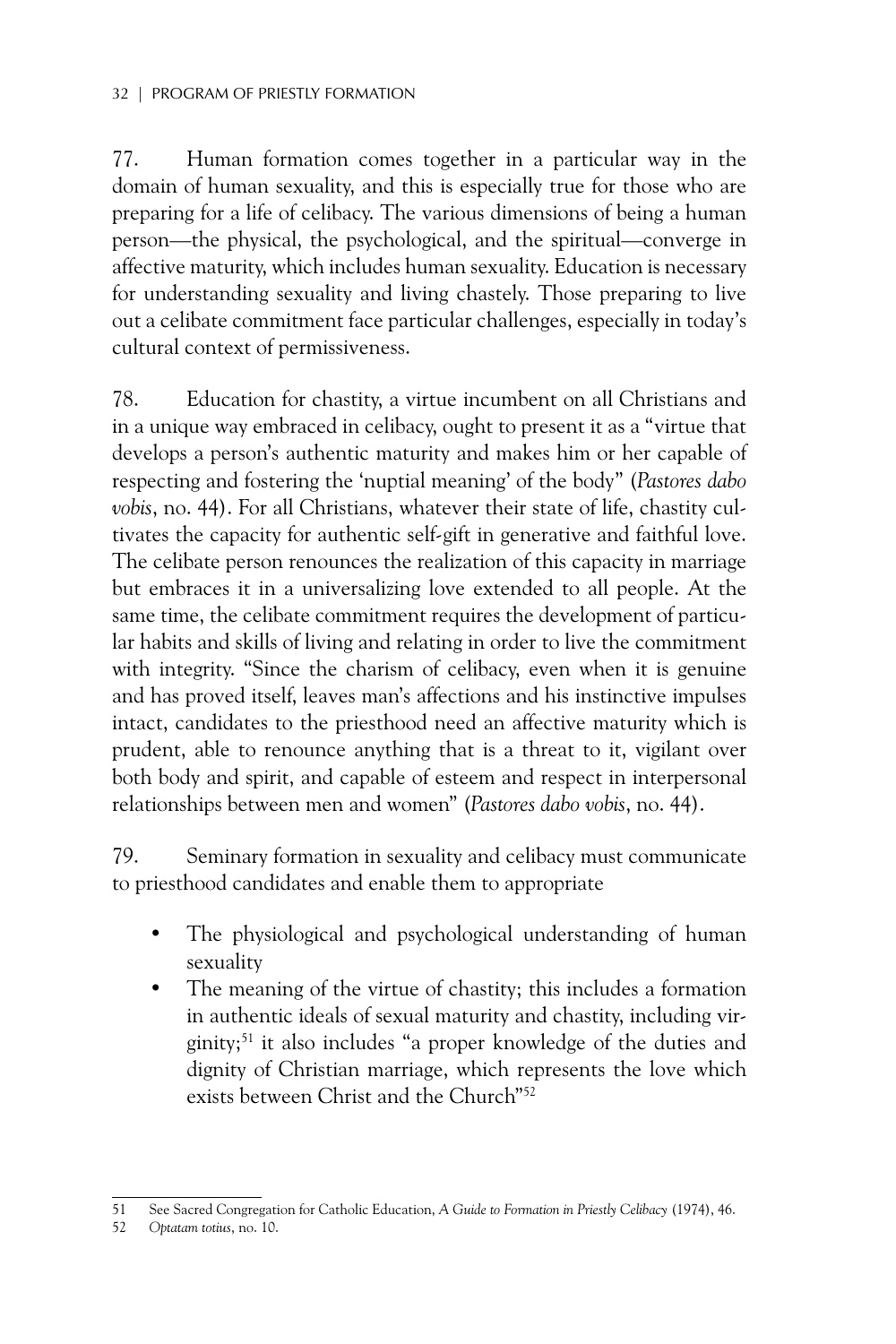- The requisite skills for living chastely: ascetical practice, prudent self-mastery, and paths of self-knowledge, such as a regular personal inventory and the examination of conscience
- The meaning of celibate chastity, especially the theological rationale that makes clear how it pertains to the logic of the ordained priesthood
- The means to live celibate chastity well, which include genuine friendships; priestly fraternity; a mentoring relationship; spiritual direction; priestly asceticism, which honestly reckons with the sacrifices that celibacy entails; and, especially, the sacrament of Penance
- The spiritual path that transforms the experience of loneliness into a holy solitude based on a "strong, lively, and personal love for Jesus Christ"<sup>53</sup>
- A cultural-critical attitude that discerns the positive and negative potentials of mass communications, various forms of entertainment, and technology, such as the Internet

80. In general, human formation happens in a three-fold process of self-knowledge, self-acceptance, and self-gift—and all of this in faith.<sup>54</sup> As this process unfolds, the human person becomes more perfectly conformed to the perfect humanity of Jesus Christ, the Word made flesh.<sup>55</sup> The resources for fostering this process of human formation in a seminary context are many. They include

- *Instruction*: The rector and other faculty members offer the seminarians instruction in human formation through conferences, courses, and other educational means.
- *Personal reflection*: Seminarians are trained to live life reflectively and to examine, with regularity, their behavior, their motivations, their inclinations, and, in general, their appropriation of life experience, especially suffering.
- *Community life and feedback*: "A seminarian who freely chooses to enter a seminary must also freely accept and respect its terms."56 The general demands and the rewards of life in community

<sup>53</sup> *Pastores dabo vobis,* no. 44.

<sup>54</sup> See United States Conference of Catholic Bishops, Committee on Priestly Formation, *Spiritual Formation in the Catholic Seminary* (1982).

<sup>55</sup> See *A Guide to Formation in Priestly Celibacy*, 19.

<sup>56</sup> *A Guide to Formation in Priestly Celibacy*, 74.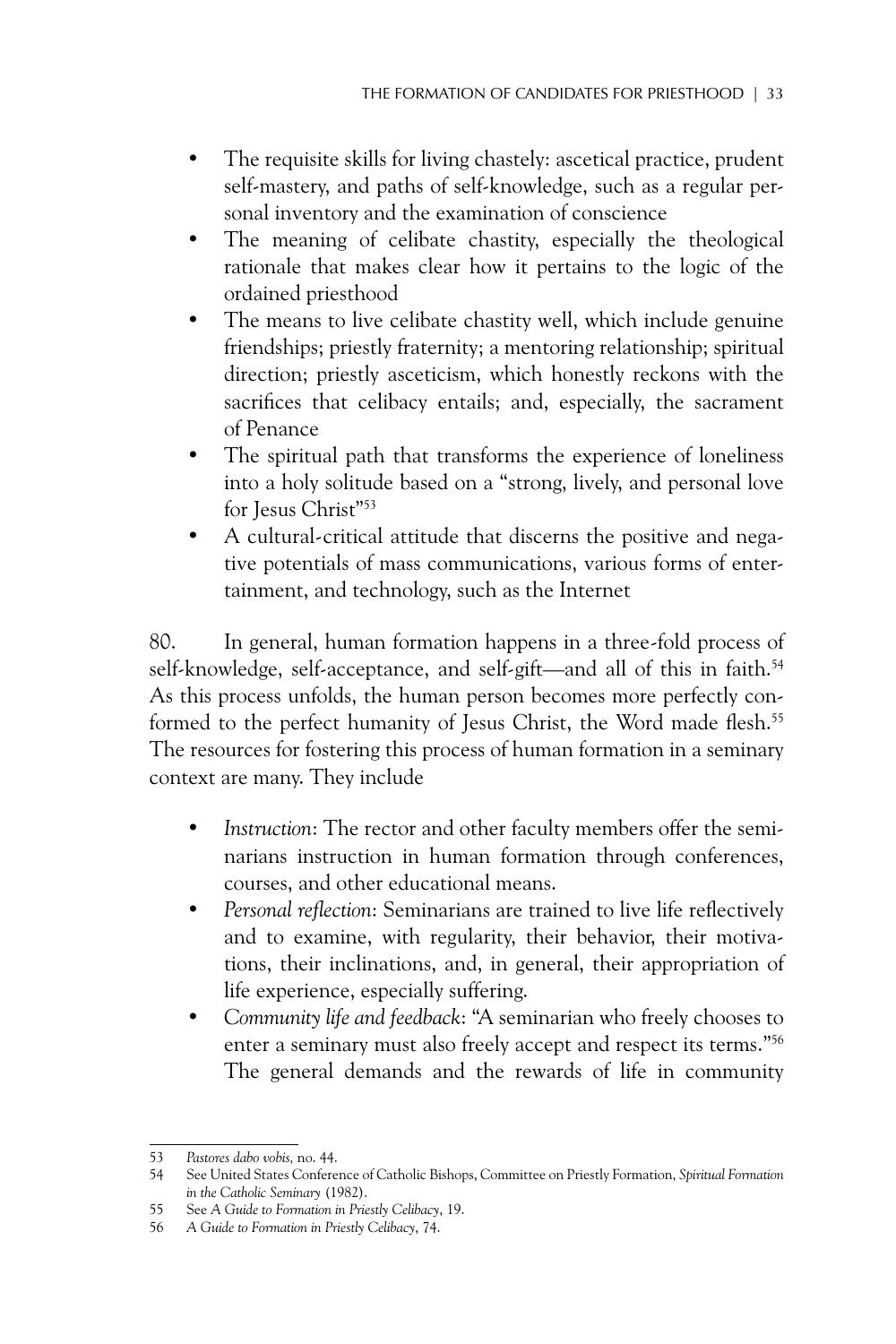expand self-knowledge and self-control and cultivate generosity of spirit. The community's attachment to the Word of God and the sacramental life provides a reflective mirror that helps individuals know themselves and summons them to a fuller, more human, more spiritual life. A community's rule of life fosters discipline, self-mastery, and faithful perseverance in commitments.

- *Application to the tasks of seminary life*: Human formation develops through interaction with others in the course of the seminary program. This growth happens, for example, when seminarians learn to accept the authority of superiors, develop the habit of using freedom with discretion, learn to act on their own initiative and do so energetically, and learn to work harmoniously with confreres and laity.<sup>57</sup>
- *Formation advisors/mentors and directors*: Although the titles may differ, on every seminary faculty, certain members function as formators in the external forum. These formation advisors/mentors and directors should be priests. They observe seminarians and assist them to grow humanly by offering them feedback about their general demeanor, their relational capacities and styles, their maturity, their capacity to assume the role of a public person and leader in a community, and their appropriation of the human virtues that make them "men of communion." These same formators may, on occasion, teach the ways of human development and even offer some personal mentoring or, at times, coaching. More generally, they offer encouragement, support, and challenge along the formational path. These formators function exclusively in the external forum and are not to engage in matters that are reserved for the internal forum and the spiritual director.
- *Spiritual directors*: These priests, functioning in the internal forum, also play a role in the human formation of seminarians.<sup>58</sup> When they engage in the dialogue of spiritual direction with seminarians, they can be of great assistance in cultivating those virtues of self-reflection and self-discipline that are foundational for human development.
- *Psychological counseling*: On occasion, consultation with a psychologist or other licensed mental health professional can be a

<sup>57</sup> See *Optatam totius*, no. 11.

<sup>58</sup> See Congregation for Institutes of Consecrated Life and Societies of Apostolic Life, *Letter to U.S. Bishops and Religious Superiors* (1990)*,* 31.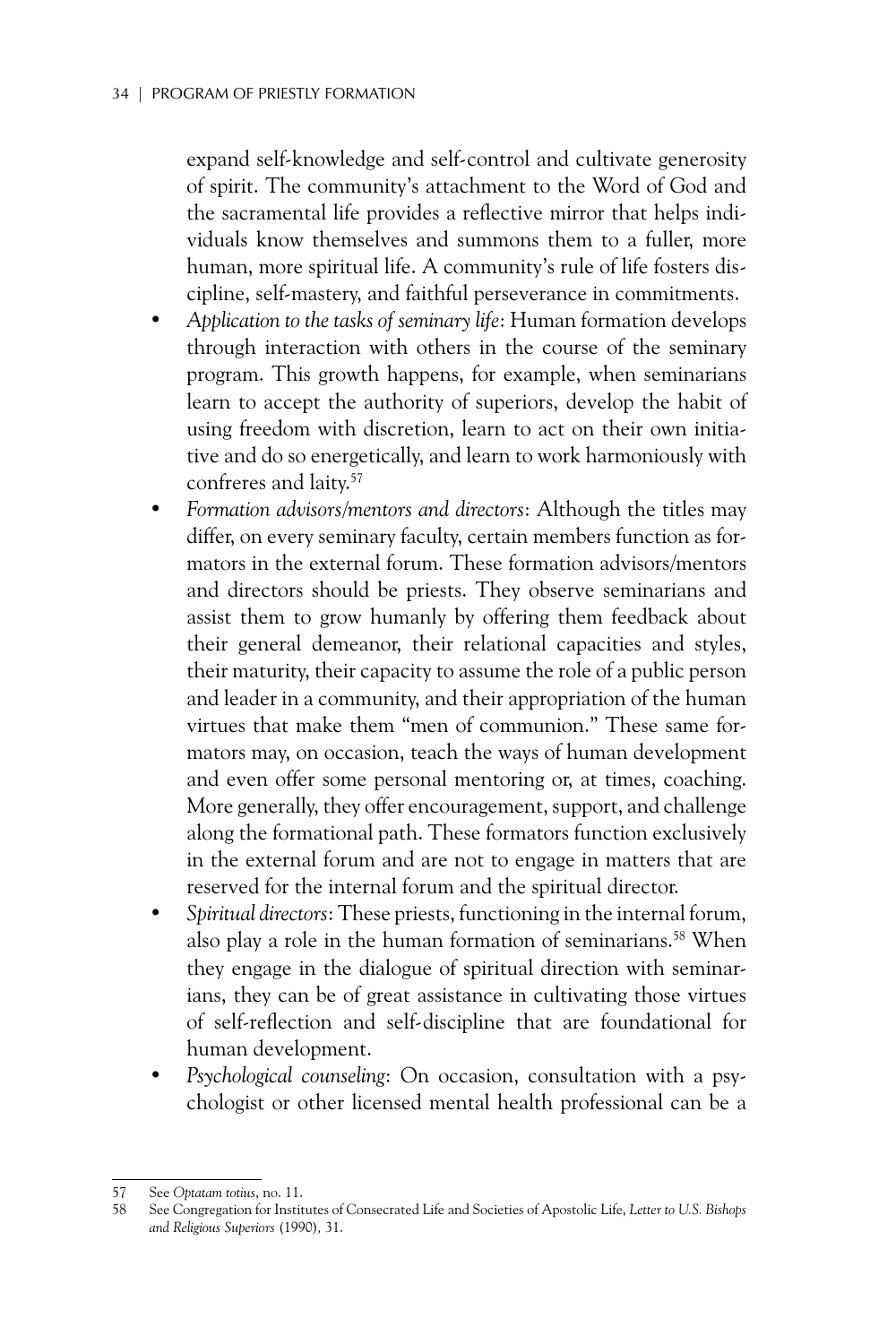useful instrument of human formation. Some patterns of behavior, for example, which became set in the candidate's early family history, may impede his relational abilities. Understanding one's psychological history and developing strategies to address elements of negative impact can be very helpful in human formation. This kind of counseling or consultation ought to be distinguished from extensive psychotherapy, which may be needed to address deeply entrenched personal issues that impede full functioning of the person. If such extensive and in-depth therapy is necessary, it ought to take place outside of the seminary context prior to the decision concerning admission; or, if the necessity for such therapy emerges after admission, then the student ought to withdraw from the program and pursue the therapy before being considered for re-admission to the seminary and resuming his advancement to orders.

81. The norms and expectations of human formation for seminarians will, of course, vary according to the age of the person in formation as well as the particular stage of formation. One expects different levels of development in high school, college, pre-theology, and theology. It is advisable for each seminary to develop "markers of human formation" and identify them clearly for faculty and students. Resources for this can be found in *Pastores dabo vobis*, in the present document, and through a collaborative dialogue among seminary personnel across the nation.

82. It is both possible and necessary to integrate human formation with the other three pillars of formation—the spiritual, the intellectual, and the pastoral. Human formation is linked to spiritual formation by the Incarnate Word and by the fact that grace builds on nature and perfects nature. Human formation is linked to intellectual formation by the cultivation of the human functions of perception, analysis, and judgment. It also contributes to intellectual formation by enabling seminarians to pursue theology as a response to the questions of the human condition. Human formation is finally linked to pastoral formation, which enables a priest to connect with and care for others with his human personality. Conversely, pastoral formation sharpens his human skills and empathic capacities.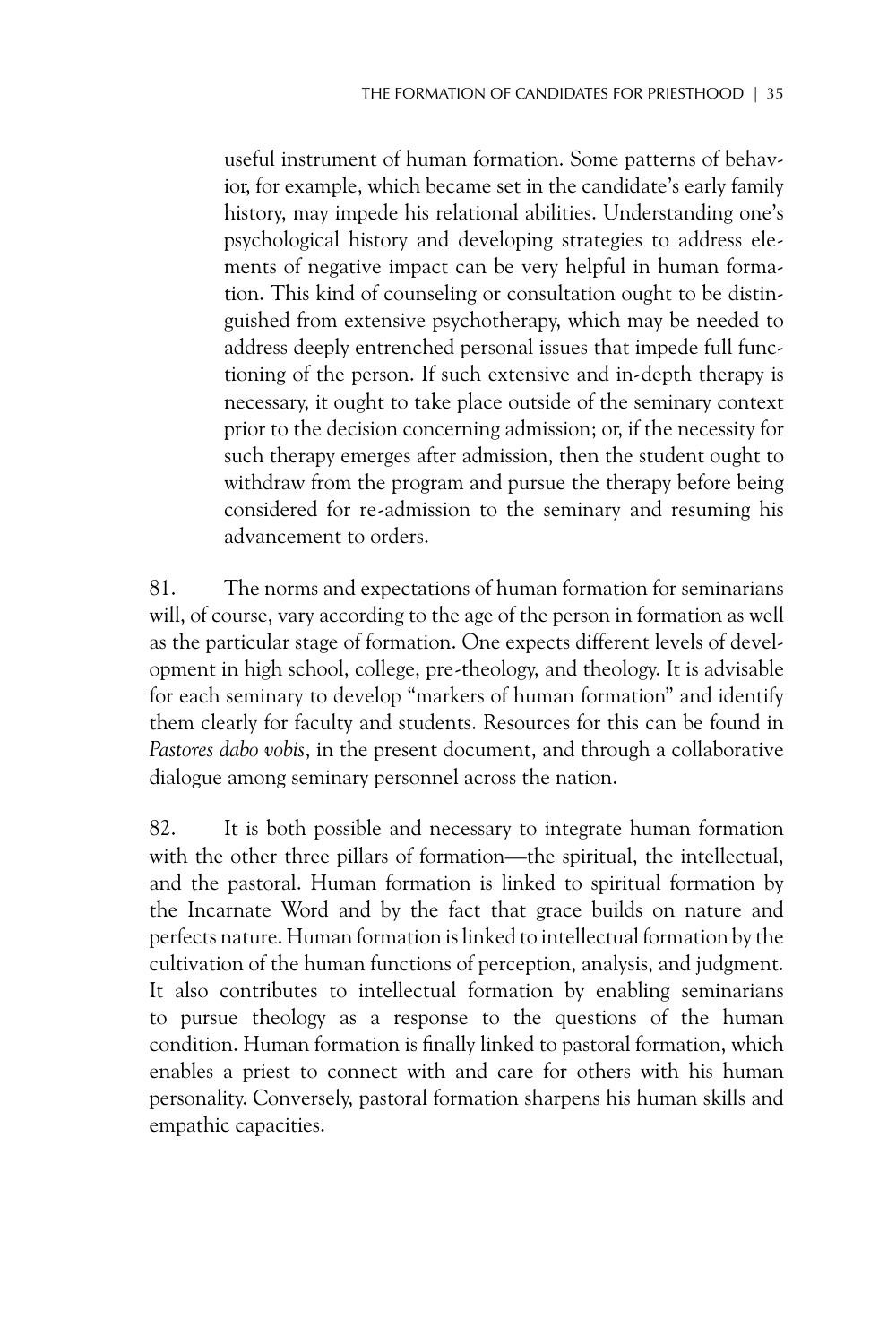#### Norms For Human Formation

#### **Aim of the Human Formation Program**

83. Every seminary must have a program of human formation appropriate to the stage of the candidates' preparation, which seeks to prepare men to be bridges for, not obstacles to, the spread of the Gospel. The identity to be fostered in the candidate is that he becomes a man of communion, that is, someone who makes a gift of himself and is able to receive the gift of others. He needs integrity and self-possession in order to make such a gift. The capacity to be fostered is the affective ability to engage in pastoral leadership with Jesus as the model shepherd.<sup>59</sup>

84. This program must have a clear focus on the ordained priesthood as a vocation that brings the candidates to full human and spiritual potential through love of God and service of others. Through conferences by the rector and by others and through other formation activities, as well as by the theology taught in the academic program, the seminary should make explicit the Church's doctrinal understanding of the ministerial priesthood on which its programs are based.

#### **The Goals of Human Formation**

85. The qualities to be fostered in a human formation program are freedom, openness, honesty and flexibility, joy and inner peace, generosity and justice, personal maturity, interpersonal skills, common sense, aptitude for ministry, and growth "in moral sensibility and character."60

86. Candidates should give evidence of having interiorized their seminary formation. Growth in self-awareness and sound personal identity are the hallmarks of a healthy personality that establishes a secure basis for the spiritual life. Such growth may be demonstrated by sound prudential judgment; sense of responsibility and personal initiative; a capacity for courageous and decisive leadership; an ability to establish and maintain wholesome friendships; and an ability to work in a collaborative, profes-

<sup>59</sup> See the Association of Theological Schools (ATS), Pittsburgh, *Standard A,* A 3.1.3. Cf. CCEO, c. 346§2, 8°: "Let them also esteem and cultivate those virtues that are most valued by people and commend the minister of Christ, among which are sincerity, a keen concern for justice, a spirit of poverty, fidelity to one's promises, good manners, modesty in conversation joined with charity."

<sup>60</sup> ATS *Standard A,* A 4.1.1.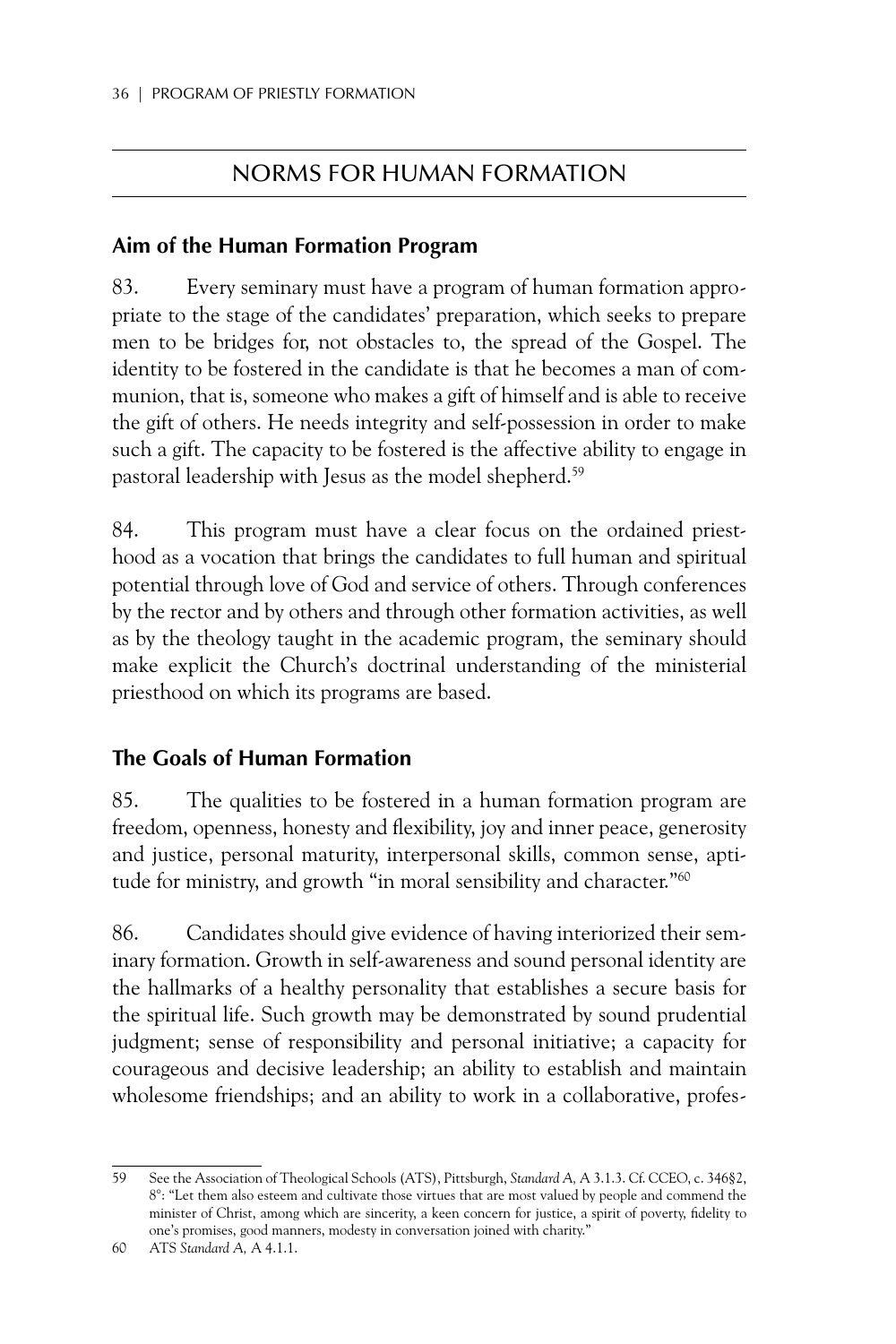sional manner with women and men, foregoing self-interests in favor of cooperative effort for the common good.

#### **The Candidate for Human Formation**

87. Candidates bear the primary responsibility for their human formation. The role of the seminary is to assist them in achieving the aims of the *Program of Priestly Formation*.

88. The candidate's human formation in the seminary is very much affected by the character formation he has received in his family, cultural background, and society. Just as the seminary recognizes that the positive qualities of a seminarian's prior formation can both indicate a vocation and provide a solid foundation for further growth, it should also address possible deficiencies in the candidate's earlier formation and find means to address them.

89. Human formation programs in the seminary should begin with the assumption that the candidates have the potential to move from selfpreoccupation to an openness to transcendent values and a concern for the welfare of others; a history of sound and rewarding peer relationships; an ability to be honest with themselves and with others; and an ability to trust the Church and the agents of formation. Formation programs will not be very effective for those who manifest extreme inflexibility, narcissism, antisocial behavior or any other serious pathology, a lack of sexual integration, a deep and unresolved anger (especially against authority), a deep attachment to a materialist lifestyle, or compulsive behaviors or addictions.

#### **Preparation for Celibacy**

90. Preparation for celibacy is one of the primary aims of the human formation program of any seminary. The seminary must have a coordinated and multifaceted program of instruction, prayerful discernment, dialogue, and encouragement that will aid seminarians to understand the nature and purpose of celibate chastity and to embrace it wholeheartedly in their lives. Sexuality finds its authentic meaning in relation to mature love. Seminarians should understand and manifest a mature love as preparation for a celibate life. In doing so, the insights of modern psychology can be a considerable aid. The goal of psychosexual, social, and spiritual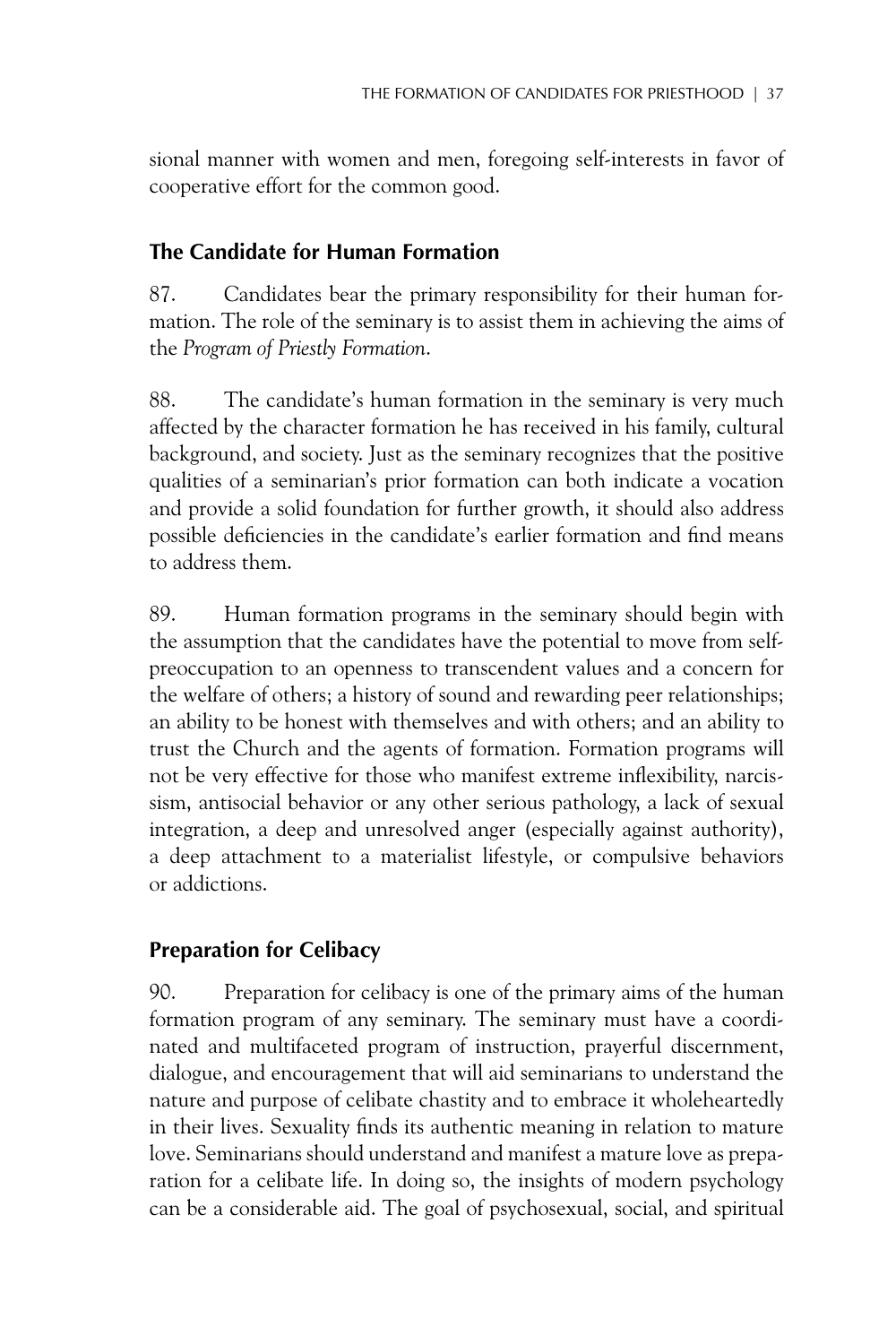development should be to form seminarians into chaste, celibate men who are loving pastors of the people they serve.<sup>61</sup>

91. The rector should hold periodic conferences on this topic, at least on a yearly basis, in which basic attitudinal and behavioral expectations about the practice of celibacy for priests and candidates for the priesthood are detailed. He should clearly delineate the kinds of attitudes and behaviors that are acceptable and praiseworthy and the kinds that are not. He should address the responsibilities, both now and later, of individual seminarians, for themselves and for the common reputation of the community and the priesthood. Clear, concrete terms must be used about the actual meaning of the celibate commitment in the seminary community, and later in priestly ministry, if presentations about the value of celibacy are to be persuasive or taken seriously.

92. Human formation for celibacy should aim toward an affective maturity, which is the ability to live a true and responsible love. Signs of affective maturity in the candidate are prudence, vigilance over body and spirit, compassion and care for others, ability to express and acknowledge emotions, and a capacity to esteem and respect interpersonal relationships between men and women. Therefore, true friendship is an education in affective maturity.

93. To live fully an effective life of celibate chastity requires (a) a knowledge of one's sexuality and sexual desires; (b) an acceptance and valuing of one's sexuality as a good to be directed to God's service; (c) a lifelong commitment to growth, which means continuously integrating one's sexuality into a life and ministry shaped and expressed by celibate chastity. Certain habits or skills are necessary instruments on the path to effective and healthy celibate chastity, and these are to be encouraged in seminary programs. Among these habits and skills are appropriate self- disclosure, a cultivated capacity for self-reflection, an ability to enter into peaceful solitude, ascetical practices that foster vigilance and self mastery over one's impulses and drives, and a habit of modesty. An especially important practice is holding all persons in the mystery of God, whether they are encountered in the course of formal ministry or ordinary life. This practice means viewing all persons in God, interceding for them before God, and claiming responsibility to direct them to God.

<sup>61</sup> See *Pastores dabo vobis*, no. 44.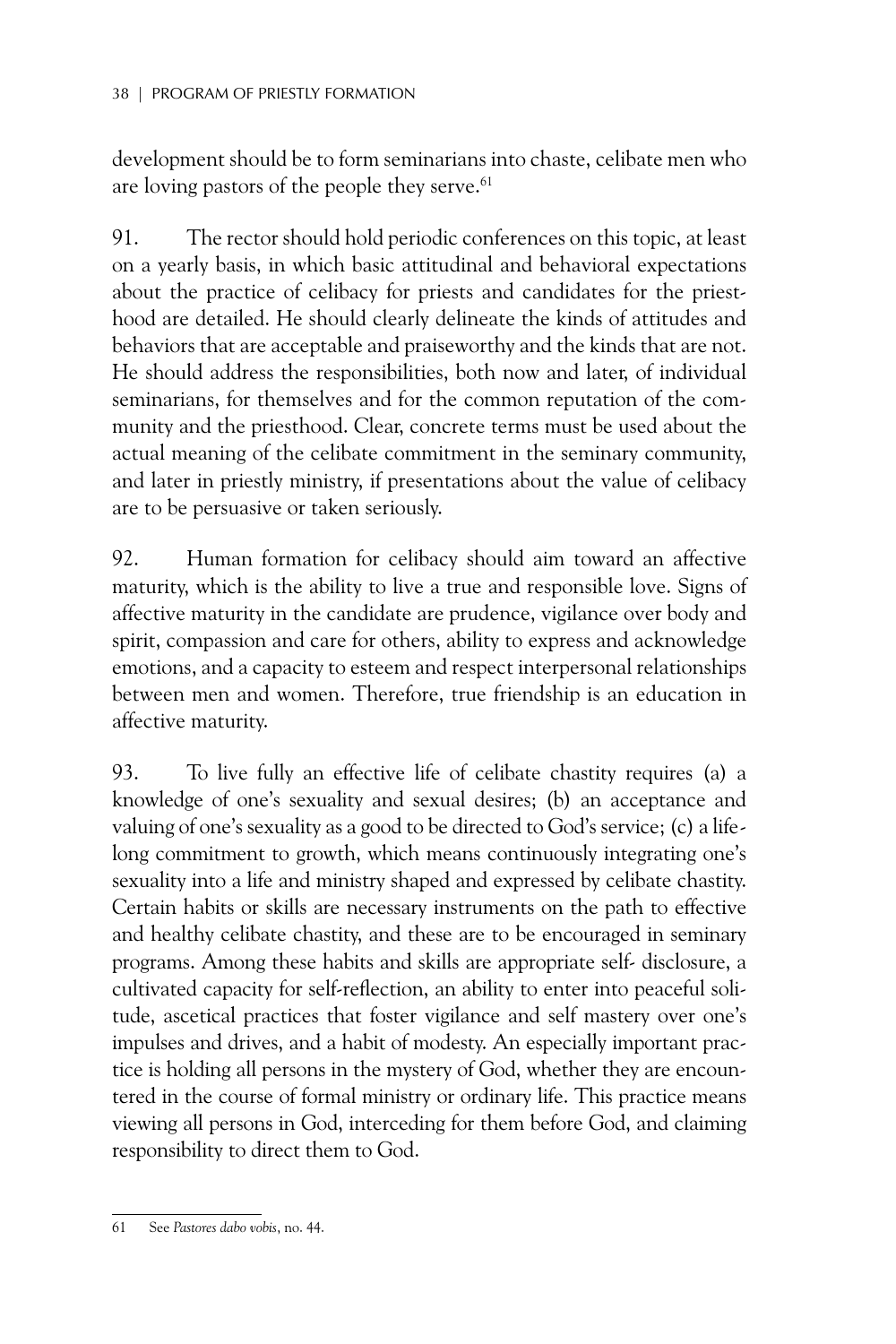94. A seminary human formation program should inculcate additional skills for celibate living as care for others, a deepening of the capacity to give and receive love, an ability to practice appropriate self-disclosure, an ability to develop and maintain healthy and inclusive peer friendships, and an ability to set appropriate boundaries by choosing not to act on romantic feelings and by developing self-discipline in the face of temptation. A candidate must be prepared to accept wholeheartedly the Church's teaching on sexuality in its entirety, be determined to master all sexual temptations, be prepared to meet the challenge of living chastely in all friendships, and, finally, be resolved to fashion his sexual desires and passions in such a way that he is able to live a healthy, celibate lifestyle that expresses self-gift in faithful and life-giving love: being attentive to others, helping them reach their potential, not giving up, and investing all one's energies in the service of the Kingdom of God.

95. The seminary must have written guidelines for admission, evaluation, and community life that spell out its expectations regarding those attitudes, behaviors, and levels of psychosexual maturity that indicate a right mentality, proper motivation, and a commitment to celibate chastity. These guidelines should also specify unacceptable attitudes and behaviors that militate against such a commitment.

96. Any credible evidence in the candidate of a sexual attraction to children necessitates an immediate dismissal from the seminary.

## **Preparation for a Simplicity of Life**

97. Human formation should cultivate a spirit of generosity, encouraging the seminarian to become a man for others and to curb expectations of entitlement. Manifestations of undue materialism and consumerism in the seminarian's behavior should be confronted and corrected.

98. The formation program should articulate the distinctive qualities of simplicity of life appropriate for one preparing for priestly leadership. Simplicity of life is particularly important in our own age when human needs and desires are so consciously manipulated and exploited. A consumer society often reduces people to things, which are used and then discarded, plunging society more deeply into a world of objects, which ironically seem to possess us. In a consumer society, a right attitude toward the world and earthly goods is easily lost. That is why a seminarian has to be helped to cultivate personal self-discipline and asceticism. It is an important pastoral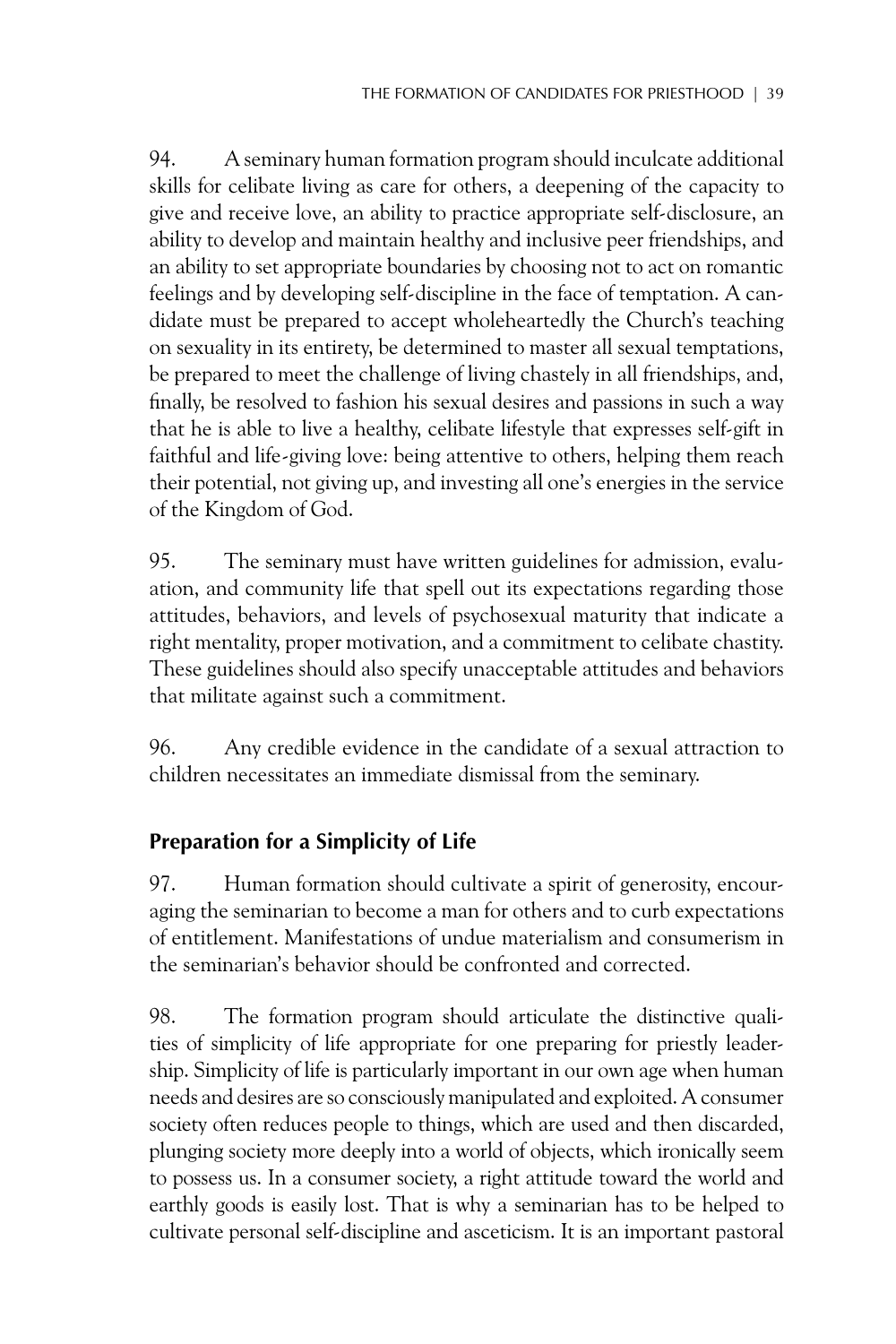obligation of all priests who accompany people through the journey of life to acquire a sound and balanced perspective about earthly goods and possessions so that they can impart right attitudes to others.

99. The seminary should foster simplicity of life. Such an attitude is not disparaging of the world but sees it in light of freedom and service. Priests are able to understand correctly "that the Church's mission is carried out in the midst of the world and that created goods are absolutely necessary for man's personal progress."62 They can also better appreciate that when the passion for acquisition and possession is curbed, the human capacity for appreciation and enjoyment of the world often is enhanced.

#### **Preparation for Obedience**

100. The seminary should articulate appropriate behaviors which manifest a healthy understanding of obedience. The exercise of authority and the response of obedience are works of grace, goodwill, and human effort that play a part in the life of every priest. Seminarians should appreciate and integrate the necessary role that authority and organization play in achieving and maintaining any community's goals and purposes, as well as recognize the spiritual dimension of authority and obedience in the Catholic Church. Certainly, the pursuit of truth is the aim of all Christians. In that process, seminarians must manifest in heart and mind adherence to the Word of God and the Magisterium.<sup>63</sup>

101. Seminaries should expect of seminarians a spirit of joyful trust, open dialogue, and generous cooperation with those in authority. As seminarians advance in their training they should be given more opportunity to exercise responsibility and freedom. At the same time, they should understand that accountability is always part of the exercise of freedom.

102. Seminaries should articulate that priestly obedience begins with humble and willing cooperation in seminary life, docility to direction, and wholehearted compliance with the seminary's policies and programs. This will prepare seminarians to cooperate with their bishop<sup>64</sup> or superior, espe-

<sup>62</sup> *Presbyterorum ordinis*, no. 17.

See CIC, cc. 748§1 and 750-754; CCEO, cc. 10, 598-600, 1436.

<sup>64</sup> See *Presbyterorum ordinis*, no. 7: "Priests for their part . . . should [respect in their bishop] the authority of Christ the supreme Pastor. They should therefore be attached to their bishop with sincere charity and obedience."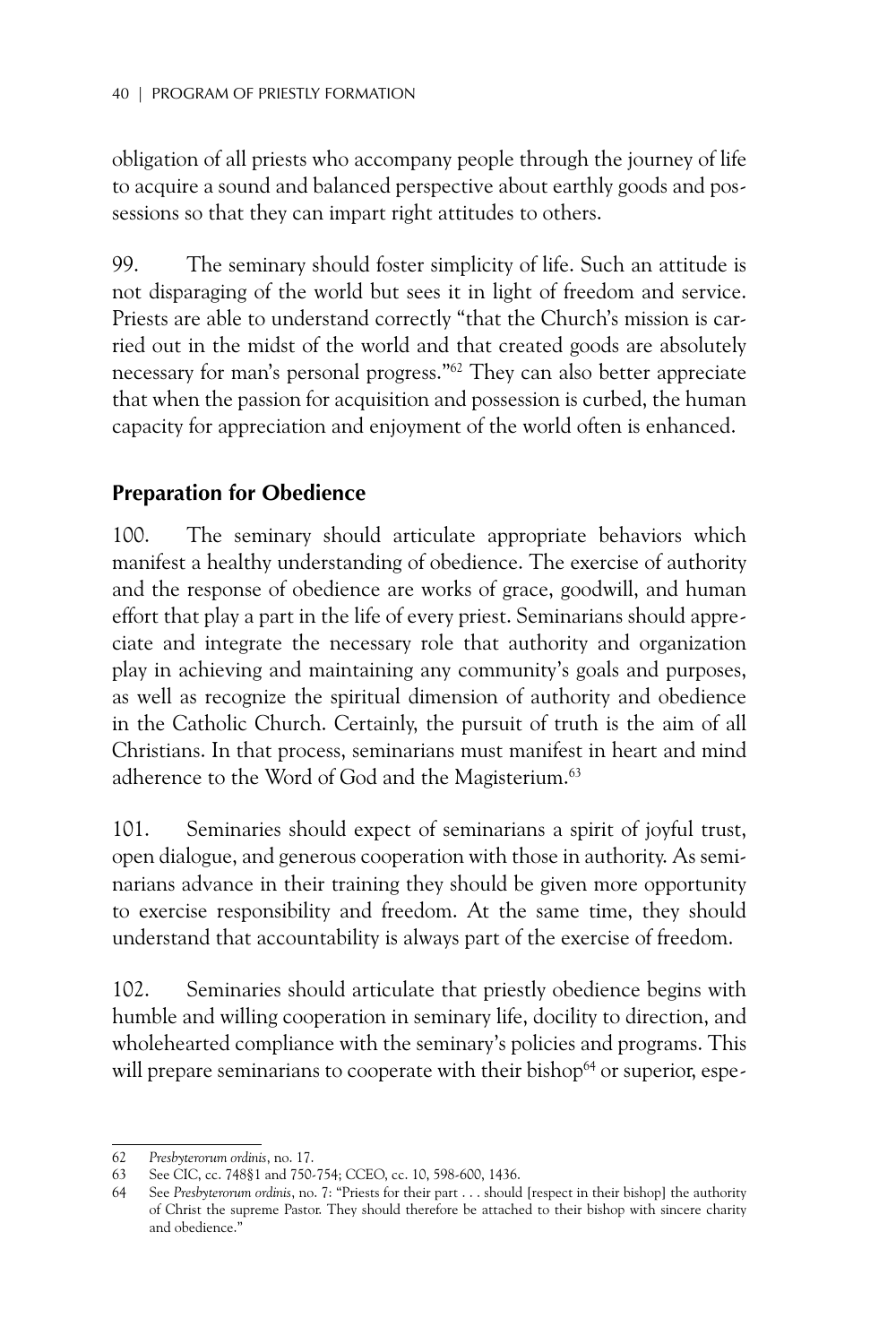cially in the very practical matter of undertaking and faithfully fulfilling whatever sacred duty is given to them.<sup>65</sup>

#### **Resources for Human Formation**

103. The rector of the seminary has the responsibility to delineate attitudinal and behavioral expectations regarding all aspects of human formation, especially those which are appropriate to a life of celibacy, a life of simplicity, and a life of obedience.

104. Seminary faculty should provide the guidance and direction necessary to help seminarians meet the challenge of emotional and psychosexual growth. In the area of emotional and personal development the best guidance the seminary faculty can give is the wholesome witness of their own lives. The priest members of the faculty form an important subgroup within the seminary community. Seminarians need the example of outstanding priests who model a wholesome way of life in the challenging circumstances of contemporary society. Regularly coming together for prayer, recreation, and theological reflection encourages growth in priestly fraternity and enables priests to act more effectively as authentic role models. The entire seminary staff, composed of priests, religious, and laity, constitutes another significant group, who can model collegiality for the seminarians. Ways to foster the unity of this larger circle should also be developed.

105. The rector or his delegate should make provision for psychological and counseling services. He therefore ensures that those employed as counselors for seminarians are professionally licensed/certified and well versed in and supportive of the Church's expectations of candidates for the priesthood, especially concerning celibacy, and that they will not encourage behaviors contrary to church teachings. These services are made available to seminarians for their personal and emotional development as candidates for the priesthood. The counseling that is given should be consistent with the policy and practice of the total seminary program. Counseling is often a helpful tool in the candidate's human formation. Its role, however, should not be overestimated. While psychology and the human sciences can be resources for human formation, they are not

<sup>65</sup> See Second Vatican Council, *Christus Dominus* (*Decree Concerning the Pastoral Office of Bishops in the Church*) (1965), no. 28.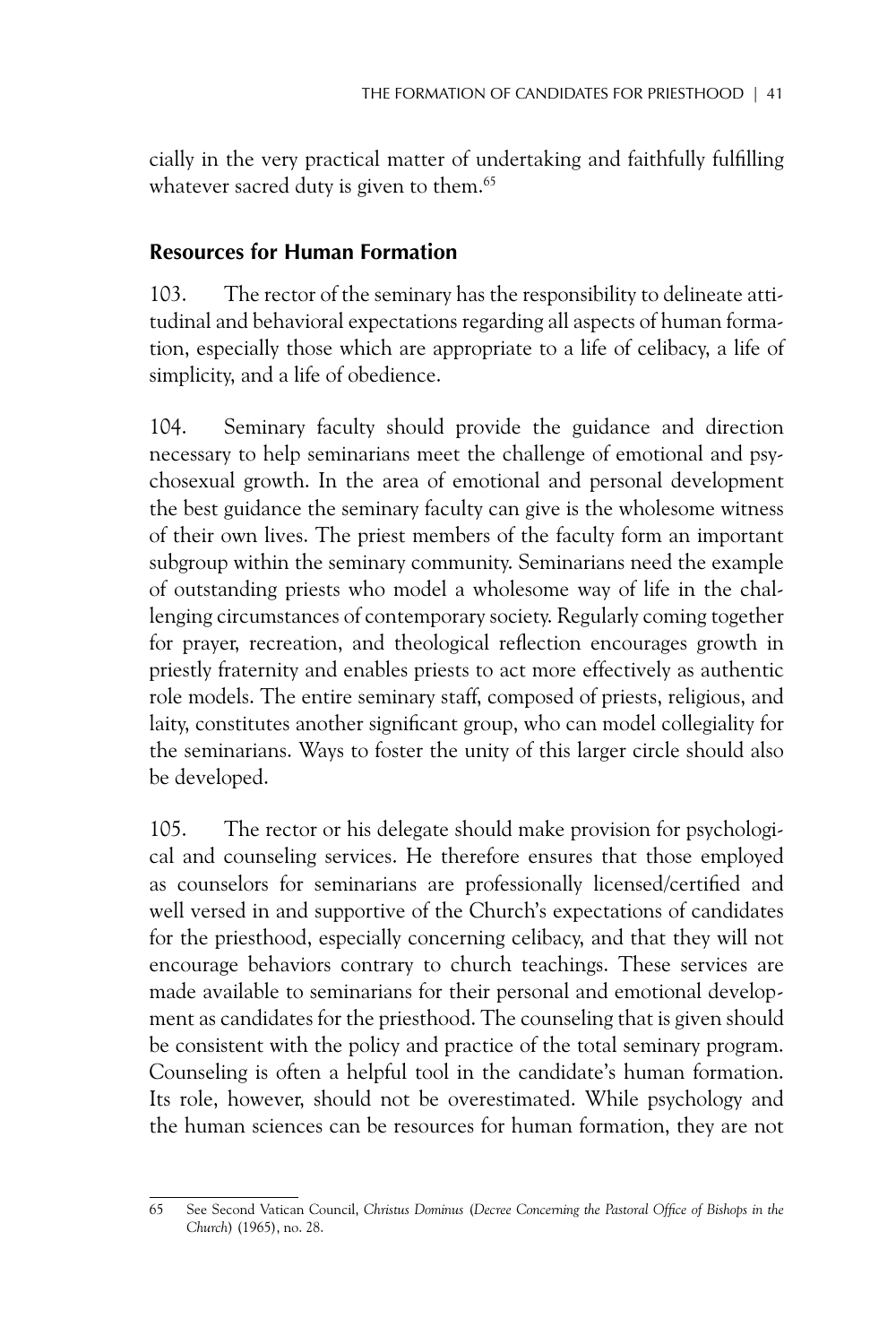the same as human formation. Seminaries should draw up guidelines for psychologists describing objectively those traits and attitudes that indicate satisfactory progress toward the priesthood and those that indicate a lack of the requisite qualities needed for growth in human formation. The basis for such guidelines are the qualities articulated in this document. Seminarians in need of long-term therapy should avail themselves of such assistance before entering the seminary, or should leave the program until the therapy has been completed. If such a departure be indicated, there should be no expectation of automatic readmission. A candidate should not be considered for advancement to Holy Orders if he is engaged in long-term psychological therapy. Issues being addressed in counseling should be satisfactorily settled prior to the call to Holy Orders. Clear and prudent guidelines are necessary for fostering the personal, emotional, and psychosexual development of seminarians in the context of a wholesome community.

## **II. Spiritual Formation**

106. Human formation leads to and finds its completion in spiritual formation. Human formation continues in conjunction with and in coordination with the spiritual, intellectual, and pastoral dimensions of formation. It steadily points to the center, which is spiritual formation. "For every priest his spiritual formation is the core which unifies and gives life to his *being* a priest and his *acting as* a priest" (*Pastores dabo vobis*, no. 45).

107. The basic principle of spiritual formation is contained in *Pastores dabo vobis*, no. 45, and is a synthesis of the teachings in *Optatam totius*: to live in intimate and unceasing union with God the Father through his Son, Jesus Christ, in the Holy Spirit. This is the foundational call to discipleship and conversion of heart. Those who aspire to be sent on mission, as the apostles were, must first acquire the listening and learning heart of disciples. Jesus invited these apostles to come to him before he sent them out to others. St. Augustine alluded to this double identity and commitment as disciple and apostle, when he said to his people, "With you I am a Christian, for you I am a bishop."66

108. To live in intimate and unceasing union with God the Father through his Son Jesus Christ in the Holy Spirit is far more than a personal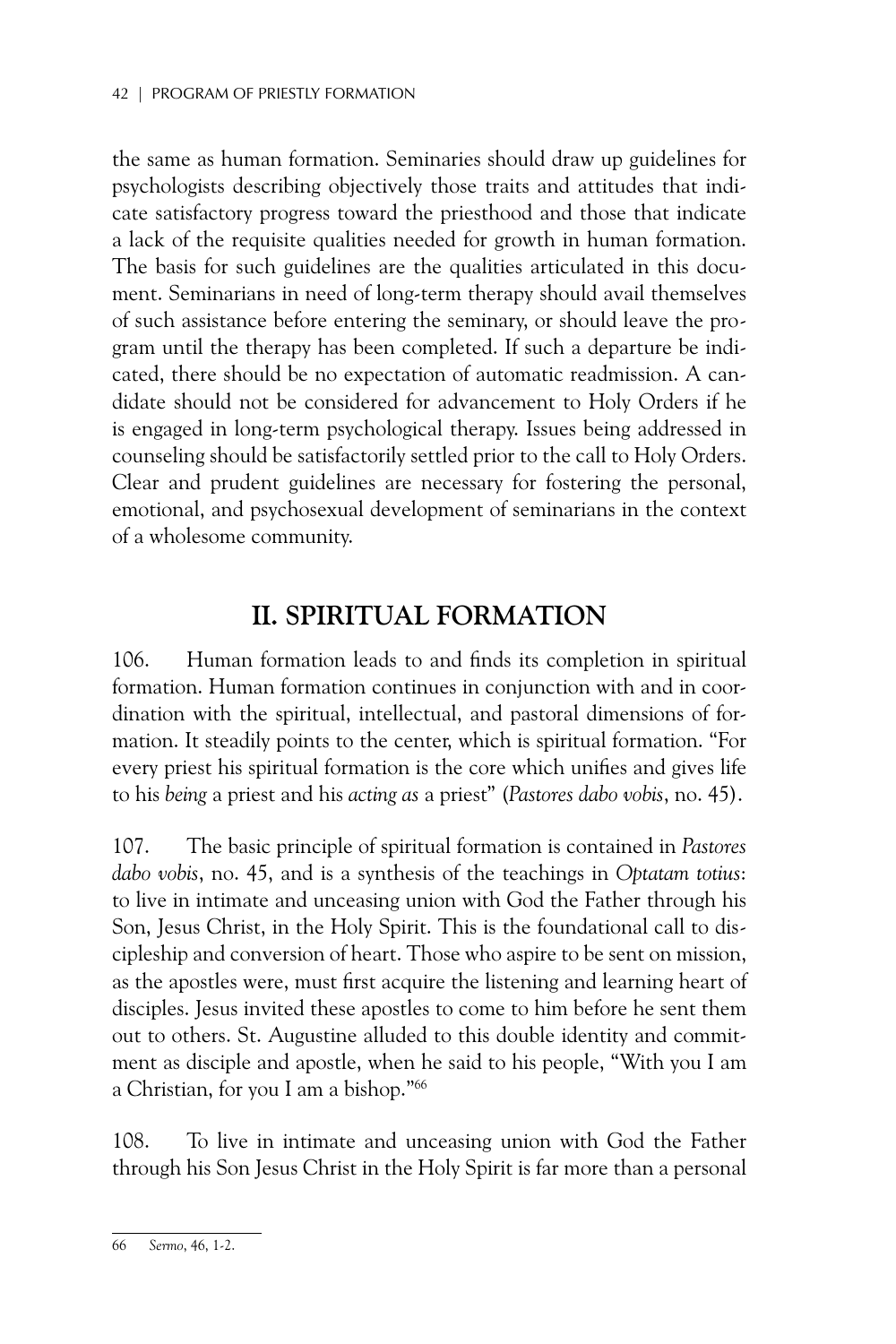or individual relationship with the Lord; it is also a communion with the Church, which is his body. The spirituality that belongs to those who are priests or preparing for priesthood is at one and the same time Trinitarian, Christological, pneumatological, and ecclesial. It is a spirituality of communion rooted in the mystery of the Triune God and lived out in practical ways in the mystery of ecclesial communion.

109. The spirituality cultivated in the seminary is specifically priestly. Through the Sacraments of Initiation, seminarians already share in the Paschal Mystery of Jesus Christ with other members of the Church. They also aspire to become priests who are configured to Christ, Head and Shepherd of the Church, our great high Priest. Therefore, their spirituality draws them into the priestly, self-sacrificial path of Jesus. He is the one whose service finds its high point in giving his life as a ransom for the many.67 He is the Good Shepherd who lays down his life for his sheep "so that they might have life and have it more abundantly."68 He is the bridegroom who loves his bride, the Church, "and handed himself over for her."69

110. Given these basic dimensions of priestly spirituality that are foundational to the program of spiritual formation in the seminary, the seminary should identify those characteristics and practices that foster its growth. It is a formation that includes

• *Holy Eucharist*: Spiritual formation is first and foremost a participation in public worship of the Church that is itself a participation in the heavenly liturgy offered by Christ, our great high priest. "We have such a high priest, who has taken his seat at the right hand of the throne of the Majesty in heaven."70 The Eucharistic sacrifice is both spiritual sustenance, the Bread of Life, and the transformation of our lives by the power of the self-giving and redeeming love of Jesus Christ, crucified and risen. It is the source of pastoral charity, the love that animates and directs those who walk in the footsteps of the Good Shepherd, who gives his life for his sheep so that they may live. As source and summit

<sup>67</sup> See Mk 10:45.

<sup>68</sup> Jn 10:10; see Jn 10:17-18.

<sup>69</sup> Eph 5:25; see Eph 5:26-27.

<sup>70</sup> Heb 8:1.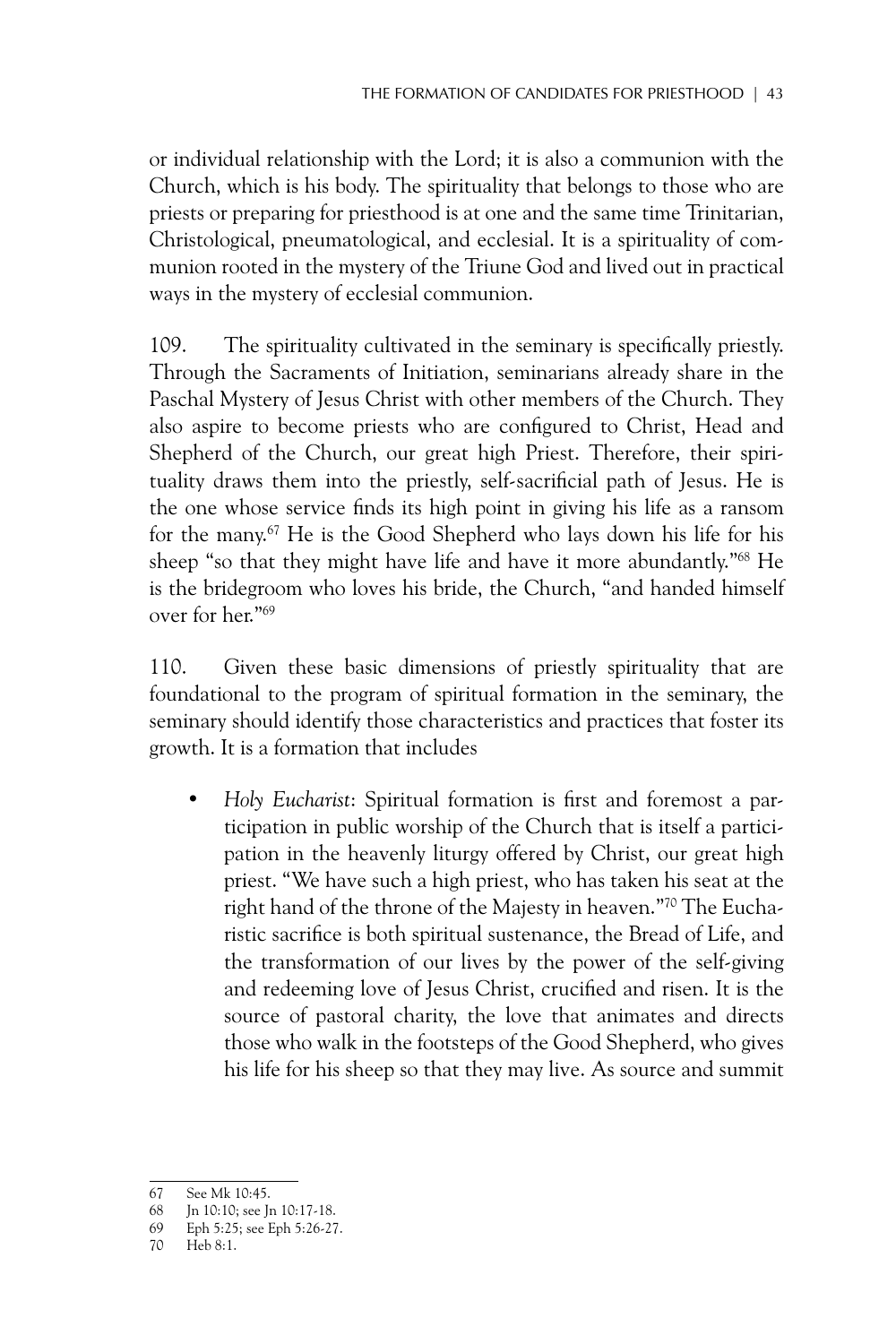of the Christian life, the daily celebration of the Eucharist is the "essential moment of the day."71

- *Sacrament of Penance*: The Sacrament of Penance fosters the mature recognition of sin, continuous conversion of heart, growth in the virtues, and conformity to the mind of Christ. It is a school of compassion that teaches penitents how to live out God's compassionate mercy in the world. The frequent celebration of the Sacrament of Penance is aided by the practice of a daily examination of conscience (CIC, 276§2, 5°).
- *Liturgy of the Hours*: Through the Liturgy of the Hours, seminarians learn to pray with the Church and for the Church. They unite themselves with the Body of Christ in unceasing praise and petition. This prayer prepares them for their lifelong ministry as priests who pray on behalf of the whole Church. It also cultivates a mind and heart attuned to the whole Body of Christ, its needs, its sufferings, its graces, and its hopes.72
- *Spiritual direction*: A regular meeting (at least once a month) with an approved spiritual director is an essential part of spiritual direction, especially in arriving at the interiorization and integration needed for growth in sanctity, virtue, and readiness for Holy Orders.
- *Bible*: Receiving the Word of God proclaimed and preached in the Church or the quiet and personal assimilation of that holy Word in *lectio divina* enables those in formation to hear God's communication to them as a transforming challenge and hope. To take on more fully the mind of Christ and to be steadily transformed by the Word of God, the seminarian ought to develop the habit of daily reflection on the Sacred Scriptures, by daily meditation on the lectionary readings and/or other reflective reading of the Scriptures.73
- *Retreats and days of recollection*: Regular periods of more intensive prayer will be part of the seminary year.
- *Personal meditation*: The habit of daily prayer and meditation enables seminarians to acquire a personalized sense of how God's salvation has taken hold of their lives and how they might respond to that great grace. This prayer happens in a context of silence

<sup>71</sup> *Pastores dabo vobis*, no. 46; see *Ecclesia de Eucharistia.*

<sup>72</sup> See *Pastores dabo vobis*, no. 48.

<sup>73</sup> See *Pastores dabo vobis*, no. 47.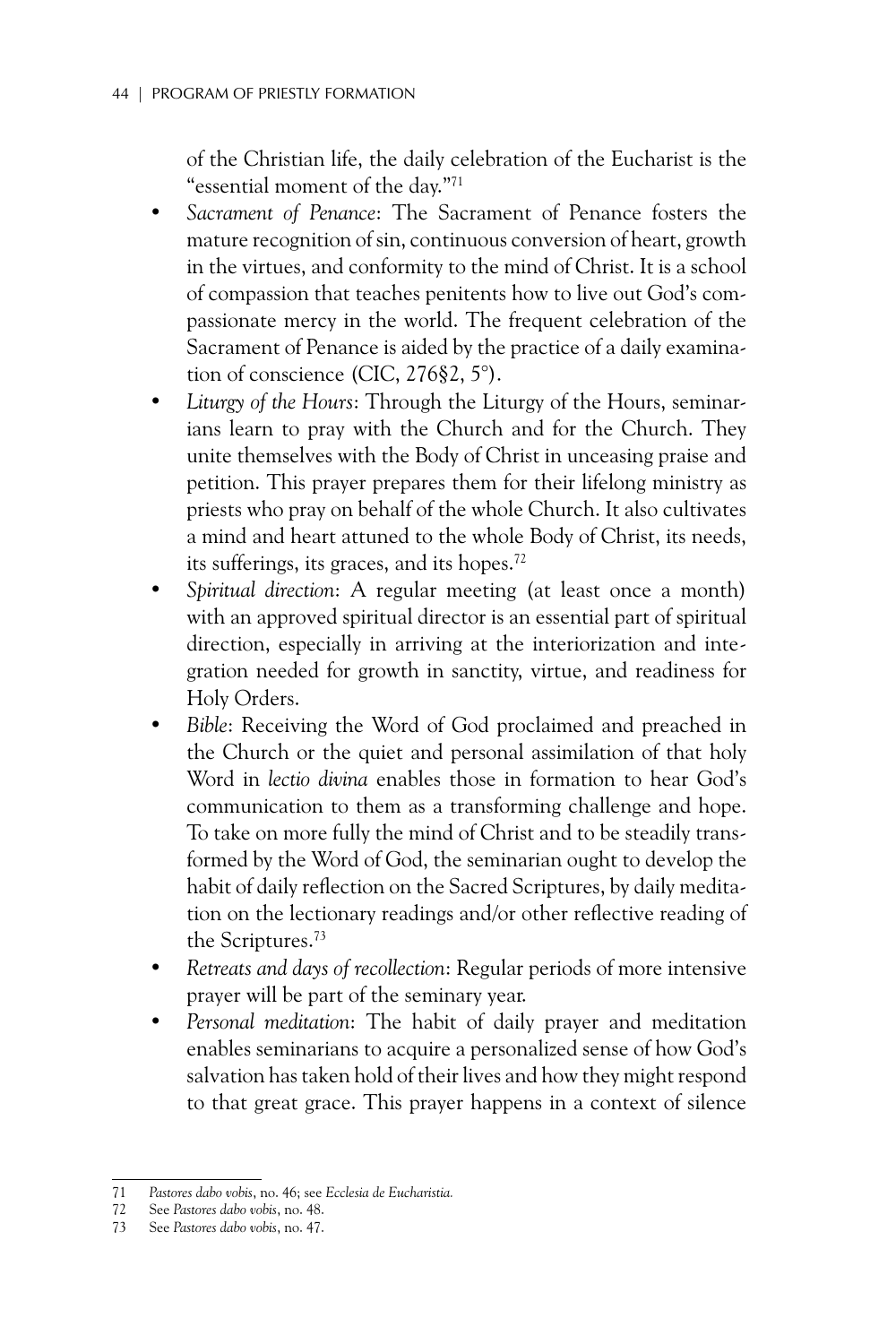and solitude in which they learn to be attuned to God's movements in their lives. It grows and develops into a "contemplative attitude" that learns to find God in all things. It matures in such a way that it allows for a balanced and unified rhythm of life in action and contemplation, work and prayer, while providing the future priest with the strength, meaning, and focus he will need in his life.

- *Devotions*: Devotional prayer, especially centered on Eucharistic Adoration, the Blessed Virgin Mary—in particular, the rosary and the saints, assists seminarians in assimilating the mystery of Christ and hearing the invitation to live that mystery in the particular circumstances of their own life. Devotional prayer helps to sustain affective communion with the Lord and his Church. It also helps them to connect with the rich cultural diversity of devotional life in the United States and to appreciate devotional practices of other cultures.
- *Apostolic dimensions*: Spiritual formation also involves seeking Christ in people.74 Especially in a seminary context, seminarians are to learn how prayer is to be lived out in service of others, particularly the poor, the sick, sinners, unbelievers, and the stranger, but extended to all in the outreach of charity and mercy, and in the quest for justice. Prayer is apostolic also in the sense that seminarians learn to pray for the needs of those they serve in order to teach others how to pray. Whatever growth and formation in prayer takes place, it is not simply meant for the personal enhancement of the seminarian but as a gift to be given in the course of his priestly mission and ministry for the benefit of the Church—for he is a servant of this body.
- *Asceticism and Penance*: Spiritual formation initiates seminarians to a path of voluntary renunciation and self-denial that makes them more available to the will of God and more available to their people. Asceticism and the practice of penance is a path of learning to embrace the cross and, in an apostolic context, a way of rendering priests unafraid to bear their "share of hardship for the gospel with the strength that comes from God" (2 Tm 1:8).
- *Obedience*: The obedience of those in spiritual formation for priesthood must be characterized by the willingness to hear God

<sup>74</sup> See *Pastores dabo vobis*, no. 49.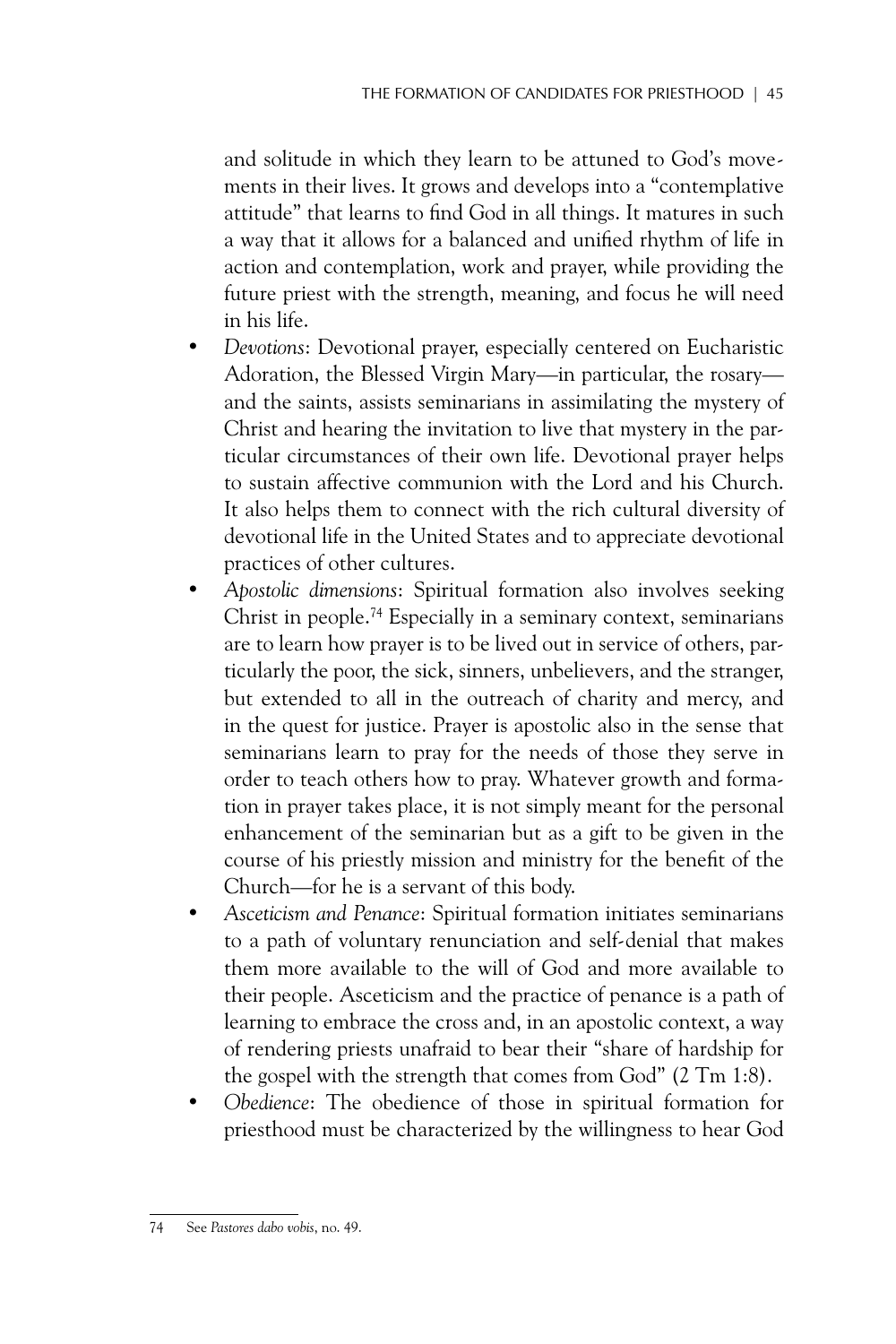who speaks through his Word and through his Church and to answer his call with generosity. It is also a surrender of one's own will for the sake of the larger mission. In this regard, the candidate for priesthood must develop a growing and deepening solidarity with the Church established by Christ, a solidarity with Church teaching so as to be able to present that teaching with conviction—having appropriated it as true—and a solidarity with ecclesial leadership to strengthen and sustain Church unity.

- *Celibacy*: Spiritual formation in celibacy cultivates the evangelical motivations for embracing this commitment and way of life: the undivided love of the Lord, the spousal love for the Church, apostolic availability, and the witness to God's promises and kingdom.75
- *Simplicity of life*: Spiritual formation encourages a simple approach to the material goods of this world. Freed from excessive concern about possessions, priests and seminarians and, particularly, religious are able to serve in an unencumbered way. To live with evangelical simplicity is to exercise responsible stewardship over God's creation by using material goods in a way that is both responsive to the call of the Gospel and ecologically responsible. The witness of a genuine simplicity of life is especially important in the context of American affluence. Spiritual directors and mentors/advisors must be sensitive to seminarians' stewardship of their own, the seminary's, and the Church's material resources. Spiritual formation for simplicity of life and stewardship flows directly from striving to have the mind of Christ Jesus, "who, though he was in the form of God, / did not regard equality with God something to be grasped. / Rather, he emptied himself . . ." (Phil 2:6-7a). This is the Lord Jesus who, again according to St. Paul, "for your sake . . . became poor although he was rich, so that by his poverty you might become rich" (2 Cor 8:9).
- *Reconciliation*: Spiritual formation fosters a reconciling spirit in those who aspire to be priests in the spirit of Jesus, who prayed that "all might be one." A peacemaking and nonviolent way of life marks out those who have been entrusted with the ministry of reconciliation.76 The power that is entrusted to God's ministers, a power that takes many forms, must always be used for the

<sup>75</sup> See *Pastores dabo vobis*, no. 50.

<sup>76</sup> See 2 Cor 5:18.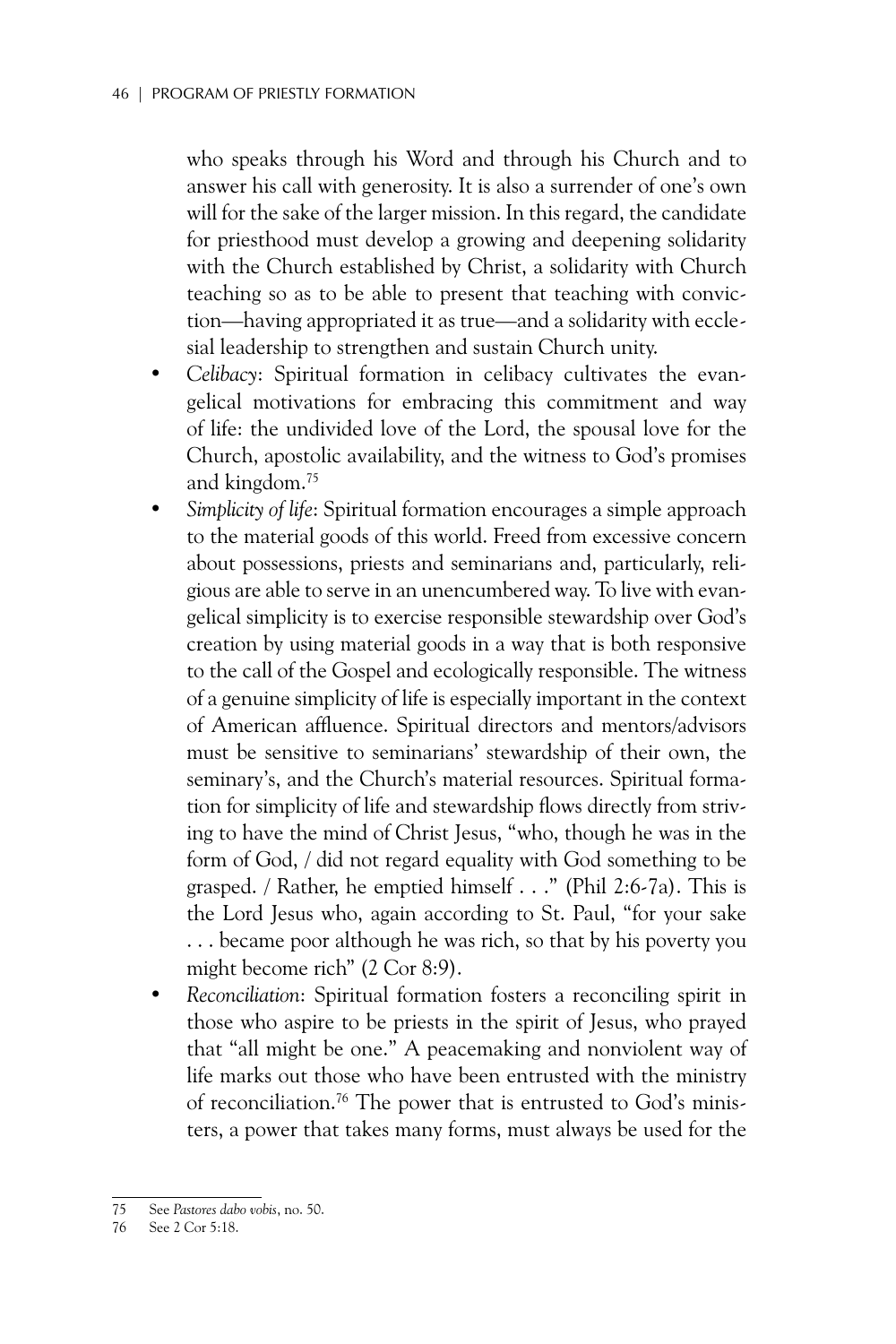good, peaceably, and in a way that expresses the trust invested in God's priests.

- *Solidarity*: The post-synodal exhortation *Ecclesia in America* identified the critical importance of the path of solidarity for the Church in the American hemisphere. "'Solidarity is thus the fruit of the communion which is grounded in the mystery of the triune God, and in the Son of God who took flesh and died for all. It is expressed in Christian love which seeks the good of others, especially of those most in need.' . . . For the particular Churches of the American continent, this is the source of a commitment to reciprocal solidarity and the sharing of the spiritual gifts and material goods with which God has blessed them, fostering in individuals a readiness to work where they are needed."77 This means that seminarians are to have a spiritual formation grounded in Trinitarian communion that leads them to solidarity with others, especially those most in need, a commitment to justice and peace, a reciprocal exchange of spiritual and material gifts, and an authentic missionary spirit expressed in a willingness to serve where needed.
- *Solitude*: Spiritual formation must not neglect the art of "being alone with God," moving the candidate from being alone or lonely to entering a holy solitude in communion with God.
- *Ongoing spiritual formation*: The final goal of spiritual formation in the seminary is to establish attitudes, habits, and practices in the spiritual life that will continue after ordination. Spiritual formation in the seminary is meant to set the foundation for a lifetime of priestly ministry and spirituality.

111. The development of sound and lasting habits and attitudes in the spiritual life is a challenging process. Intensive spiritual formation experiences, for example, a Spirituality Year Program, a thirty-day retreat, a summer program, etc., are valuable means for facilitating this process and should be considered for possible inclusion and integration into the seminary program.

112. Spiritual formation needs to be integrated with the other three pillars of formation—the human, the intellectual, and the pastoral. From

<sup>77</sup> *Ecclesia in America*, no. 52.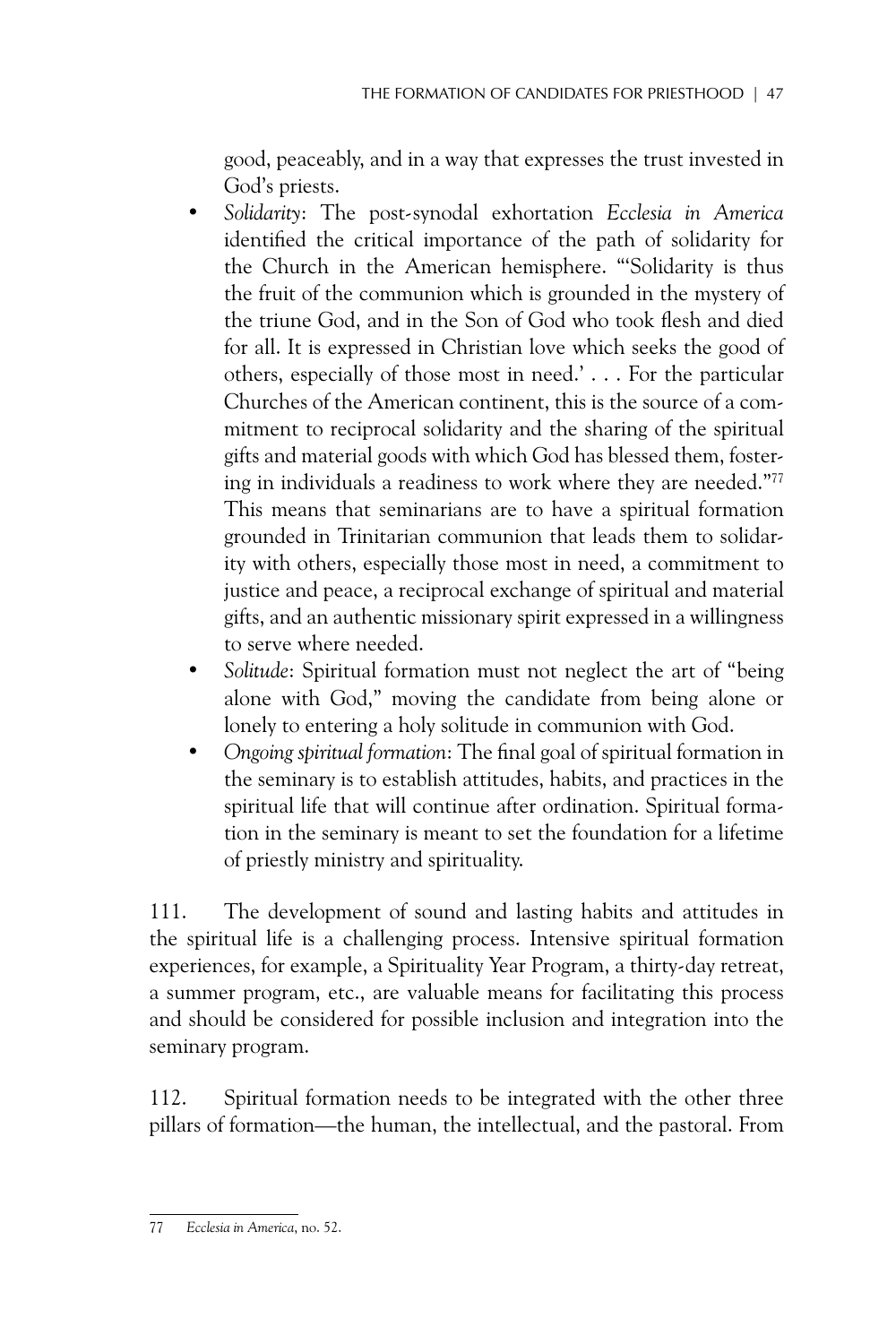human formation, spiritual formation assumes that the candidate has a basic relational capacity. In other words, the seminarian is able to enter into significant, even deep, relationships with other persons and with God. He is to be a "man of communion."

113. Intellectual formation contributes to spiritual formation. The study of the traditions of faith and the experiences of faith among the saints and the people of God serves to deepen one's own spiritual journey.

114. Pastoral formation is intimately linked with spiritual formation. In the process of spiritual formation, candidates are called to a greater and wider-ranging love of God and neighbor. When they respond positively to this invitation and grow in that love, they find the basis for pastoral and ministerial outreach that culminates in pastoral charity.

115. Since spiritual formation is the core that unifies the life of a priest, it stands at the heart of seminary life and is the center around which all other aspects are integrated. Human, intellectual, and pastoral formation are indispensable in developing the seminarian's relationship and communion with God and his ability to communicate God's truth and love to others in the likeness of Jesus Christ, the Good Shepherd and eternal High Priest.

## Norms For Spiritual Formation

#### **Prayer**

116. The celebration of the Eucharist takes place daily and every member of the community ordinarily participates.<sup>78</sup> This includes a regularly scheduled Saturday morning Mass and Sunday community Mass. All priests who are not bound to celebrate individually for the pastoral benefit of the faithful should concelebrate at the community Mass insofar as possible.79 Priest-faculty members concelebrate when they are present for Mass.

<sup>78</sup> See CIC, c. 246§1; CCEO, c. 346§2, 2°.

<sup>79</sup> See *General Instruction of the Roman Missal* (Washington, DC: United States Conference of Catholic Bishops, 2003), no. 114.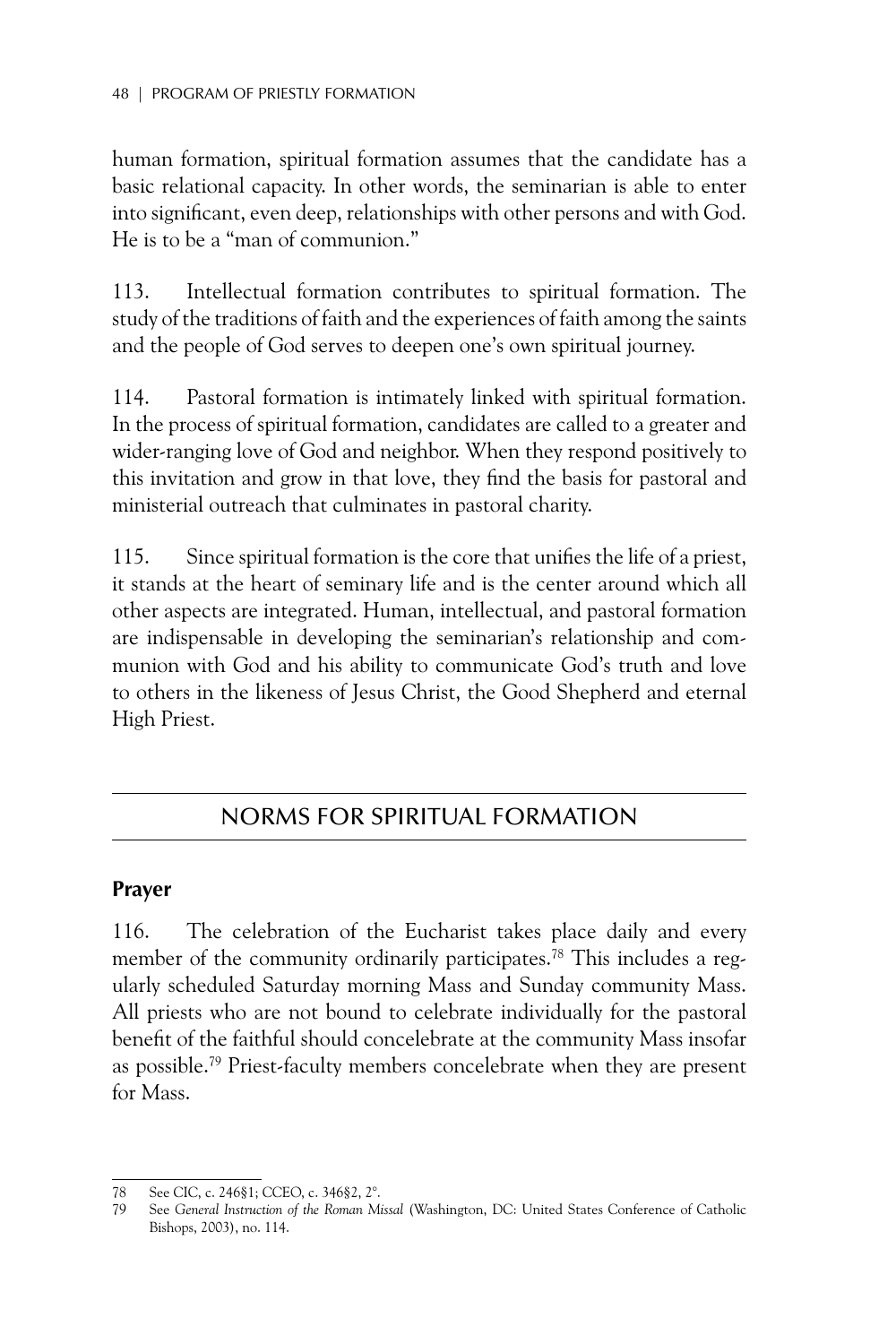117. The seminary community must schedule the Liturgy of the Hours, especially Morning and Evening Prayer, on a daily basis.<sup>80</sup>

118. The careful preparation and execution of liturgical celebrations should be supervised by the seminary director of liturgy. Because the liturgical life of the seminary shapes the sensitivities and attitudes of seminarians for future ministry, an authentic sense of the holy mysteries should be carefully preserved in all liturgical celebrations along with a care for their beauty and dignity (see *Ecclesia de Eucharistia*, no. 5). The laws and prescriptions of approved liturgical books are normative. Priest faculty should be particularly observant of the liturgical rubrics and avoid the insertion of any personal liturgical adaptations, unless they are authorized by the liturgical books.<sup>81</sup> The seminary liturgy should also promote in seminarians a respect for legitimate, rubrically approved liturgical expressions of cultural diversity as well as the Church's ancient liturgical patrimony.82 Priest-faculty should always be aware that they have a particular and serious responsibility to model for seminarians the proper way to preside at the sacraments, especially the Eucharist. All other teachers of liturgy as well as directors of music at the seminary are to be supportive of this norm.

119. Instruction should be given concerning the meaning and proper celebration of the Eucharist and the Liturgy of the Hours and their benefits for spiritual growth in the seminary and for the communities that seminarians later will serve. Seminarians must be instructed to incorporate progressively all of the hours of the Liturgy of the Hours, beginning with Morning Prayer and Evening Prayer, and then the Office of Readings, and, finally, the Daytime Hour and Night Prayer. This entire cycle should be a regular practice of each seminarian at least a year prior to his diaconate ordination.

120. Catechesis must be given concerning the Sacrament of Penance and its importance for priestly ministry and life. Communal celebrations of the Sacrament of Penance should be scheduled regularly, especially during Advent and Lent. The seminary must schedule frequent opportunities at various times during the week and encourage the individual celebration of the Sacrament of Penance. The seminary should ensure that other

<sup>80</sup> See CIC, c. 246§2; CCEO, c. 346§2, 3°.

<sup>81</sup> See *Ecclesia de Eucharistia*, no. 52.

<sup>82</sup> See *Ecclesia de Eucharistia*, no. 49-51; *General Instruction of the Roman Missal*, no. 41.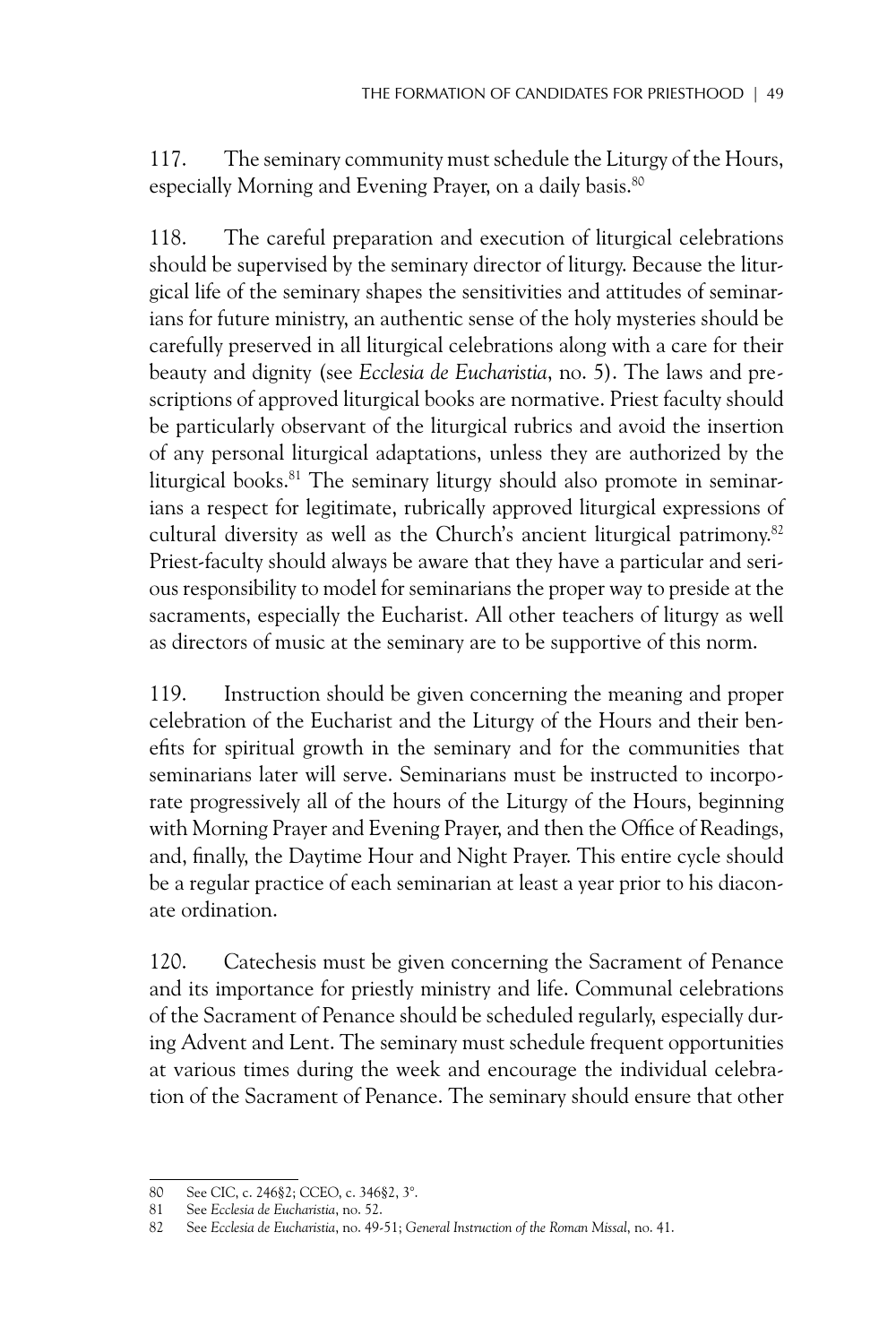confessors for the Sacrament of Penance are available on a regular basis.<sup>83</sup> A priest-faculty member who has sole responsibility for external formation is not to hear seminarians' confessions, nor may he comment on a seminarian-penitent's advancement.<sup>84</sup> Each seminarian is encouraged to have a regular confessor, who ideally is also his spiritual director, with whom he can be completely honest, fully manifesting his conscience, and from whom he can receive ongoing guidance. This is not meant to limit the penitent's liberty, since he is always free to approach other confessors, whether in the seminary or outside it.<sup>85</sup>

121. The seminary program and spiritual direction should teach seminarians to value solitude and personal prayer as a necessary part of priestly spirituality. Occasions for silence and properly directed solitude should be provided during retreats and days of recollection.<sup>86</sup> An atmosphere of quiet should be provided within the seminary community on a daily basis to ensure an environment conducive for prayer.

122. Conferences, days of recollection, workshops, and retreats should be well organized and sponsored by the seminary and form a whole and coherent program of spiritual formation. An annual retreat of at least five days must be a part of the theologate program.<sup>87</sup>

123. Guidance and instruction in methods of meditation, contemplation, *lectio divina*, and daily examen must be provided.

124. Devotion to the Blessed Sacrament must be encouraged. Scheduled hours of eucharistic exposition are particularly desirable to provide for special opportunities for the adoration of the Blessed Sacrament in the seminary. It is also desirable that seminarians develop a habit of personal visits to the Blessed Sacrament in the tabernacle.

125. Devotion to the Blessed Virgin Mary, the Mother of God, and to the saints must be encouraged.<sup>88</sup> Opportunities for devotional prayer should be made available and encouraged. The rosary, "a compendium

<sup>83</sup> See CIC, cc. 240§1, 246§4; CCEO, cc. 339§2, 346§2.

<sup>84</sup> See CIC, c. 240§2; CCEO, c. 339§3.<br>85 See CIC, c. 240§1: CCEO, c. 339§2.

See CIC, c. 240§1; CCEO, c. 339§2.

<sup>86</sup> See CIC, c. 246§5; CCEO, c. 346§2, 6°.

<sup>87</sup> See CIC, c. 246§5. CCEO, c. 346§2, 6°.

<sup>88</sup> See CIC, c. 246§3; CCEO, c. 346§2, 5°.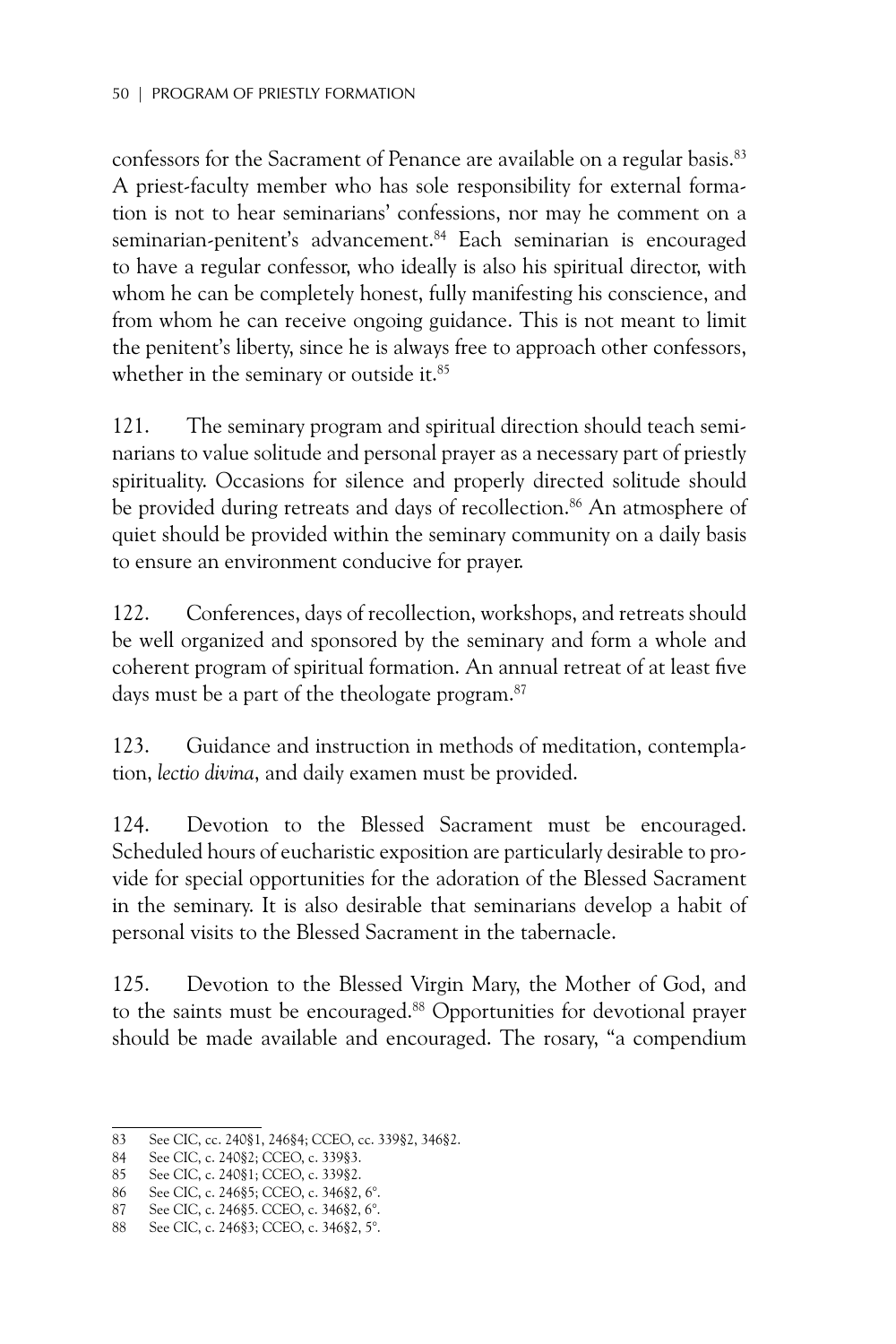of the Gospel,"89 is especially recommended as a means of contemplating Christ "in the school of Mary."90

126. The seminary should sponsor, on appropriate occasions, ecumenical events, including prayer services, with other Christians. Consideration should also be given to interaction with those of other religions.

#### **Spiritual Direction**

127. Seminarians should meet regularly, no less than once a month, with a priest spiritual director.<sup>91</sup> Spiritual directors must be chosen from a list prepared by the director of spiritual formation. They should have proper training and adequate credentials for the work. These priests must be approved by the rector and appointed by the diocesan bishop or religious ordinary.92 In the case of religious seminarians, the formation director or religious superior offers guidance on an appropriate spiritual director for the seminarians under his care.

128. Seminarians should confide their personal history, personal relationships, prayer experiences, the cultivation of virtues, their temptations, and other significant topics to their spiritual director. If, for serious reason, there is a change of director, the new director ought to give attention to continuity in the seminarian's spiritual development.

129. The spiritual director should foster an integration of spiritual formation, human formation, and character development consistent with priestly formation. The spiritual director assists the seminarian in acquiring the skills of spiritual discernment and plays a key role in helping the seminarian discern whether he is called to priesthood or to another vocation in the Church.

130. Those priests who do spiritual direction for seminarians must understand and support the full formation program. They also need to be integrated into the priestly community of the seminary. The spiritual

<sup>89</sup> Pius XII, "Letter to the Archbishop of Manila," *Philippinas insulas* (*AAS* 38 [1946] 419). See Paul VI, *Marialis cultus* (*For the Right Ordering and Development of Devotion to the Blessed Virgin Mary*) (1974), no. 42; John Paul II, *Rosarium Virginis Mariae* (*On the Most Holy Rosary*) (2002), no. 1.

<sup>90</sup> *Rosarium Virginis Mariae*, no. 1 (Washington, DC: United States Conference of Catholic Bishops, 2002).

<sup>91</sup> See CIC, c. 246§4; CCEO, c. 346§2, 4°.

<sup>92</sup> See CIC, c. 239§2; CCEO, c. 339§1.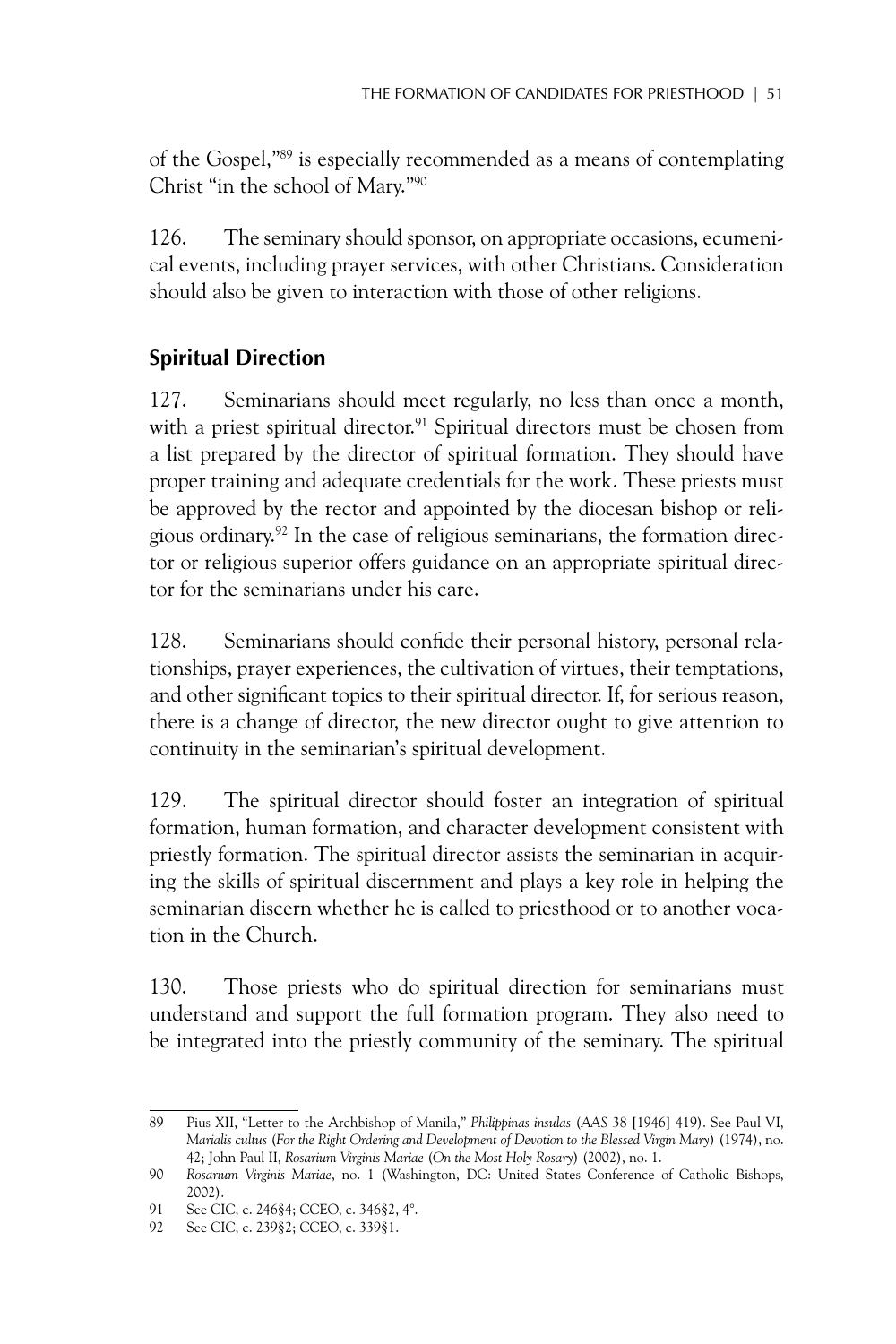directors are thus aware that they are part of the whole seminary program and community.

131. Care should be taken to ensure that issues of human formation that properly belong to the external forum are not limited to the spiritual direction relationship for their resolution.

132. Because spiritual direction in a seminary context differs from spiritual direction more generally experienced in the Church, the seminary must explain to seminarians the purpose and process of spiritual direction in the seminary. This should include, for example: an understanding that spiritual direction is not an optional possibility but a seminary requirement; a recognition that seminary spiritual direction is concerned not only with the personal spiritual growth of seminarians but also with their preparation for service in the Church as priests; a knowledge that the spiritual direction process must take into account the limited time of the program and preparation for ordination and that, therefore, one ought to have passed certain thresholds of spiritual development and commitment at different points in the seminary program (in contrast to the open-ended nature of non-seminary spiritual direction); and an acceptance that a lack of readiness for spiritual direction itself ought to prompt a student to question his continuance in the seminary at this time and seriously to consider withdrawing from the program until he is ready.

133. Meetings with spiritual directors should be of sufficient frequency and duration to allow adequate opportunity to assist the seminarian in ongoing vocational discernment, proximate preparation for the reception of ministries and orders, and formation for celibacy.

134. Disclosures that a seminarian makes in the course of spiritual direction belong to the internal forum. Consequently, the spiritual director is held to the strictest confidentiality concerning information received in spiritual direction. He may neither reveal it nor use it.<sup>93</sup> The only possible exception to this standard of confidentiality would be the case of grave, immediate, or mortal danger involving the directee or another person. If what is revealed in spiritual direction coincides with the celebration of the Sacrament of Penance (in other words, what is revealed is revealed *ad ordinem absolutionis*), that is, the exchange not only takes place in the internal

<sup>93</sup> See CIC, c. 240§2; CCEO, c. 339§3.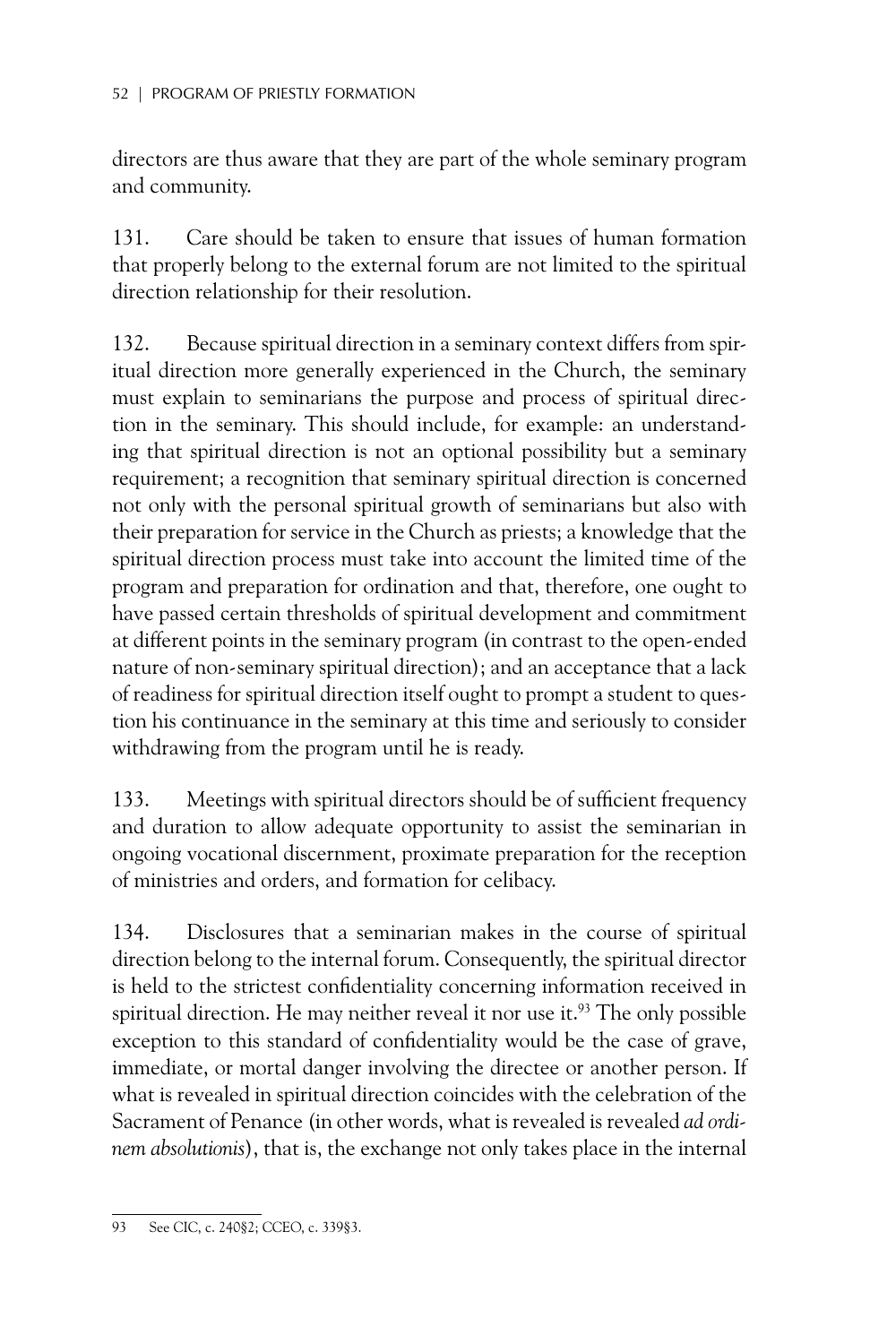forum but also the sacramental forum, then the absolute strictures of the seal of confession hold, and no information may be revealed or used.

135. Although the rector may never ask a spiritual director about the content of a seminarian's conversation, he can expect a spiritual director to confirm that a seminarian sees him at least monthly. The spiritual director should notify the rector if the director decides to discontinue spiritual direction with any student or if the student discontinues direction with him.

# **III. Intellectual Formation**

136. There is a reciprocal relationship between spiritual and intellectual formation. The intellectual life nourishes the spiritual life, but the spiritual also opens vistas of understanding, in accordance with the classical adage *credo ut intelligam* ('I believe in order to know'). Intellectual formation is integral to what it means to be human. "Intellectual formation . . . is a fundamental demand of man's intelligence by which he 'participates in the light of God's mind' and seeks to acquire a wisdom which in turn opens to and is directed towards knowing and adhering to God" (*Pastores dabo vobis*, no. 51, citing *Gaudium et spes*, no. 15).

137. The basic principle of intellectual formation for priesthood candidates is noted in *Pastores dabo vobis*, no. 51: "For the salvation of their brothers and sisters, they should seek an ever deeper knowledge of the divine mysteries." Disciples are learners. The first task of intellectual formation is to acquire a personal knowledge of the Lord Jesus Christ, who is the fullness and completion of God's revelation and the one Teacher. This saving knowledge is acquired not only once, but it is continuously appropriated and deepened, so that it becomes more and more part of us. Seminary intellectual formation assumes and prolongs the catechesis and mystagogia that is to be part of every Christian's journey of faith. At the same time, this knowledge is not simply for personal possession but is destined to be shared in the community of faith. And that is why it is "for the salvation of their brothers and sisters." Intellectual formation has an apostolic and missionary purpose and finality.

138. In the seminary program, intellectual formation culminates in a deepened understanding of the mysteries of faith that is pastorally oriented toward effective priestly ministry, especially preaching. This understanding,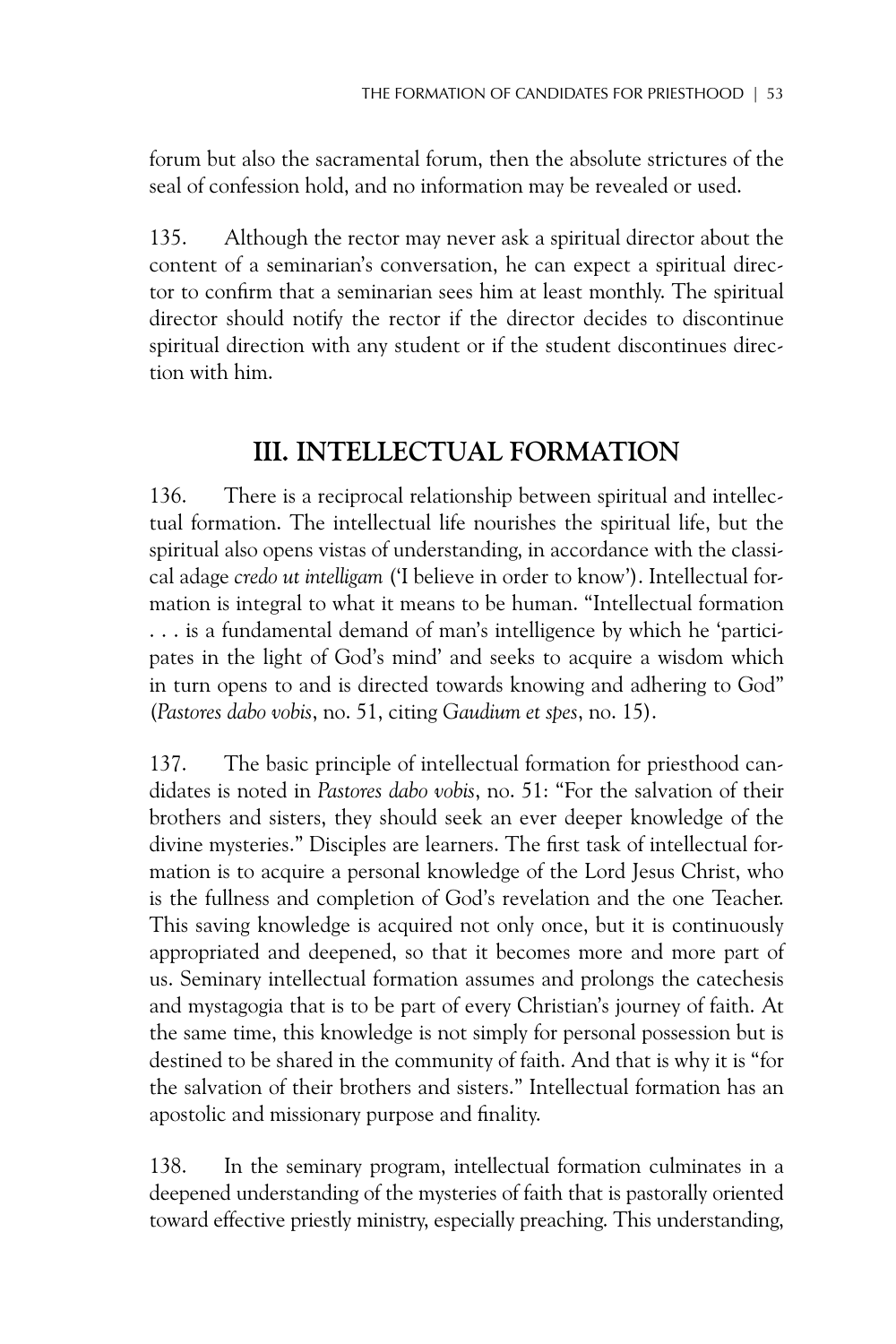however, requires previous intellectual formation and academic integrity as foundational. The overall goal of every stage of seminary formation is to prepare a candidate who is widely knowledgeable about the human condition, deeply engaged in a process of understanding divine revelation, and adequately skilled in communicating his knowledge to as many people as possible. Moreover, continuing education after ordination is a necessity for effective ministry.

139. The intellectual formation of the candidate must be directed to the ecclesial dimensions of priestly formation, namely, the teaching office (*munus docendi*) of the priesthood. The doctrinal, educational, catechetical, and apologetical aspects of a candidate's training are to prepare the seminarian to be a faithful, loyal, and authentic teacher of the Gospel. As a man of the Church, the priest preaches and teaches in fidelity to the magisterium, particularly the Holy Father and the diocesan bishop. The intellectual formation program must emphasize the intrinsic relationship between the knowledge gained in theological preparation and the ecclesial dimensions of priestly service, since the education of a priest is never seen in isolation from the Tradition of the Church.

## The Context of Intellectual Formation

140. The context of intellectual formation in the United States at the beginning of the twenty-first century is important to note, because it highlights the specific challenges that both seminaries and seminarians face in the process of intellectual formation. Among the elements of context are the following:

- Many candidates approach the seminary with significant educational background. They are, however, often narrowly educated, that is, they may have great expertise in a particular area and have a high level of technical training, but lack a wide background. Often lacking is education in the humanities, which would enable them to study theology effectively and make pastoral connections with the lives of the people whom they will serve.
- Older candidates approach the seminary with considerable life experience, but they may have lost contact with formal patterns of study in school. Their age may seem to warrant that they be moved through the seminarian program quickly, or that they be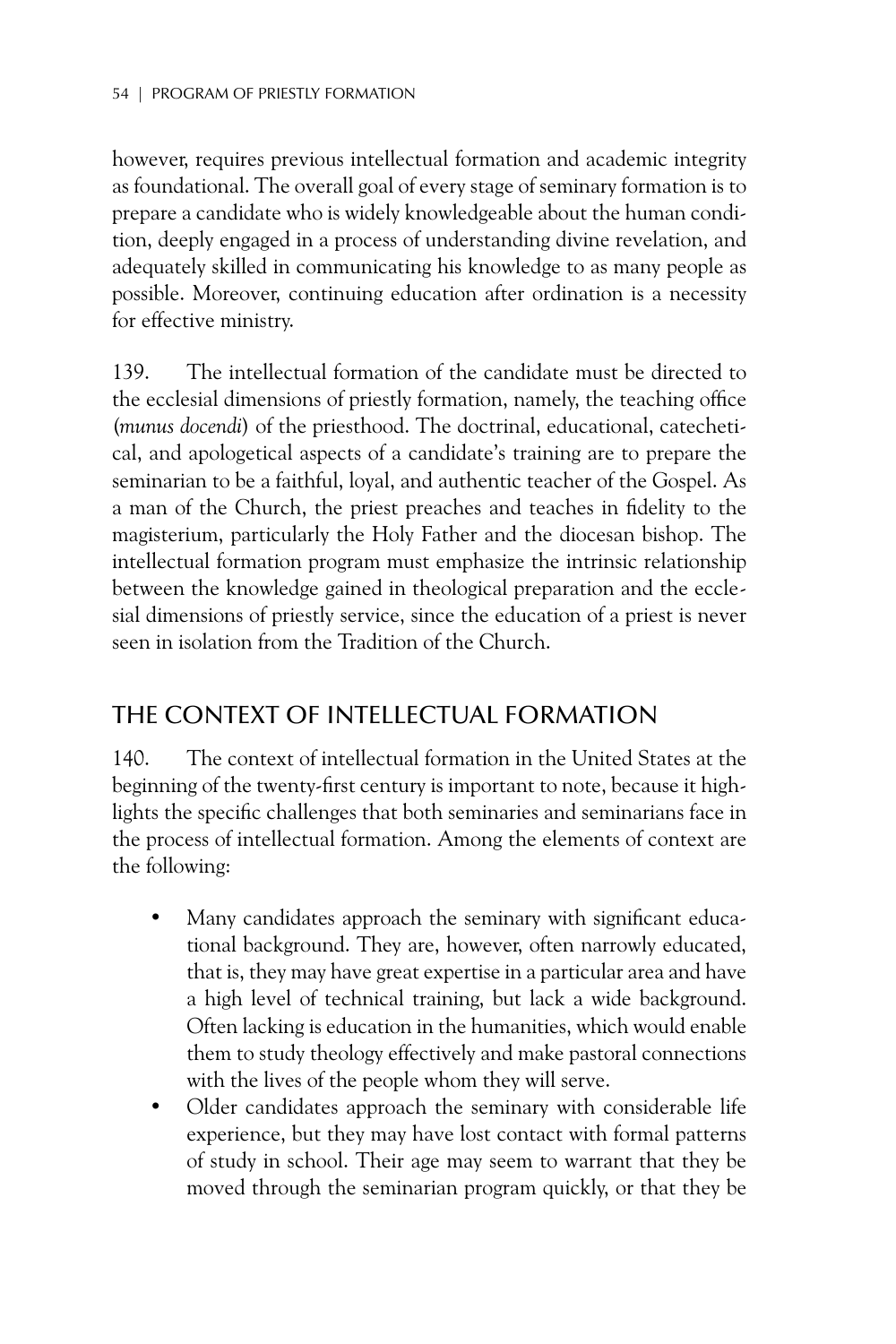given a program that has been reduced in expectations. This latter trend, however, is to be resisted.

- International candidates may arrive at the seminary with a limited knowledge of the English language as well as a limited understanding of United States culture. These limitations present significant challenges for teaching and learning. Unless there is sufficient familiarity with language and culture, the study of theology will be severely impeded.
- Candidates coming from a United States cultural context, even though they may be young and have had exposure to the liberal arts in college, may bring with them the limitations of the culture's understanding of the human person as well as the limitations of a philosophical milieu that is suspicious of enduring, absolute moral values and objective truths. Unless these candidates are grounded in an adequate philosophical and theological anthropology, they will struggle to make sense of their theological studies and its application in pastoral practice.
- Candidates apply to seminary programs with backgrounds of varied religious experiences and varied levels of catechetical formation.

# Stages in Preparation for Theology

141. There are four possible preparatory stages of seminary formation prior to the study of theology and immediate preparation for priestly ordination and ministry. They include high school seminary, college seminary, cultural preparation programs, and pre-theology. These preparatory phases are explained in the following paragraphs.

#### **High School Seminary**

142. In the high school seminary, students acquire the basic skills and knowledge that enable them to pursue higher education. Catechesis should occupy a central position in the program of a high school seminary. This should include a solid foundation in spirituality and Catholic moral values.

143. A good high school education is a value in itself and an important step in the development of a priestly vocation. The primary intellectual goal of a high-school-level seminary program should be a wellrounded secondary education as a preparation for college. Such formation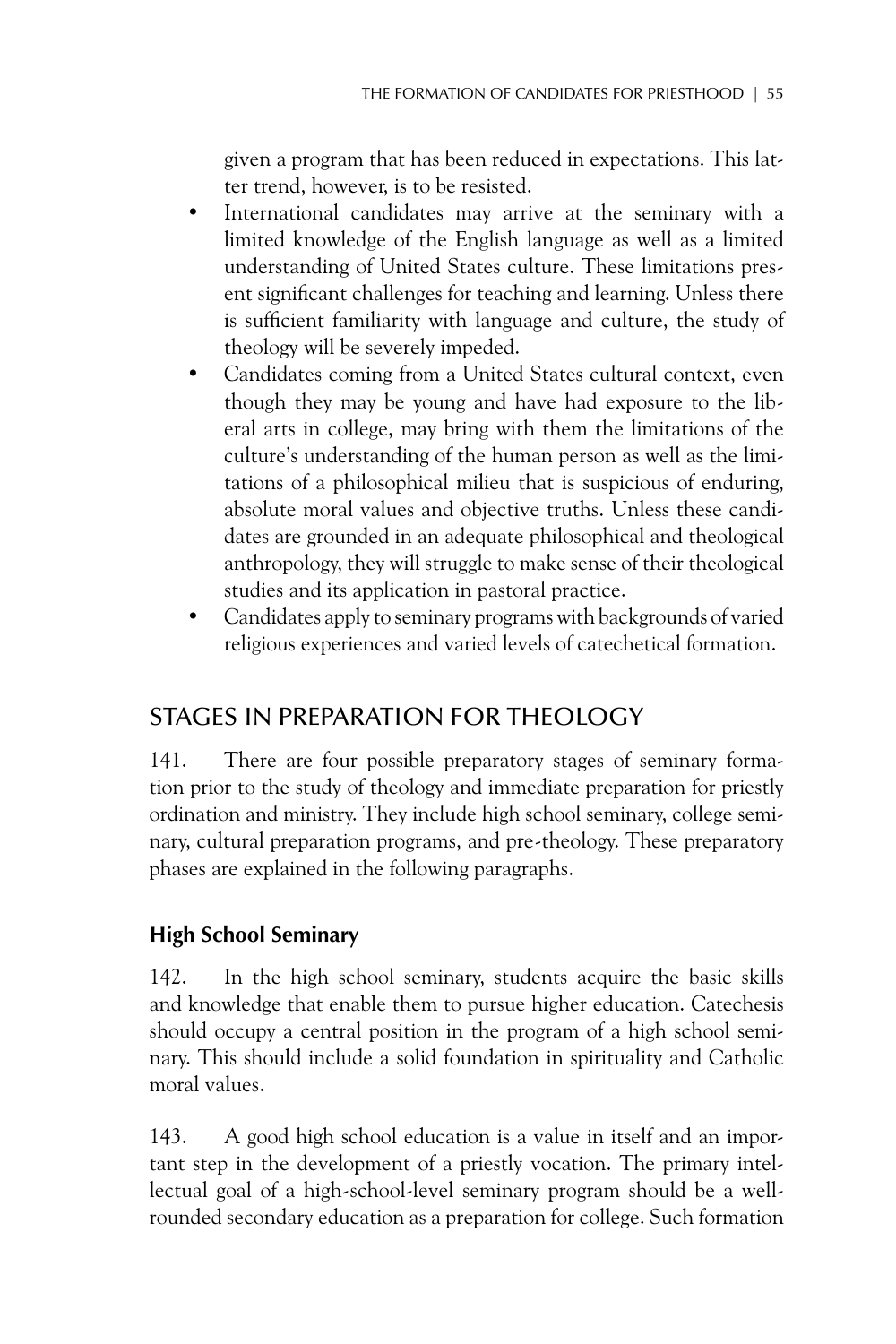must present the best available academic program, taking into consideration the needs of the student and the multicultural character of today's Church. It should combine creativity, sound pedagogy, and a concern for academic standards.

144. A good high school education must meet the educational requirements of local and state accreditation agencies. In addition, a high school seminary program should strive for excellence and take the necessary steps for students to achieve it. Good teachers, well-prepared courses, and a coherent and well-planned curriculum, which provides remedial courses when necessary, are all elements that compose a good high school education.

145. The academic program of a high school seminary should be sensitive to the multicultural character of its student body.

#### **College Seminary**

146. In the college seminary, students follow a double course of intellectual formation. They first pursue the liberal arts, through which they acquire a sense of the great human questions contained in the arts and sciences. They synthesize and organize their study of the liberal arts through the study of philosophy, which also serves as a preparation for the study of theology. This two-fold college program also initiates students to the study of theology that will, of course, be pursued in greater depth in the theologate. A good college seminary program promotes excellence and takes necessary steps for students to achieve it.

## *Liberal Arts*

147. A sound liberal arts education for candidates preparing for the priesthood provides multiple benefits. The study of the natural world and of humanity in all its historical and cultural diversity represents a significant value in its own right. Such an education encourages intellectual curiosity, promotes critical thought, and fosters disciplined habits of study. A liberal arts education also teaches students to communicate with others in a clear and effective way.

148. A liberal arts education gives students an introduction into the wider range of human learning. Studies in mathematics and natural science, in the social and behavioral sciences, in history, literature,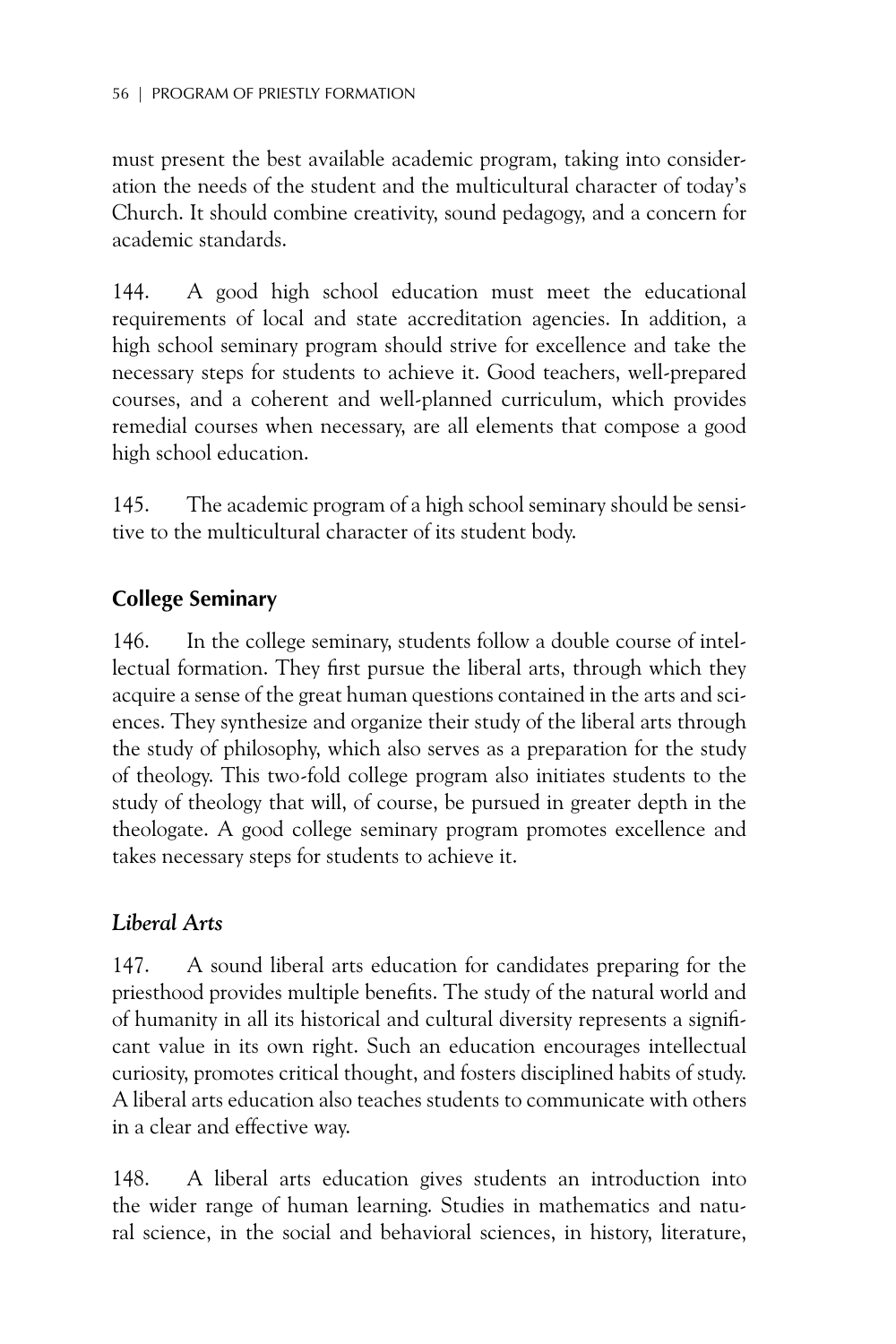foreign languages—both ancient (Latin and Greek) and modern communication skills, and the fine arts define the content of a liberal arts curriculum.

149. A liberal education also has a special value as a preparation for the study of theology. The liberal arts have traditionally provided collegelevel candidates with an understanding of the cultural roots of their faith. By understanding the human sciences, they can comprehend better the world in which God acts. By grasping how faith and culture have interacted in the past, they gain some insight into the working of God's plan in larger historical events.

150. The curriculum should also strive to take into consideration contemporary issues of the day in intellectual, cultural, social, economic, and political life as they pertain to moral and religious topics. Such an approach stimulates students to deeper study by building on current knowledge and interests. The authentic teaching of the Church on such issues should be clearly and cogently presented. The curriculum should introduce students to the basic teachings of the faith as well as to the richness and diversity of the Catholic intellectual tradition.

151. A liberal arts education normally involves a field of concentrated study. Philosophy has historically been considered the most appropriate area of concentration for college seminarians. Every college seminary should offer philosophy as the preferred major field of study. Other liberal arts may be appropriate fields of concentration for some students. The choice of another major should be evaluated on an individual basis.

# *Philosophy*

152. "The study of philosophy is fundamental and indispensable to the structure of theological studies and to the formation of candidates for the priesthood. It is not by chance that the curriculum of theological studies is preceded by a time of special study of philosophy."94 In priestly formation, at least two full years should be dedicated to the philosophical

<sup>94</sup> John Paul II, *Fides et ratio* (*On the Relationship Between Faith and Reason*) (Washington, DC: United States Conference of Catholic Bishops, 1998), no. 62.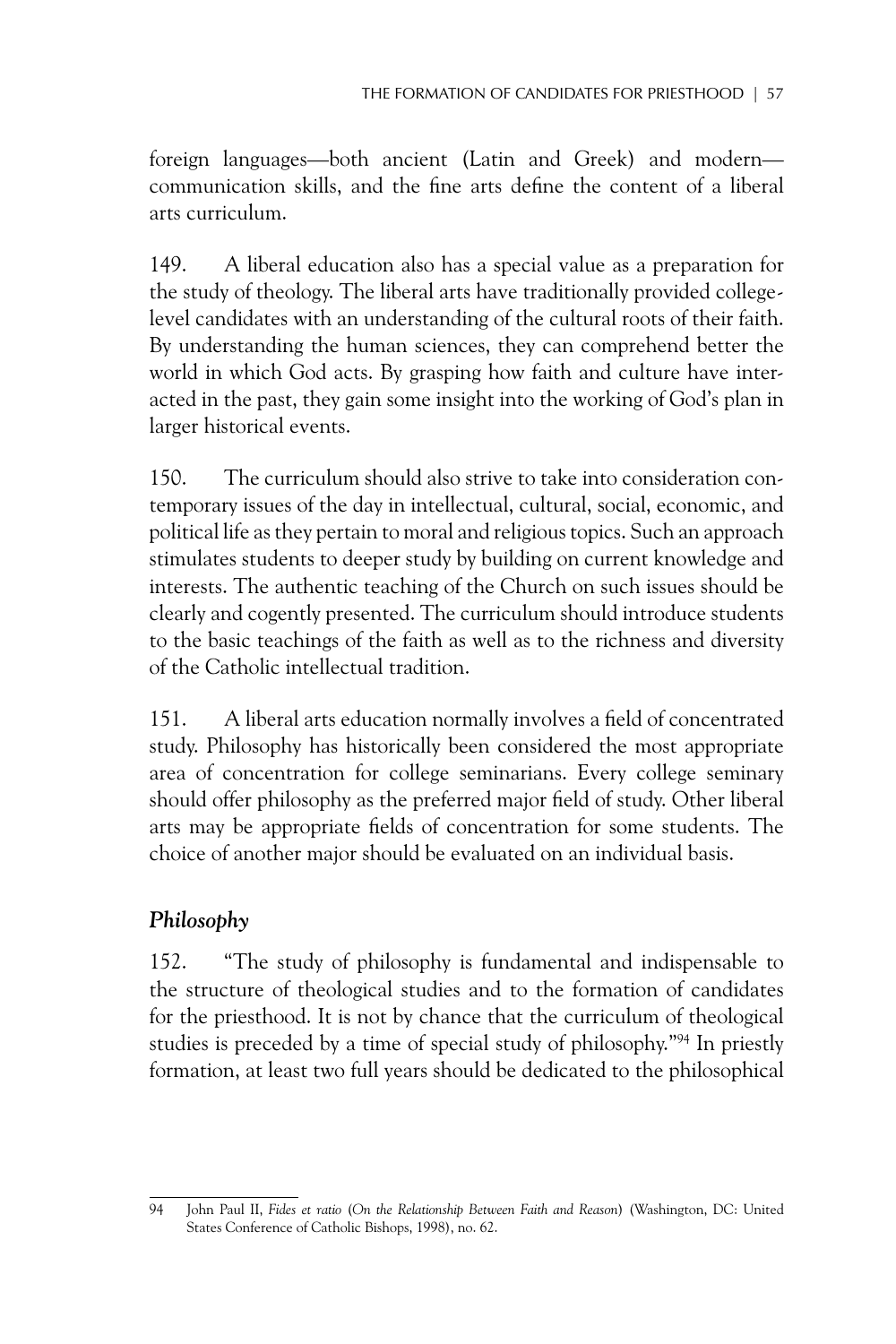disciplines.<sup>95</sup> This can be satisfied in the context of the college seminary program or the two-year pre-theology program.

153. There is an "intimate bond which ties theological work to the philosophical search for truth."96 It is essential that seminarians develop an understanding of the relationship between faith and reason and the relationship and interaction between philosophy and theology. "A proper philosophical training is vital, not only because of the links between the great philosophical questions and the mysteries of salvation which are studied in theology under the guidance of the higher light of faith, but also vis-à-vis an extremely widespread cultural situation which emphasizes subjectivism as a criterion and measure of truth: only a sound philosophy can help candidates for the priesthood to develop a reflective awareness of the fundamental relationship that exists between the human spirit and truth, that truth which is revealed to us fully in Jesus Christ" (*Pastores dabo vobis*, no. 52).

154. The study of philosophy is not just part of intellectual formation, but is also connected to human, spiritual, and pastoral formation. Issues about priestly identity and the apostolic and missionary dimensions of priestly ministry "are closely linked to the question about the nature of truth." Philosophy serves "as a guarantee of that *certainty of truth* which is the only firm basis for a total giving of oneself to Jesus and to the Church" (*Pastores dabo vobis*, no. 52).

155. The seminary philosophy program of studies should be balanced, comprehensive, integrated, and coherent. The philosophy program must include substantial studies in the history of philosophy treating ancient, medieval, modern, and contemporary philosophy.

The study of the history of philosophy helps seminarians understand philosophical issues as they have developed in the Western philosophical tradition and, more particularly, in the Catholic intellectual tradition that has been both shaped by and contributed to the shape of the Western philosophical tradition. The knowledge of philosophy, with its powerful impact on theology

<sup>95</sup> See CIC, c. 250; CCEO, c. 348§1.

<sup>96</sup> *Fides et ratio*, no. 63.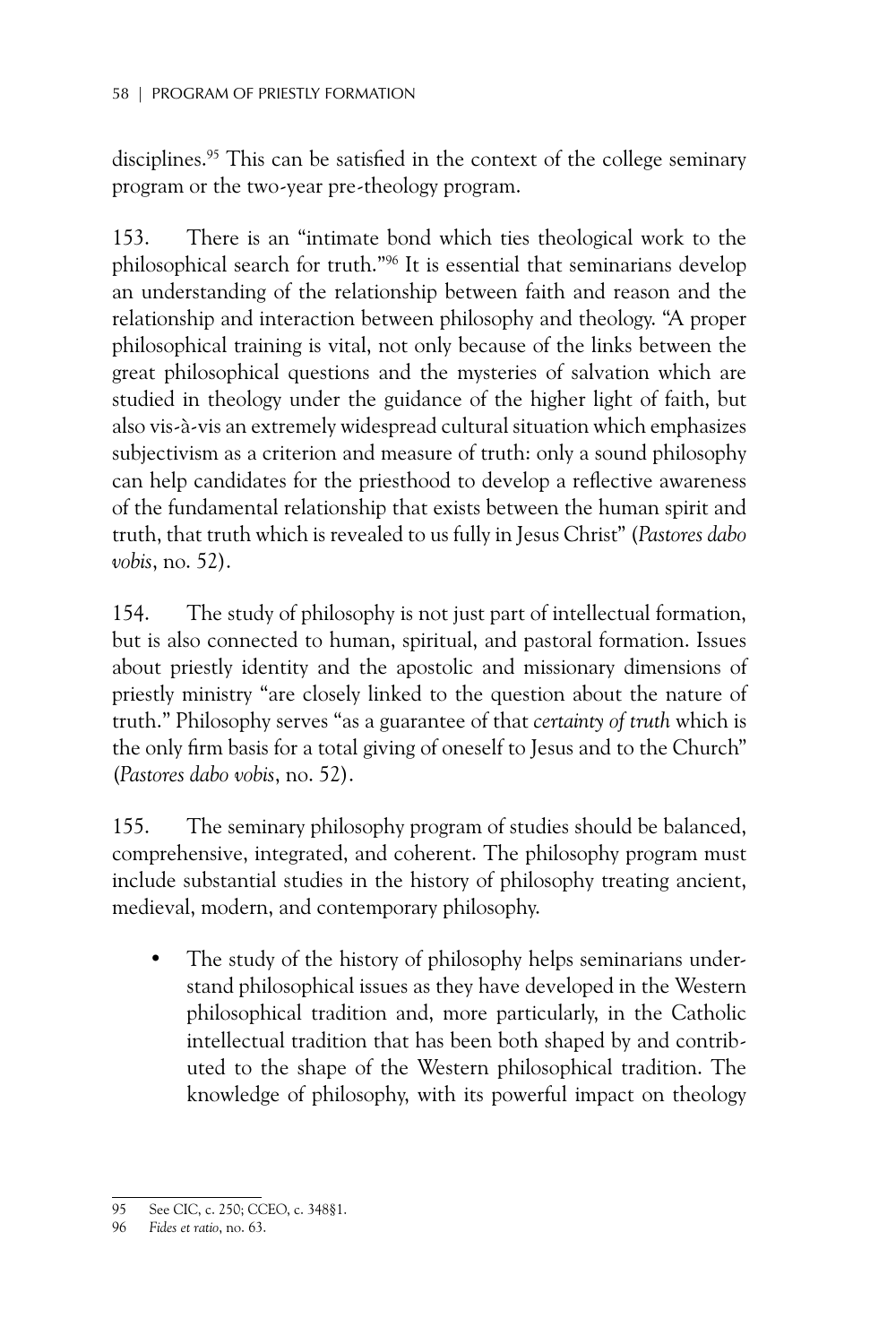and theologians, is necessary in order to appreciate the richness of our theological tradition.

At the same time, it prepares seminarians for priestly ministry. By living more reflectively in the historical Catholic intellectual tradition, seminarians are better equipped for their ministry of teaching the faith and better prepared to engage contemporary culture, better prepared for the "evangelization of culture," which is integral to the new evangelization. In this regard, some treatment of American philosophy or social thought is also helpful for seminarians in understanding the dynamics of contemporary society in the United States.

156. The philosophy program must include the study of logic, epistemology, philosophy of nature, metaphysics, natural theology, anthropology, and ethics:

- The study of logic helps seminarians to develop their critical and analytical abilities and become clearer thinkers who will be better able rationally to present, discuss, and defend the truths of the faith.
- The study of epistemology, the investigation of the nature and properties of knowledge, helps seminarians see "that human knowledge is capable of gathering from contingent reality objective and necessary truths,"97 while recognizing also the limits of human knowledge. Moreover, it reinforces their understanding of the relationship between reason and revelation. They come to appreciate the power of reason to know the truth, and yet, as they confront the limits of the powers of human reason, they are opened to look to revelation for a fuller knowledge of those truths that exceed the power of human reason.
- The study of the philosophy of nature, which treats fundamental principles like substance, form, matter, causality, motion, and the soul, provides seminarians a foundation for the study of metaphysics, natural theology, anthropology, and ethics.
- The study of metaphysics helps seminarians explore fundamental issues concerning the nature of reality and see that reality and truth transcend the empirical. "A philosophy which shuns

<sup>97</sup> Congregation for Catholic Education, *The Study of Philosophy in Seminaries* (1972).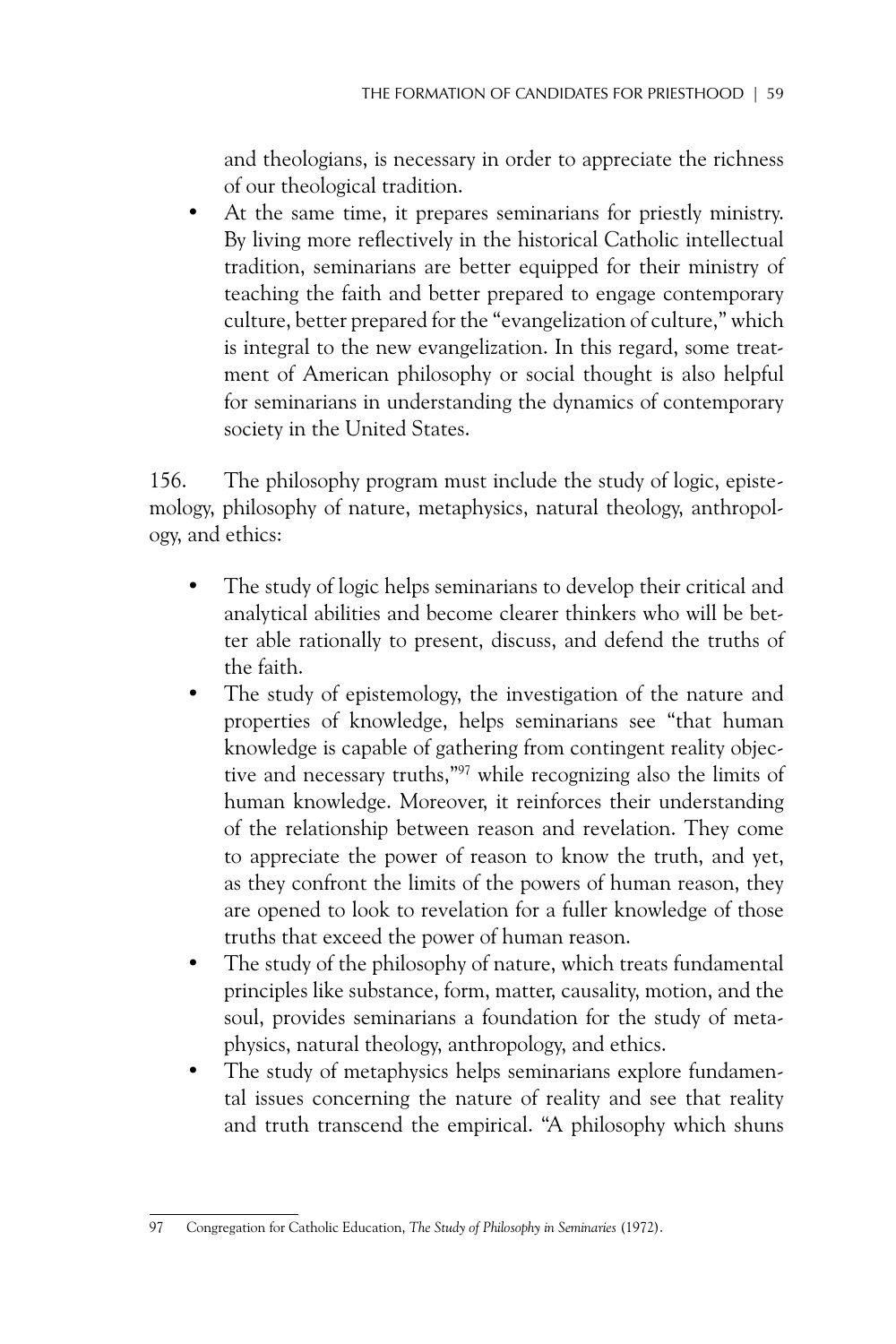metaphysics would be radically unsuited to the task of mediation in the understanding of revelation."98 As the seminarian confronts the questions about the nature of being, he gains a deeper understanding and appreciation of God as the source of all being and gains some sense of how profound is this truth. A strong background in metaphysics also gives him the structure and ability to discuss certain theological concepts that depend on metaphysics for their articulation and explanation.

- The study of natural theology, which treats the existence of God and the attributes of God by means of the natural light of reason, provides a foundation for the seminarian's study of theology and the knowledge of God by means of revelation.
- The study of philosophical anthropology helps seminarians explore "the authentic spirituality of man, leading to a theocentric ethic, transcending earthly life, and at the same time open to the social dimension of man."99 The philosophical study of "the human person, his fulfillment in intersubjectivity, his destiny, his inalienable rights, and his 'nuptial character' as one of the primary elements which is expressive of human nature and constitutive of society"100 provides a foundation for the seminarian's study of theological anthropology.
- The study of ethics, which treats general principles of ethical decision making, provides seminarians with a solid grounding in themes like conscience, freedom, law, responsibility, virtue, and guilt. Ethics also considers the common good and virtue of solidarity as central to Christian social political philosophy. It provides a foundation for the seminarian's study of moral theology.

157. "Philosophical instruction must be grounded in the perennially valid philosophical heritage and also take into account philosophical investigation over the course of time. It is to be taught in such a way that it perfects the human development of students, sharpens their minds, and makes them better able to pursue theological studies."101 The philosophy of St. Thomas Aquinas should be given the recognition that the

<sup>98</sup> *Fides et ratio*, no. 83.

<sup>99</sup> *The Study of Philosophy in Seminaries*.

<sup>100</sup> Congregation for Catholic Education, *Directives Regarding the Formation of Seminarians for Ministry to Marriage and Family* (1995), no. 21.

<sup>101</sup> CIC, c. 251; cf. CCEO, c. 349§1.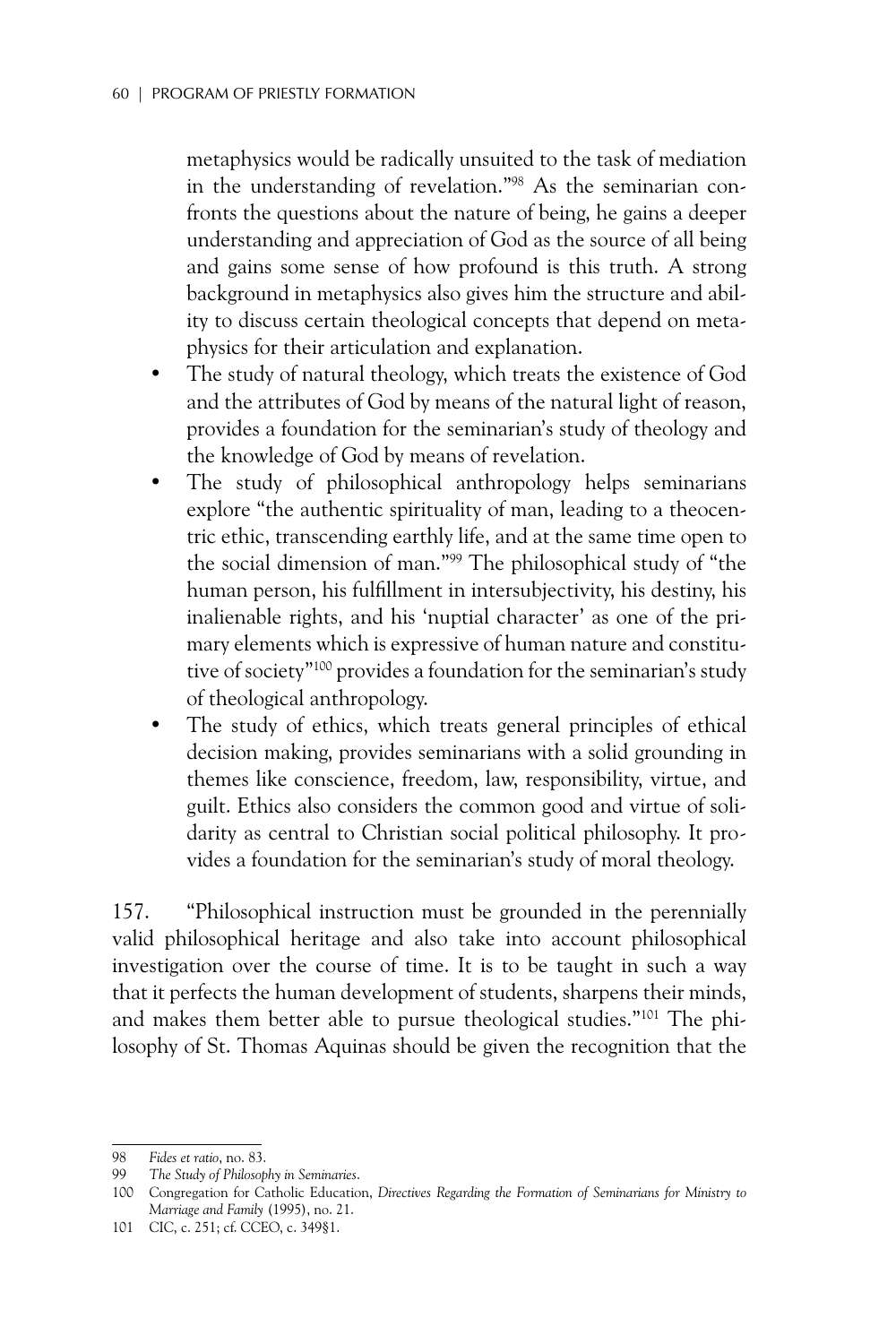Church accords it.102 Especially in the courses on the history of philosophy, there should be a significant treatment of St. Thomas's thought, along with its ancient sources and its later development. The fruitful relationship between philosophy and theology in the Christian tradition should be explored through studies in Thomistic thought as well as that of other great Christian theologians who were also great philosophers. These include certain Fathers of the Church, medieval doctors, and recent Christian thinkers in the Western and Eastern traditions.103

#### *Undergraduate Theology*

158. College-level seminarians should also begin the study of theology, with undergraduate courses that focus on the fundamental beliefs and practices of the Catholic faith. In particular, they should concentrate on those elements of the faith that may have been overlooked or neglected in the students' earlier religious education and that stand as a presupposition for all forms of graduate theological study. College-level theology courses should study the themes contained in the *Catechism of the Catholic Church*, including courses on Catholic doctrine, liturgy and sacraments, Catholic morality, Christian prayer, and Sacred Scripture. All seminarians should be thoroughly acquainted with the *Catechism of the Catholic Church* and its contents as a source for "a full, complete exposition of Catholic doctrine" and for "the requirements of contemporary catechetical instruction."104

159. From the beginning, students should learn to relate theology to the larger mission of the Church in the public sphere. College-level theology courses are intended as preparation for studies in the theologate, not as a replacement for them.

<sup>102</sup> See *Optatam totius*, no. 15; *Pastores dabo vobis*, no. 53; *Fides et ratio*, nos. 43-44; CIC, c. 251; CCEO, c. 349§1. In articulating the mind of the Fathers of the Second Vatican Council on this point, the Congregation for Catholic Education, in its document on *The Study of Philosophy in Seminaries*, observed that "the repeated recommendations of the Church about the philosophy of St. Thomas Aquinas remain fully justified and still valid. In this philosophy the first principles of natural truth are clearly and organically enunciated and harmonized with revelation. Within it also is enclosed that creative dynamism which, as biographers attest, marked the teaching of St. Thomas and which must also characterize the teaching of those who desire to follow his footsteps in a continual and renewed synthesizing of the valid conclusions received from tradition with new conquests of human thought."

<sup>103</sup> See *Fides et ratio*, no. 74.

<sup>104</sup> Pope John Paul II, *Laetamur magnopere* (in which the Latin Typical Edition of the *Catechism of the Catholic Church* Is Approved and Promulgated), in CCC.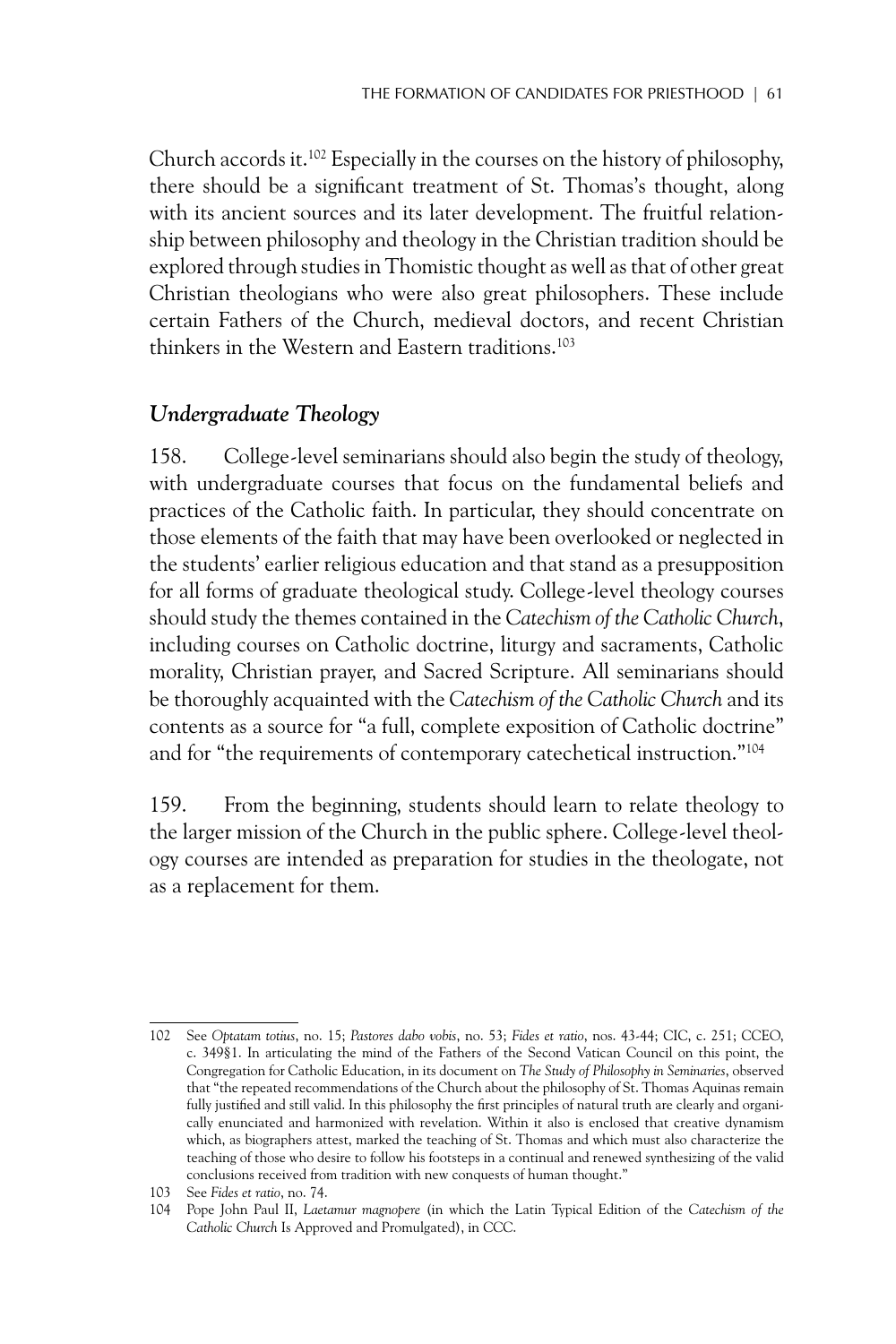#### **Cultural Preparation Programs**

160. In some dioceses, international candidates have an opportunity to learn the English language and study United States culture as a prelude to their preparation for priestly ministry in a theologate in the United States. In addition to the study of United States history, culture, and language, these programs may also supplement the seminarians' college, philosophical, and even pastoral background as a preparation for graduate-level study of theology.

#### **Pre-Theology**

161. Pre-theology programs, often organized in conjunction with a theologate or college seminary, prepare seminarians who have completed college but lack the philosophical and theological background and other areas necessary to pursue graduate-level theology. The study of philosophy is central to the academic formation of all pre-theology programs. The philosophical and theological preparation of pre-theology seminarians ought to match the requirements, as described above, for seminarians in a college seminary program, in particular, the 30 credit hours of philosophy. The temptation to abbreviate or circumvent requirements for pre-theology seminarians ought to be strenuously avoided.

162. Besides philosophical and theological studies, the pre-theology program should strive to provide seminarians with an understanding of the historical and cultural context of their faith. Those who begin pretheology without a solid liberal arts education should be provided a curriculum that supplies for lacunae in this area. The Catholic intellectual tradition (e.g., literature and the arts) should be a part of such a curriculum. Education in rhetoric and communications as well as language study is appropriate for a pre-theology course of studies. Latin and Greek are especially important. The study of Spanish or other languages used where one will serve in pastoral ministry should be included in the course of studies throughout the period of priestly formation, including pre-theology.

# Graduate Theology

163. Ultimately, intellectual formation in the seminary program centers on theology as a search for "an ever deeper knowledge of the divine mysteries" (*Pastores dabo vobis*, no. 51). This kind of theological study,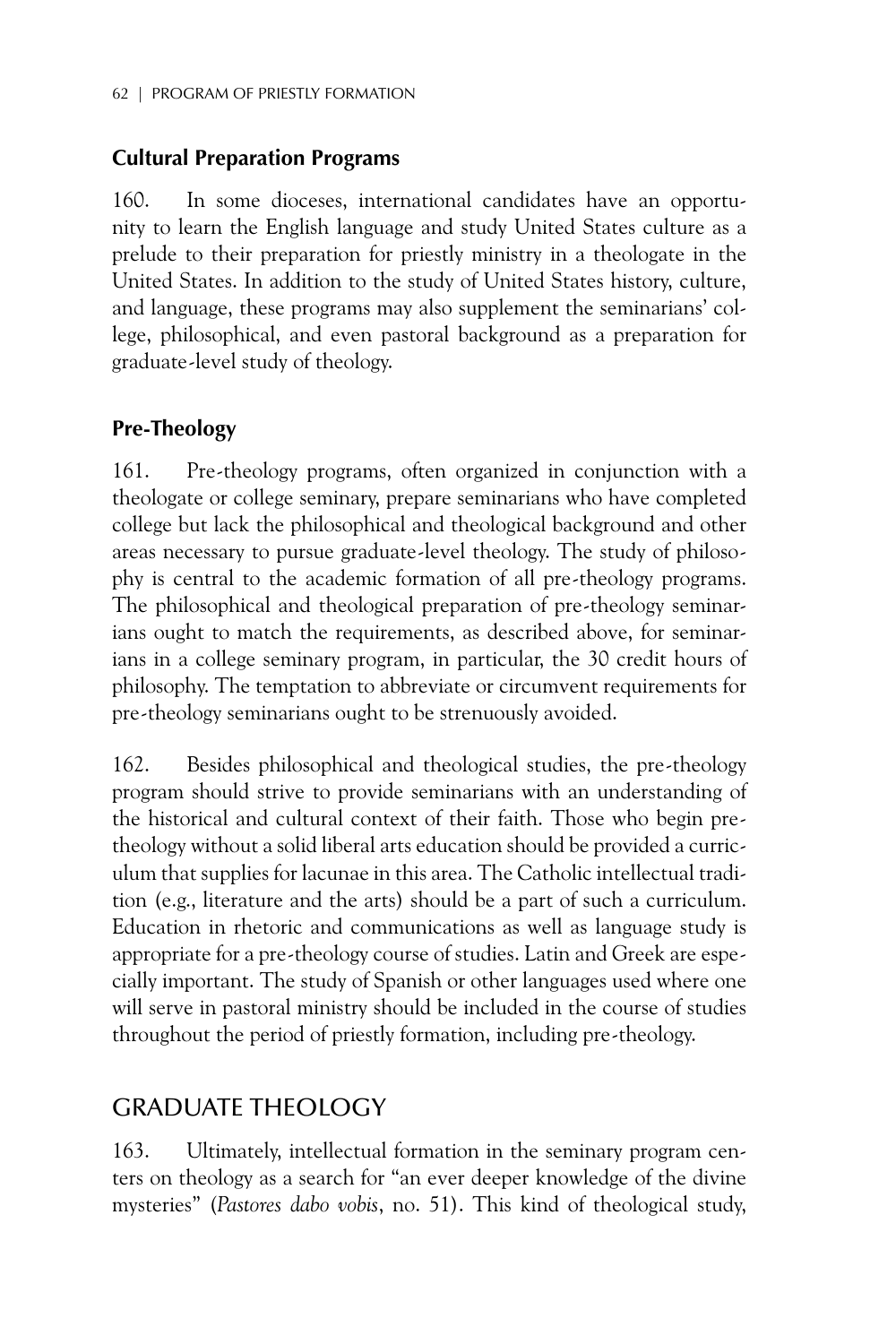which far exceeds a purely technical approach to "religious phenomena," unfolds in the following ways:

- Theology in seminary intellectual formation is truly to be *fides quaerens intellectum*, faith seeking understanding.105 This direction is not the same as the approach of religious studies or the history of religions. The seminary study of theology begins in faith and ends in faith, as should all true theological inquiry and study.
- In a seminary or priestly formation context, the study of theology is oriented to one's own faith and also to the faith of others. In other words, the study of theology is apostolically motivated. "For the salvation of their brothers and sisters they should seek an ever deeper knowledge of the divine mysteries" (*Pastores dabo vobis*, no. 51).
- At the same time, this study of theology, as we have already noted, enriches and expands the personal faith of the seminarian studying it.106
- When theology is studied in the context of priestly formation, it cannot be detached from other human knowledge. In fact, it is to be integrated with other elements of human understanding, especially philosophy and the human sciences.<sup>107</sup>
- The seminary study of theology, because it begins in faith and ends in faith, must also flow from prayer and lead to prayer.108
- In a particular way, the theology studied in preparation for priestly ministry must find integration and focus in the liturgy, the celebration of the Mystery of Christ.
- Because theology studied in light of priestly mission and ministry must be directed to a practical wisdom, it must offer a complete and unified vision of the truths of faith.109 This wisdom and unified vision, then, is something that can be conveyed in the priest's preaching, that allows him to bring the Word of God into dialogue with the contemporary human situation.<sup>110</sup>

<sup>105</sup> See *Pastores dabo vobis*, no. 53.

<sup>106</sup> See *Pastores dabo vobis*, no. 53.

<sup>107</sup> See *Pastores dabo vobis*, no. 53.

<sup>108</sup> See *Pastores dabo vobis*, no. 54.

<sup>109</sup> See *Pastores dabo vobis*, no. 54.

<sup>110</sup> See United States Conference of Catholic Bishops, *Fulfilled in Your Hearing: The Homily in the Sunday Assembly* (Washington, DC: United States Conference of Catholic Bishops, 1982), 13.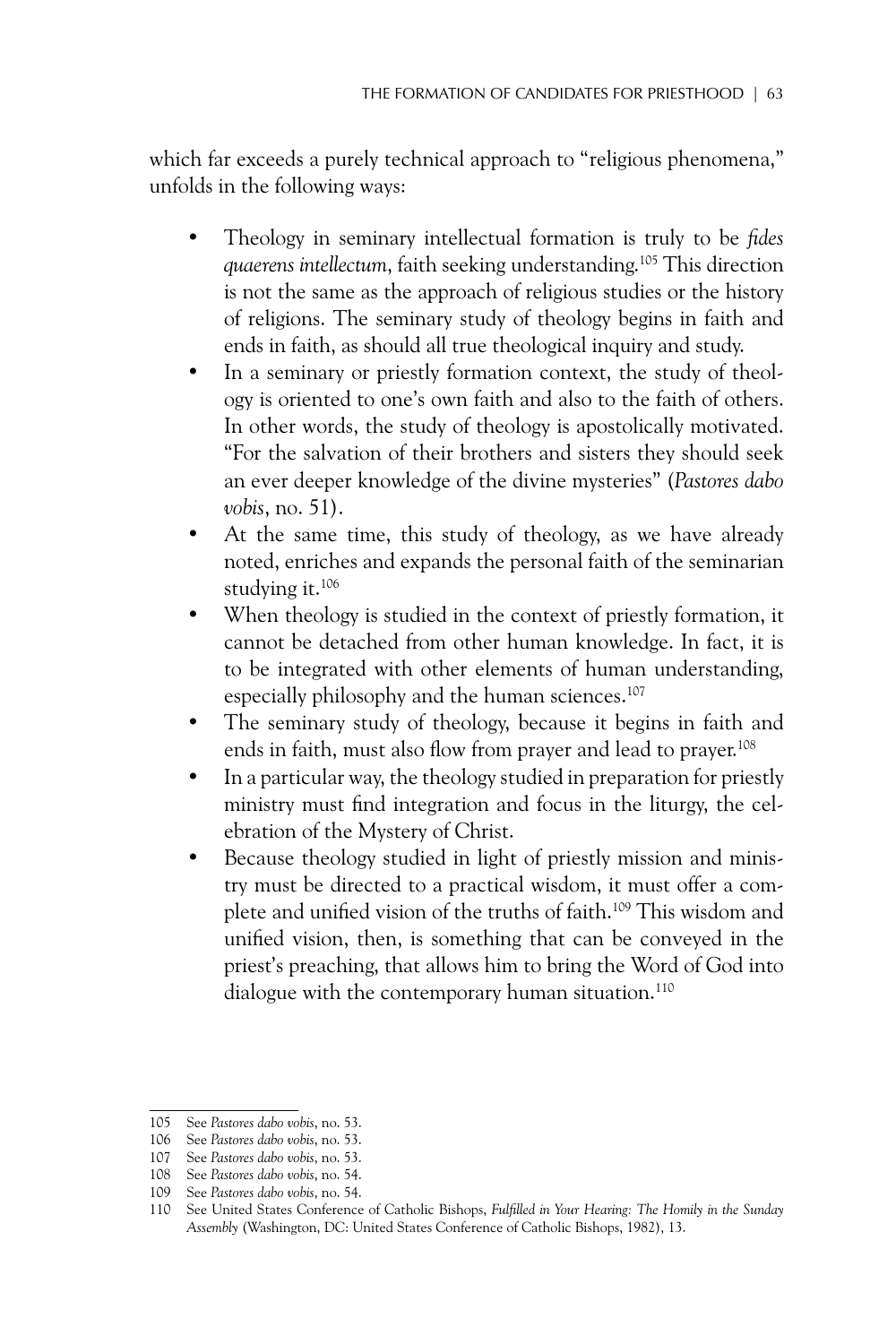- Because theology is rooted in the Church's faith and serves the faith of the Church, it must be studied in complete and faithful communion with the Magisterium.<sup>111</sup>
- Theology studied in a seminary and destined to contribute to the mission of the Church through priestly ministry must necessarily be concerned about restoring Christian unity. Theological studies must impart an adequate grasp of the Catholic principles on ecumenism.112 The ecumenical imperative that flows from the prayer of Christ for his flock and the renewed vision of the Second Vatican Council demand this focus.
- Theology's theoretical and practical dimensions in priestly mission and ministry mean that it must be rigorous both academically and pastorally in its orientation.<sup>113</sup>
- Finally, the study of theology must be an initiation into a lifelong study of the truths of faith. If the priest is to be a teacher, he must first be a student who continuously pursues an understanding of the faith to which he commits himself and invites his people.

# Integration of Intellectual Formation with the Other Pillars

164. Intellectual formation is closely related to the other three pillars of formation. As it develops the gift of human intelligence and so enables it to be in service to one's brothers and sisters in faith, intellectual formation complements and guides human formation. Intellectual formation applies not only to a comprehensive understanding of the mysteries of the Catholic faith, but also to an ability to explain and even defend the reasoning that supports those truths. In this way, it provides those who are being formed spiritually with a knowledge of the Lord and his ways which they embrace in faith. Finally, intellectual formation through the study of theology enables priests to contemplate, share, and communicate the mysteries of faith with others. In this way, it has an essentially pastoral orientation.

<sup>111</sup> See *Pastores dabo vobis*, no. 55.

<sup>112</sup> See Second Vatican Council, *Unitatis redintegratio* (*Decree on Ecumenism*) (1964), nos. 2-4.

<sup>113</sup> See *Pastores dabo vobis*, nos. 55-56.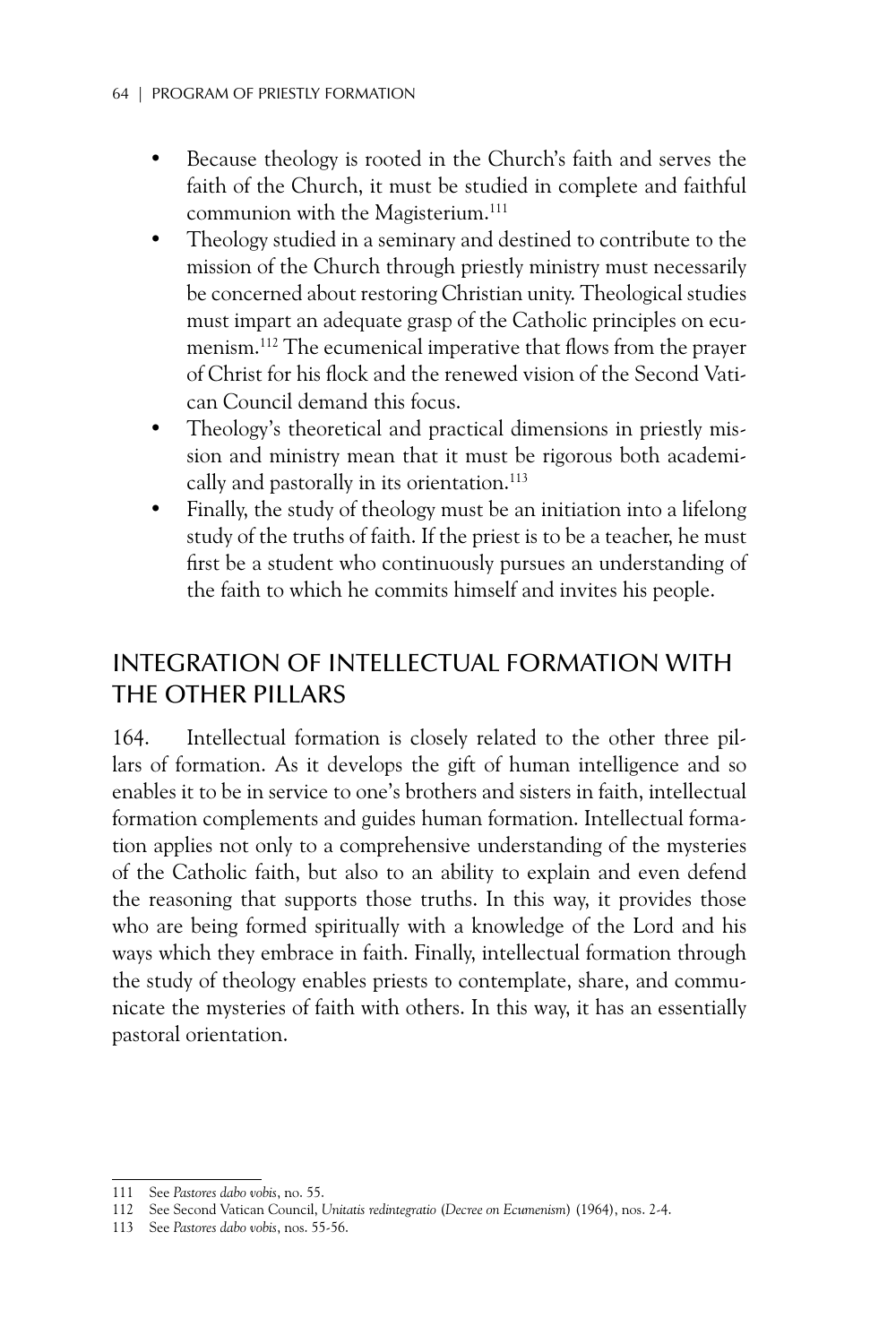## NORMS For INTELLECTUAL FORMATION

#### *Intellectual Formation—High School Seminaries: Norms*

165. A well-organized and comprehensive academic curriculum, staffed by competent teachers, is essential.

166. Proper resources and adequate facilities for students and faculty to achieve the ends of sound secondary education should be provided.

167. The linguistic and cultural situation of the students must be taken into consideration in planning and executing the curriculum.

168. The program should provide for the special needs of students of varied cultural heritages.

169. The very reason for their existence presumes that high school seminaries offer an excellent curriculum of religious instruction. In addition to the major themes of the *Catechism of the Catholic Church*, these programs should provide courses in Church history and Catholic social teaching. The goal of this catechesis is to engage the young student in a personal relationship with the Lord Jesus and call forth a deep commitment to his mission and message to the world.

170. High school seminary religion courses should use only those texts found to be in conformity with the *Catechism of the Catholic Church* (by the USCCB Ad Hoc Committee for the Implementation of the *Catechism*).

171. High school seminaries must require a classic college preparatory program. This program should include English, literature, world and American history, mathematics, science, speech, government, music, and art.

172. The study of Latin and Greek represents a valuable component in a serious high school education and is strongly advised. The study of modern languages, especially Spanish, is also strongly advised. For international seminarians, proficiency with the English language is to be encouraged at this level, along with familiarity of United States culture.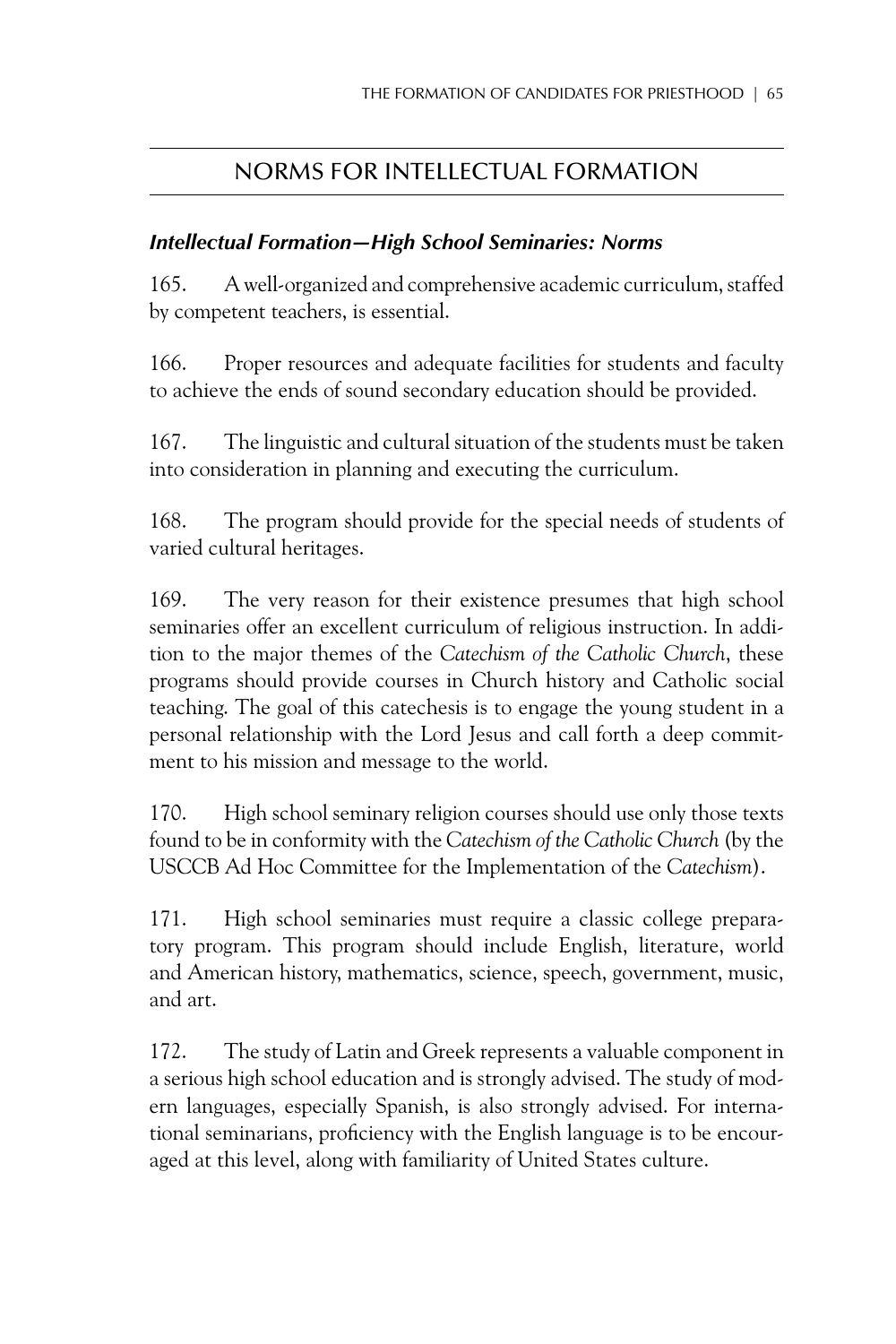173. Academic counseling should be provided in light of college seminary requirements and entrance prerequisites.

174. High school seminaries must have a fully accredited academic program.

#### *Intellectual Formation—College Seminaries: Norms*

175. College seminarians should earn a bachelor of arts degree from their accredited college seminary. If such a degree is not available from their college seminary, they may earn the degree at a college or university associated with the seminary.

176. A college seminary program must offer courses in philosophy and undergraduate theology or provide for them at a Catholic college or university that possesses a complete curriculum of philosophical and theological studies.

177. Philosophy and theology teachers in college seminaries are expected to make a profession of faith and have a canonical mission.<sup>114</sup>

178. Sound philosophical formation requires a biennium of study, which is understood in the United States to be at least 30 semester credit hours,<sup>115</sup> together with the out-of-classroom work associated with each credit hour traditionally expected in American higher education. The philosophical curriculum must include the study of the history of philosophy (ancient, medieval, modern, and contemporary), logic, epistemology, metaphysics, philosophy of nature, natural theology, anthropology and ethics.

179. A minimum of 12 semester credit hours must be required in appropriate courses of undergraduate theology. These courses should study the themes of the Catechism (doctrine, liturgy and sacraments, morality, prayer) as well as Sacred Scripture.

180. The academic dean and ultimately the rector should be vigilant that the philosophical and theological instruction received at a college/

<sup>114</sup> See CIC, c. 833, 6°.

<sup>115</sup> See *Pastores dabo vobis*, no. 56, and *Fides et ratio*, no. 62.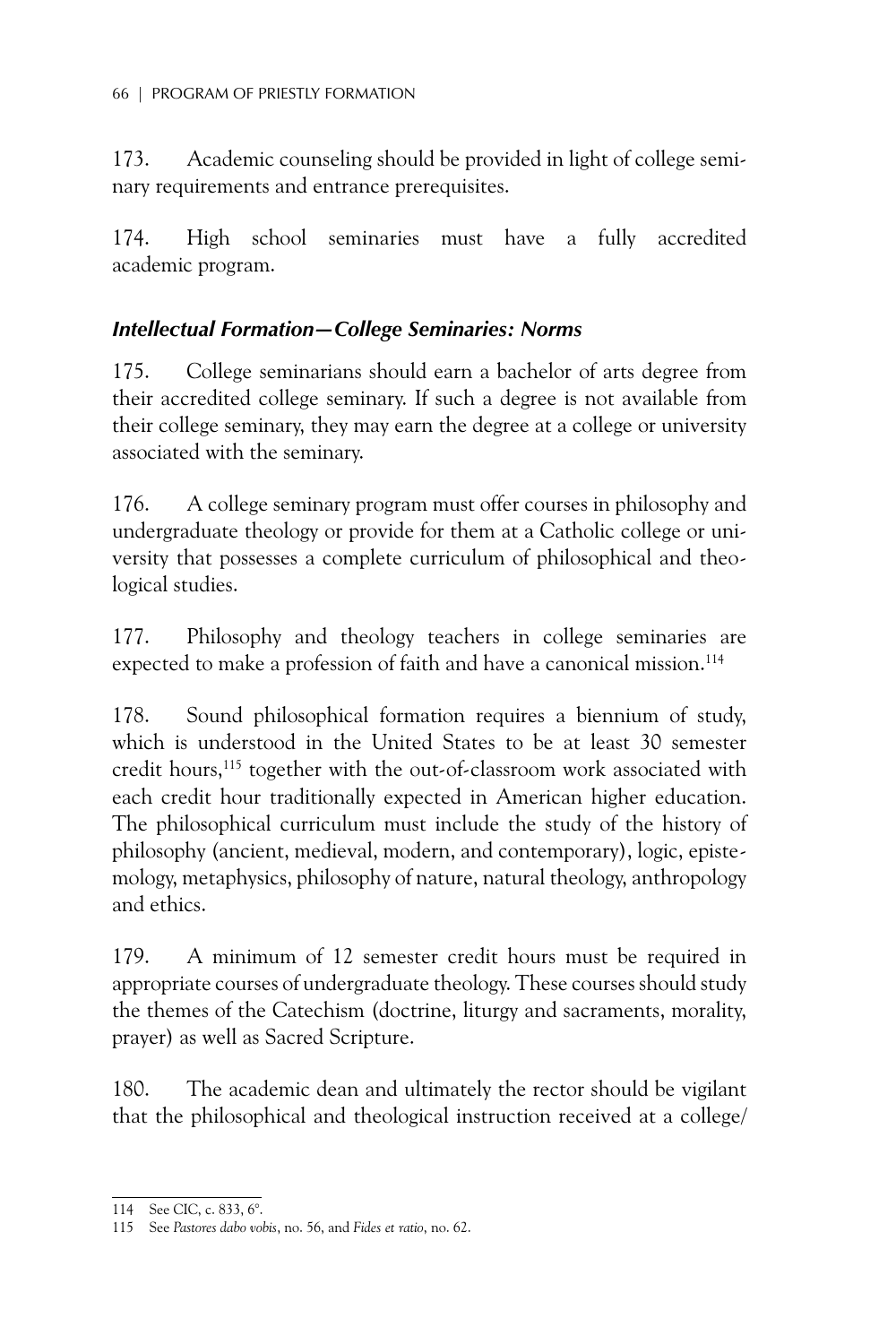university is consistent with magisterial teaching and the requirements as stated in this *Program of Priestly Formation.*

181. Programs that utilize colleges and universities for philosophy and theological studies should carefully and consistently monitor the content and quality of those courses. It is essential that philosophical instruction be grounded in the perennially valid philosophical heritage, as well as take into account philosophical investigation over the course of time.116

182. The curriculum of studies of college seminarians must include a grounding in the liberal arts and sciences, including studies in the humanities. Special attention is to be given to classical and foreign languages. A knowledge of Latin and the biblical languages is foundational and should be given the emphasis that the Church accords it.<sup>117</sup> Particular attention must be given to ensure that before entering the theologate all seminarians can demonstrate that they have acquired that "knowledge of Latin which will enable them to understand and make use of so many scientific sources and of the documents of the Church," according to the insistence of the Fathers of the Second Vatican Council.118 The study of the Spanish language and Hispanic cultures as well as other pastorally appropriate languages and cultures is recommended. In some cases, an English Language Program (ELP) may form an important part of the program. Since preaching is at the heart of priestly ministry, college seminaries should include courses in writing and speech.

183. Educational standards should not be so rigid or restrictive as to close the door to candidates who are lacking in some dimension of the required educational background. Remedial help should be provided to such students so that their academic deficiencies may be overcome.

184. Excellence in education at the college level demands access to a strong library with print, non-print, and electronic resources, that is professionally staffed, as required by accrediting agencies.

<sup>116</sup> See CIC, c. 251; CCEO, c. 349§1.

<sup>117</sup> See *Optatam totius*, no. 13; CIC, c. 249.

<sup>118</sup> *Optatam totius*, no. 13.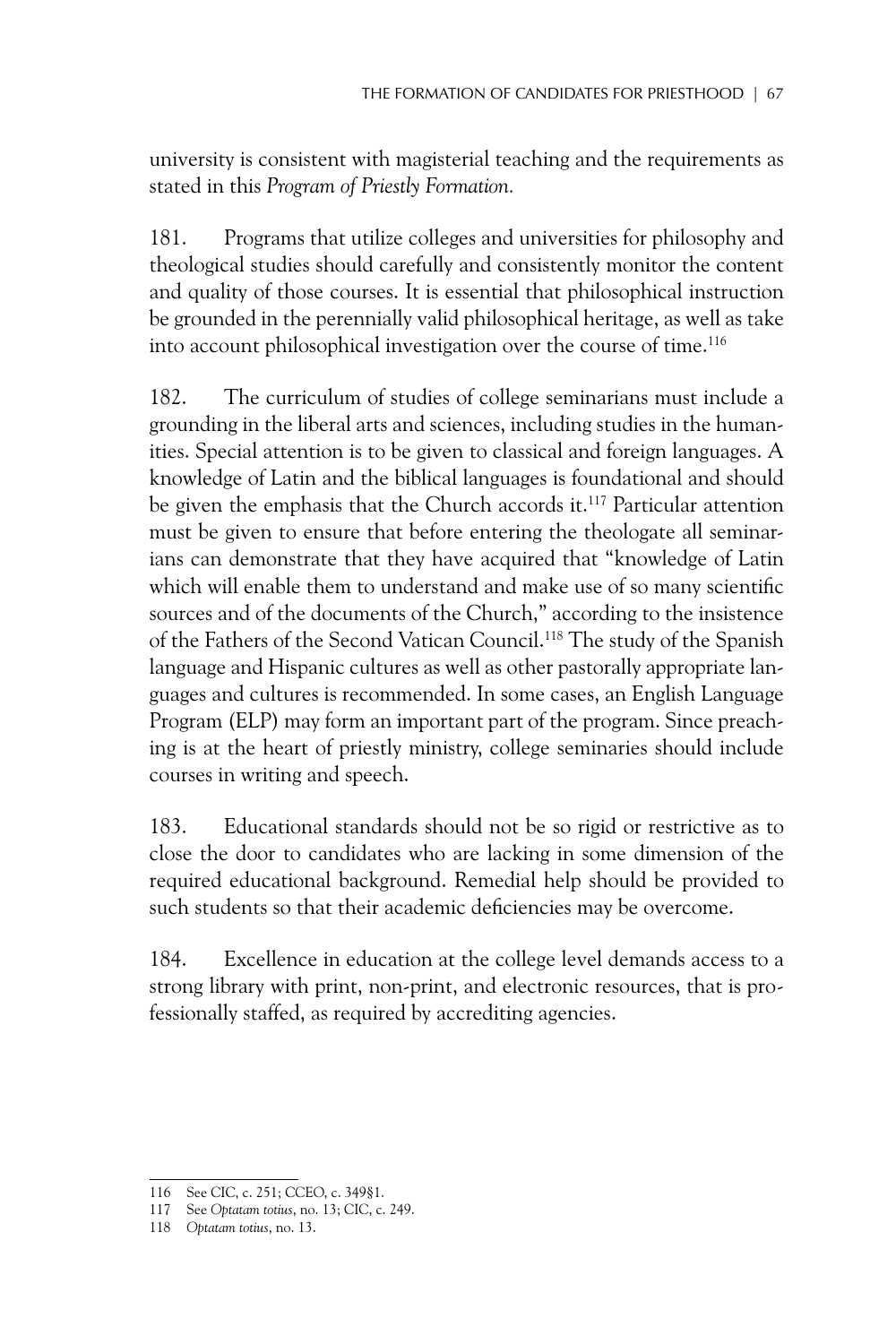#### *Intellectual Formation—Pre-Theology: Norms*

185. Because two full years should be dedicated to the philosophical disciplines,<sup>119</sup> pre-theology programs should extend for at least two calendar years in length.

186. Sound philosophical formation requires a biennium of study, which is understood in the United States to be at least 30 semester credit hours<sup>120</sup> together with the out-of-classroom work associated with each credit hour traditionally expected in American higher education. The philosophical curriculum must include the study of the history of philosophy (ancient, medieval, modern, and contemporary), logic, epistemology, metaphysics, philosophy of nature, natural theology, anthropology, and ethics. Seminaries should ensure that the philosophy is appropriate for studying Catholic theology and explore creative curricular strategies so that students can grasp the linkage between philosophical insights and theological frameworks.

187. A minimum of 12 semester credit hours is required in appropriate courses of undergraduate theology, which provide a solid foundation in Catholic doctrine through a thorough study of the *Catechism of the Catholic Church*. These courses should study the themes of the Catechism (doctrine, liturgy and sacraments, morality, prayer) as well as Sacred Scripture.

188. Programs that utilize colleges and universities for philosophy and theological studies should carefully and consistently monitor the content and quality of their students' courses. It is essential that philosophical instruction be grounded in the perennially valid philosophical heritage, as well as taking into account philosophical investigations over the course of time.121

189. A knowledge of Latin and the biblical languages is foundational and should be given the emphasis that church teaching accords it.<sup>122</sup> Particular attention must be given to ensure that before entering the theologate all seminarians can demonstrate that they have acquired

<sup>119</sup> See CIC, c. 250; CCEO, c. 348§1.

<sup>120</sup> See *Pastores dabo vobis*, no. 56, and *Fides et ratio*, no. 62.

<sup>121</sup> See CIC, c. 251; CCEO, c. 349.

<sup>122</sup> See *Optatam totius*, no. 13; CIC, c. 249.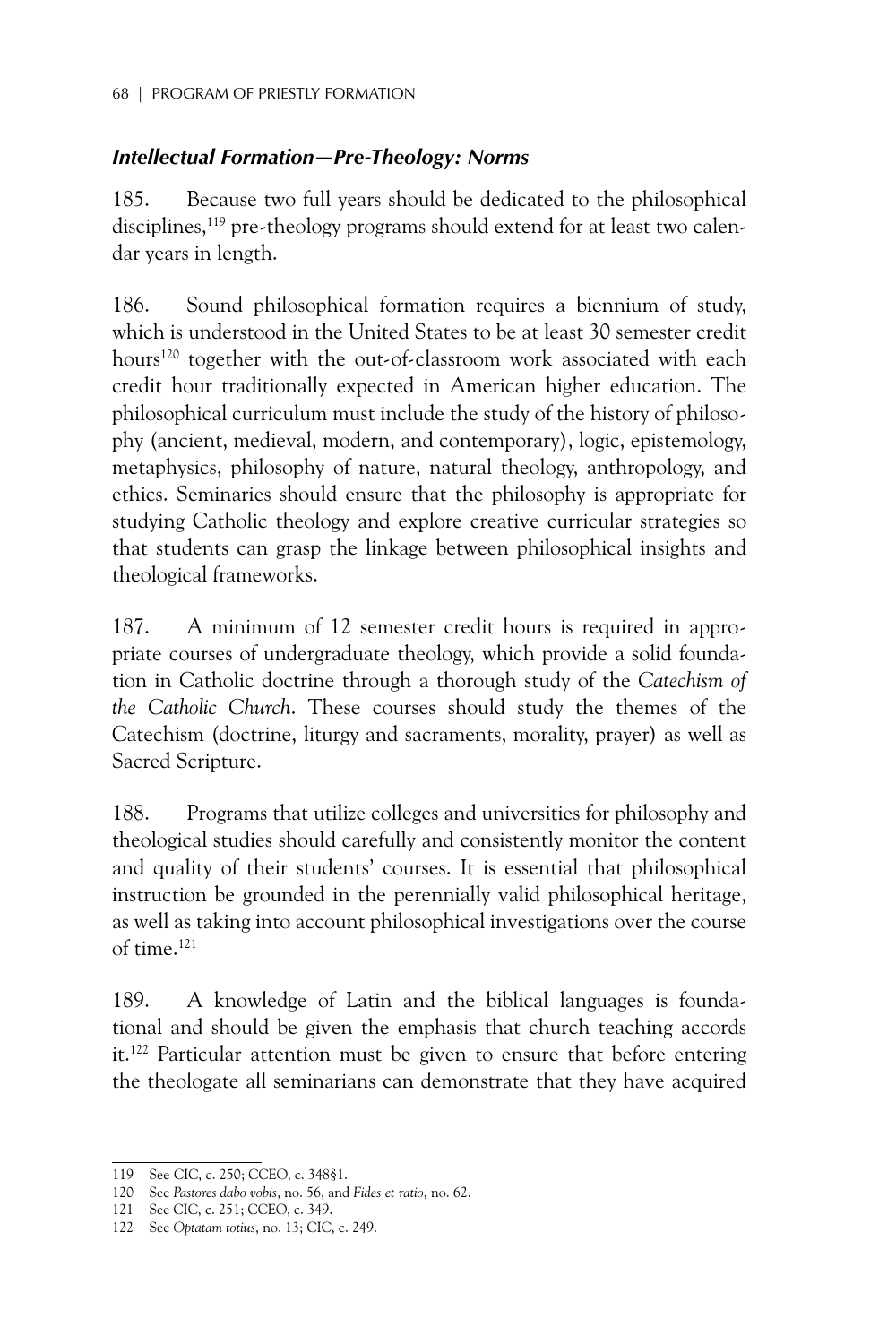that "knowledge of Latin which will enable them to understand and make use of the sources of so many sciences and the documents of the Church," according to the insistence of the Fathers of the Second Vatican Council.123 The study of Spanish should also be encouraged. Facility with other liturgical and spoken languages may be necessary for those of the Eastern Churches.

190. Paralleling other levels of intellectual formation, pre-theology programs are encouraged to consider offering the civilly-recognized bachelor in philosophy (PhB), a two-year degree program, which presumes a previous bachelor's degree (preferably in the liberal arts), but does not require a liberal arts component. Such a degree requires regional accreditation.

### *Intellectual Formation—Theologates: Norms*

191. At least four full years should be dedicated to graduate theological studies.

192. Graduate theological studies require an appropriate and sound philosophical formation. Those requirements, identified in the norms on college seminaries and pre-theology programs, are prerequisite for theological studies (see also nos. 34 to 67 of this document, on admissions).

193. Teachers of theology in seminaries are expected to make a profession of faith and have a canonical mission.<sup>124</sup>

194. The academic curriculum as a whole should have a discernible and coherent unity.

195. The curriculum must reflect the specialized nature of priestly formation and assist seminarians in developing a clear understanding of the ministerial priesthood.

196. Due consideration should be given in theological formation to its pastoral aim. Theological studies should be designed with the pastoral goal in view, recognizing that the pastoral character of priestly

<sup>123</sup> *Optatam totius*, no. 13.

<sup>124</sup> See CIC, c. 833, 6°.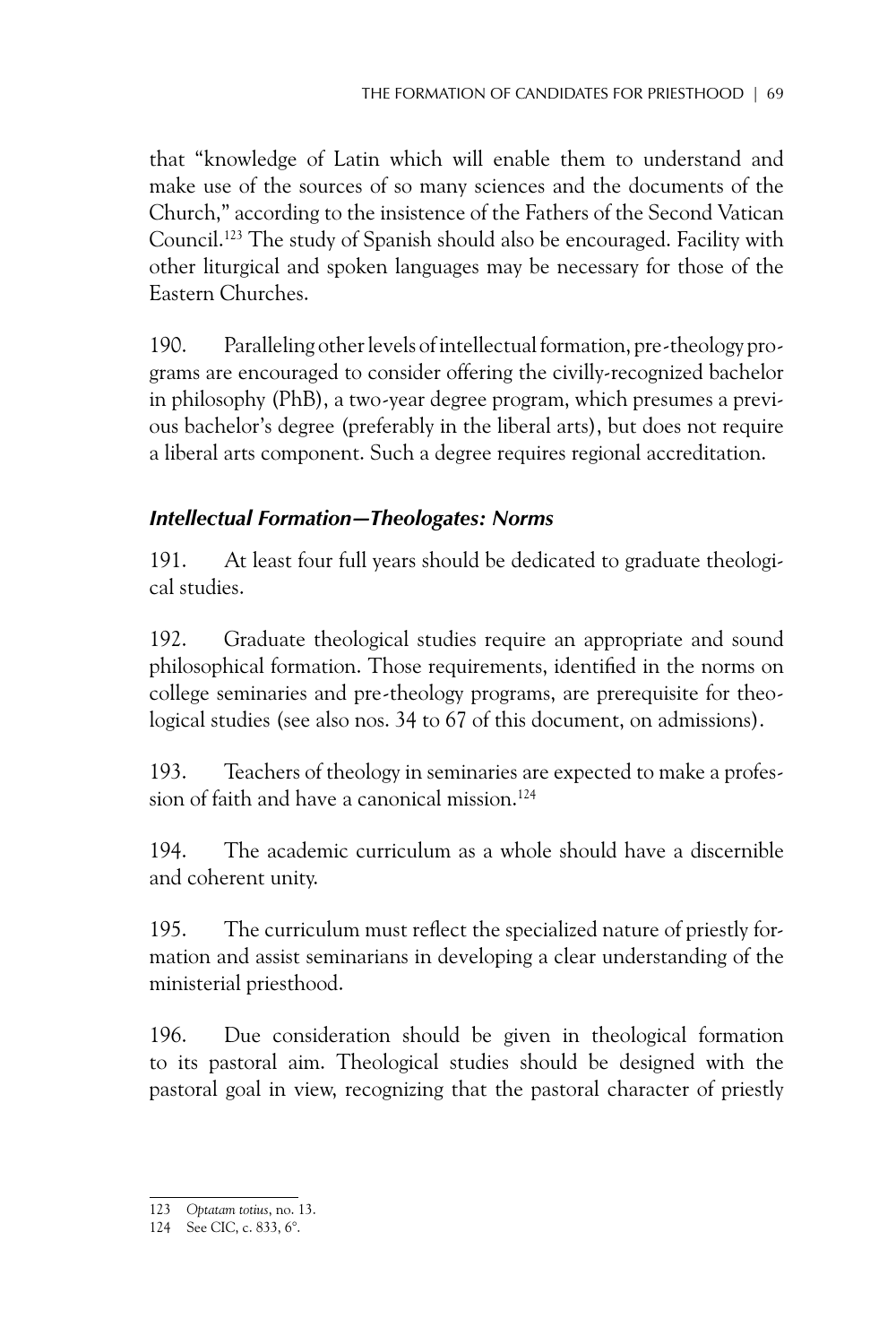formation applies to intellectual formation as well as to the other areas of formation.125

197. The core should include fundamental theology, the basis of the rational procedure of all theology and, thus, the introduction to the study of theology.126

198. The various theological disciplines should recognize Sacred Scripture as foundational and as the point of departure and soul of all theology. 127

199. In Scripture, the core should include the study of the Pentateuch, the historical, prophetic and wisdom (especially the Psalms) books of the Old Testament, the Synoptic Gospels and Acts, Pauline and Johannine literature, and the Catholic epistles.

200. The proper understanding of Sacred Scripture requires the use of the historical-critical method, though this method is not totally sufficient. Other methods that are synchronic in approach are helpful in bringing forth the riches contained in the biblical texts.128 The study of Scripture and its interpretation should take into account the preparation of seminarians for the tasks of preaching homilies and applying Scripture to the lives of the Christian faithful.<sup>129</sup>

201. Patristic studies constitute an essential part of theological studies. Theology should draw from the works of the Fathers of the Church that have lasting value within the living tradition of the Church. The core should include patrology (an overview of the life and writings of the Fathers of the Church) and patristics (an overview of the theological thought of the Fathers of the Church).<sup>130</sup>

<sup>125</sup> See *Pastores dabo vobis*, nos. 55, 57.

<sup>126</sup> See Sacred Congregation for Catholic Education, *The Theological Formation of Future Priests* (1976), nos. 107**-**113.

<sup>127</sup> See Second Vatican Council, *Dei verbum* (*Dogmatic Constitution on Divine Revelation*) (1965), no. 24; CCC, no. 113; CIC, c. 252§2; CCEO, c. 350§2; *The Theological Formation of Future Priests*, no. 79.

<sup>128</sup> See Pontifical Biblical Commission, *The Interpretation of the Bible in the Church* (1993)*.*

<sup>129</sup> Because "in the sacred books the Father who is in heaven comes lovingly to meet his children, and talks with them," courses in Sacred Scripture must equip seminarians to identify those "divinely revealed realities, which are contained and presented [therein]" (*Dei verbum*, nos. 21, 11), so that they can share these riches with those they serve.

<sup>130</sup> See Congregation for Catholic Education, *Instruction on the Study of the Fathers of the Church in the Formation of Priests* (1989).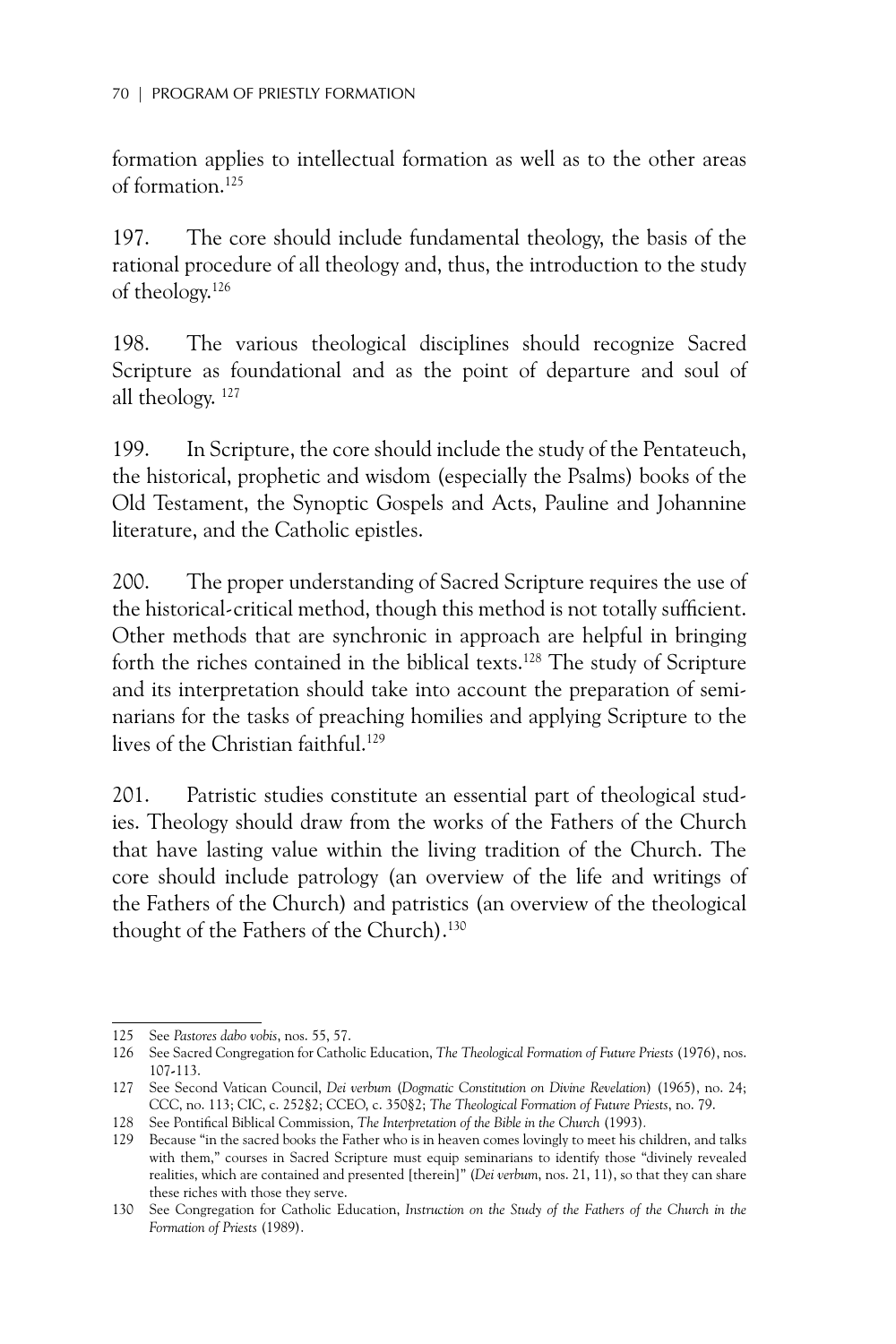202. In dogmatic theology, the core must include theology of God, One and Three, Christology, Creation, the Fall and the nature of sin, redemption, grace and the human person, ecclesiology, sacraments, eschatology, Mariology,  $131$  and missiology.  $132$  A separate course on Holy Orders, with a thorough study of the nature and mission of the ministerial priesthood including a history and theology of celibacy, is required.

203. The Church enjoins pastors "to neglect nothing with a view to a well-organized and well-oriented catechetical effort" and, since "all pastors have a duty to provide it," evangelization and catechesis should have a prominent place in the seminary curriculum.133 A sound study of the content and methods of catechesis not only prepares the seminarian for his task as a minister of the Word, but also provides the possibility of a synthetic moment in the curriculum when an integrated unity can be brought to his years of theological study.134

204. In moral theology, the core must include fundamental moral theology, medical-moral ethics, sexual morality, and social ethics.

205. Moral theology should be taught in a way that draws deeply from Sacred Scripture and Tradition, refers to the natural law and absolute moral norms, and gives consideration to the results of the natural and human sciences. The close link between moral, spiritual, and dogmatic theology should be evident. The pastoral task of priests as ministers of the Sacrament of Penance should also be kept in mind in the teaching of moral theology.135

206. The importance of a clear grasp of the principles of medical-moral ethics cannot be underestimated for the future priest in the contemporary culture. Special attention during his preparation should be given to the fundamental respect for human life from conception to natural death and to the moral evils of and pastoral means of addressing contraception, abortion, and euthanasia.

<sup>131</sup> See Congregation for Catholic Education, *The Virgin Mary in Intellectual and Spiritual Formation* (1988).

<sup>132</sup> Missiology may be treated as a separate component or integrated into ecclesiology; it must form an integral part of every treatment of evangelization.

<sup>133</sup> John Paul II, *Catechesi tradendae* (*On Catechesis in Our Time*) (Washington, DC: United States Conference of Catholic Bishops, 1979), no. 64.

<sup>134</sup> See *Optatam totius*, no. 19; CIC, cc. 254 and 256; CCEO, c. 352§§2-3.

<sup>135</sup> See *Optatam totius*, no. 16; *The Theological Formation of Future Priests*, 95-101; *Veritatis splendor*, no. 95.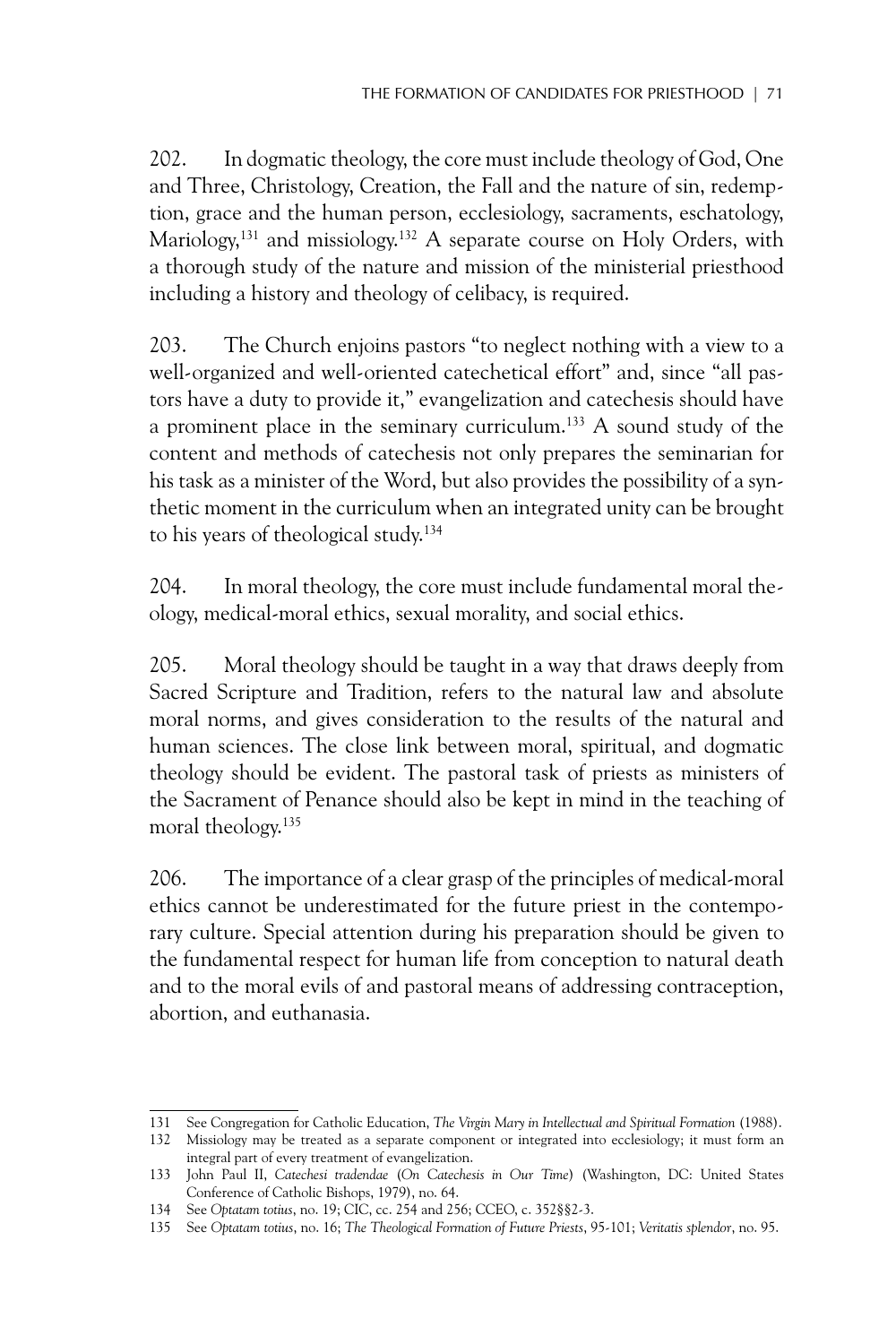207. The teaching of sexual ethics must be thorough and unambiguous in its presentation of the authentic teaching of the Church in sexual moral matters—presuming a mature biological and basic social scientific understanding of human sexuality. This is a matter of special import since the seminarian's formation in celibate chastity includes the intellectual assent to, and embrace of, the Church's moral teachings in matters of sexuality.

208. The social teaching of the Church must be presented in its entirety with appropriate principles of reflection, criteria for judgment, and norms for action. The systematic study of the social encyclicals of the popes is especially recommended.136

209. Adequate instruction must be given in professional ethics appropriate to priesthood and priestly ministry.

210. In historical studies, the core should include courses on the history of the Church universal and the history of the Catholic Church in the United States that would be taught in a way which reflects her multicultural origins and ecumenical context. Among historical studies, the study of patristics and the lives of the saints are of special importance.

211. In canon law, the core should include a general introduction to canon law and the canon law of individual sacraments, including but not limited to the Sacrament of Matrimony. Additional courses in canon law, particularly on Books II ("The People of God") and V ("The Temporal Goods of the Church") of the *Code of Canon Law*, and Titles I ("The Rights and Obligations of All the Christian Faithful"), VII ("Eparchies and Bishops"), X ("Clerics"), and XXIII ("The Temporal Goods of the Church") of the *Code of Canons of the Eastern Churches*, would assist seminarians in preparing for their pastoral ministry.137

212. Studies in spirituality and spiritual direction are to be included. Spirituality studies the Catholic spiritual tradition, provides practical directives for the Christian call to perfection, and proposes principles of discernment for individual as well as group spiritual experiences. This

<sup>136</sup> See Congregation for Catholic Education, *Guidelines for the Study and Teaching of the Church's Social Doctrine in the Formation of Priests* (1988).

<sup>137</sup> See CIC, c. 256§1; CCEO, c. 352§§2-3; Congregation for Catholic Education, *On the Teaching of Canon Law to Those Preparing to Be Priests* (1975).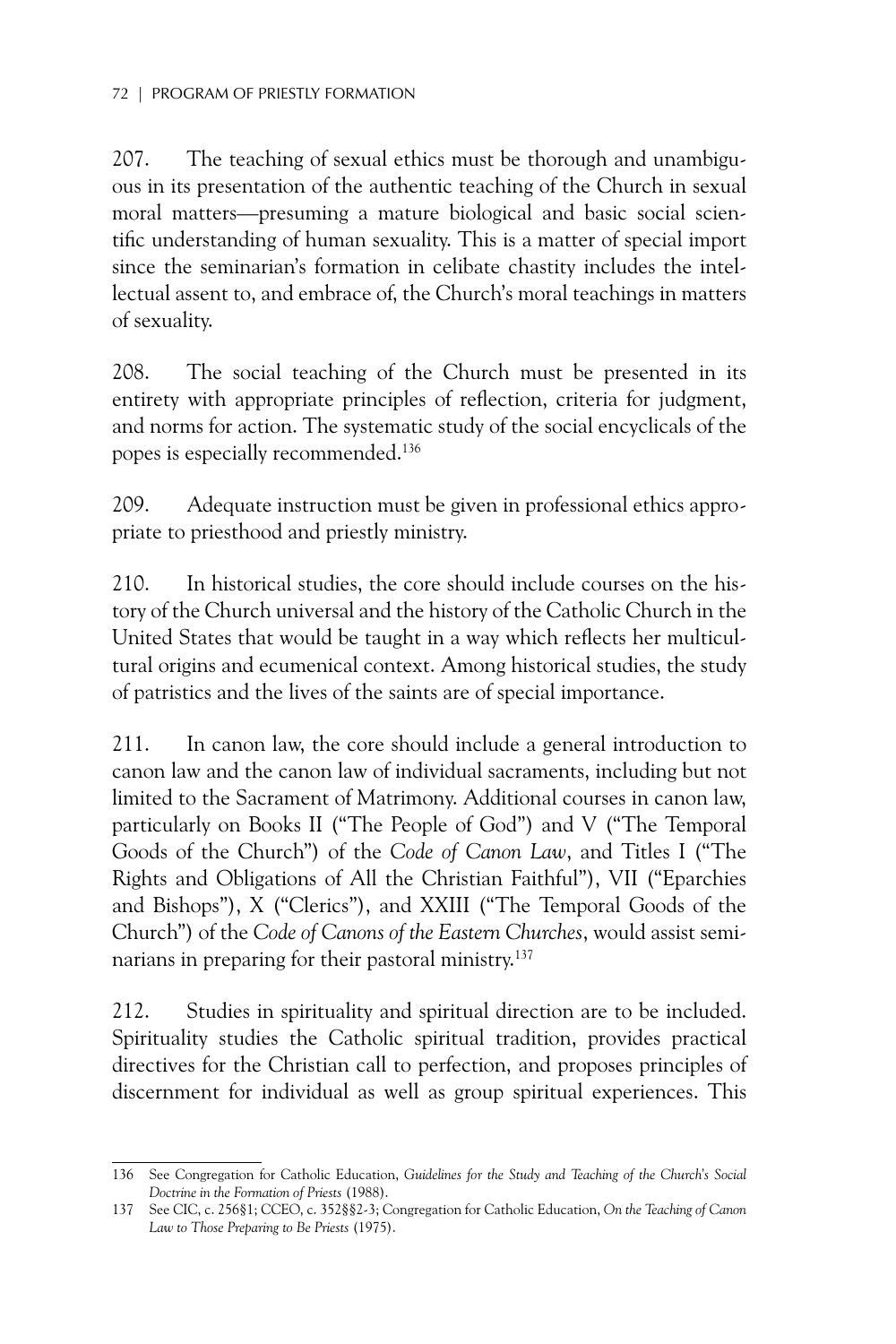study should also explore the spirituality of various vocations, especially the priesthood and consecrated life. Spiritual direction teaches the art of fostering the spiritual life of those entrusted to one's care.

213. In liturgy, the core should include studies in the theological, historical, spiritual, pastoral, and juridical aspects of liturgy.138

214. Seminarians must learn to celebrate all of the Church's sacred rites according to the mind of the Church, without addition or subtraction. Liturgical practica should include the celebration of the Eucharist and the other sacraments, with particular attention given to the practicum for the Sacrament of Penance. Seminarians should be introduced to the official liturgical books used by the clergy and to the Church's directives for music, art, and architecture.<sup>139</sup>

215. Homiletics should occupy a prominent place in the core curriculum and be integrated into the entire course of studies. In addition to the principles of biblical interpretation, catechesis, and communications theory, seminarians should also learn the practical skills needed to communicate the Gospel as proclaimed by the Church in an effective and appropriate manner. Seminarians should be taught that "through the course of the liturgical year, the homily sets forth the mysteries of faith and the standards of the Christian life on the basis of the sacred text."140 Seminarians should also be afforded opportunities to preach outside of Eucharistic celebrations and receive proper assessment. Where appropriate, seminarians should be able to demonstrate a capacity for bilingual preaching.

216. The core should include an introductory course in ecumenism that treats the Catholic Church's commitment to the principles of ecumenism, the fundamental role of ecumenical dialogue, and current ecumenical issues. In addition, ecumenism should be fully integrated into other courses, thus permeating the theological curriculum. Issues concerning interreligious dialogue also should be discussed. Particularly important is an awareness of the world religions and their relationship to Christianity. This is especially true of Judaism, Islam, and certain Asian religions.

<sup>138</sup> See Congregation for Catholic Education, *Instruction on Liturgical Formation in Seminaries* (1979).

<sup>139</sup> See *Ecclesia de Eucharistia*, no. 5; *General Instruction of the Roman Missal*, nos. 5-6.

<sup>140</sup> *Praenotanda* of the *Lectionary for the Mass* (1981).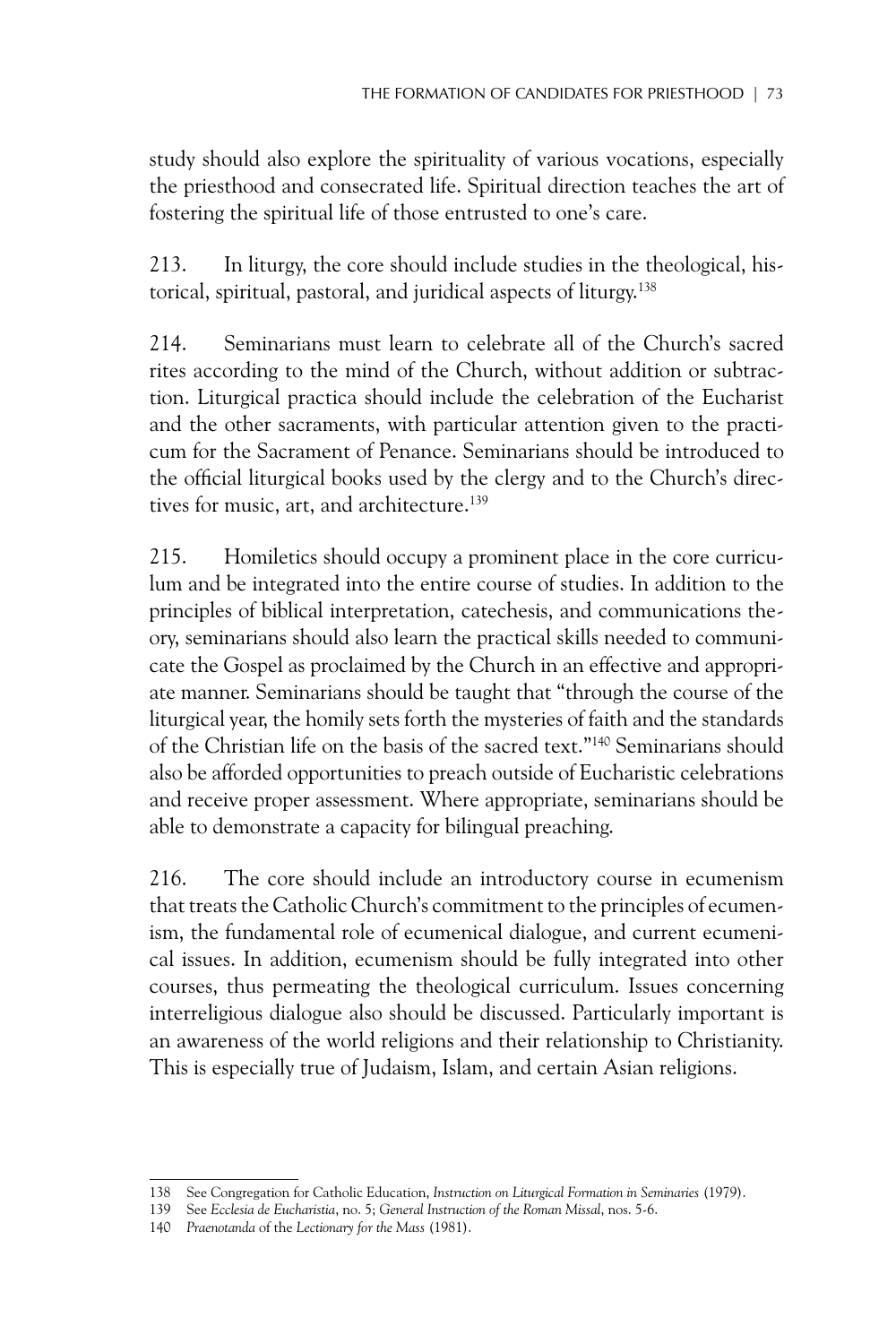217. Studies in pastoral theology are required and should include treatment of the principles and criteria for pastoral action and provide for theological reflection where seminarians are involved in supervised pastoral placements.141 Pastoral studies should include training in pastoral counseling, where seminarians are to learn how to address concerns brought to them by parishioners for whom they can reasonably offer counsel and how to make appropriate referrals for issues beyond their competence.

218. Due emphasis should be given in the various theological disciplines to the topic of marriage and the family. There should be interdisciplinary cooperation, and the curriculum should be organized so that the topic of the family becomes an important dimension of pastoral and intellectual formation.142

219. Although various theological schools exist within the Catholic tradition, in accord with church teaching, the significance of St. Thomas Aquinas as the model and guide for study and research in theology should be recognized.143

220. Throughout the academic curriculum, questions of theological methodology should be emphasized so that students learn to evaluate the strengths and limitations of various theological viewpoints in light of the Magisterium of the Church.

221. All methodologies employed must be clear on the distinction and relation between truths revealed by God and contained in the deposit of faith, and their theological mode of expression.<sup>144</sup>

222. The normative function of the Magisterium must be presented as Christ's gift to his Church: the vital, integral, and authoritative voice in the theological enterprise.

223. Courses in theology, history, and liturgy, where appropriate, should include the role and contribution of the Eastern Churches.<sup>145</sup>

<sup>141</sup> See *Pastores dabo vobis*, no. 57; *The Theological Formation of Future Priests*, *nos.* 102**-**106**.**

<sup>142</sup> See Congregation for Catholic Education, *Directives on the Formation of Seminarians Concerning Problems Related to Marriage and the Family* (1995).

<sup>143</sup> See *Optatam totius*, no. 16; CIC, c. 252§3.

<sup>144</sup> See International Theological Commission, *On the Interpretation of Dogmas* (1989).

<sup>145</sup> See Congregation for Catholic Education, *Circular Letter Concerning Studies of the Oriental Churches* (1987).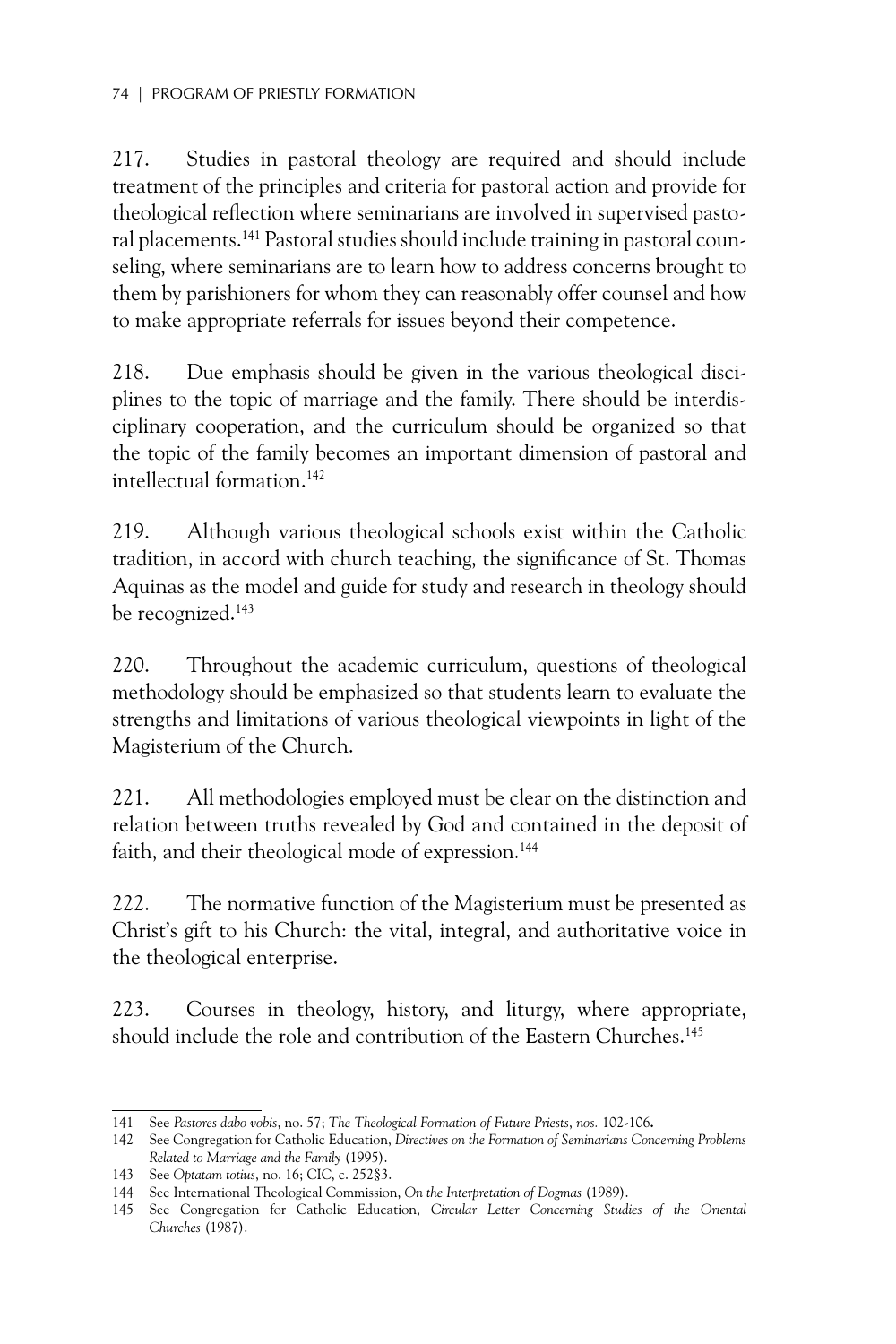224. Studies in the belief and practices of other churches, ecclesial communities, or religions may be profitably taught by members of those churches or religions after students have completed the regular course studies on ecclesiology and the Catholic principles on ecumenism, and with respect for the rule that in seminary studies professors of the doctrinal courses should be Catholics.146 The prescriptions of the *Directory for the Application of Principles and Norms on Ecumenism* (nos. 70-81, 192-195) are to be followed.

225. Theological formation in seminaries must clearly respect traditional doctrinal formulations of the faith while recognizing contemporary modes of theological expression and explanation.

226. Theological education for the priesthood should resist any tendency to reduce theology to a merely historical, sociological investigation or a comparative study of religions.

227. The entire academic program should be taught in such a way that it makes seminarians aware that they have a responsibility to continue their theological and pastoral education after ordination.

228. The theological curriculum, both in its planning and its execution, should address the unique needs of a multicultural society. The study of the Spanish language and Hispanic cultures as well as other pastorally appropriate languages and cultures is essential for most dioceses and is strongly recommended for all seminarians.<sup>147</sup>

229. Throughout the curriculum, the biblical, theological, ethical, and historical foundations of the Church's teaching on social justice should be highlighted.<sup>148</sup>

230. Seminarians should receive an introduction to the principles, methods, and skills of catechesis and teaching. Teaching opportunities may be offered as a part of field education and pastoral placements.

<sup>146</sup> See Pontifical Council for Promoting Christian Unity, *Directory for the Application of Principles and Norms on Ecumenism* (1992).

<sup>147</sup> See United States Conference of Catholic Bishops, *Encuentro and Mission: A Renewed Pastoral Framework for Hispanic Ministry* (Washington, DC: United States Conference of Catholic Bishops, 2002), 55.

<sup>148</sup> See Pontifical Council for Justice and Peace, *Compendium of the Social Teaching of the Church* (Washington, DC: United States Conference of Catholic Bishops, 2005).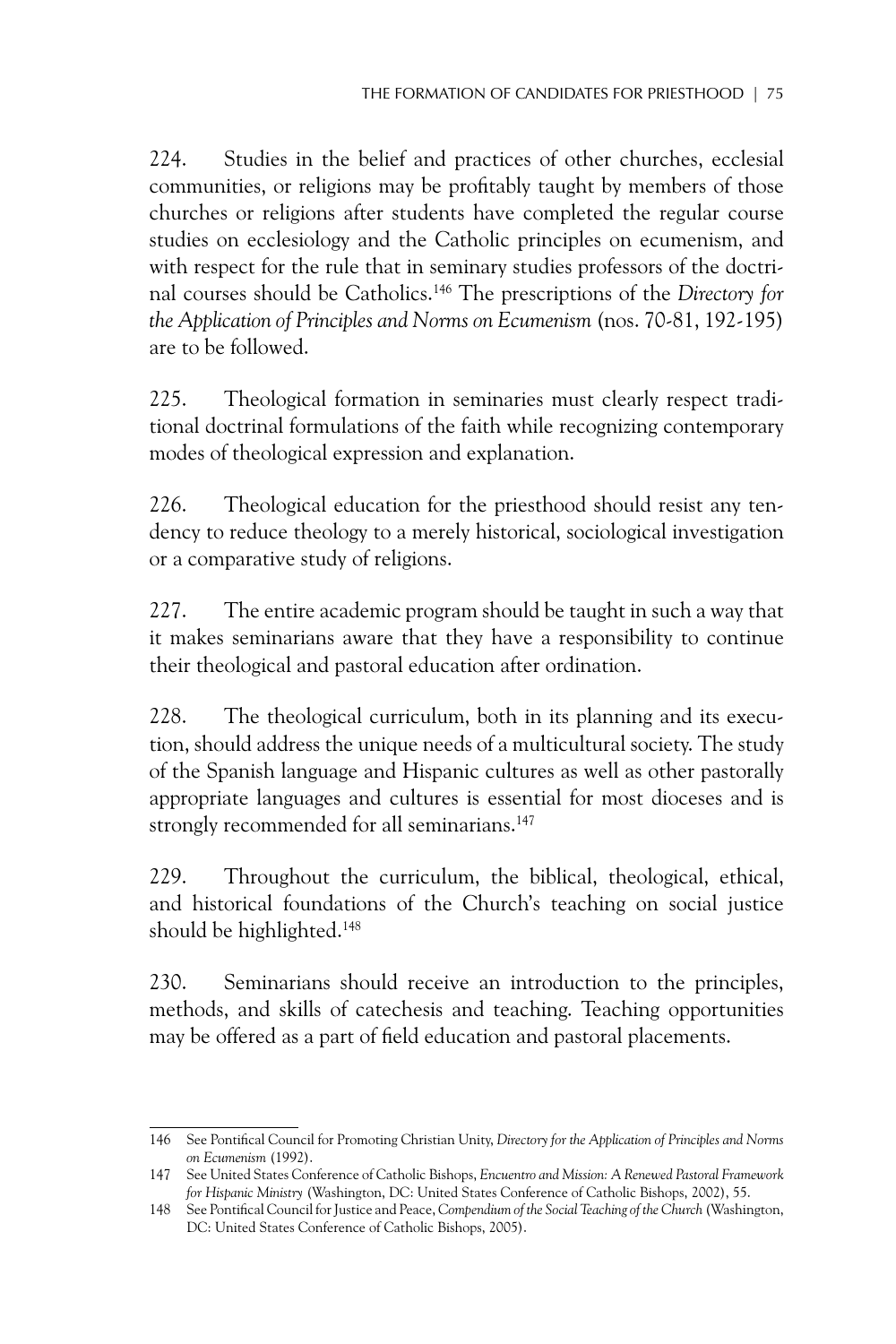231. In the United States, the first professional degree, master of divinity, is the recognized standard for preparation of students for ordained ministry across the broad spectrum of institutions of graduate theological education. Its curriculum incorporates the requirements of the *Program of Priestly Formation*. Seminaries in the United States whenever possible should offer a master of arts degree in theology to provide a deeper understanding of the theological disciplines for general educational purposes or for further graduate study. In addition, seminaries are also encouraged to offer the ecclesiastical degrees of bachelor in theology (STB) and the licentiate in theology (STL) either by affiliating with an ecclesiastical faculty or by special arrangement with the Congregation for Catholic Education.

232. Seminaries ought to have degree programs certified by appropriate accrediting agencies. Students should not be excused from pursuing such degrees except for serious reasons. A seminarian is normally expected to obtain the master of divinity and/or the STB degree prior to ordination.

233. As an essential resource for seminarians' life of study and reflection, the library collection of books and periodicals should be carefully maintained and appropriately expanded. Excellence in education at the theology level demands access to a strong, professionally staffed library with print, non-print, and electronic resources, as required by accrediting agencies.

234. Contemporary pedagogical methods that incorporate technological advances should be encouraged.

235. Diocesan bishops and religious ordinaries should be encouraged to designate students who complete their basic program with honors for further study after sufficient pastoral experience.

# **IV. Pastoral Formation**

236. All four pillars of formation are interwoven and go forward concurrently. Still, in a certain sense, pastoral formation is the culmination of the entire formation process: "The whole formation imparted to candidates for the priesthood aims at preparing them to enter into communion with the charity of Christ the Good Shepherd. Hence, their formation in its different aspects must have a fundamentally pastoral character" (*Pastores dabo vobis*, no. 57).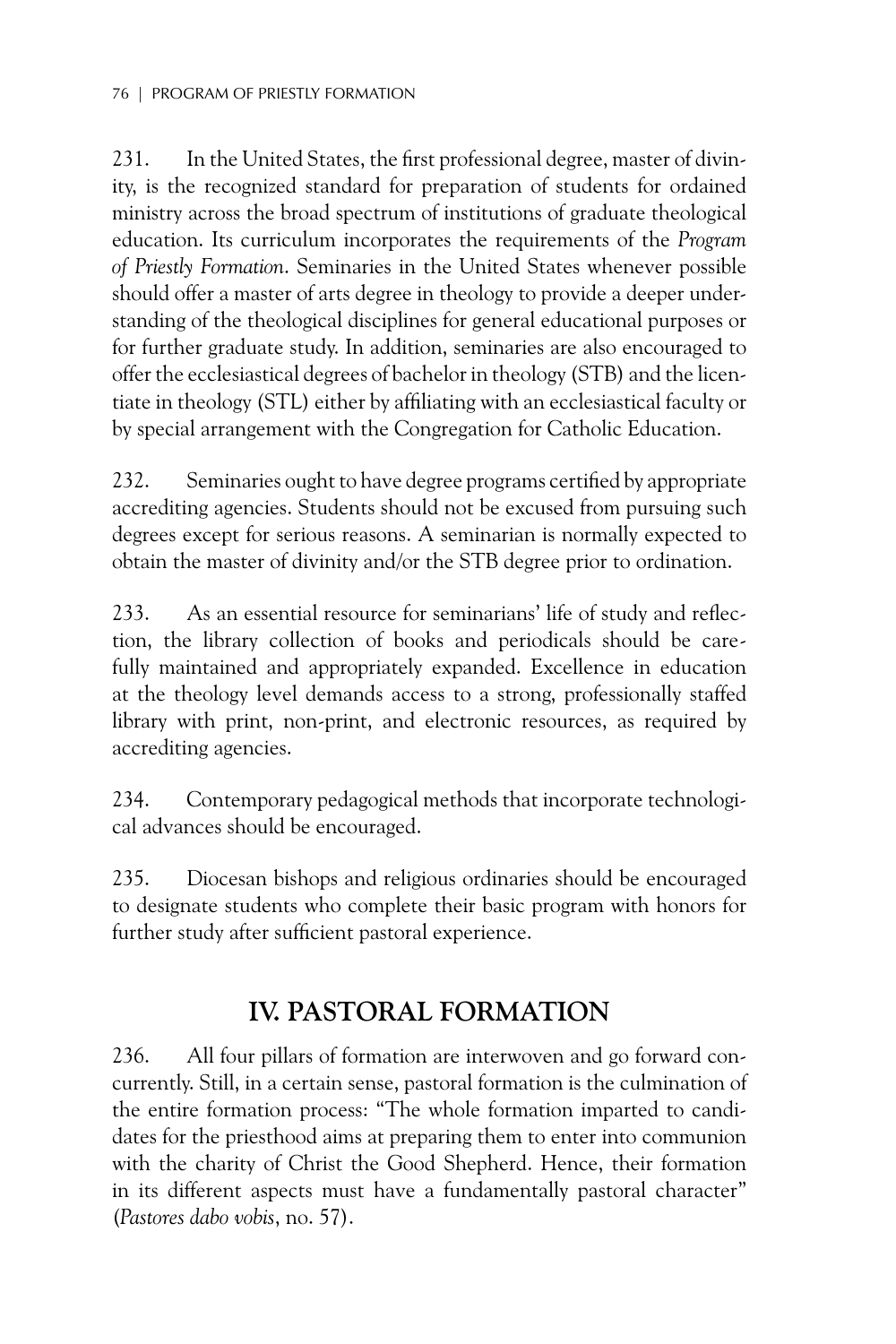237. In virtue of the grace of Holy Orders, a priest is able to stand and act in the community in the name and person of Jesus Christ, Head and Shepherd of the Church. This sacramental character needs to be completed by the personal and pastoral formation of the priest, who appropriates "the mind of Christ" and effectively communicates the mysteries of faith through his human personality as a bridge, through his personal witness of faith rooted in his spiritual life, and through his knowledge of faith. These elements of formation converge in pastoral formation.

238. The basic principle of pastoral formation is enunciated in *Pastores dabo vobis*, no. 57, in its citation of *Optatam totius*, no. 4: "The whole training of the students should have as its object to make them *true shepherds of souls after the example of our Lord Jesus Christ, teacher, priest, and shepherd*." To be a true "shepherd of souls" means standing with and for Christ in the community, the Christ who teaches and sanctifies and guides or leads the community. The grace to be a shepherd comes with ordination. That grace, however, calls for the priest's personal commitment to develop the knowledge and skills to teach and preach well, to celebrate the sacraments both properly and prayerfully, and to respond to people's needs as well as to take initiatives in the community that holy leadership requires.

239. The aim of pastoral formation—the formation of a "true shepherd" who teaches, sanctifies, and governs or leads—implies that such formation must include a number of essential elements:

• *Proclamation of the Word*: Pastoral formation needs to emphasize the proclamation of God's Word, which indeed is the first task of the priest.149 This proclamation ministry is aimed at the conversion of sinners and is rooted in the seminarian/preacher's ability to listen deeply to the lived experiences and realities of the faithful. This listening is followed by the preacher's ability to interpret those lived experiences in the light of Sacred Scripture and the Church's Tradition.<sup>150</sup> Understanding this intersection of God's Word and human experiences, the seminarian/preacher initiates a lifelong mission and ministry of bringing God's Word to the world through preaching and teaching. This requires that the seminarian couple the deepest convictions of faith with the

<sup>149</sup> See *Presbyterorum ordinis*, no. 4.

<sup>150</sup> See *Fulfilled in Your Hearing*, 20.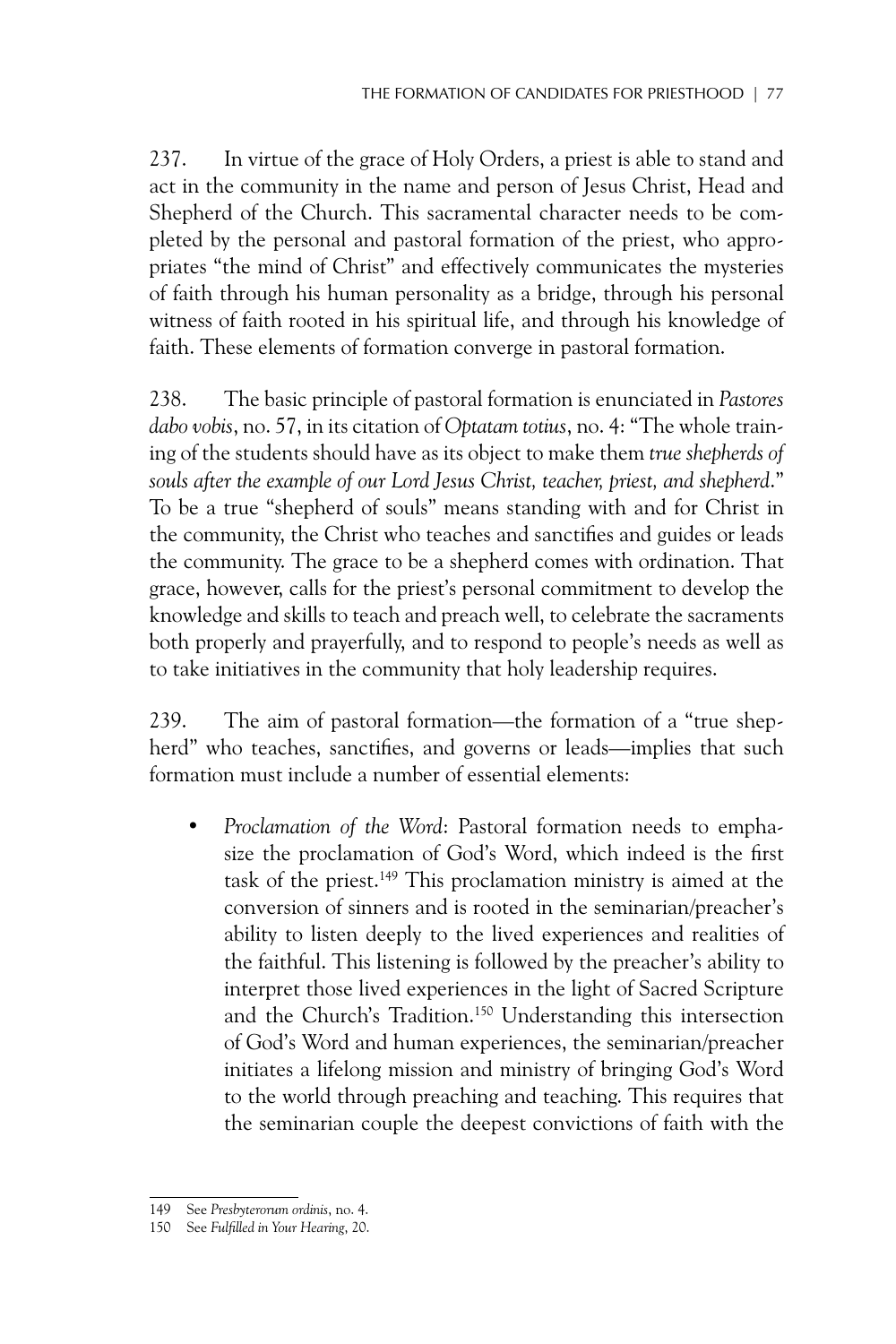development of his communication skills so that God's Word may be effectively expressed.

- *The sacramental dimension*: The celebration of the sacraments is central to the priest's ministry. Although the seminarian cannot celebrate the sacraments as a priest does, he can accompany priests who do and he can prepare those who participate in them. In this way, he begins to have a sense of what his sacramental ministry will entail. He will come to appreciate the sacraments as part of his future public ministry for the salvation of souls and understand more clearly how the Church's sacraments, especially the Eucharist, nourish and sustain God's people.
- *The missionary dimension*: All priests are to have the heart of missionaries.151 The Church is truest to her identity when she is an evangelizing Church. This is because the very nature of the Church is missionary.152 Seminarians should be given an opportunity to become acquainted with the work of the Pontifical Mission Societies, the Missionary Congregations of Religious, the home missions, and the missionary tradition over the centuries. An exposure to the Church's missionary work during the years of formation can be beneficial to the seminarian, his discernment, and his future ministry.
- *The community dimension*: Pastoral formation must initiate seminarians to the care, guidance, and leadership that are extended to a community. The pastor is to be a man of communion and shepherd of a flock. In the United States context of individualism, the concern is that "pastoral formation" and "pastoral care" might otherwise be limited to one-to-one contact. Pastoral ministry is primarily directed to a community and then to individuals within that community.
- *Skills for effective public ministry*: Seminarians need to learn how to make available in service to God's people all the formation that has preceded (the human, the spiritual, and the intellectual). This means the acquisition of certain skills, for example, an ability to communicate the mysteries of faith in clear and readily comprehensible language<sup>153</sup> using media appropriate to the social context. At the same time, pastoral formation means more than

<sup>151</sup> See *Redemptoris missio*, no. 67.

<sup>152</sup> See Second Vatican Council, *Ad gentes divinitus* (*Decree on the Church's Missionary Activity*), no. 2.

<sup>153</sup> See CIC, c. 255; CCEO, c. 352§2.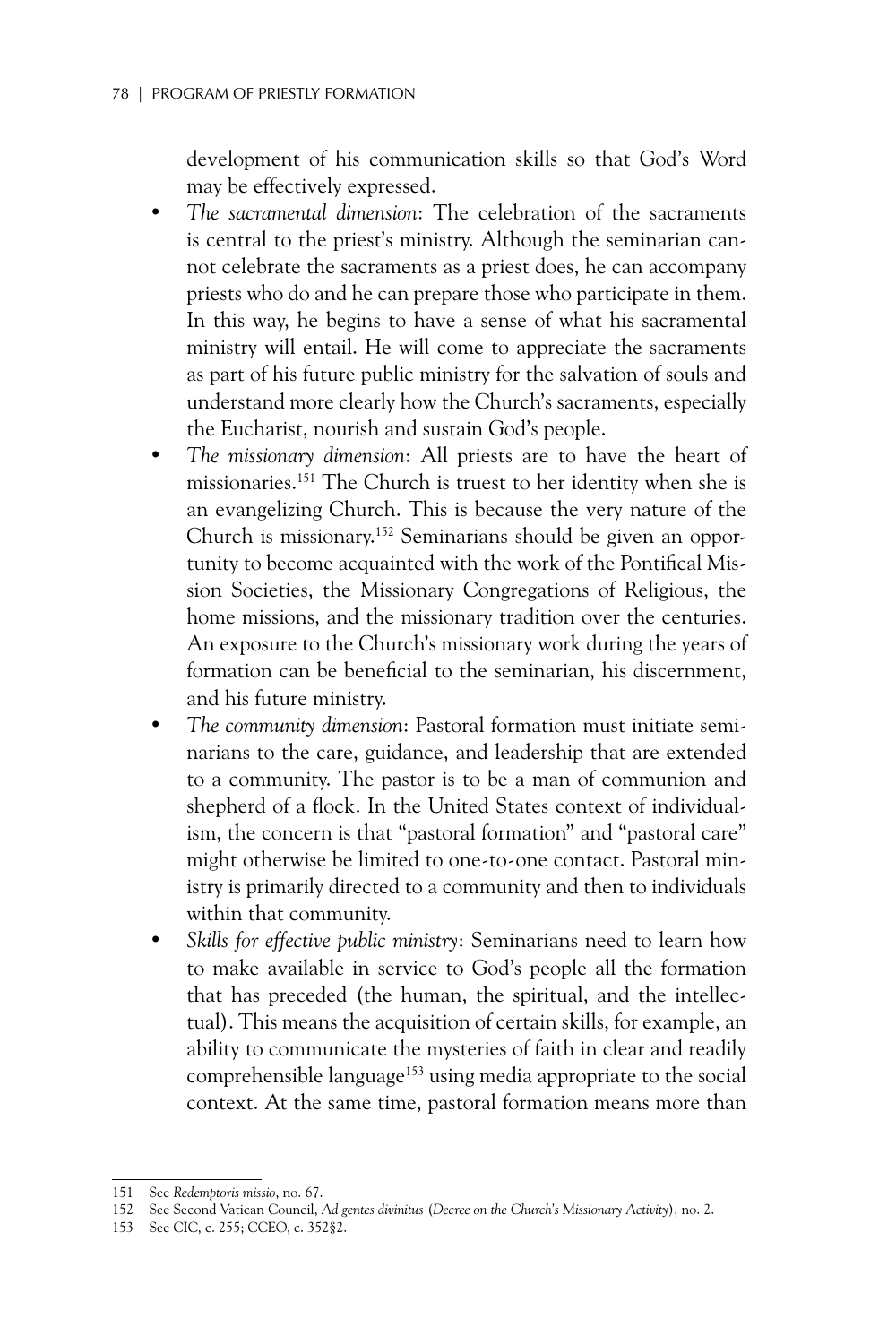acquiring skills. It signifies a level of personal development, fitting for a priest who acts in the person of Jesus Christ, Head and Shepherd of the Church. Effective public ministry means, for example, the cultivation of a flexibility of spirit that enables the priest to relate to people across a number of different cultures and theological and ecclesial outlooks. Formation must help the seminarian put on both the mind and heart of Christ, the Good Shepherd.154

- *A personal synthesis for practical use*: Another way of viewing pastoral formation is to see it as a process linking the elements of human, spiritual, and intellectual formation in such a way that they can be put to practical use for others, especially in a parish context.155 In a parish internship experience, for example, the seminarian draws on the experience before him in the parish and asks how his human, spiritual, and intellectual formation makes a difference. With due attention to the disciplines of the Church, preaching might be one instance of a theoretical, personal, and practical synthesis. In this and other ways, he revisits his formation and views it through the lens of practice, application, and impact.
- *An initiation to various practical, pastoral experiences, especially in parishes*: It is important not to sacrifice human, spiritual, and intellectual formation for practical experience. Still, it is essential to cultivate pastoral formation and to enhance and integrate the other dimensions of formation so that the seminarian has opportunities to experience pastoral life firsthand.156 Seminaries have initiated students into pastoral experiences and reflection on them in a variety of ways: concurrent field placements, pastoral quarters or internships, clinical pastoral education, and diaconate internships. Whatever the setting, it is necessary that it facilitate learning. It is also necessary that there be a guide, mentor, or teacher who accompanies the student and helps him to learn from the experience. In addition, there should be a priest supervisor who helps the student enter into the specifically priestly dimension of the ministry.157 In these experiences,

- 155 See *Pastores dabo vobis*, no. 58.
- 156 See *Pastores dabo vobis*, no. 58.

<sup>154</sup> See *Pastores dabo vobis*, no. 58.

<sup>157</sup> See CIC, c. 258; CCEO, c. 353.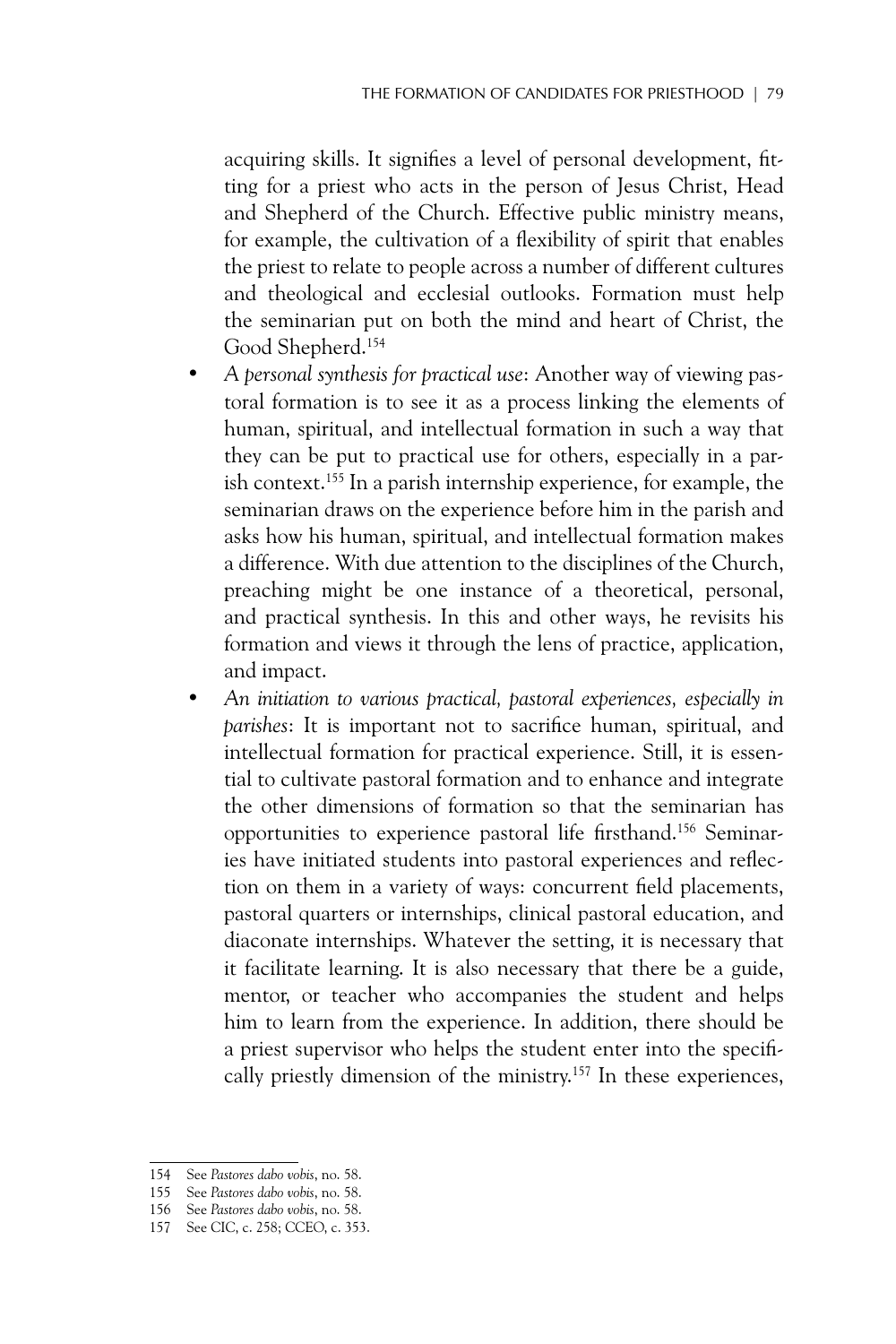the student first enters the scene as an observer, then raises questions to understand what is happening, and finally relates it to his other formation. He ought then to practice or try to do what the situation requires. After that, he can profit from supervision that helps him to assess what happened and gives him feedback. A process of theological reflection follows that identifies the faith assumptions and convictions underlying both the situation and the ministerial response. Theological reflection thus provides an opportunity for personal synthesis, the clarification of motivations, and the development of directions for life and ministry. And the final step, of course, is in fact to return to the ministry or pastoral situation, but now with more knowledge and ability and a better inner sense of direction because of an enriched spiritual life and a more deeply grounded sense of priestly identity. It is the responsibility of the diocesan bishop, religious ordinary, and the rectors to ensure that the Catholic, sacramental dimension of pastoral care is integral to all such programs in which seminarians participate.

- *Cultural sensitivity*: Pastoral formation must flow from and move towards an appreciation of the multifaceted reality of the Church.158 In the United States, this means a genuine appreciation of the diversity that marks the Catholic Church as well as the diversity that typifies this society generally. Seminarians need exposure to the many cultures and languages that belong to the Catholic Church in the United States. They should know how to welcome migrants and refugees pastorally, liturgically, and culturally. Simultaneously, they should assist newcomers to adapt themselves into the mainstream without each one losing their own identity.159
- *Religious pluralism*: They also need to know, appreciate, and learn how to work within the ecumenical and interfaith context that forms a backdrop for life in the United States and for the Catholic Church in this nation.
- *Formation for a particular presbyterate and a local Church*: All pastoral formation must be profoundly ecclesial in nature. One of its principal aims is the familiarization of seminarians with the

<sup>158</sup> See *Pastores dabo vobis*, no. 59.

<sup>159</sup> See Pontifical Council for the Pastoral Care of Migrants and Itinerant People, *Erga migrantes* (*Instruction on the Love of Christ Towards Migrants*) (2004).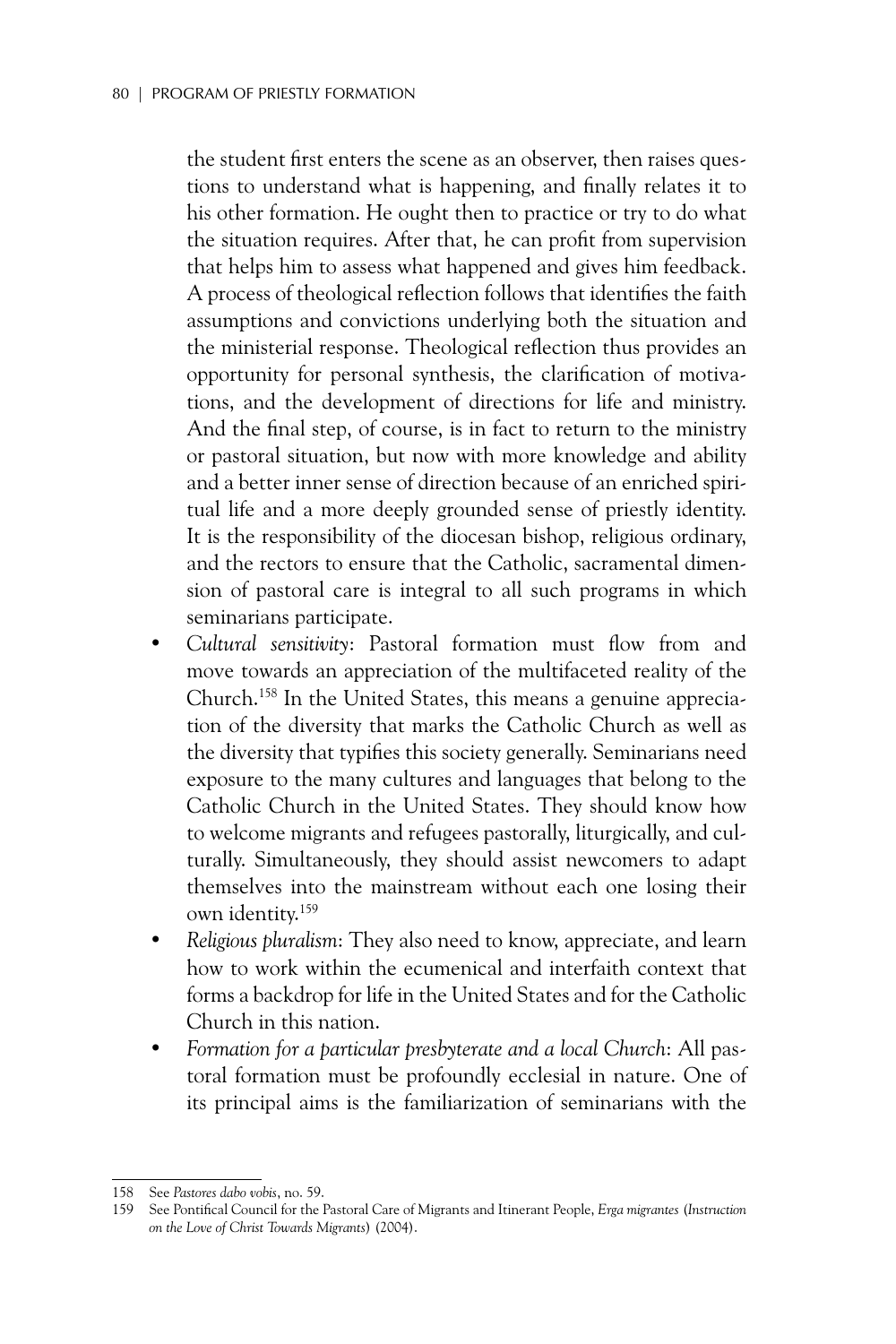local Church that they will serve and especially the priests with whom they will be co-workers with the bishop. This dimension of pastoral formation not only means absorbing information about the local Church and presbyterate, but, more importantly, cultivating bonds of affective communion and learning how to be at home in the place where one will serve and with the priests with whom one will serve. Seminarians should see their future priestly assignments as something wider than their own preference and choice, but rather as a sharing in a far wider vision of the needs of the local Church.

- The poor: If seminarians are to be formed after the model of Jesus, the Good Shepherd, who came "to bring glad tidings to the poor," then they must have sustained contact with those who are privileged in God's eyes—the poor, the marginalized, the sick, and the suffering. In the course of these encounters, they learn to cultivate a preferential option for the poor. They also need to become aware of the social contexts and structures that can breed injustice as well as ways of promoting more just contexts and structures.
- *Leadership development*: Pastoral formation means that seminarians learn how to take spiritual initiatives and direct a community into action or movement. That leadership also includes a dimension of practical administration. The pastoral formation program should provide opportunities for seminarians to acquire the basic administrative skills necessary for effective pastoral leadership, recognizing that programs of continuing education and ongoing formation will be necessary to equip newly ordained priests to assume future responsibilities as pastors. Additional leadership skills include an ability to manage the physical and financial resources of the parish, including educating parishioners about the gospel value of stewardship, and an ability to organize parochial life effectively to achieve the goals of the new evangelization.
- *The cultivation of personal qualities*: In the current situation in the United States, parish life is blessed with many people who serve—permanent deacons, men and women religious, professional lay ministers, volunteers, and members of parish and diocesan consultative bodies. To direct others and to work well with them, priests need a number of personal qualities. A seminarian who aspires to serve as a priest needs to cultivate these qualities in the process of pastoral formation. They include a sense of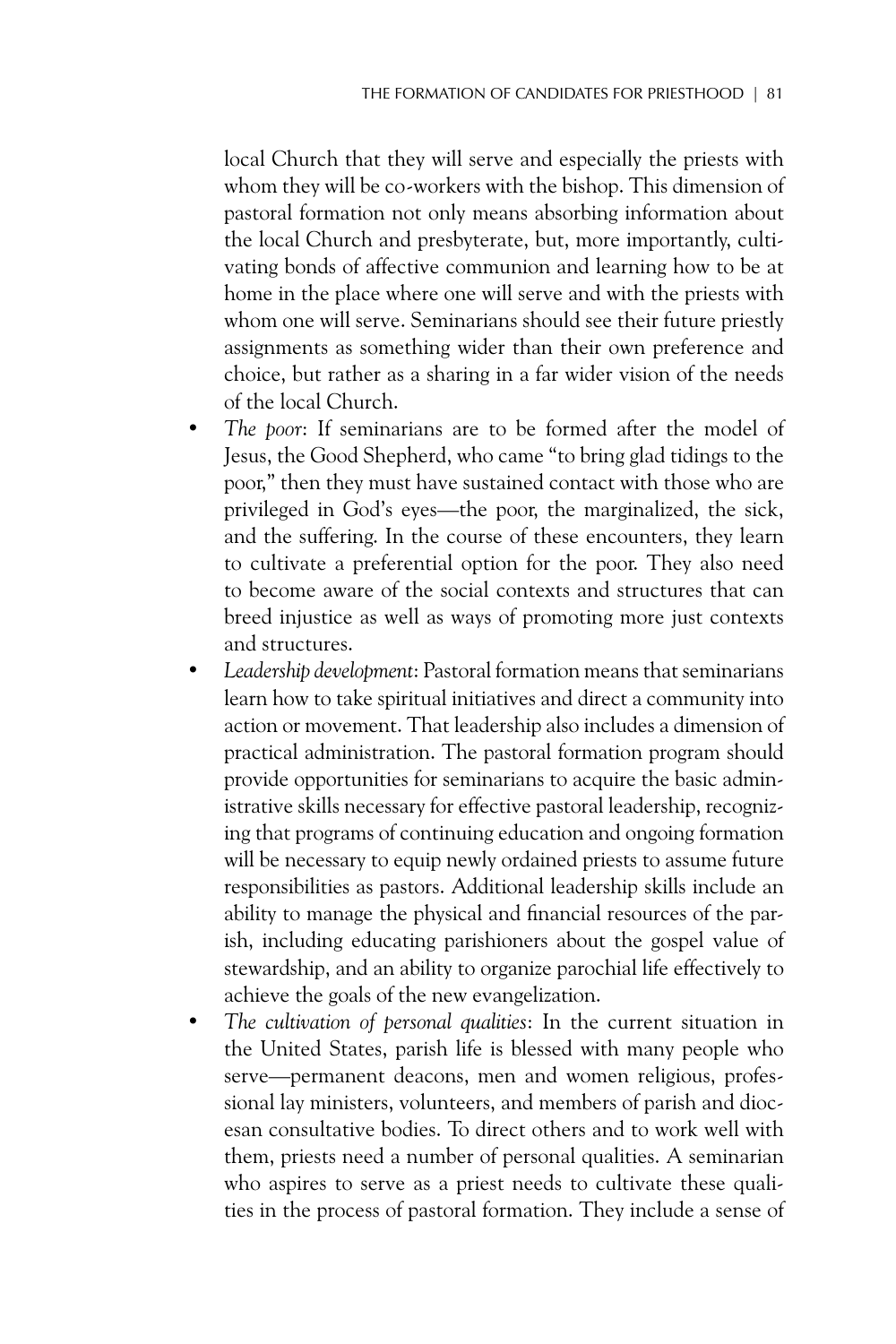responsibility for initiating and completing tasks, a spirit of collaboration with others, an ability to facilitate resolution of conflicts, a flexibility of spirit that is able to make adjustments for new and unexpected circumstances, an availability to those who serve and those who are served, and, finally, zeal—or the ardent desire to bring all people closer to the Lord.

240. Pastoral formation depends in great measure on the quality of supervision. To serve as a supervisor of seminarians calls for experience, competence, and generosity. Priests and others who serve as supervisors, mentors, and teachers are an extension of the faculty of the seminary. It is important that this identification with priestly formation become part of the mindset of pastoral staffs that serve to initiate seminarians to pastoral life. When onsite pastoral formation is seen as an integral part of priestly formation, then pastoral staffs must accept a special responsibility in the name of the Church for the direction and help they provide to seminarians. These priests and those associated with them must have certain qualities that include loyal commitment to priestly formation, patience, honesty, an almost instinctive way of thinking theologically in pastoral situations, and a habit of prayer that permeates the ministry.

241. Clearly, pastoral formation not only connects with the other three pillars of priestly formation, but in itself it provides a goal that integrates the other dimensions. Human formation enables priests to be bridges to communicate Jesus Christ, a pastoral function. Spiritual formation enables priests to persevere in and give depth to their ministry. Intellectual formation provides criteria and content to ensure that pastoral efforts are directed correctly, properly, and effectively.

# Norms For Pastoral Formation

242. Every seminary is required to offer a coordinated program of pastoral formation that forms candidates for the priesthood who are able to support men and women in answering the universal call to holiness.<sup>160</sup>

<sup>160</sup> See *Lumen gentium*, section V.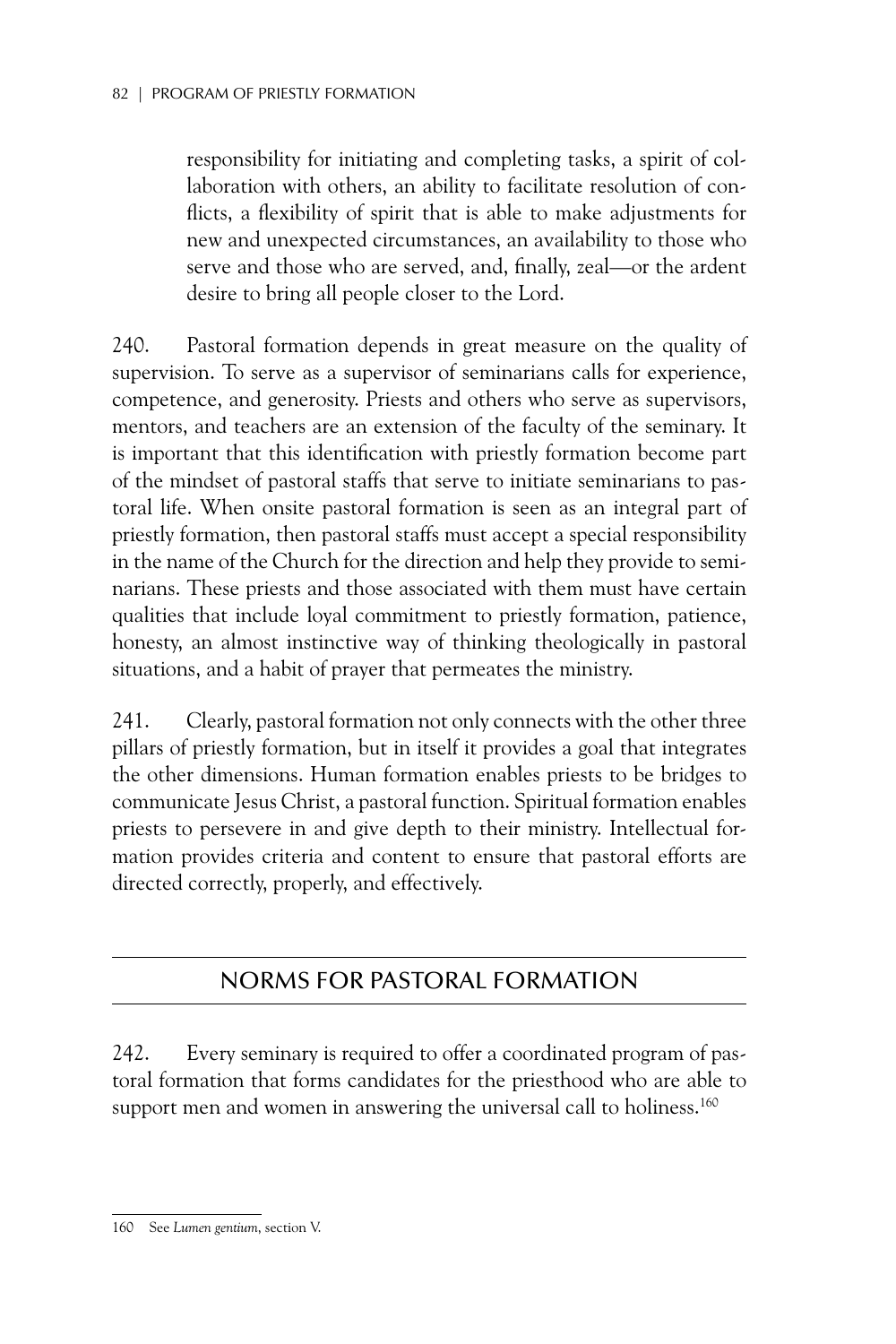243. The pastoral formation program should be an integral part of the seminary curriculum and accredited as such, but none of its elements should compromise the two years of full-time pre-theology studies or the four years of full-time theological studies.

244. The goals and objectives of the pastoral formation program should be clearly stated and serve as the basis for the evaluation of seminarians in this area. This statement should also include a description of professional ministerial ethics.

245. The director of pastoral formation should be a priest with faculty status, possess the requisite parochial experience and professional expertise, and participate in professional organizations in the area of seminary pastoral formation. The director should model a love for priestly ministry in the Church.

246. The pastoral formation program should provide seminarians with a broad exposure to supervised pastoral service, with primary emphasis on parish ministry*.*

247. Determinations about the concurrent or intensive residency (onsite) program should be made by the seminary in collaboration with the dioceses or religious institutes or societies it serves. Seminaries and dioceses that make provision for onsite experiences are also responsible for ensuring that these experiences help seminarians develop skills and attitudes that will enhance their future priestly ministry and that, when ecumenical in nature, for example, CPE, are respectful of the Catholic teaching, especially on moral or ethical issues. It is the responsibility of the diocesan bishop, religious ordinary, and the rectors to ensure that the Catholic, sacramental dimension of pastoral care is integral to all such programs in which seminarians participate.

248. Supervision, theological reflection, and evaluation are necessary components of an effective pastoral program. Although theological reflection can help the development of pastoral skills, its primary purpose is to interpret pastoral experience or activity in light of Scripture, church teaching, personal faith, and pastoral practices. Reflection of this kind should become a lifelong habit in priestly ministry.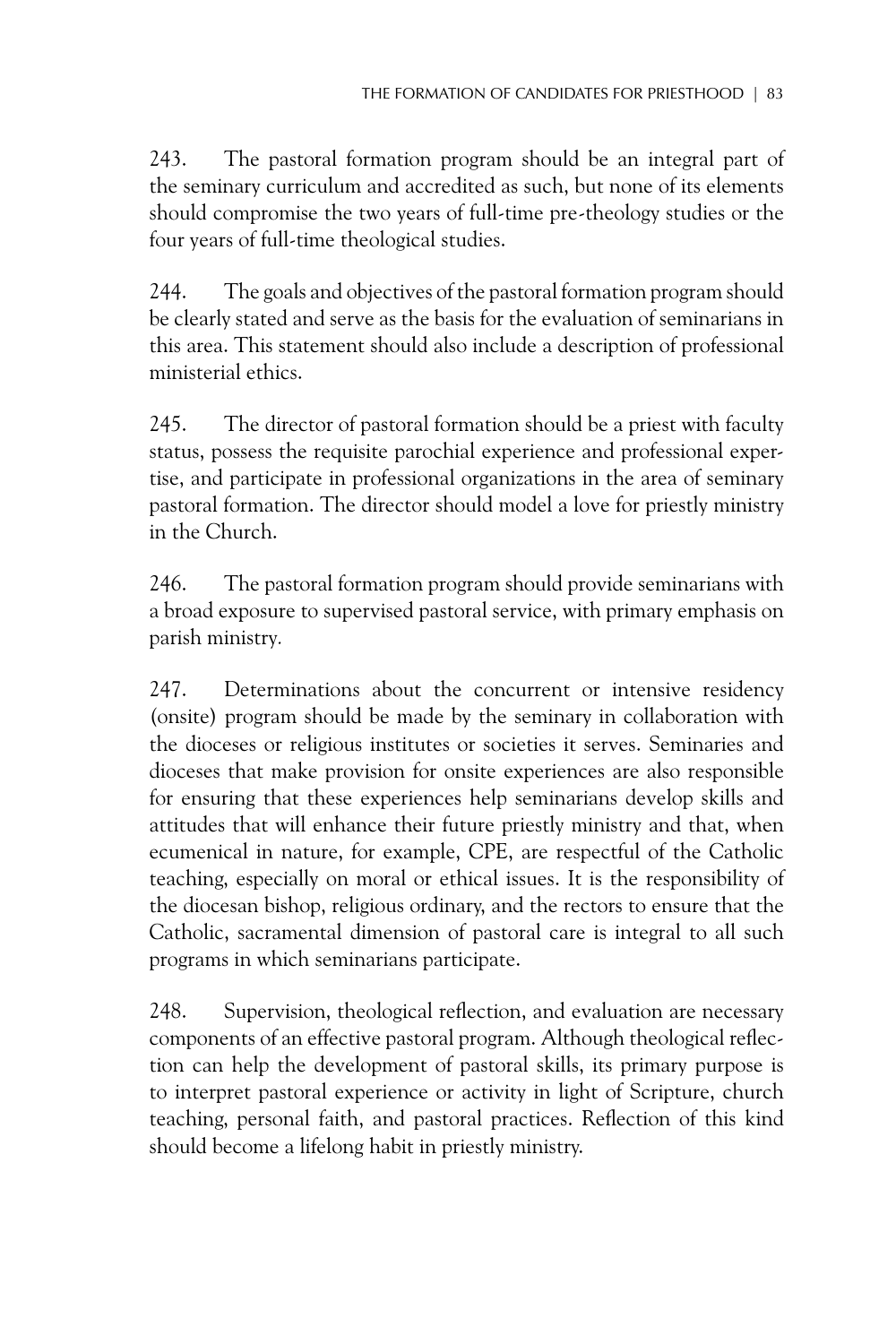249. Onsite supervisors should be carefully selected with an eye to their dedication to the Church and respect for the priesthood. They should be taught the skills of pastoral supervision and evaluation. In choosing pastoral internships and summer placements and their supervisors, bishops and vocation personnel should consider carefully the particular needs of individual seminarians and the available time and supervisory skills of the supervisors.

250. In addition to onsite supervisors, others collaborating in the various ministries, as well as those served, should be asked to participate in the evaluation of seminarians in ministry.

251. The pastoral formation program should provide the seminarians with experience in working with and for the poor. Participation in ecumenical and interreligious programs of social action and outreach is also helpful.

252. The program should include placements in which seminarians will experience the richness and diversity of the various cultural, racial, and ethnic groups that compose the Catholic Church in the United States. Such placements can also provide opportunities to sharpen language skills.

253. However the pastoral formation program is organized, it must pay attention to the seminarians' need to root a life of service in personal prayer. Seminarians need supervision in developing the habit of prayer in the context of pastoral activity and in learning to establish a rhythm of life that provides an appropriate balance of prayer, service, study, exercise, and leisure. Priest-supervisors and mentors should be chosen who model this balance in their own life and ministry. Evaluation of seminarians in ministerial placements should include observations leading to a growing accountability in these areas.

254. The seminary should attempt to keep before its diocesan seminarians the prospect of their future incorporation into a particular diocese and its presbyterate. Seminarians should have opportunities and receive encouragement to learn about their diocesan structures and offices as well as to become acquainted with the priests who compose the presbyterate.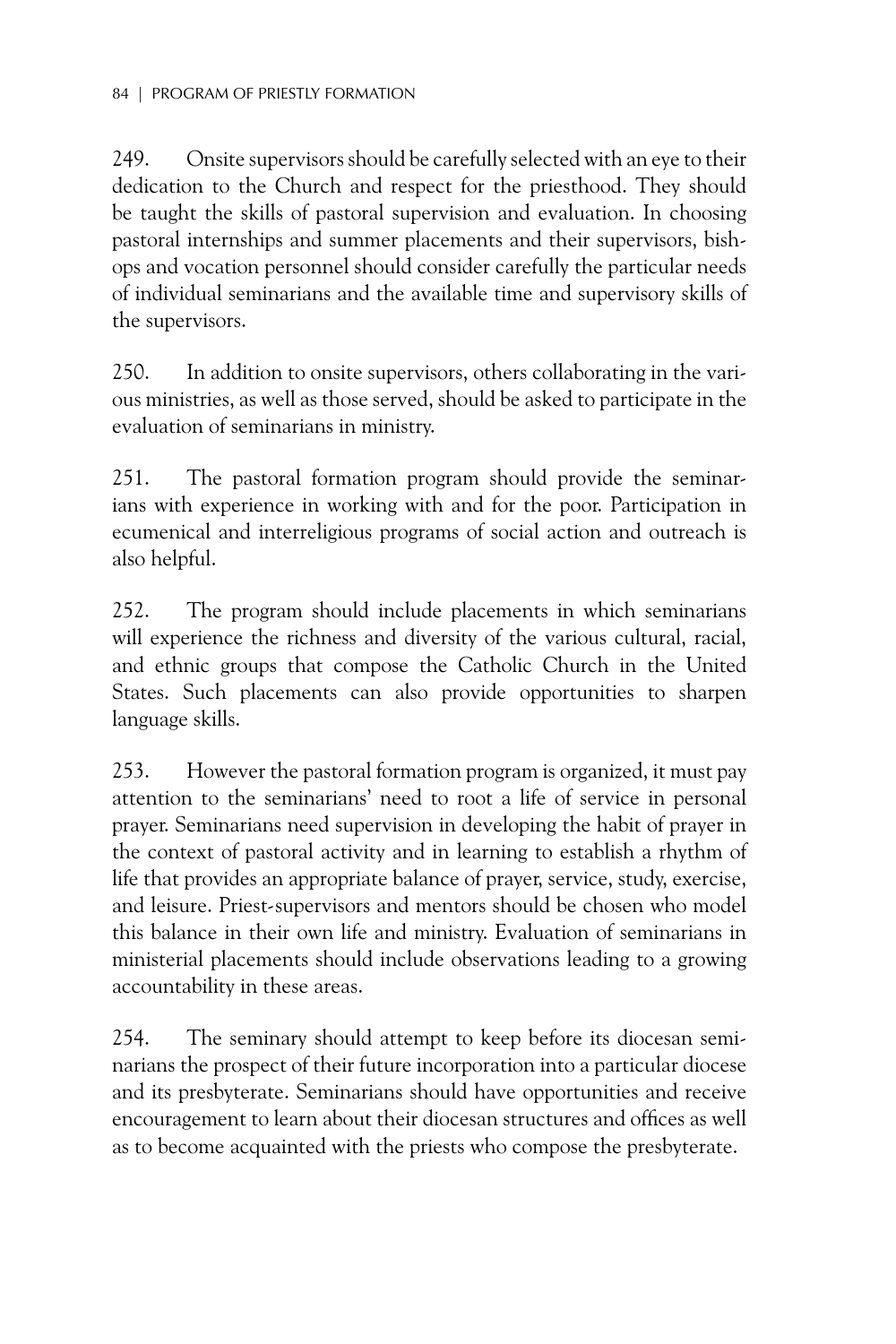255. Pre-theology programs should include a program for pastoral formation that introduces seminarians, perhaps for the first time, to pastoral activity. Seminarians should be directed by qualified supervisors who are able to provide orientation to pastoral activity, basic skills development, and the beginnings of theological reflection.

256. College seminaries should provide a required program of apostolic activity, under the direction of a qualified director who has faculty status. Evaluation of college seminarians should include consideration of their performance in pastoral formation programs. They should be encouraged to understand the relationship of their apostolic activity to their personal, spiritual, and academic formation as well as their ongoing discernment of a priestly vocation.

257. In high school seminaries, opportunities for Christian service, both within and outside the seminary, should be provided according to a student's level of maturity in order to develop a capacity for generous self-giving.

# **V. Community**

258. Priestly formation occurs in the context of a community whether as a seminary or a house of formation. It is "a continuation in the Church of the apostolic community gathered about Jesus" in which men called to share in a unique way in the priesthood of Christ relive today the formation offered to the Twelve by the Lord.161 What follows also applies to religious seminarians *mutatis mutandis*.

259. The seminary's life in community mirrors ecclesial communion, which itself is rooted in the Blessed Trinity. This ecclesiology of communion lived out in seminary community is "decisive for understanding the identity of the priest, his essential dignity, and his vocation and mission among the People of God and in the world" (*Pastores dabo vobis*, no. 12). Viewed in this way, the seminary community is the essential formational matrix for those preparing for ordained ministry, which itself "has a radical '*communitarian form'* and can only be carried out as a 'collective work'" (*Pastores dabo vobis*, no. 17). The seminary community, then, is committed

<sup>161</sup> *Pastores dabo vobis*, nos. 60-61.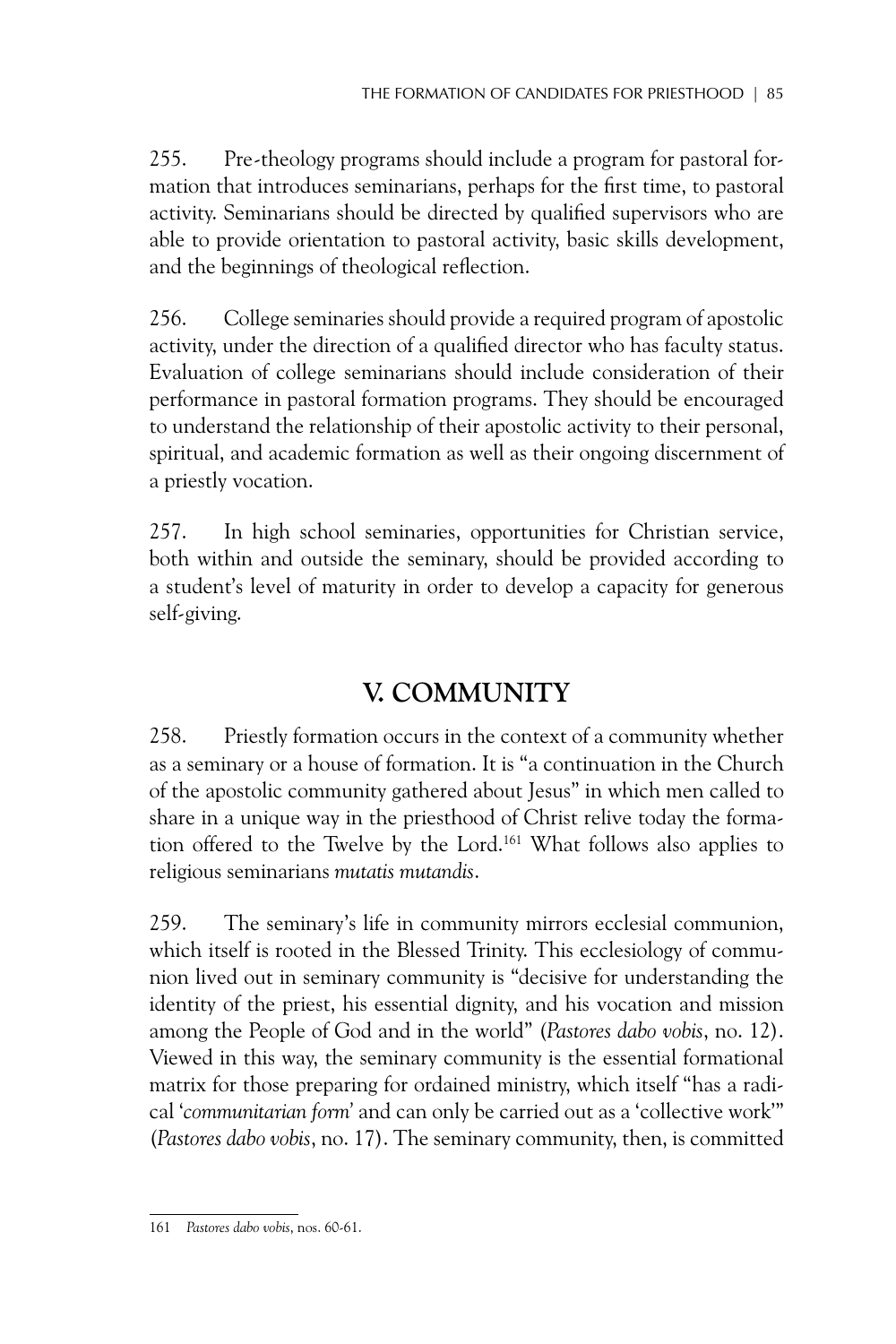to fostering the human, spiritual, intellectual, and pastoral formation of future priests.162

260. The essential work of the seminary takes place in the context of community. Personal growth and character development should progress together harmoniously within a deepening spiritual life. The seminary is a school of human virtue, of growth in honesty, integrity, intellectual rigor, hard work, and tolerance, where the common good is built with solidarity and discipline—all leavened by humor and healthy enjoyment. The seminary also must be a school of spiritual growth in which seminarians are formed into men of prayer, imbued with those virtues that only grace can bring: faith, hope, and charity. The seminary should help the seminarians develop the relationship and dialogue skills necessary for healthy interpersonal relationships as priests.

261. Seminary programs of formation have two focal points: the seminary community and its public life as an environment for growth and development that includes many different kinds of relationships, *and* individual seminarians as they strive to interiorize the values of the spiritual life and integrate the lessons of human, spiritual, intellectual, and pastoral formation. The interplay between individual and community lies at the heart of formation.

262. The experience of seminary community plays a significant role in the personal and spiritual growth of seminarians. Each level of seminary from high school through the theologate will shape community in a particular way. Still, at every level, community is formative in similar ways. The give-and-take between those who share the priesthood as a common vocation sets the right context for formation. Such interaction provides mutual support, promotes tolerance and fraternal correction, and gives an opportunity for the development of leadership and talent among seminarians. It also can motivate seminarians to develop a sense of self-sacrifice and a spirit of collaboration. Community also should provide the context in which those qualities necessary for ministerial leadership can be nurtured and demonstrated: "emotional maturity, personal faith, moral integrity, and social concern."163 The seminarians and faculty form the heart of

<sup>162</sup> See *Pastores dabo vobis*, no. 61.

<sup>163</sup> ATS 4.2.1.1.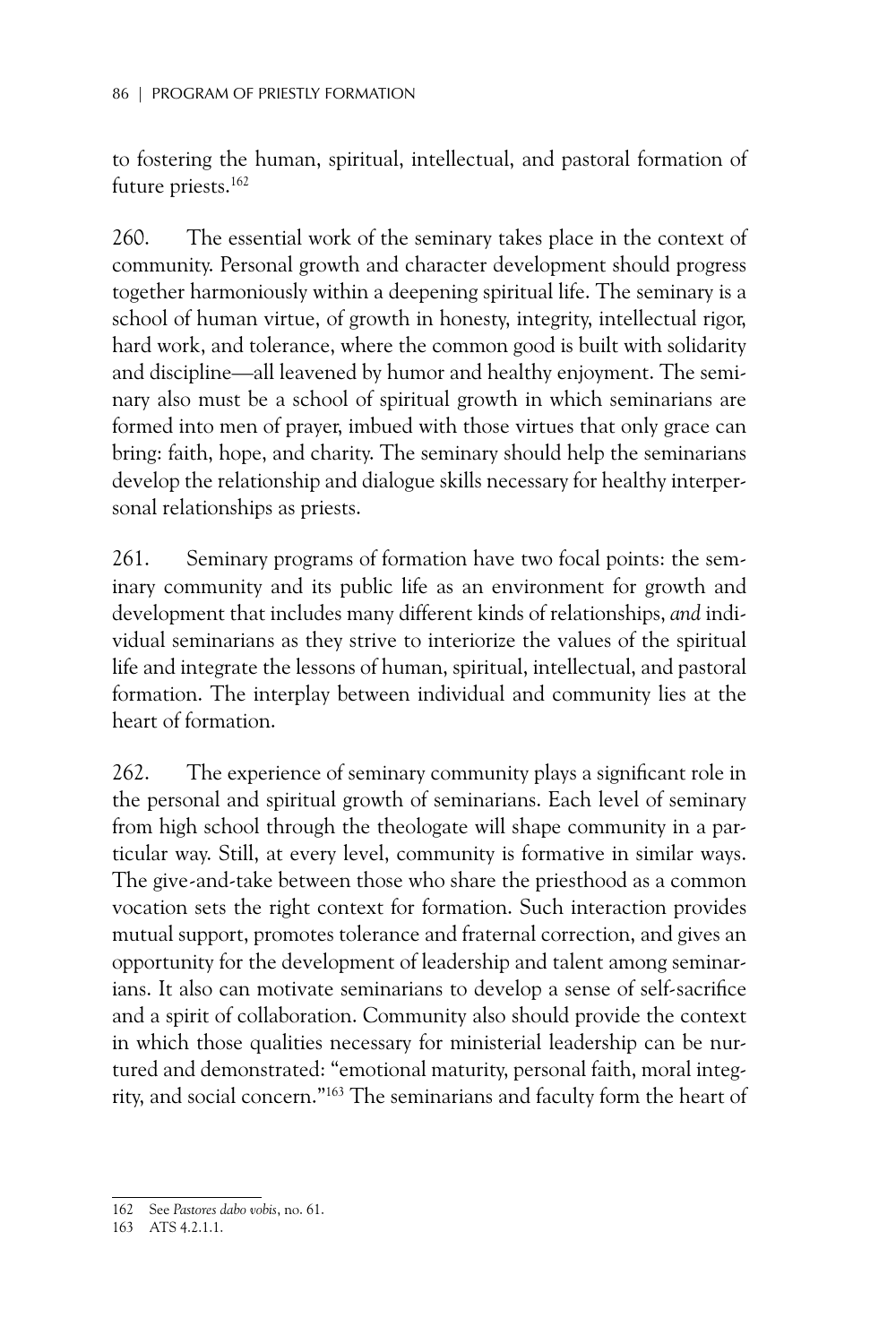the seminary community, and this reality needs careful cultivation so that the distinctive aims of seminary formation can be achieved.

# Norms for Community

263. Seminarians are to be fully committed to the life of the seminary community and learn how to contribute generously to it and to receive humbly from its resources.

264. With an eye toward the exercise of future pastoral responsibilities, seminarians should give evidence of an ability to follow a reasonable schedule with community prayer at its heart, allowing time for a healthy balance of personal prayer, study, enjoyment of the arts, physical exercise, leisure, and social interaction; seminarians should develop discerning habits in reading, the use of various media, the Internet, and entertainment in general.<sup>164</sup>

265. Each seminary must have a handbook based on the *Program of Priestly Formation*, approved by the diocesan bishop or religious ordinary, in which the expectations of the formation program of the seminary are clearly stated. These expectations specify the human, spiritual, intellectual, and pastoral components of that formation program and include a rule of life. The handbook forms the basis of an annual evaluation of the seminarians and is regularly reviewed and updated. In addition to a rule of life, the handbook also includes the seminary's mission statement, policies and procedures, criteria for admission and ongoing evaluation, appropriate calendars and schedules, and a description of faculty roles and house jobs.

266. A rule of life is necessary to regulate day-to-day living and to articulate the common values that give a community integrity and purpose. A rule of life addresses the essentials of community living while avoiding excessive detail that would stifle individual initiative or talent. The rule of life provides a clear statement of the behavioral expectations

<sup>164</sup> See Congregation for Catholic Education, *Guide to the Training of Future Priests Concerning the Instruments of Social Communications* (1986); *Ratio fundamentalis*, no. 68.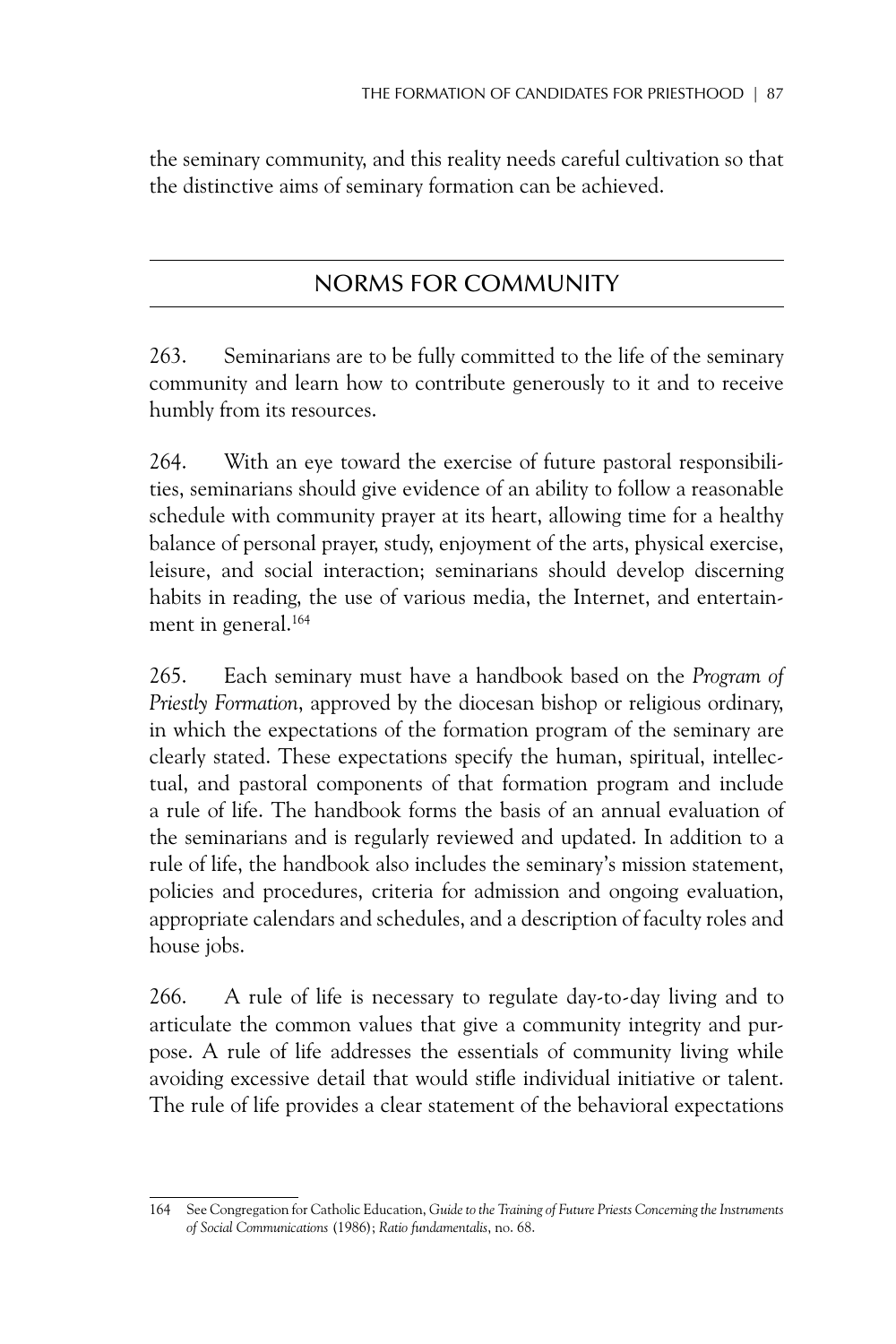of seminarians pursuing a priestly vocation. It also seeks to balance freedom, responsibility, accountability, activities, and solitude.

267. The rector's conferences are especially helpful in aiding students to interpret rightly their life in common, their discernment of vocation to the priesthood, and the human and spiritual virtues they strive to appropriate.

268. The expectations and procedures of the evaluation process should be detailed in the student handbook and explained clearly to the student body by the rector or his delegate each year.

269. Matters pertaining to celibate and chaste living must be included in the seminary rule of life. This rule must also foster simplicity of life, encouraging fasting, almsgiving, and the asceticism demanded by a Christian life and the priestly state. The seminary environment itself should foster a simple way of life and a spirit of forthright detachment. Seminarians should be made aware that they are accountable for the proper stewardship of material goods and personal health. The rule of life must encourage appropriate respect for those in authority, and a mature sense of obedience.

270. The seminary should create a climate for mutual respect, communication, and collaboration as a contribution to the overall development of the seminarians as they interact with many other individuals and communities as well. Men and women mingle with seminarians in a variety of settings: personal, academic, pastoral, and ecumenical. The interaction of seminarians with seminary administrative staff and service personnel often reveals attitudes toward others in general. Seminarians' ongoing contact with their own family and home community should continue to form a significant dimension of their life. Seminarians should participate in parish activities and volunteer for service on a regular basis.

271. The seminary community and individual seminarians should appreciate the presence of a multicultural, multiethnic, and international community within the seminary. This environment provides a mutually enriching dimension to a seminary community and reflects the realities of pastoral life awaiting seminarians. This diversity should also help seminarians develop a quality of adaptability to varied pastoral settings in their future priestly ministry.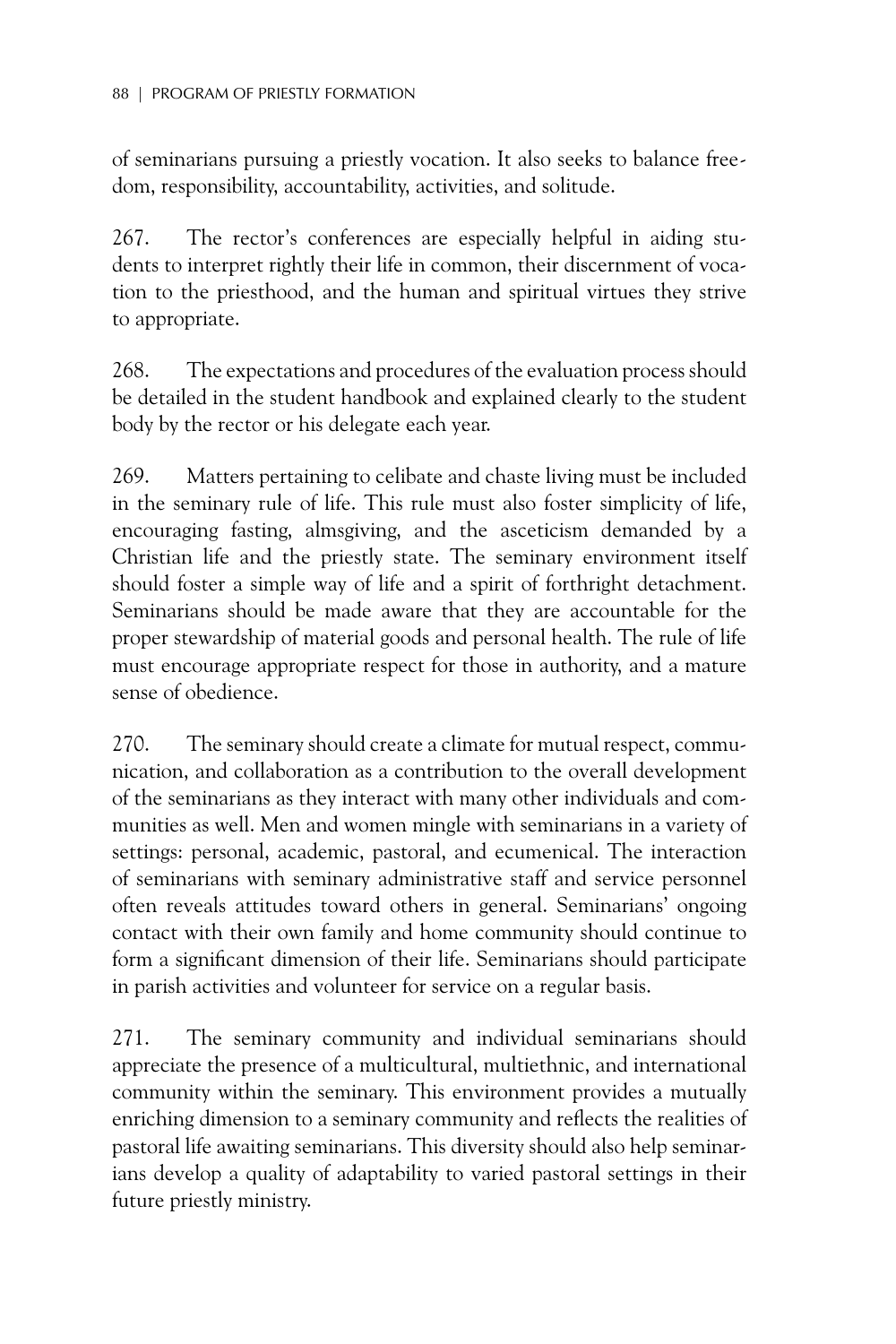# **VI. The Continuing Evaluation of Seminarians**

272. The continuing evaluation of seminarians is linked to their formation as well as to the Church's responsibility to discern vocations to priesthood as a gift from God. Since formation, whether human, spiritual, intellectual, or pastoral, assumes that a seminarian will be growing both in God's grace and in his free, human response to that grace, it is important that there be a process to note the markers of that growth. In this way, the Church provides candidates for priestly ministry with encouragement to continue their formation and wisdom to identify ways in which that formation may take deeper root. The Church's responsibility to discern the authenticity of vocations also implies that there is some process whereby the Church, usually working through the seminary, scrutinizes the candidate's aptness and readiness to assume the responsibilities of ordained ministry. This ongoing evaluation of seminarians, then, fosters growth in formation while continuing the process of discernment.

## Norms for the Continuing Evaluation of Seminarians

273. The seminary is responsible for the continuing evaluation of seminarians regarding their progress in priestly formation. The process of evaluation should be clearly described in detail in the student handbook. The seminary should have a written statement of the criteria used in evaluating seminarians. Such evaluation is primarily the responsibility of the rector and faculty. It should also involve the input of the seminarians themselves, their various supervisors, and their peers.

274. Each seminary must provide a procedure for the evaluation of the seminarians. As part of this procedure, each seminary should ensure that as many faculty as possible are engaged in this process; that the seminarians are apprised of their progress as early as possible in their formation, particularly if there are concerns; that the formation advisor/mentor regularly communicates with the seminarian; that the seminarians have a procedure for responding to matters raised in the evaluation process; that confidentiality, as articulated by the seminary, is observed; and that all doubts are resolved in favor of the Church. The process of evaluation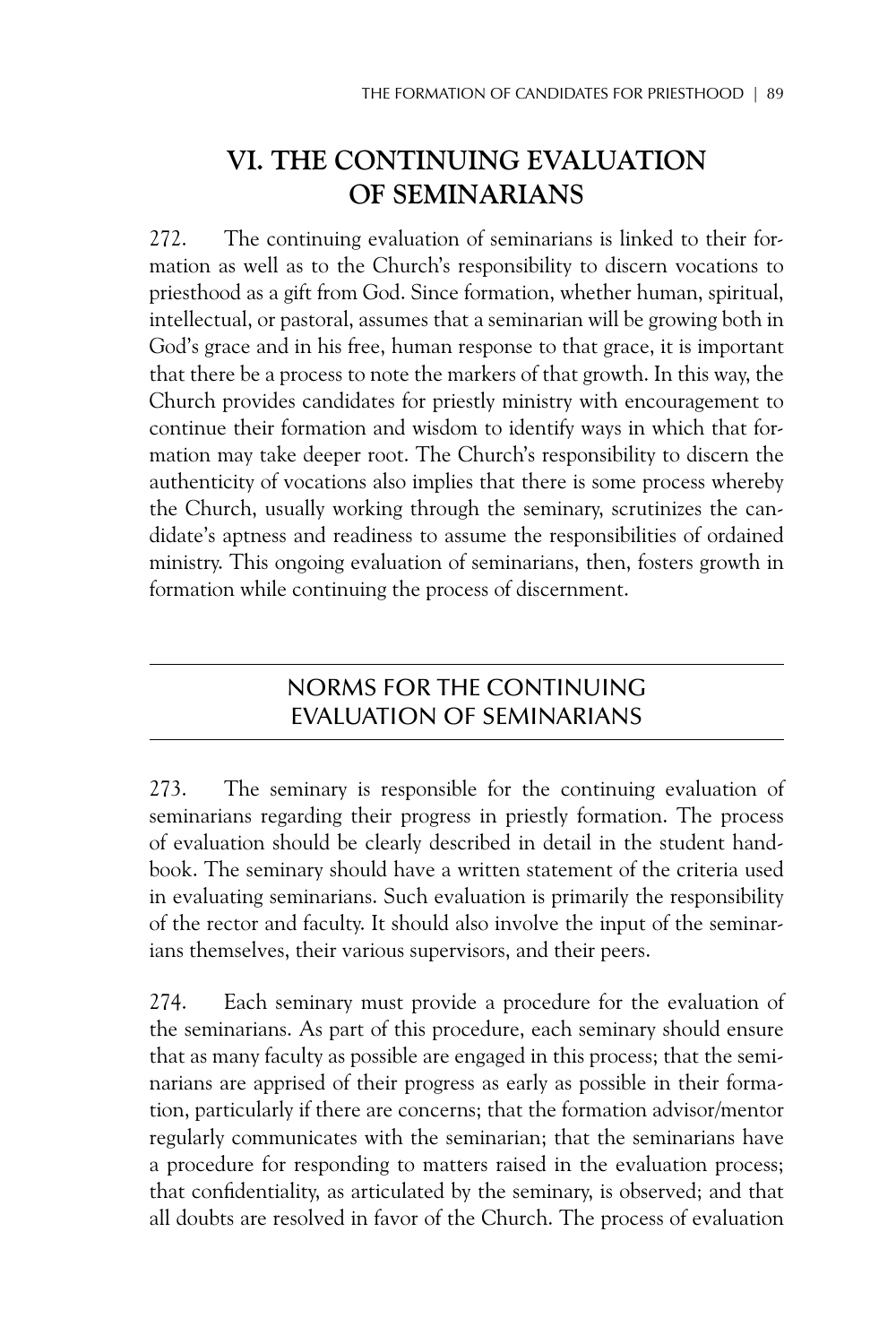should be conducted in an atmosphere of mutual trust and confidence. It should promote the continued growth of the seminarian in the four dimensions of formation.

275. Seminarians are accountable for all aspects of priestly formation within the parameters of the external forum. This includes participation in spiritual exercises, the spiritual direction program, liturgical exercises, and community life as well as the academic and pastoral dimensions of priestly formation. This approach is taken because all the aspects of priestly formation are "intimately interwoven and should not be separated from one another."165

276. A seminarian's self-evaluation can be a valuable instrument. Seminarians should prepare such evaluations with an honest and candid examination of themselves in the areas of human, spiritual, intellectual, and pastoral formation. They should recognize their strengths and weaknesses, and positive qualities as well as areas of needed growth. It is the responsibility of the seminarian to show positive qualities that recommend his advancement in formation. This self-evaluation is done best in consultation with a formation advisor/mentor.

277. Peer evaluations are recommended as helpful in the evaluation process. Such evaluations should be conducted in a responsible and confidential manner. Seminarians completing peer evaluations should be exhorted to do so with honesty and in a spirit of charity. Positive or negative opinions concerning the suitability of a peer for advancement should be expressed clearly.

278. The seminary should require an evaluation of a seminarian's summer activities from his appropriate supervisor. This report should also give attention to the areas of human, spiritual, intellectual, and pastoral formation.

279. The evaluative process culminates in a yearly written report from the rector to the diocesan bishop or religious ordinary that provides a clear estimation of the seminarian's progress in the areas of human, spiritual, intellectual, and pastoral formation. The annual report should include the results of the faculty vote regarding the seminarian's advancement, sup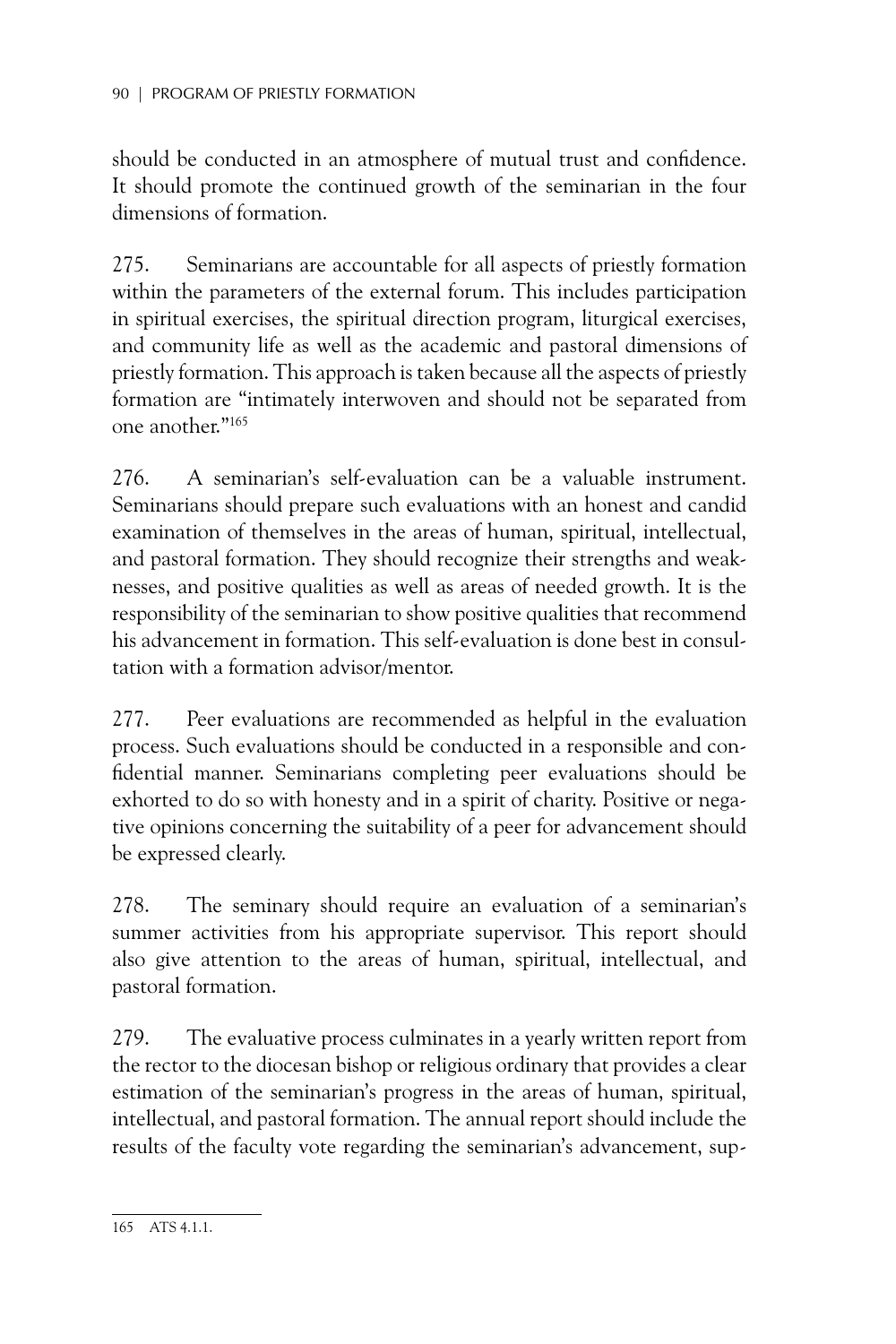plying the number of affirmative and negative votes as well as the number of abstentions. Both negative votes and abstentions should be explained.

280. The annual evaluation should include a well-founded judgment concerning the suitability of the seminarian for advancement to the next year of formation. The evaluation report should be detailed. The qualities listed in canon law as requirements for promotion to Orders should be considered at each stage of advancement: integral faith, right intention, requisite knowledge, good reputation, integral morals and proven virtues, and the requisite physical and psychological health.<sup>166</sup> The evaluation should provide a judgment of the seminarian's aptitude for priestly life and ministry as well as an estimation of his capacity to lead a chaste, celibate life. The stage or year in which the seminarian is currently in formation should be considered in assessing his readiness for advancement. The following issues in each area of formation are to be considered and are to be applied, according to the principle of gradualism, at each level of formation:

- a. Human Formation:
	- The human qualities of truthfulness, respect for others, justice, humility, integrity, affability, generosity, kindness, courtesy, integrity, and prudence
	- The capacity to relate to others in a positive manner and the ability to get along with others and work with them in the community
	- Good self-knowledge, self-discipline, and self-mastery, including emotional self-control
	- Good physical and mental health
	- A balanced lifestyle and balance in making judgments
	- Affective maturity and healthy psychosexual development; clarity of male sexual identity; an ability to establish and maintain wholesome friendships; the capacity to maintain appropriate boundaries in relationships
	- Skills for leadership and collaboration with women and men
	- Capacity to receive and integrate constructive criticism

<sup>166</sup> See CIC, c. 1029; CCEO, c. 758.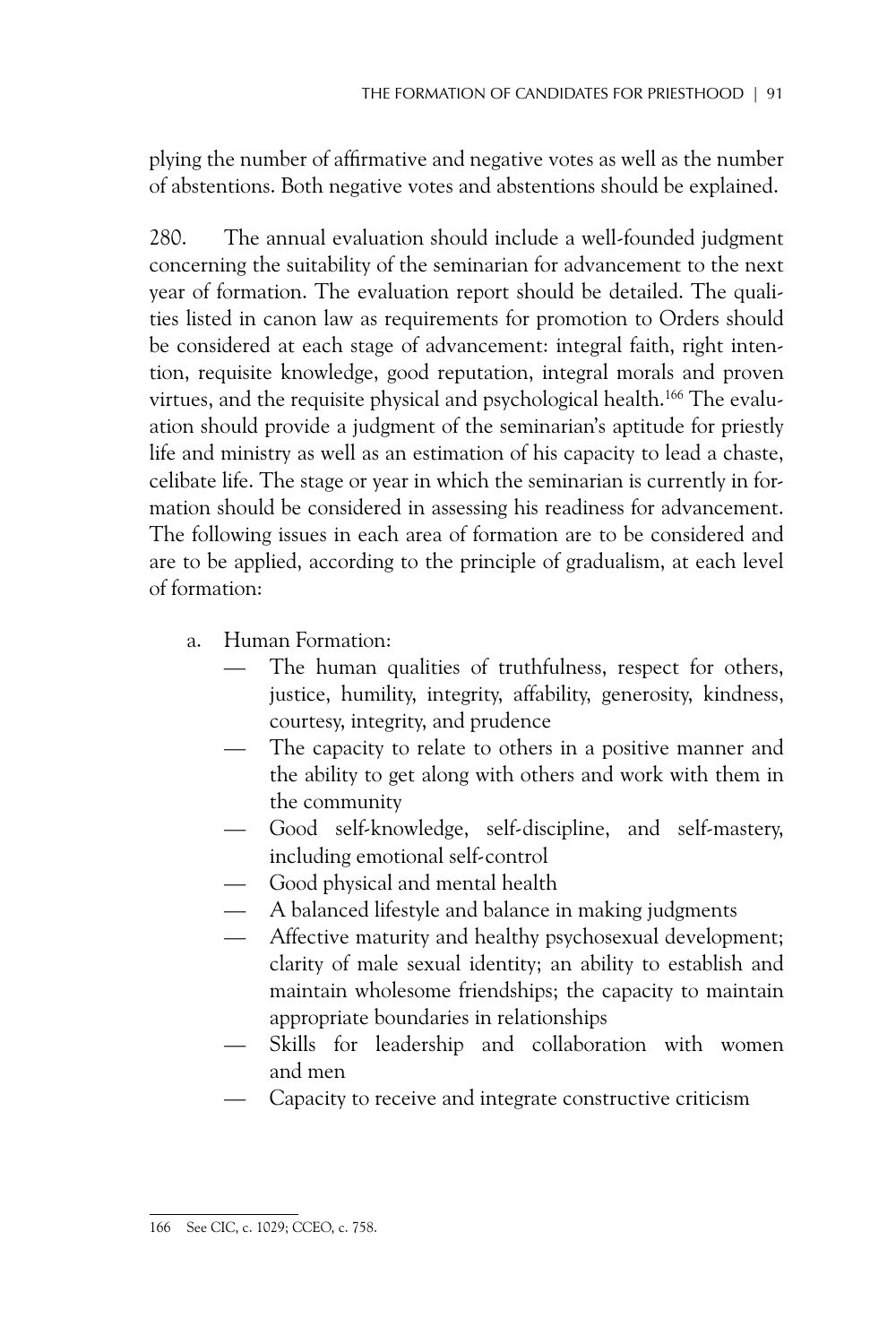- Simplicity of life, stewardship of resources, and responsibility for financial obligations
- Mature respect for and cooperation with church authority
- Engagement in the community life of the seminary
- b. Spiritual Formation: There should be accountability in the external forum for seminarians' participation in spiritual exercises of the seminary and their growth as men of faith. Within the parameters of the external forum, habits of prayer and personal piety are also areas of accountability.
	- Commitment to a life of prayer and the ability to assist others in their spiritual growth
	- Abiding love for the sacramental life of the Church, especially the Holy Eucharist and Penance
	- A loving knowledge of the Word of God and prayerful familiarity with that Word
	- Appreciation of and commitment to the Liturgy of the Hours
	- Fidelity to the liturgical and spiritual program of the seminary, including the daily celebration of the Eucharist
	- Fidelity to regular spiritual direction and regular celebration of the Sacrament of Penance and a habit of spiritual reading
	- A positive embrace of a lifelong commitment to chaste celibacy, obedience, and simplicity of life
	- A love for Jesus Christ and the Church, for the Blessed Virgin Mary and the saints
	- A spirit of self-giving charity toward others
- c. Intellectual Formation:
	- Love for truth as discovered by faith and reason
	- Fidelity to the Word of God and to the Magisterium
	- Knowledge of Catholic doctrine and adherence to it
	- Interest and diligence in seminary studies
	- Successful completion of seminary academic requirements
	- Ability to exercise the ministry of the Word: to proclaim, explain, and defend the faith
	- Knowledge of languages that will be necessary or suitable for the exercise of their pastoral ministry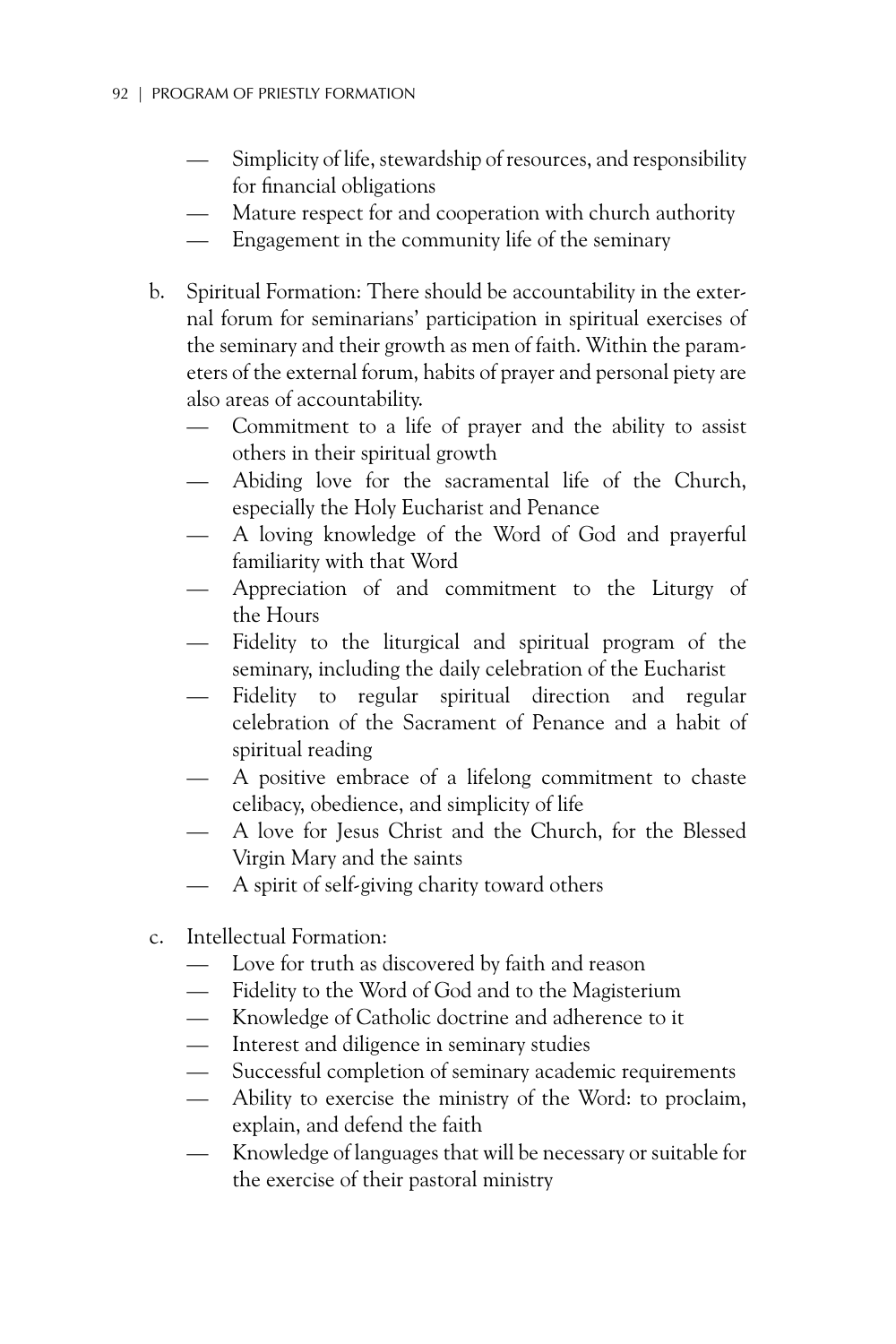- d. Pastoral Formation:
	- A missionary spirit, zeal for evangelization, and ecumenical commitment
	- A spirit of pastoral charity, a quest for justice, and an openness to serve all people
	- A special love for and commitment to the sick and suffering, the poor and outcasts, prisoners, immigrants, and refugees
	- Demonstration of appropriate pastoral and administrative skills and competencies for ministry
	- Ability to exercise pastoral leadership
	- Ability to carry out pastoral work collaboratively with others and an appreciation for the different charisms and vocations within the Church
	- The ability to work in a multicultural setting with people of different ethnic, racial, and religious backgrounds
	- A commitment to the proclamation, celebration, and service of the Gospel of life
	- Energy and zeal for pastoral ministry

281. The content of the annual evaluation should be communicated to each seminarian in a constructive way.

282. The annual evaluation may be concurrent with the scrutiny required for each liturgical ritual that marks the seminarian's advancement toward the priesthood, providing clear indications regarding his suitability.167 The norms of the Church are to be observed regarding admission to candidacy and institution into the ministries of lector and acolyte (Latin Church)<sup>168</sup> or minor orders (Eastern Churches).<sup>169</sup> The proper documentation must be collected for the scrutiny for each stage. The procedures and documentation required prior to ordination to the diaconate and to the priesthood are to be completed.170

283. Seminarians should have exercised the ministries of lector and acolyte (Latin Church) or minor orders (Eastern Churches) for a suitable period of time before ordination to the diaconate (CIC, c. 1035§1).

<sup>167</sup> See Circular Letter of the Congregation for Divine Worship and the Discipline of the Sacraments concerning *Scrutinies Regarding the Suitability of Candidates for Orders* (November 10, 1997).

<sup>168</sup> See CIC, cc. 1034-1035; *motu proprio* of Pope Paul VI: *Ministeria quaedam* and *Ad pascendum*.

<sup>169</sup> See CCEO, c. 758§1, 5°.

<sup>170</sup> See CIC, cc. 1050-1052; CCEO, cc. 769-770.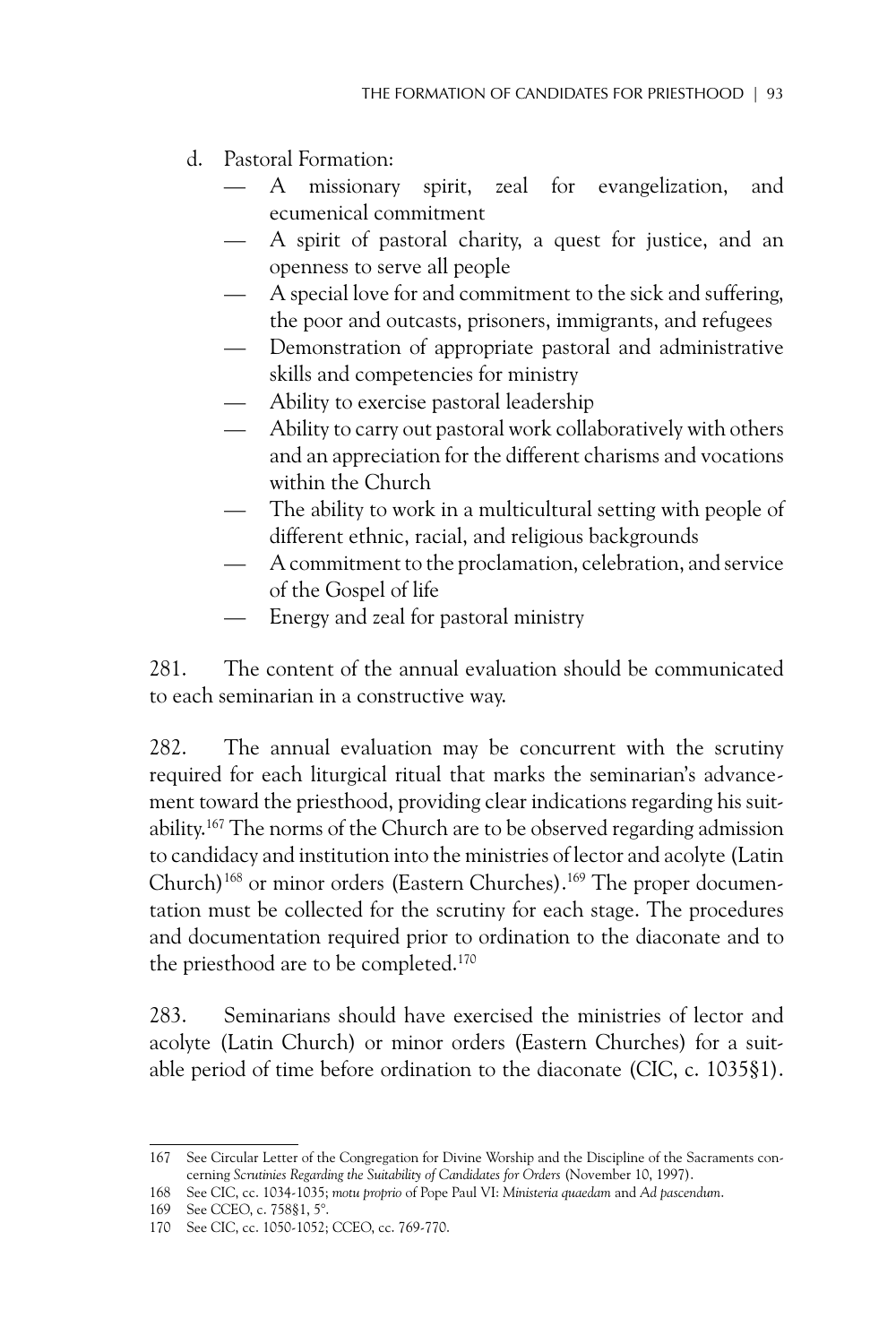There is to be an interval of at least six months between the conferral of the ministry of acolyte (Latin Church) or minor orders (Eastern Church) and ordination to the diaconate (CIC, c. 1035§2). Prior to ordination to the diaconate, the candidate is to make a canonical retreat (CIC, c. 1039; CCEO, c. 772), take the Oath of Fidelity,171 and make the Profession of Faith (CIC, c. 833, 6°; CCEO, c. 187§2). The candidate is to be at least 23 years of age (CIC, c. 1031§1; CCEO, c. 759). He is to have completed at least five years of philosophy and theology (CIC, c. 1032§1; CCEO, c. 760), have received candidacy (except for vowed members of clerical institutes) (CIC, c. 1034), be able to articulate the theology and expectations of the diaconate (CIC, c. 1028), and petition his ordinary to be ordained expressing his free intention and permanent commitment (CIC, cc. 1034§1, 1036; CCEO, c. 761). The seminary is to certify to the ordinary that all these requirements have been met (CIC, c. 1050, 1°; CCEO, c. 769, 1°). The rector verifies that the candidate for the diaconate accepts the teachings of the Church, prays the complete Liturgy of the Hours, attends daily Mass, receives the Sacrament of Penance regularly, and is committed to a life of celibacy.

284. A judgment concerning the suitability of a candidate to receive the diaconate as a transitional step to priesthood includes a judgment concerning his suitability for priestly ministry. It is not possible to admit a candidate to the diaconate in the face of doubts concerning his suitability for the priesthood. For this reason the judgment reached by the scrutiny undertaken with a view to ordination to the diaconate is decisive. If this judgment is positive, it could be changed in the course of the next scrutiny prior to priestly ordination only in the light of new and grave information.172

285. Deacons should have exercised the diaconal order for a suitable period of time before being ordained to the priesthood (CIC, c. 1032§2). There is to be an interval of at least six months between a seminarian's ordination to the diaconate and his ordination to the priesthood (CIC, c. 1031§1). He is to be at least 25 years of age (CIC, c. 1031§1; CCEO, c. 759§1). He is to have completed six years of philosophy and theology (CIC, c. 1032§1; CCEO, c. 760§1) and be able to articulate the theology

<sup>171</sup> See *Acta Apostolicae Sedis* (AAS) 81 (1989) 104-106.

<sup>172</sup> See Circular Letter of the Congregation for Divine Worship and the Discipline of the Sacraments concerning *Scrutinies Regarding the Suitability of Candidates for Orders* (November 10, 1997), no. 11.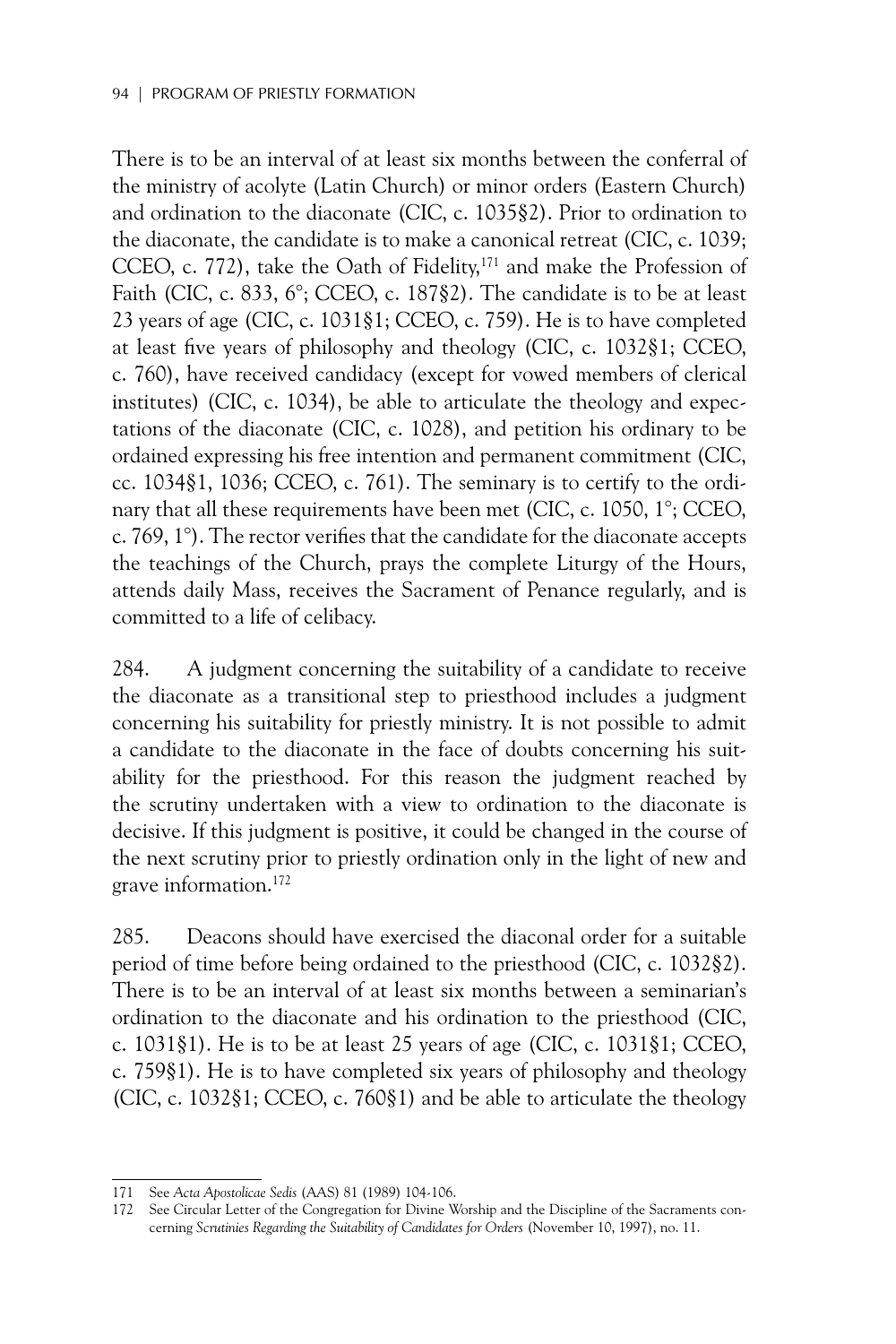and expectations of the priesthood (CIC, c. 1028). He is to petition his diocesan bishop or religious ordinary to be ordained expressing his free intention and permanent commitment (CIC, c. 1036; CCEO, c. 761). The seminary is to certify to the ordinary that all these requirements have been met (CIC, c. 1050, 1°; CCEO, c. 769, 3°). The rector verifies the candidate for the priesthood is ready to assume the teaching, sanctifying, and governing mission of Christ. Furthermore, he should demonstrate pastoral love for others and faithful obedience, in conformity with Christ. Prior to ordination to the priesthood, the candidate is to make a canonical retreat (CIC, c. 1039; CCEO, c. 772) and take the Oath of Fidelity.173

286. The final judgment about a seminarian's admission to candidacy, institution into the ministries of lector and acolyte, and ordination to the diaconate and priesthood belongs to the diocesan bishop or religious ordinary. He is to have positive evidence proving the suitability of a candidate for Orders (CIC, c. 1052§1; CCEO, c. 770). The seminary's evaluations are important in providing this evidence. If such positive evidence is lacking, the seminary must not recommend the advancement of a seminarian.

287. Seminarians who lack the positive qualities for continuing in formation should not be advanced in the seminary program. They should be advised to leave the seminary. Seminarians not recommended for advancement should be notified as early as possible and in a constructive manner. In these cases, an opportunity should be provided for the seminarian to present his self-assessment; others who can speak on the seminarian's behalf should also be heard.

288. When there is doubt about the readiness of a seminarian for advancement, consideration can be given to a recommendation of a period of probation outside the seminary. The time period involved should be specified, not open-ended. The period of probation should have clearly identified goals and means to assess the achievement of goals. Likewise, appropriate supervision is necessary so that this period away would help bring about needed growth for a possible return to the seminary. If doubts remain after this period, the seminarian should not continue in formation.

<sup>173</sup> See Circular Letter of the Congregation for Divine Worship and the Discipline of the Sacraments concerning *Scrutinies Regarding the Suitability of Candidates for Orders* (November 10, 1997), Enclosure IV*.*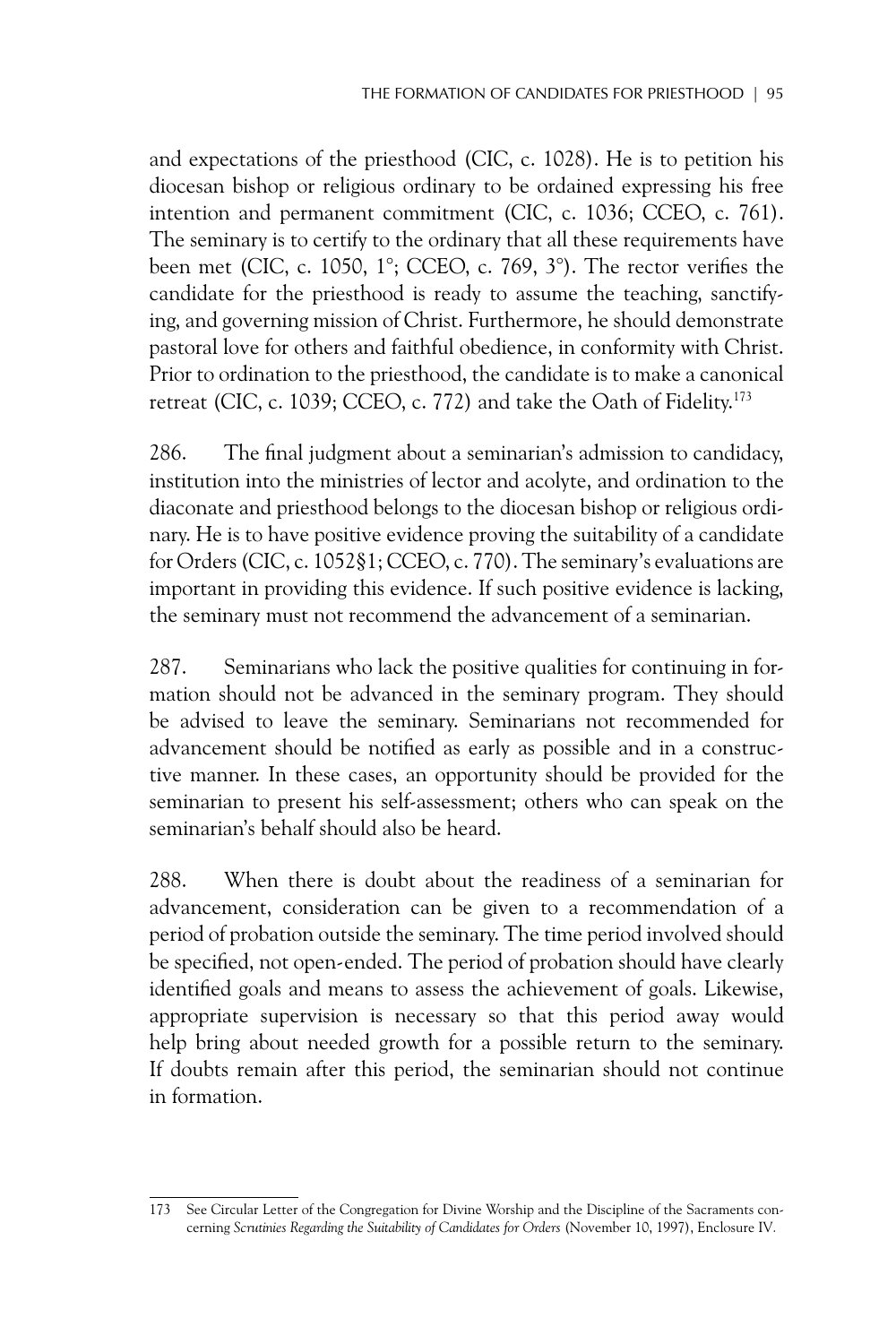289. Houses of formation should maintain appropriate collaborative relationships with the administration and faculty of union-model theologates and other study centers in order to aid the evaluation of their candidates.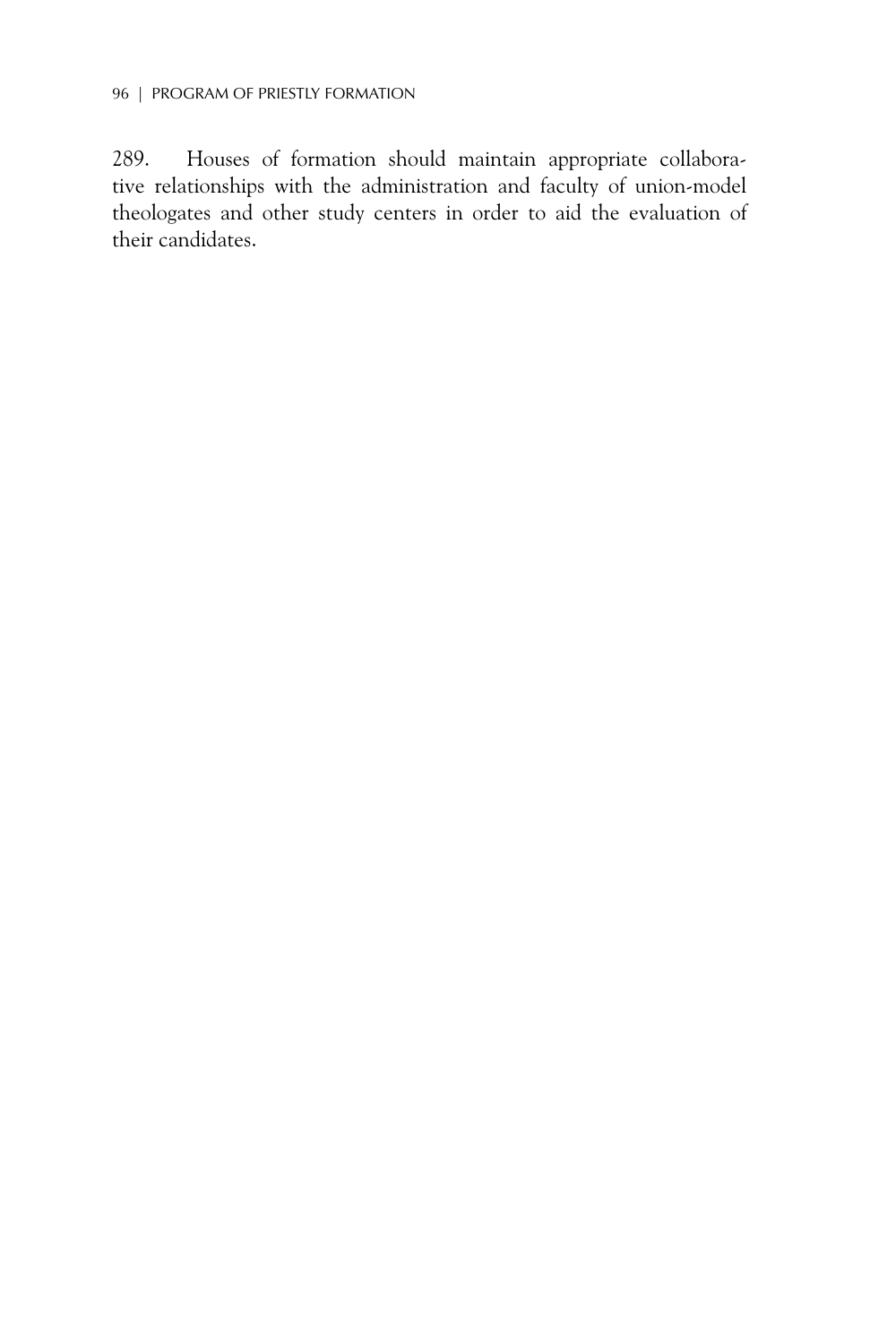# Seminaries: Governance, Administration, and Faculty Governance

# **INTRODUCTION**

290. Seminaries are to be a continuation in the Church of the apostolic community gathered around Jesus.174 This basic organizing principle means the seminary is first and foremost a learning community of the disciples of Jesus. At the same time, the seminary is a community of charity and friendship, where fraternal bonds are anchored in genuine relationships to the Lord and his Body, the Church. Finally, the seminary is a worshipping and praying community that finds its source and summit in the celebration of the Eucharist.

# **GOVERNANCE**

291. Governance is the responsibility of the diocesan bishop or religious ordinary. In order to fulfill this responsibility, the diocesan bishop or religious ordinary may work in collaboration with the seminary board or boards and others the bishop or religious ordinary may delegate. The governing authority establishes the mission and exercises general oversight of the seminary. The seminary should have a precise program "characterized by its being organized and unified, by its being in harmony or correspondence with one aim which justifies the existence of the seminary: preparation of future priests" (*Pastores dabo vobis*, no. 61).

292. In their efforts to "organize and unify," diocesan bishops and religious ordinaries, for their respective seminaries, ensure that the directives of the Holy See and the United States Conference of Catholic Bishops are fully and effectively implemented through the mission, goals, and

<sup>174</sup> See *Pastores dabo vobis*, no. 60.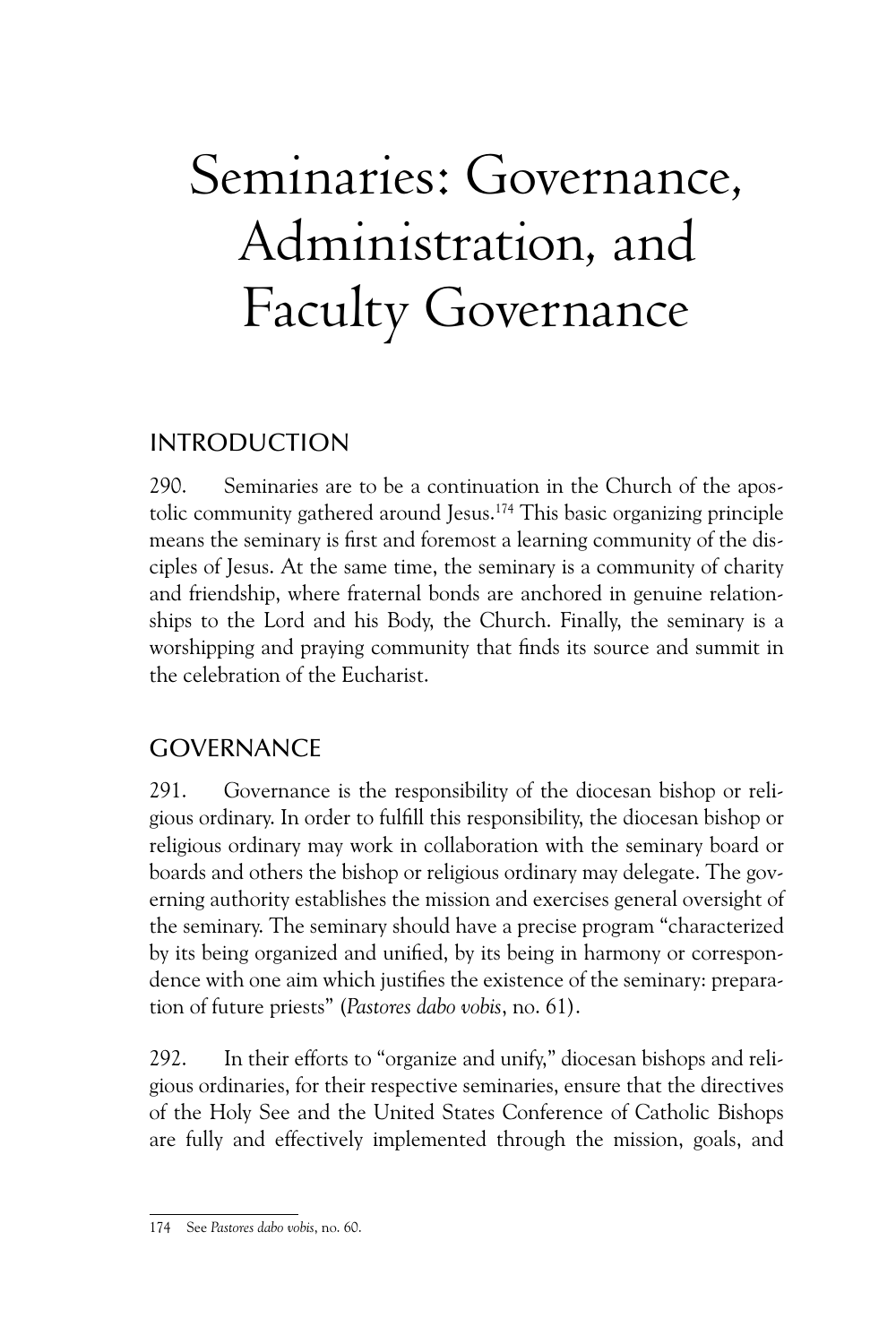programs of the seminary; through long-range planning; through the appointment of the rector; and through seminary policies. In keeping with the principle of subsidiarity, the governing authority does not normally enter directly into the day-to-day administration of the seminary, since such duties are the responsibility of the rector.<sup>175</sup>

## The Role of the Diocesan Bishop or Religious Ordinary

293. The diocesan bishop or the religious ordinary oversees the implementation of the *Decree on the Training of Priests* and the *Program of Priestly Formation*, and he ensures that the seminary statutes correspond to canon law. The diocesan bishop or religious ordinary discharges these responsibilities personally and through the seminary board(s), the rector, seminary administration, faculty, and staff. He should visit the seminary and have vigilance for the seminarians. He should also encourage and support the rector, the administration, and the faculty in their dedication to this apostolate.176

294. The diocesan bishop or religious ordinary ensures that the administration and faculty of the seminary offer a program in accord with the mind of the Church—including an approved written rule of life—and in keeping with the standards of the seminary's accrediting agency.

295. It is essential that frequent and open communication be maintained between ecclesiastical authorities and the rector, the administration, and faculty to discuss the changing needs of the Church, the progress of seminarians, and developments in the seminary program.

296. At times, candidates for the diocesan priesthood attend seminaries owned and operated by religious and not by a diocese. In such instances, the local diocesan bishop has canonical responsibility for the welfare of all diocesan seminarians in attendance there.177 Accordingly, he should be in regular communication with the seminary administration and accorded a voice in the governance of the seminary.

<sup>175</sup> See CIC, c. 260.

<sup>176</sup> See CIC, c. 259§2; CCEO, cc. 336§1, 356§2.

<sup>177</sup> See Bishops' Committee on Priestly Formation, "Relationship of the Local Ordinary (Bishop) to the Seminary Owned and Operated by Religious" (1981).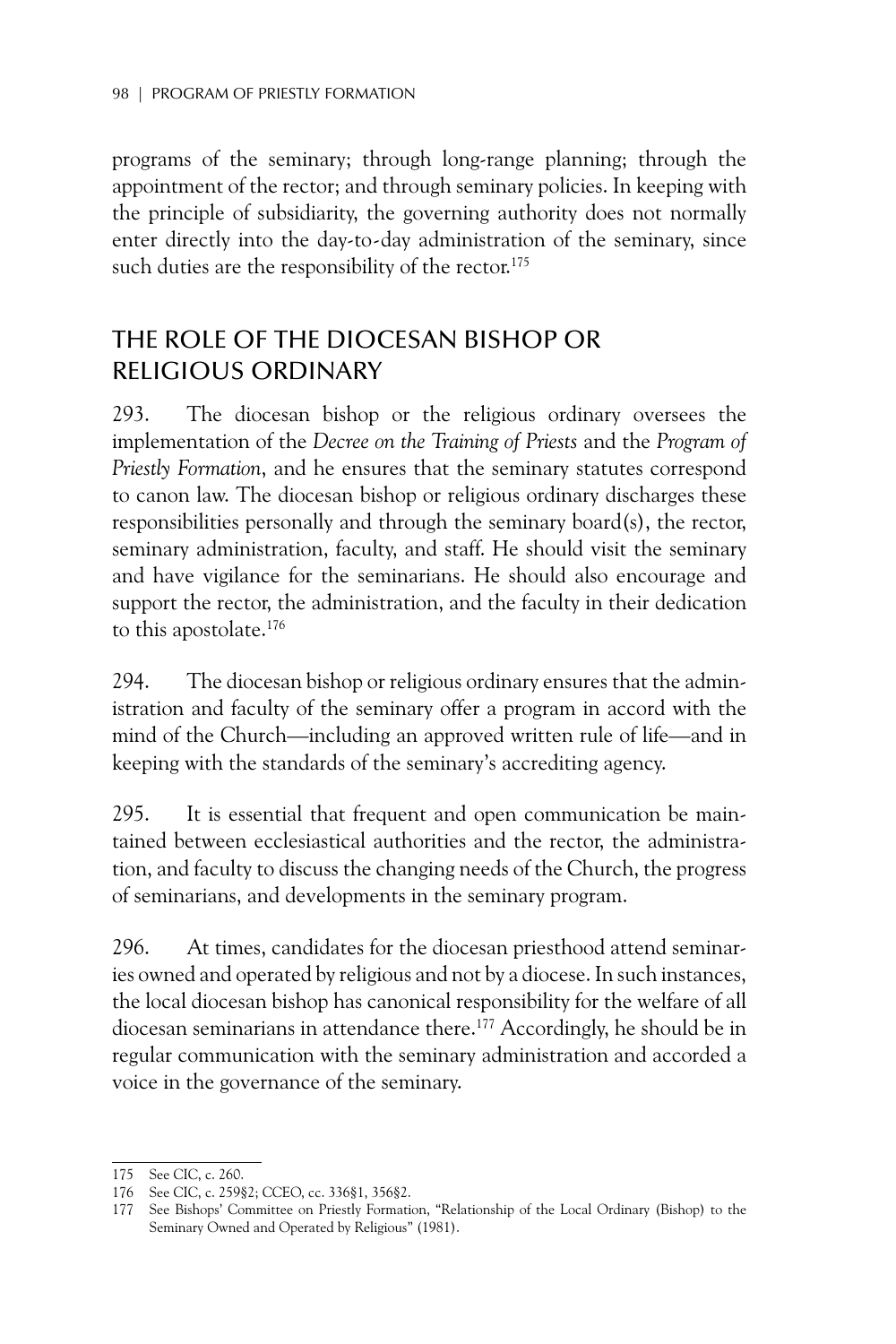297. The formation of religious candidates for priesthood is the responsibility of each institute or society and is regulated by the constitutions and other canonical legislation or directives pertaining to religious, as well as by the directives of this *Program of Priestly Formation*.

298. Most religious seminaries are collaborative ventures of several religious institutes or societies. Responsibility for the canonical form of governance belongs to those who hold ecclesiastical jurisdiction. The statutes of such institutions must be approved by the competent ecclesiastical authority. The Holy See must approve priestly formation centers formed by a number of religious institutes or societies.

## Seminary Boards

299. A variety of structures is legitimately used in the governance of seminaries in the United States. In situations with multiple boards, the bylaws of each should establish the clear jurisdiction and purpose of each board or corporation. Care should be taken to guarantee that the bylaws of these corporations and boards are canonically proper and in accord with civil law, providing for suitable ecclesiastical oversight.

300. An advisory board can provide a valuable service to the seminary by offering wise counsel to the diocesan bishop or religious ordinary on governance of the seminary in accord with church law, the *Program of Priestly Formation*, and the standards of the seminary's accrediting agency.

301. Members of the board should represent the clergy, religious, and laity who share a concern for priestly formation and higher education. They should be selected from the local churches and religious institutes or societies that the seminary serves. The board ought to reflect the multicultural composition of the Church in the region or diocese(s) it serves.

302. Boards should have a well-articulated policy and an active practice of board development, so that board members can fulfill their responsibilities more effectively. This policy should include a provision for the regular evaluation of the board's own performance.

303. When seminary boards have fiduciary responsibility for the seminary, the members should be well prepared for that role and discharge their responsibility effectively.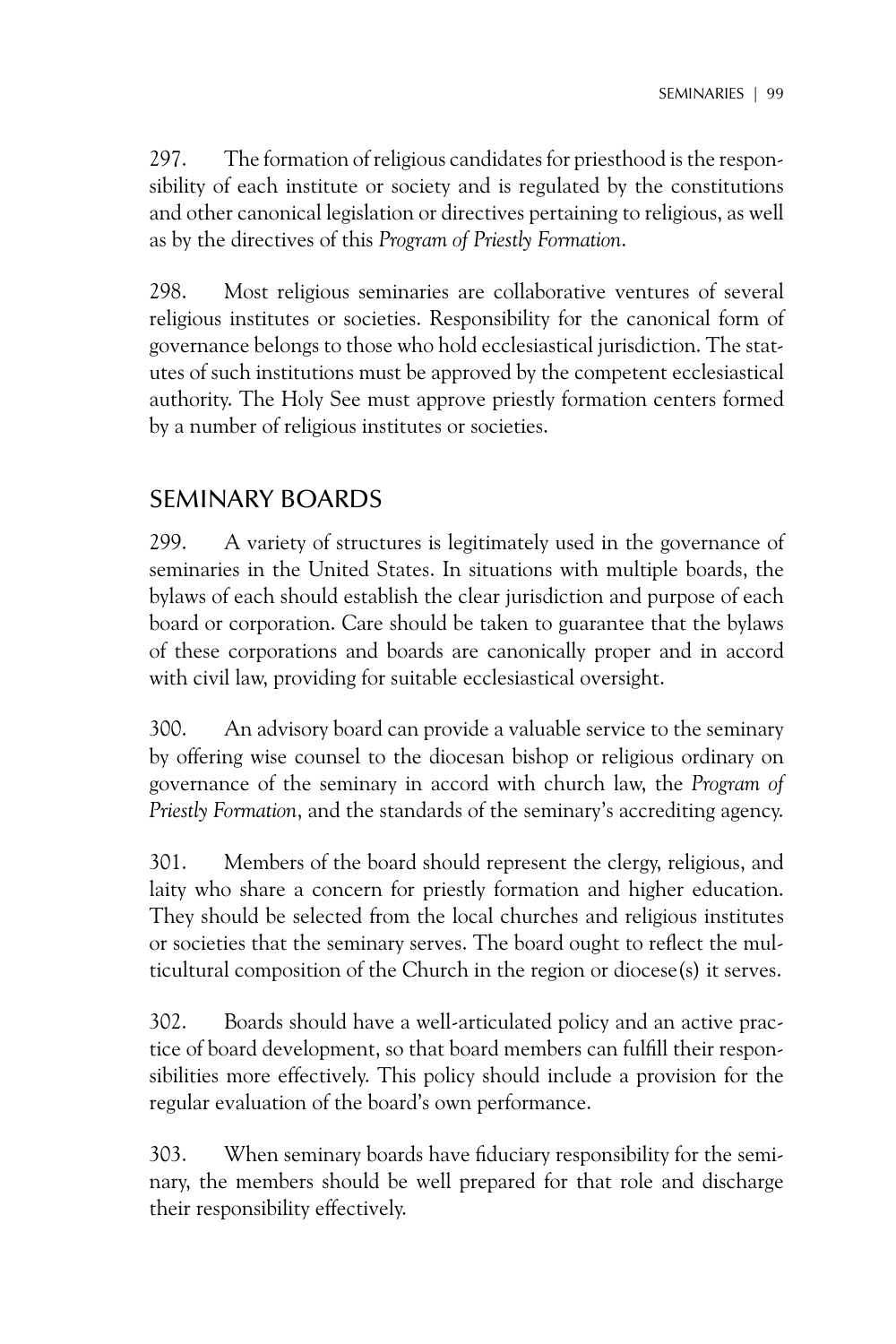## FORMATION OF GOVERNANCE POLICY<sup>178</sup>

304. The process used to form governance policy should be clearly defined by the bishop or religious ordinary in consultation with the seminary board(s) and the rector. The process should clearly identify the scope of governance authority and responsibility, while protecting the principle of subsidiarity and avoiding intrusion into administrative matters of the seminary.

305. The most important governance policy is the mission statement of the seminary. Each mission statement must incorporate a clear understanding of and commitment to the formation of men for the ministerial priesthood. It is also important for the seminary to respond to the priorities of local churches and communities it services through the establishment of appropriate policies.

306. Proposals regarding governance policy are often initiated at the level of the seminary community where concrete needs and problems occur. After review by the seminary faculty and administration, policy proposals of major importance are presented by the rector to the seminary board and appropriate ecclesiastical authority for approval. Consultation of the seminary community, including seminarians themselves, should be characteristic of policy making in seminaries.

## PI ANNING

307. Planning provides for the long-range stability of the seminary, the effective implementation of its mission, and good stewardship of all associated resources. A realistic conception of the seminary's future should include effective planning regarding personnel, facilities, enrollment, finances, budget, and development. In their efforts to plan for the seminary's future, bishops and religious ordinaries should enlist the assistance of the seminary board as well as the rector, the administration, and the faculty of the seminary.

<sup>178</sup> By "governance policy" in this document is meant those norms, laws, and decrees that strictly speaking flow from the rights and obligations inherent in the authority of the diocesan bishop or religious ordinary. Administrative policies are the responsibility of those deputed for the internal operation of the seminary, particularly the rector. Administrative policy means operational rules, regulations, and procedures that implement the mission and governance policy approved by the diocesan bishop or religious ordinary.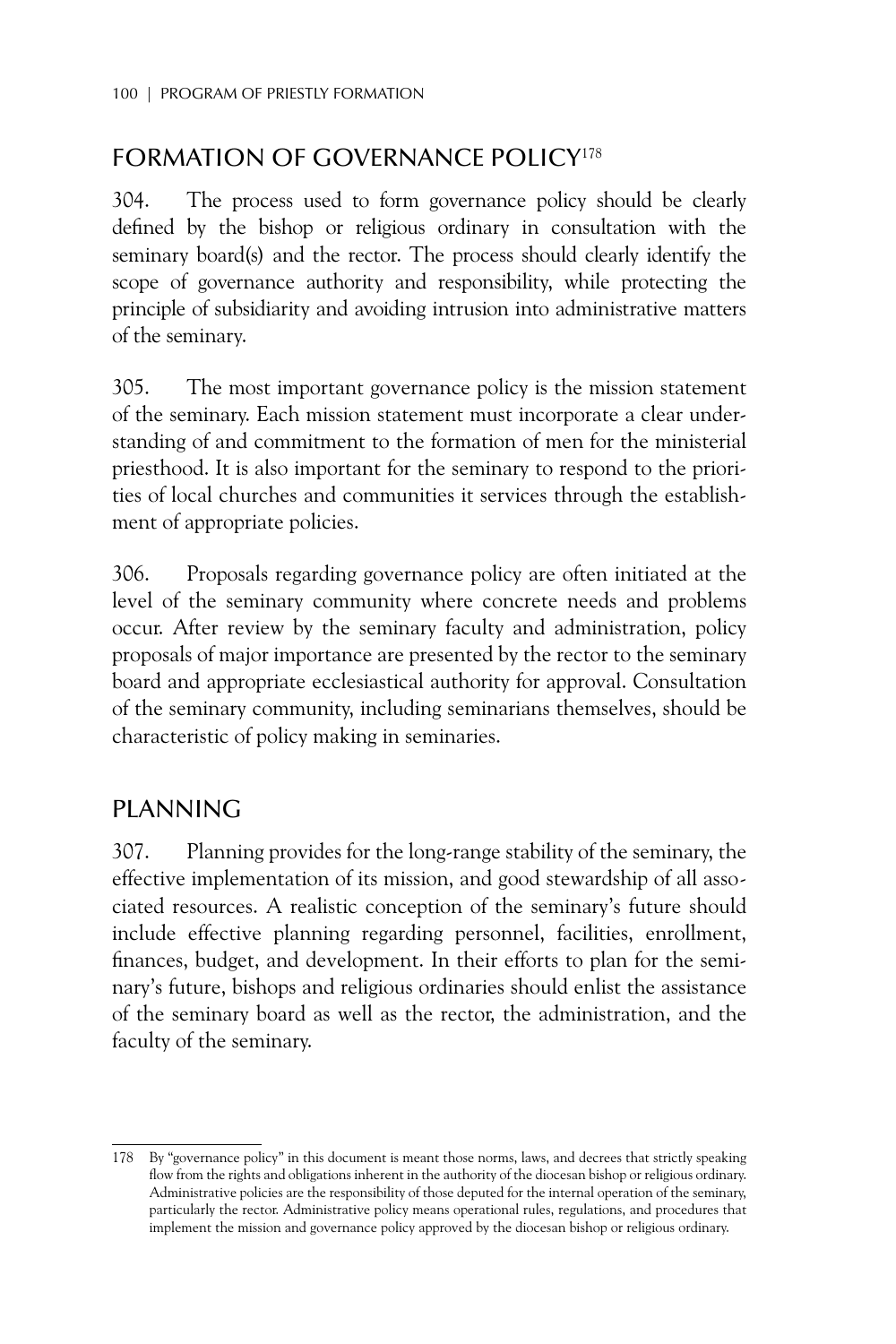308. The Scriptures impose on ecclesiastical authorities the obligation of finding worthy and faithful co-workers in the service of God's people.179 Diocesan bishops and religious ordinaries should encourage exemplary priests to enter the seminary apostolate and be willing to release them for such service. Seminaries should cooperate with diocesan bishops and religious ordinaries in the preparation of priest personnel. Deacons, religious, and lay men and women should also be encouraged to prepare for work in seminary education and receive assistance when appropriate. Dioceses and seminaries must honestly plan for the financial commitment that this requires.

309. Facilities should be adequate to the seminary's needs and suitable for an institution of either secondary or higher education. The seminary buildings should provide an atmosphere conducive to human, spiritual, intellectual, and pastoral formation.

310. Effective education requires other physical resources, such as libraries, laboratories, computer facilities, and other information technology centers.

311. Adequate enrollment is a critical component of a healthy priestly formation program. Consistently low enrollment may endanger the effectiveness of community life and learning. It will normally result in poor stewardship of resources and may affect the morale of the seminary community. Careful monitoring of the enrollment of qualified students is critical for realistic planning. In those seminaries where enrollment has been consistently low for a protracted period, consolidation should be investigated.

312. A seminary must have sufficient financial resources to achieve its mission effectively now and in the future. The raising of annual operating income as well as endowments<sup>180</sup> should be planned and developed in such a way as to allow the rector to fulfill his essential role as pastor of the seminary community.<sup>181</sup>

<sup>179</sup> See 1 Tm 5:22; see *Pastores dabo vobis*, no. 65.

<sup>180</sup> See CIC, c. 264; CCEO, c. 341.

<sup>181</sup> See CIC, c. 262; CCEO, c. 336§2.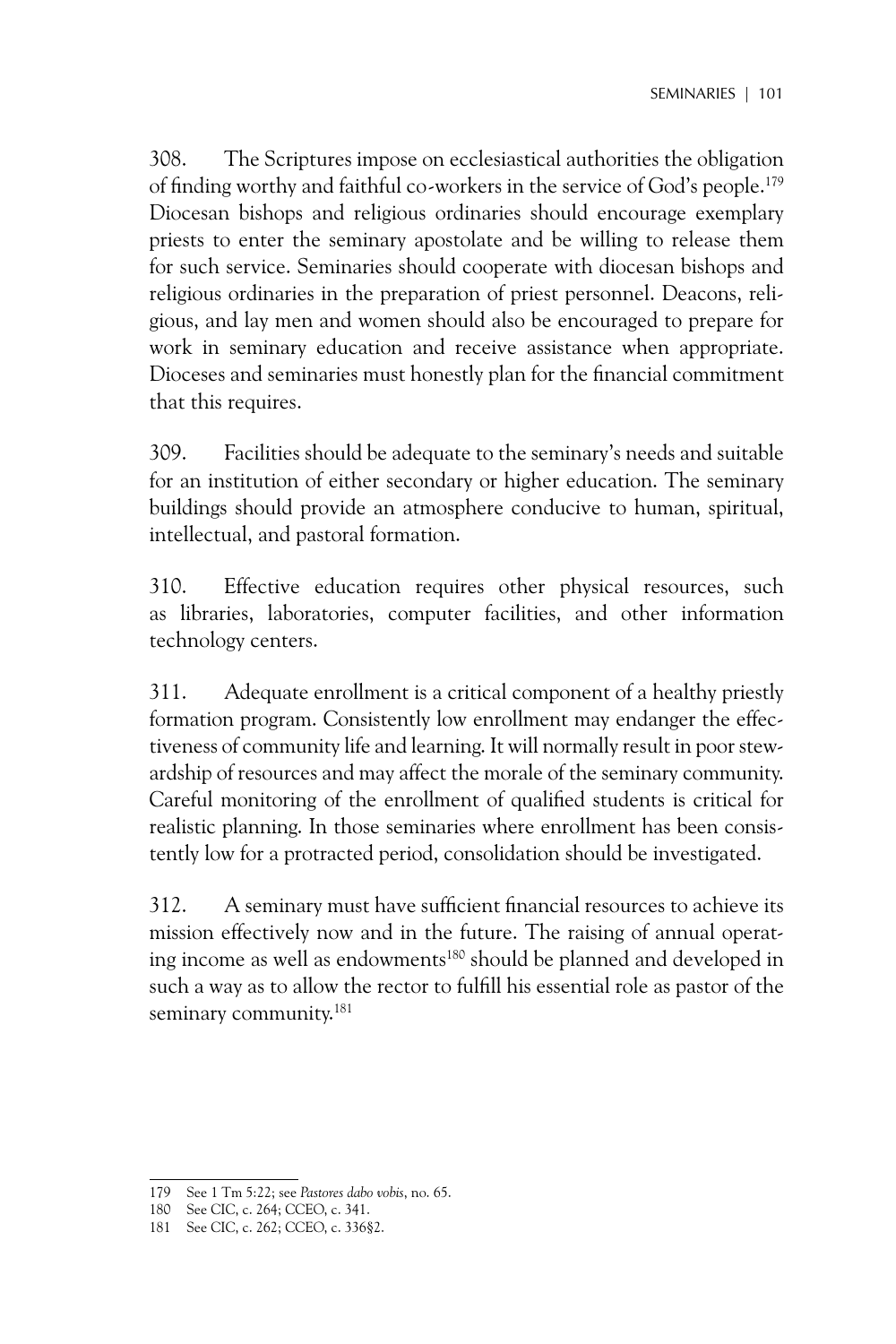# Administration

# **STRUCTURE**

313. The administrative structure of the seminary will depend on the nature, size, model, and level of the priestly formation program. It is important that administrative structures and the responsibilities of administrative personnel be clearly defined in light of the purpose of the seminary. Descriptions given here should be adapted to each program.

## Administration

314. Administrators in seminaries should be conscious that they are forming seminarians by the very work of administration, as they model for them this pastoral activity. The exercise of authority should be clearly seen as service.

Administration is always relational:

- It values the life and potential of each member of the community.
- It nurtures and challenges growth in members of the community in accord with the Gospel and the tradition of the Church.
- It models mature Christian behavior.
- It values interior responsibility over simple external conformity.
- It enables others to be of service to the community.
- It respects and values the dignity of others.
- It is always to be a ministry of love.
- It promotes communication within the institution and between the institution and its constituencies.
- It operates by the principle of subsidiarity.

315. Administrative policies should be made by the appropriate authorities in an atmosphere of trust and understanding. While adhering to the goals of priestly formation, administrators, faculty, and staff should respond appropriately to the needs and suggestions of seminarians. They should foster initiative as well as individual and group responsibility by observing the principles of subsidiarity and collaboration, while demon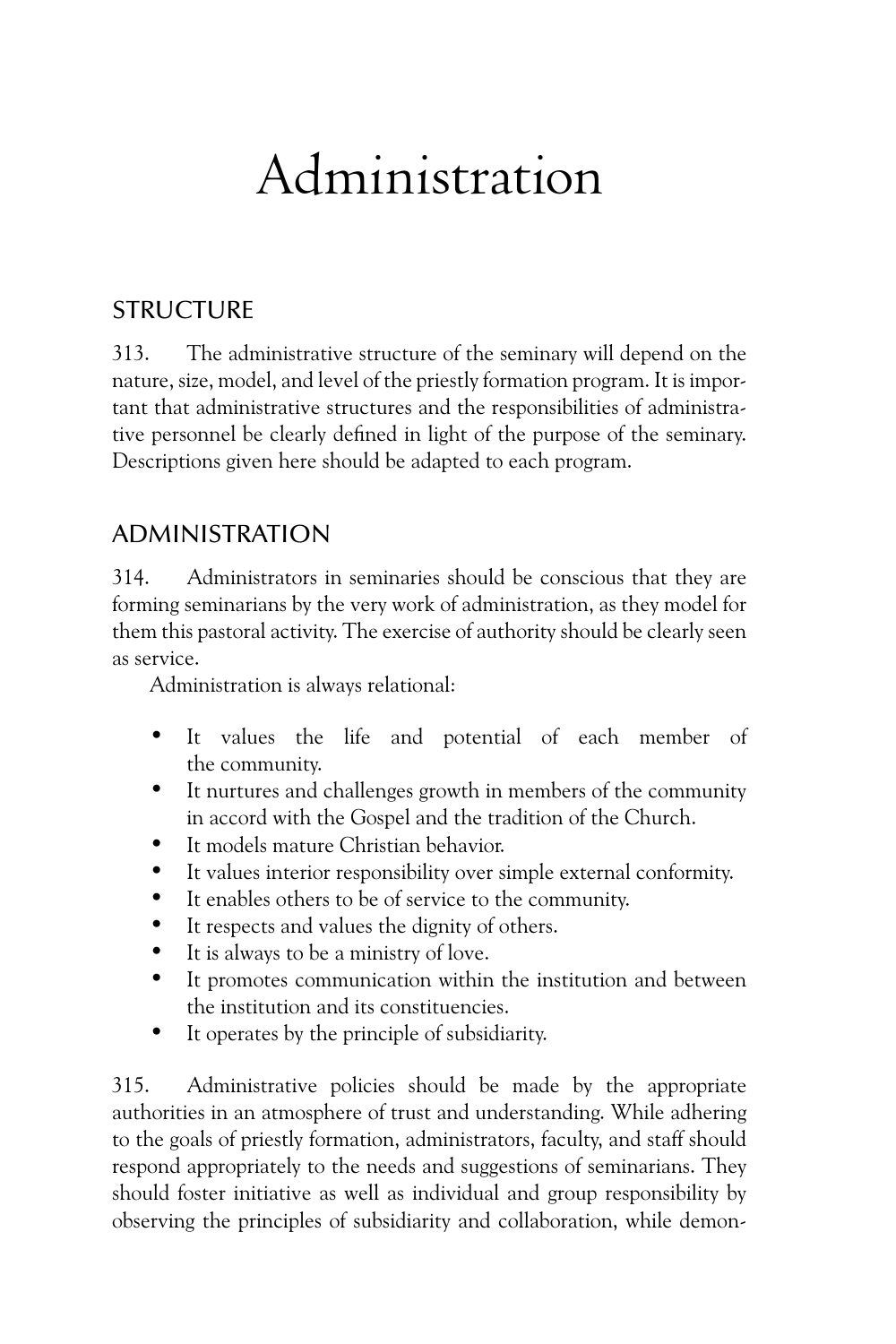strating forthright and confident leadership. Seminary administrators have a unique opportunity to serve as models of leadership for seminarians.

# Administrative Positions

316. Seminaries may use different titles to describe necessary administrative functions. Whatever the determination of titles, the functions described below are needed for an effective priestly formation program. In keeping with the unique nature and purpose of the seminary, major administrative posts are normally assigned to priests. All administrative personnel should have adequate preparation and the experience necessary to carry out the responsibilities they are assigned. They should understand the mission of the Church and seminary and be supportive of it.

317. Seminary administrators bear a special responsibility for planning, organizing, directing, and evaluating the implementation of the *Program of Priestly Formation* in their respective institutions.

## **The Rector**

318. The rector, always a priest, serves as the pastor of the seminary community.182 He sets the direction and tone of the seminary program. By creating a climate of mutual confidence and trust, he elicits the full cooperation and involvement of faculty and students. His job description should be carefully drawn to ensure that he has the authority to discharge properly the responsibilities of his office. Given the extent and gravity of these responsibilities, the diocesan bishop or religious ordinary should ensure that the rector not have additional obligations outside the seminary that detract from his primary duties.

319. The rector is appointed by appropriate ecclesiastical authority, who, according to local statutes, seeks consultation with the seminary board and other interested parties, including the faculty. He is to make a profession of faith and take the oath of fidelity at the beginning of his term.183 The rector is responsible to the diocesan bishop or religious ordinary and should consult with him in matters of major concern. As a

<sup>182</sup> See CIC, c. 262; CCEO, cc. 336§2, 341.

<sup>183</sup> See CIC, c. 833, 6°.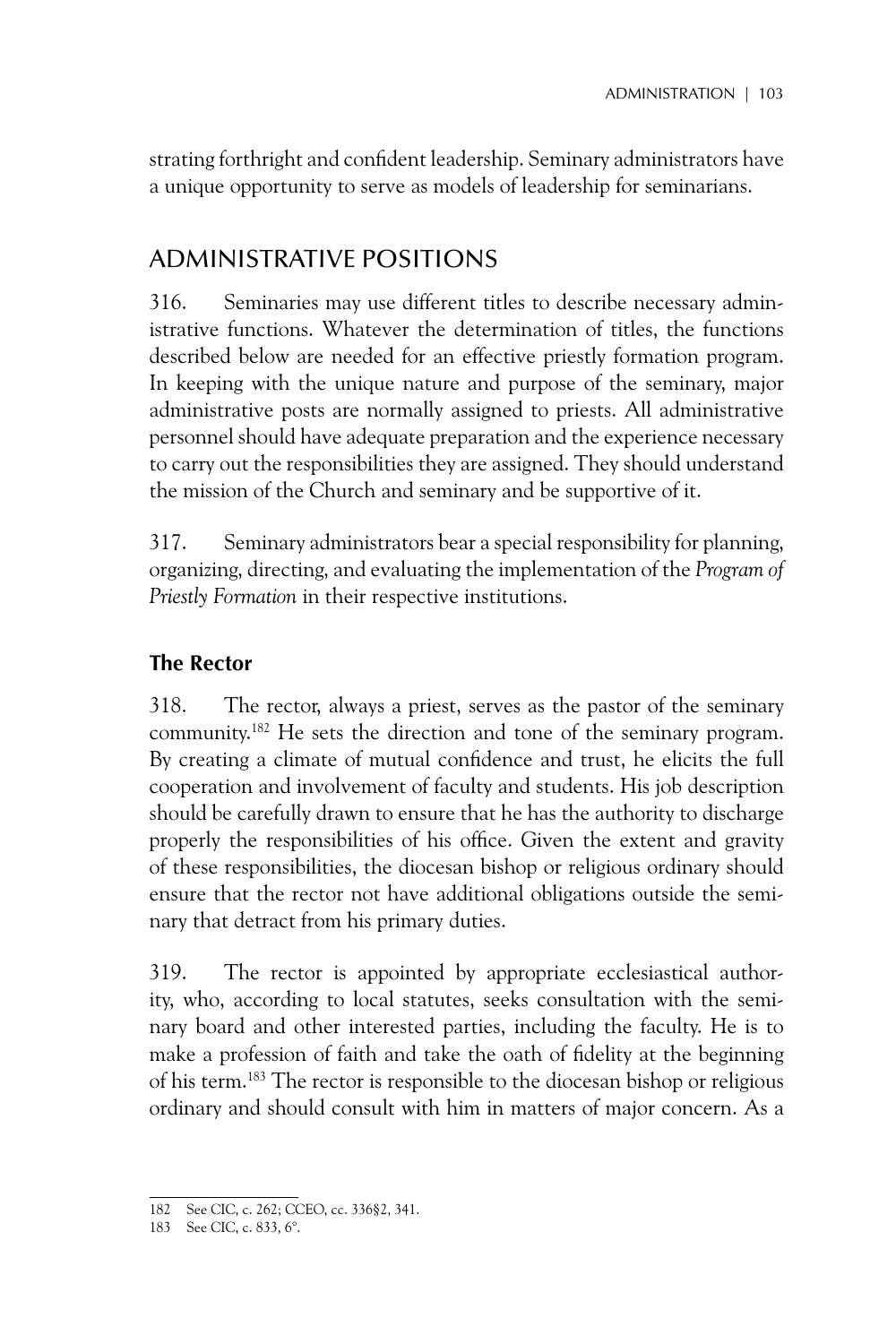rule the rector is also responsible to a seminary board, if a legal corporation exists. If the board is advisory, he should give thoughtful consideration to its counsel and take advantage of its expertise in administering the seminary.

320. The rector serves as chief administrative officer and principal agent responsible for the implementation of the seminary program.<sup>184</sup> He should also maintain close contact with the bishops and religious ordinaries of the dioceses and religious institutes or societies that the seminary serves. In addition, he is often responsible for public relations and development, though he may delegate these tasks to others. Although these duties may call him away from the seminary, it is important that the rector serve as leader of the internal life of the seminary both as pastor and priestly model.

321. The spiritual and personal welfare of faculty and students is a central responsibility of the rector. Regularly, the rector should give conferences to the seminary community. He should frequently preside at prayer and at the Eucharist.

322. As provided for other members of the faculty, the rector should "be carefully prepared in sound doctrine, suitable pastoral experience and special spiritual and pedagogical training."185 The rector should be a model of priestly virtue, able to live himself the qualities he encourages in students. A man of sound and prudent judgment, the rector should give evidence to a love of and dedication to the Church's service.

323. Depending on the size and structure of the seminary, the rector may also assume some of the responsibilities of other administrators mentioned in this chapter, with the exception of the spiritual direction of seminarians.

## **Vice-Rector**

324. The vice-rector, always a priest, assists the rector in areas determined by the rector and each seminary's administrative structure. Tasks vary according to the needs of the particular seminary.

<sup>184</sup> See CIC, c. 261; CCEO, c. 338§2.

<sup>185</sup> *Optatam totius*, no. 5.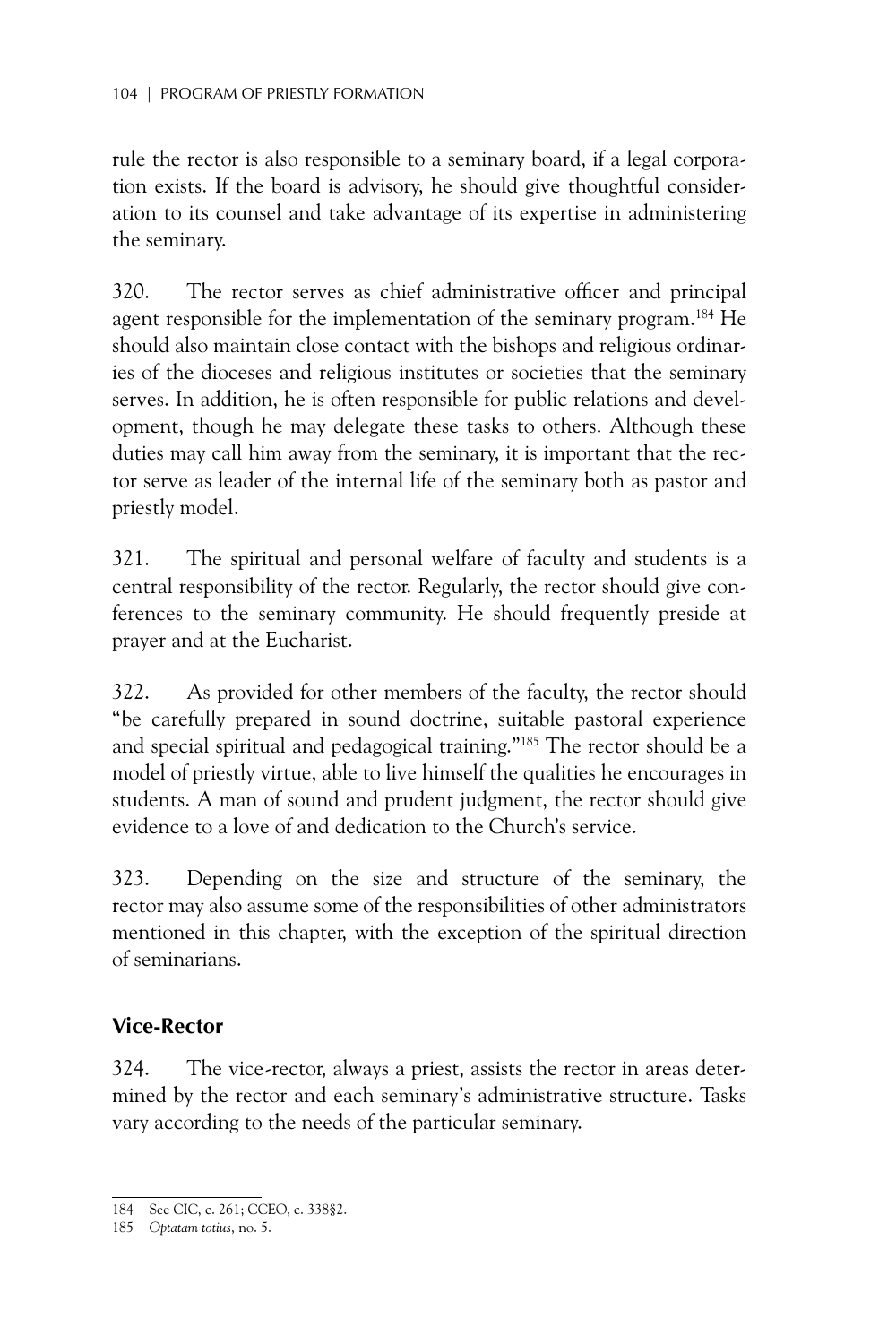## **Director of Human Formation**

325. The director of human formation is a priest who coordinates the human formation program of the seminary (see *Pastores dabo vobis*, nos. 43-44) in collaboration with the rector, other formation mentors/advisors, and seminary faculty and staff. The director and the formation faculty work in the external forum as agents of the rector. The director of human formation may also oversee the discipline of the seminary and the implementation of the Rule of Life. He should be exemplary for his personal maturity, pastoral experience, and appreciation of the psychological and human sciences.

326. The director oversees the annual evaluation process in collaboration with the rector, other formation mentors/advisors, and the seminary faculty and staff. The evaluation of seminarians can benefit from a team or faculty group assisting in the process.

327. The director of human formation makes provision for psychological and counseling services in areas distinct from spiritual direction. These services are made available to seminarians for their personal and emotional development as candidates for the priesthood. The counseling given should be consistent with the policy and practice of the total seminary program. The director should ensure that those employed as counselors for seminarians are well versed in and supportive of the Church's expectations of candidates for the priesthood.

## **Formation Mentors/Advisors**

328. Formation mentors/advisors monitor seminarians assigned to them in all four areas of formation and they assist in the evaluation process. They should be priests who are exemplary in their dedication to the Church and to the ministerial priesthood. They should be mature and faithful Catholics who possess a background in human development, Catholic spirituality, and related areas. These formation mentors/advisors function exclusively in the external forum and are not to engage in matters that are reserved for the internal forum and the spiritual director.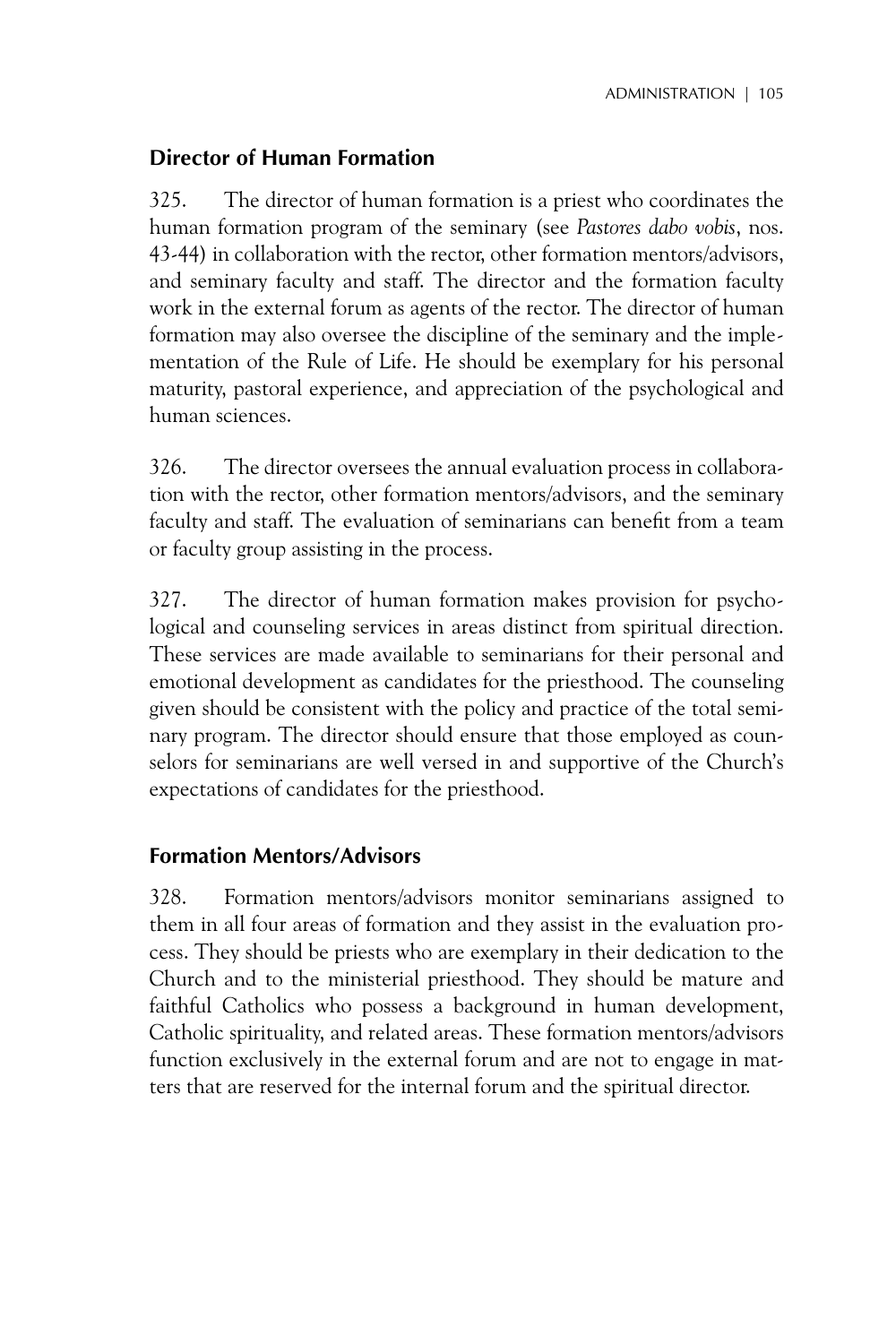## **Director of Spiritual Formation**

329. This priest is appointed by the diocesan bishop or religious ordinary and assists the rector by coordinating the entire spiritual formation program, giving it unity and direction.

330. The director of spiritual formation makes provision for the individual spiritual direction of all seminarians. He meets regularly with the spiritual directors, providing supervision and assistance for their work.

331. Either the director of spiritual formation or the director of liturgy provides for the liturgical life and prayer of the seminary community, making provision for the daily celebration of the Eucharist, the Liturgy of the Hours, and opportunities for celebration of the Sacrament of Penance. He is also responsible for retreats and days of recollection, making sure they are well planned and carefully executed.

## **Spiritual Directors**

332. Priests who are assigned as spiritual directors and designated for this function by the diocesan bishop or religious ordinary186 are responsible for the individual spiritual direction of seminarians. Those who act in this capacity should be exemplary priests who are dedicated to the Church's service and to the ministerial priesthood. They should be wise, seasoned priests and possess some formal training in spirituality and related areas of expertise. Individual spiritual directors should continue to develop their skills and abilities through ongoing education programs and through inservice discussions with their fellow directors, taking care to preserve confidentiality in matters of the internal forum.

333. Since spiritual direction takes place in the internal forum, the relationship of seminarians to their spiritual director is a privileged and confidential one. Spiritual directors may not participate in the evaluation of those they currently direct or whom they directed in the past.187

<sup>186</sup> See CIC, c. 239§2; CCEO, c. 339§1.

<sup>187</sup> See CIC, c. 240§2; CCEO, c. 339§3.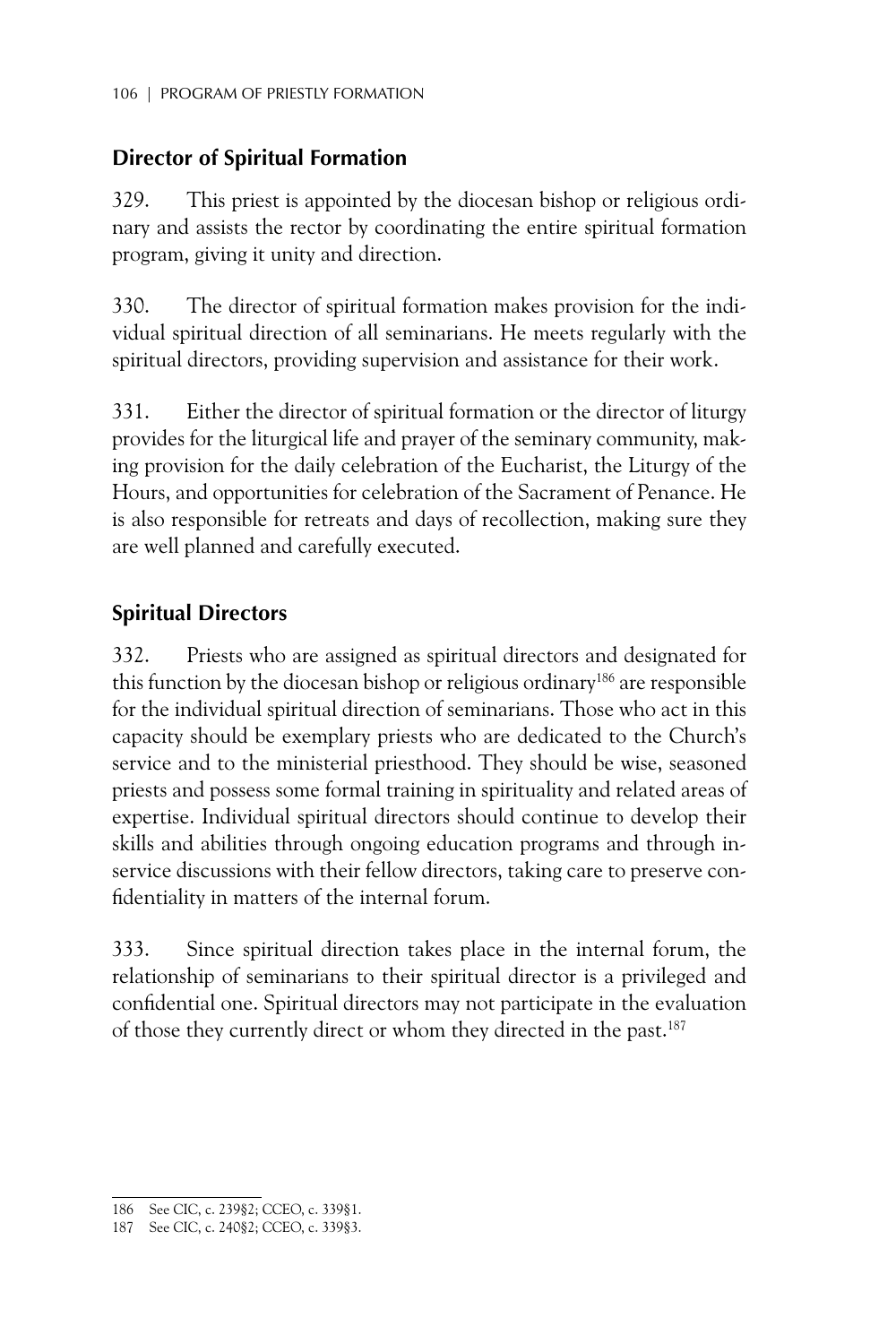## **Academic Dean/Director of Intellectual Formation**

334. The director of intellectual formation, normally a priest, is the academic dean, who normally should possess a terminal degree and assists the rector in intellectual formation, including faculty hiring and development. The academic dean administers the intellectual formation program of the seminary in all its aspects: curriculum, courses, methods of instruction, and the academic quality and performance of faculty and students.

335. In the case of collaborative seminaries, this director coordinates the academic work of the seminarians at the affiliated college or university.

336. The director of intellectual formation may be assisted by a registrar, who is responsible for maintaining the academic records of students.

## **Director of Pastoral Formation**

337. The director of pastoral formation assists the rector in the pastoral formation of seminarians. The director coordinates the pastoral activities of students, so that they engage effectively in pastoral programs, reflect on their work, and gain deeper insight into the mission of the Church.

338. The director provides an evaluation of the seminarians' work, calling attention to their strengths and their potential for general and specialized ministries.

339. The director provides adequate pastoral supervision for the seminarians, including the orientation and training of adjunct fieldeducation supervisors who work directly with the seminarians in their pastoral assignments.

340. If the director of pastoral formation is more than an organizer of field education experiences, then this position should be filled by a priest.

## **Librarian**

341. The librarian ordinarily enjoys faculty status and administers the library according to the standards of the respective professional accrediting and educational associations. The librarian ordinarily reports to the academic dean.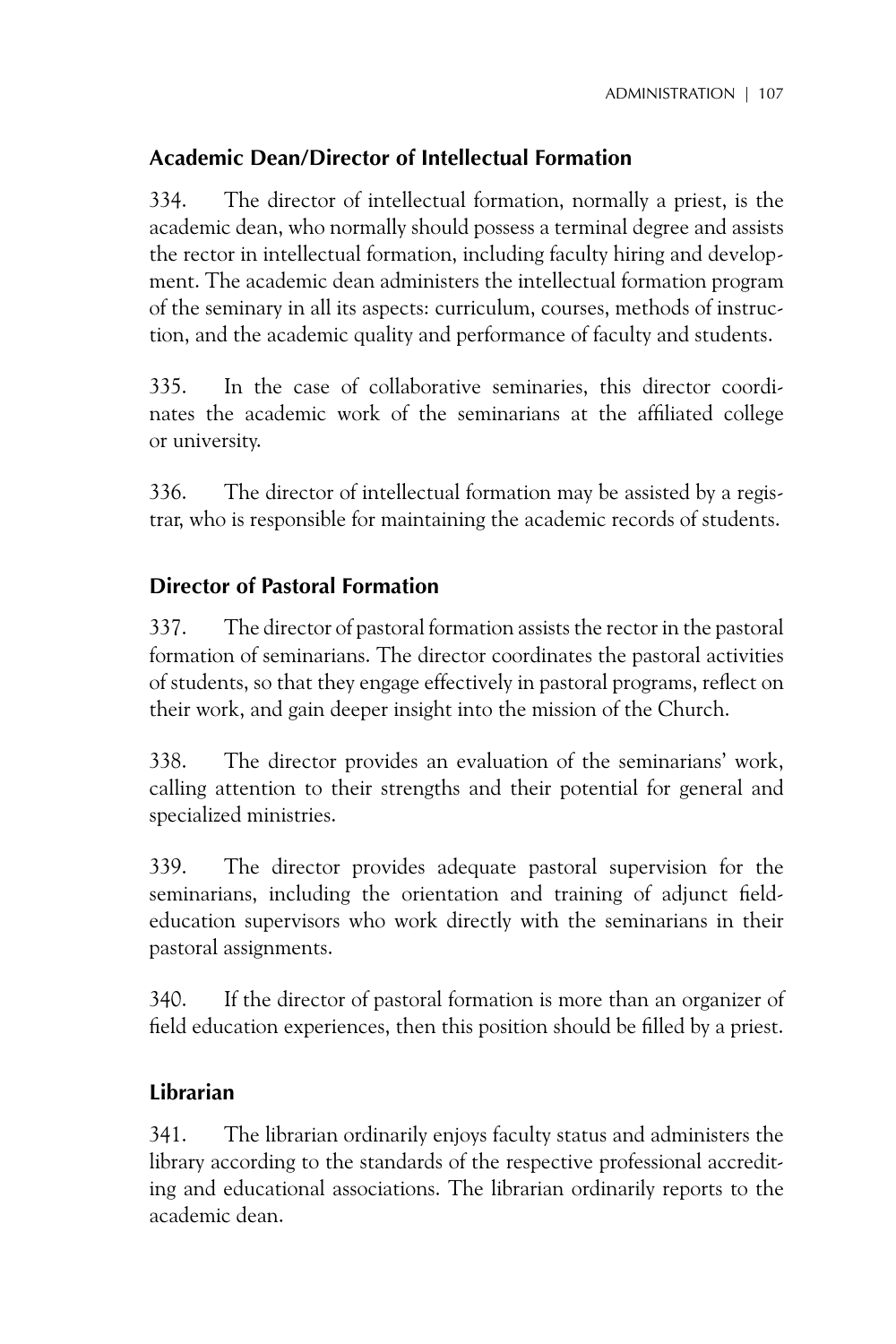## **Development and Public Relations Officer**

342. A person may be appointed to assist the rector in planning, communications, public relations, and fund raising. This officer makes the seminary known to the general public, especially priests, vocation directors, schools, parishioners, and others, in an effort to attract new seminarians and gain support for the seminary.

## **Business Manager**

343. The business manager or treasurer assists the rector in the stewardship of the financial and physical resources of the seminary.188 The business manager assists the rector in budget preparation and implementation as well as supervision of service personnel.

# **FACULTY**

## **Conditions of Service**

344. The central role of the seminary faculty is highlighted in the documents of the Church. The qualities necessary for faculty members have been stated generically by the Second Vatican Council: pastoral experience and spiritual, academic, and professional preparation.<sup>189</sup>

345. All members of the academic and formational faculty of the seminary are approved and appointed by the competent ecclesiastical authority on recommendation of the rector according to the approved statutes of the institution.190 In order to teach on an ecclesiastical faculty, a canonical mission from the appropriate ecclesiastical authority is required.<sup>191</sup> In both cases, such commissioning represents a collaborative link between the faculty member and the Magisterium. "The theologian's code of conduct, which obviously has its origin in the service of the Word of God, is here

<sup>188</sup> See CIC, c. 239§1; CCEO, cc. 338§1, 339§1.

<sup>189</sup> See *Optatam totius*, no. 5; CIC, c. 253§1; CCEO, cc. 340§1, 351.

<sup>190</sup> See *Optatam totius*, no. 5; CIC, c. 253§1; CCEO, cc. 340§1, 351.

<sup>191</sup> See John Paul II, *Sapientia christiana* (*On Ecclesiastical Universities and Faculties*), no. 27, 1; CIC, c. 818; CCEO, c. 644.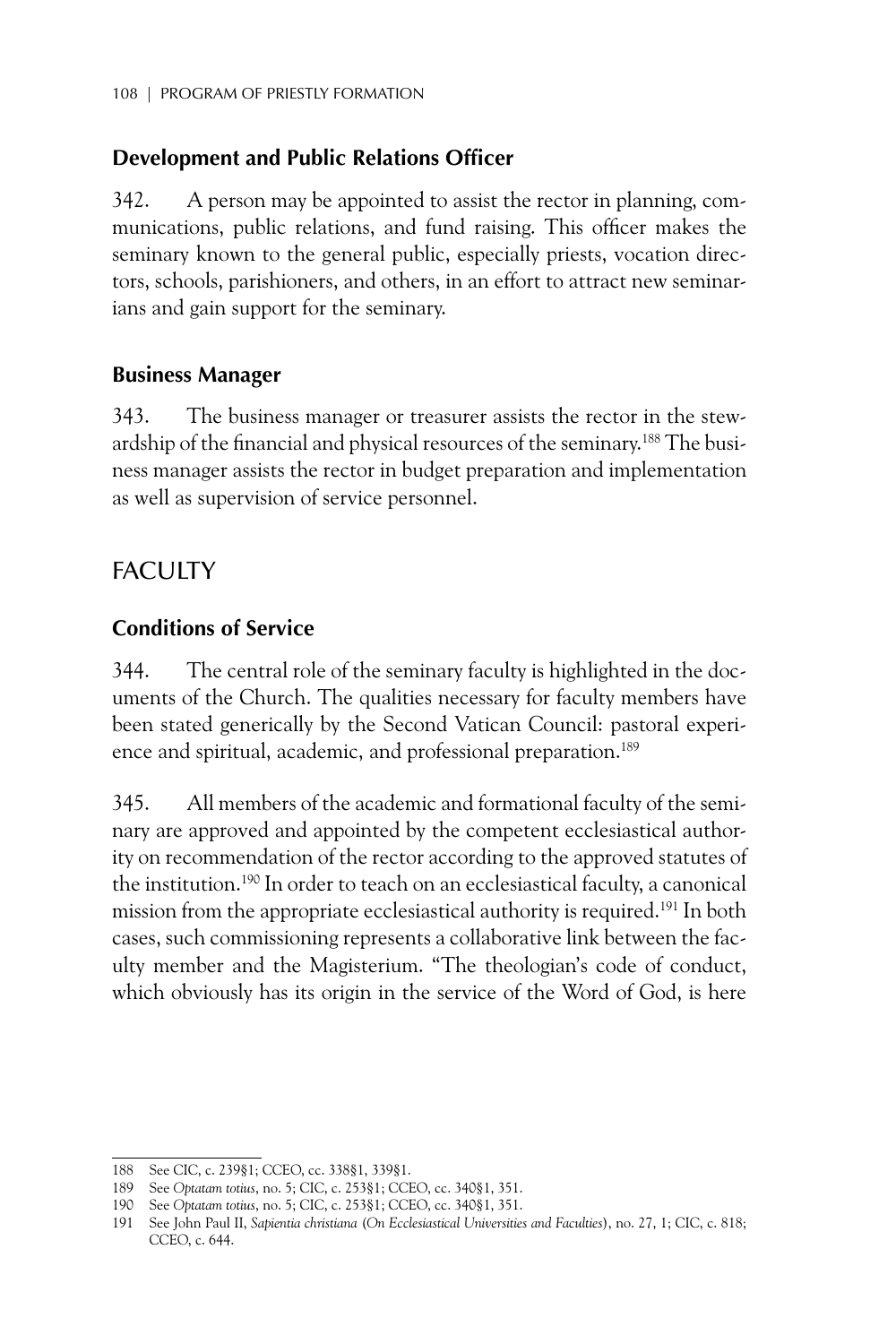reinforced by the commitment the theologian assumes in accepting his office, making the profession of faith, and taking the oath of fidelity."192

346. The professors should have advanced, preferably terminal, degrees in their teaching areas. Professors in the sacred sciences, as well as philosophy, should possess a doctorate or licentiate from a university or institution recognized by the Holy See.<sup>193</sup> Priest faculty members should have appropriate experience in pastoral ministry.

347. As a general rule, professors for significant portions of the course of studies in the major theological disciplines ought to be priests.<sup>194</sup> To provide excellent and competent faculty, diocesan bishops and religious ordinaries should be generous in encouraging priests to prepare for seminary work or in releasing their priests for this ministry, even if the seminary is not their own.

348. Priests who are responsible for the human, spiritual, intellectual, and pastoral dimensions of priestly formation can be assisted by outstanding laypersons and/or non-ordained religious, all of whom have a particular expertise that can contribute to priestly formation.<sup>195</sup>

349. Seminaries should establish long-range plans for faculty development. This should include plans for recruiting and supporting faculty, as well as plans for faculty to improve their teaching skills and scholarship.

350. The nature of high school and college seminary formation and the breadth of expertise required for a liberal arts education mean that the dedicated presence of many lay men and women will play an especially important role on these levels. By modeling a love for the Church as she is, a wholehearted fidelity to her teaching, a loyalty to the pope and bishops, an appreciation of the priesthood, and a collaborative spirit in ministry, men and women religious and lay men and women make an important contribution to priestly formation on all levels.

<sup>192</sup> Congregation for the Doctrine of the Faith, *Instruction on the Ecclesial Vocation of the Theologian* (1990), no. 22, http://www.vatican.va/roman\_curia/congregations/cfaith/documents/rc\_con\_cfaith\_doc\_19900524\_ theologian-vocation\_en.html. See CIC, c. 833§7°; CCEO, c. 187§2; Congregation for the Doctrine of the Faith, *Professio fidei et iusiurandum fidelitatis* (Formula to be used for the profession of faith and for the oath of fidelity to assume an office to be exercised in the name of the Church), AAS 81 (1989) 104ff.

<sup>193</sup> See CIC, c. 253§1; CCEO, cc. 340§1, 351.

<sup>194</sup> See *Ratio fundamentalis*, no. 33.

<sup>195</sup> See *Pastores dabo vobis*, no. 66.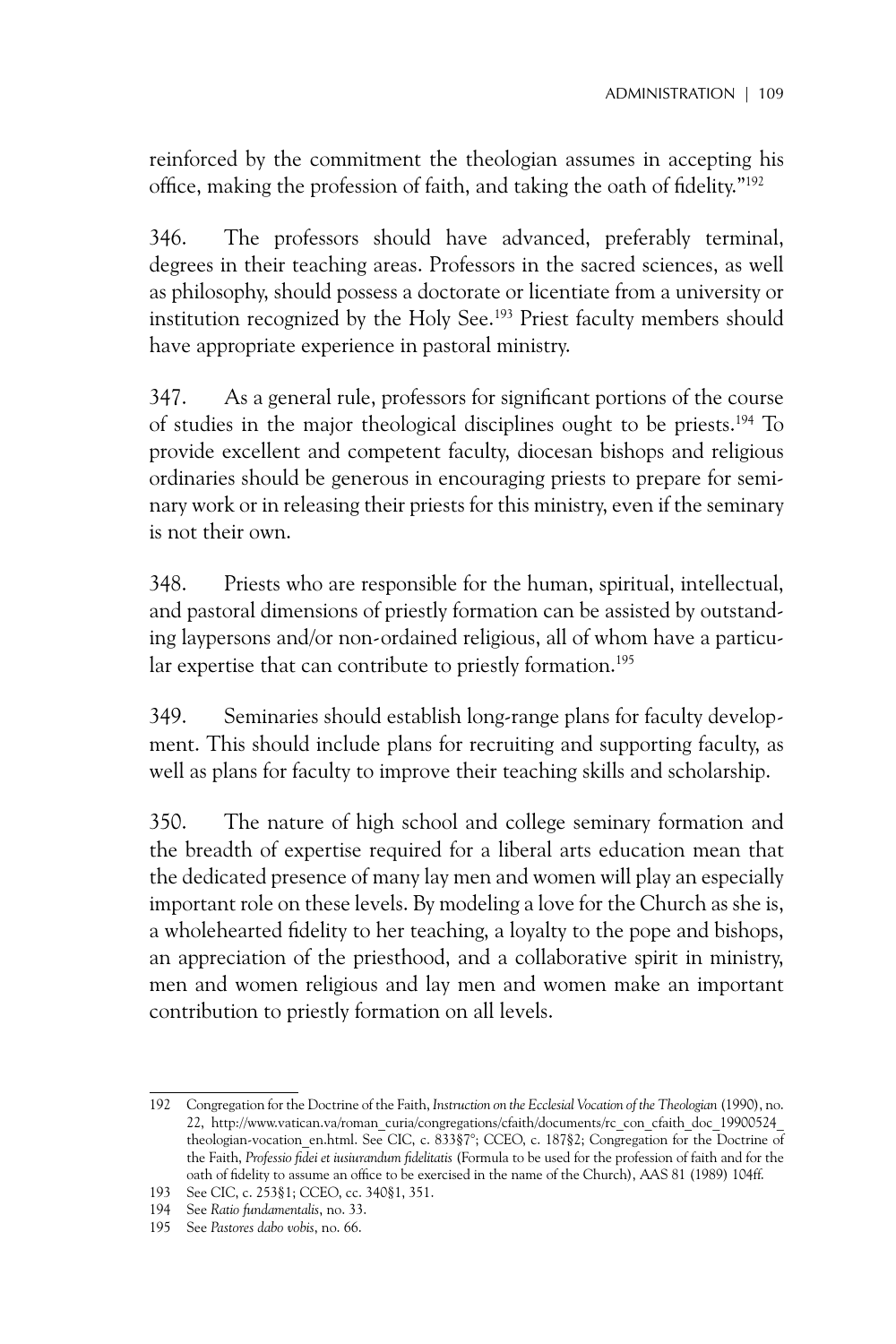351. All faculty members should be dedicated to the total formation of the students, willing to form with them a genuine educational community.<sup>196</sup> Faculty teach first by the quality of their lives. Faculty members priests, religious, and laity—alike must therefore witness to the Gospel in their own lives.

352. Every faculty member influences seminarians' growth in priestly maturity. Love for the Eucharist as a source and sign of unity within the seminary program must be clearly evident in the life and attitude of each member of the faculty. Therefore, regular participation in seminary liturgies is encouraged.

353. Some of the seminary faculty share responsibility in all areas of the priestly formation program, including the spiritual and the pastoral formation of candidates. Full-time priest faculty, who also serve as spiritual directors and formation mentors/advisors, as a rule, should reside in the seminary (insofar as this is possible).

354. It is important to recruit well-trained and experienced faculty from diverse ethnic, racial, and cultural backgrounds. This is especially important in those sections of the United States in which the Church and seminary student body reflect such diversity.

355. If the seminary has a multicultural student body, the faculty should be encouraged to participate in programs and workshops that acquaint them with the specific situation and formational needs of their seminarians.

356. In order to inculcate in seminarians sensitivity for issues of social justice, the seminary faculty first must possess an awareness of the significance of questions of peace, justice, and respect for life.

357. Because of the importance of a pastoral orientation in seminary programs, some involvement by faculty in parish ministry or in other apostolic activities complements their work in the seminary. Likewise, seminary faculty are often called upon to help with diocesan projects and responsibilities. In this way, the seminary faculty contribute to the local

<sup>196</sup> See *Pastores dabo vobis,* no. 66.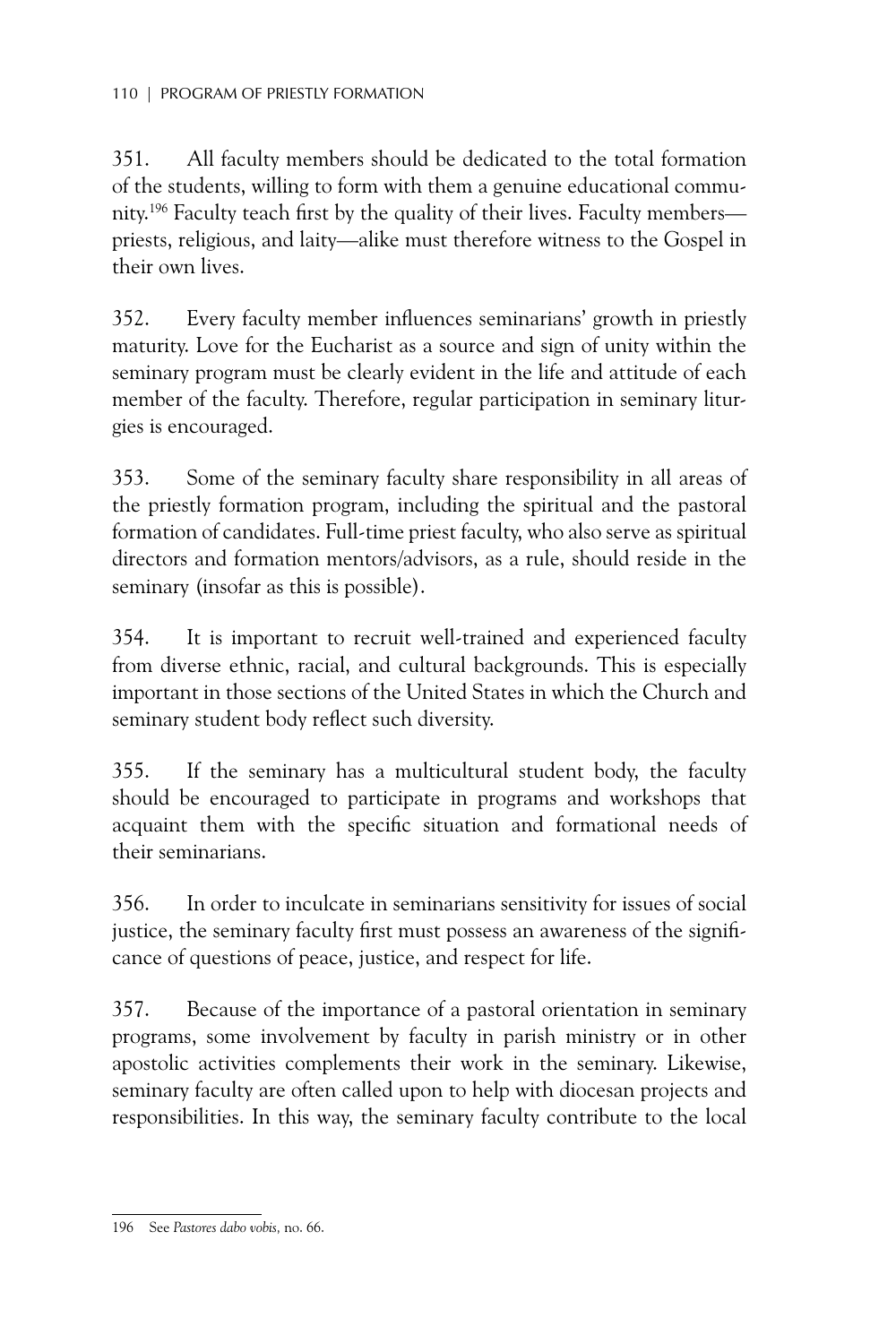church or religious institute or society they serve. However, the demands of the seminary are to be given priority.

## **Faculty Organization**

358. A unity and harmony of effort should be present among all members of the faculty. In order to achieve this state, faculty handbooks should outline and clearly describe faculty expectations and responsibilities, rights, benefits, review, and grievance procedures.

359. In order to maintain a qualified faculty in accordance with ecclesiastical and professional standards, there should be a faculty review process that regularly evaluates performance and offers direction for professional development. Review processes should consider the professor's teaching skills, academic competence, scholarly development (including publications), participation in professional societies, manner of life, personal dedication to the goals of priestly formation, and commitment to the Church.

360. Seminaries are expected to hold regularly scheduled meetings of the full faculty. Both standing and ad hoc committees should regularly present appropriate and pertinent reports to the full faculty. The administration and faculty should periodically discuss the seminary's mission to educate men for the ministerial priesthood in light of the Church's doctrinal understanding of the presbyteral office.

361. Together, members of the faculty should engage in a continuing evaluation of the programs of the seminary. This evaluation should consider the changing needs of the students, the church in which they will serve, and the norms of higher education. In order to accomplish this continual renewal, the faculty needs to be in regular communication with academic and ecclesial groups outside the seminary.

362. The seminary should provide time and financial support for seminary professors to maintain professional competence in their fields of specialization through participation in professional associations, study leaves, and sabbaticals.

363. An appropriate staff of secretaries should be provided for the faculty and the administration in order to free them for the more essential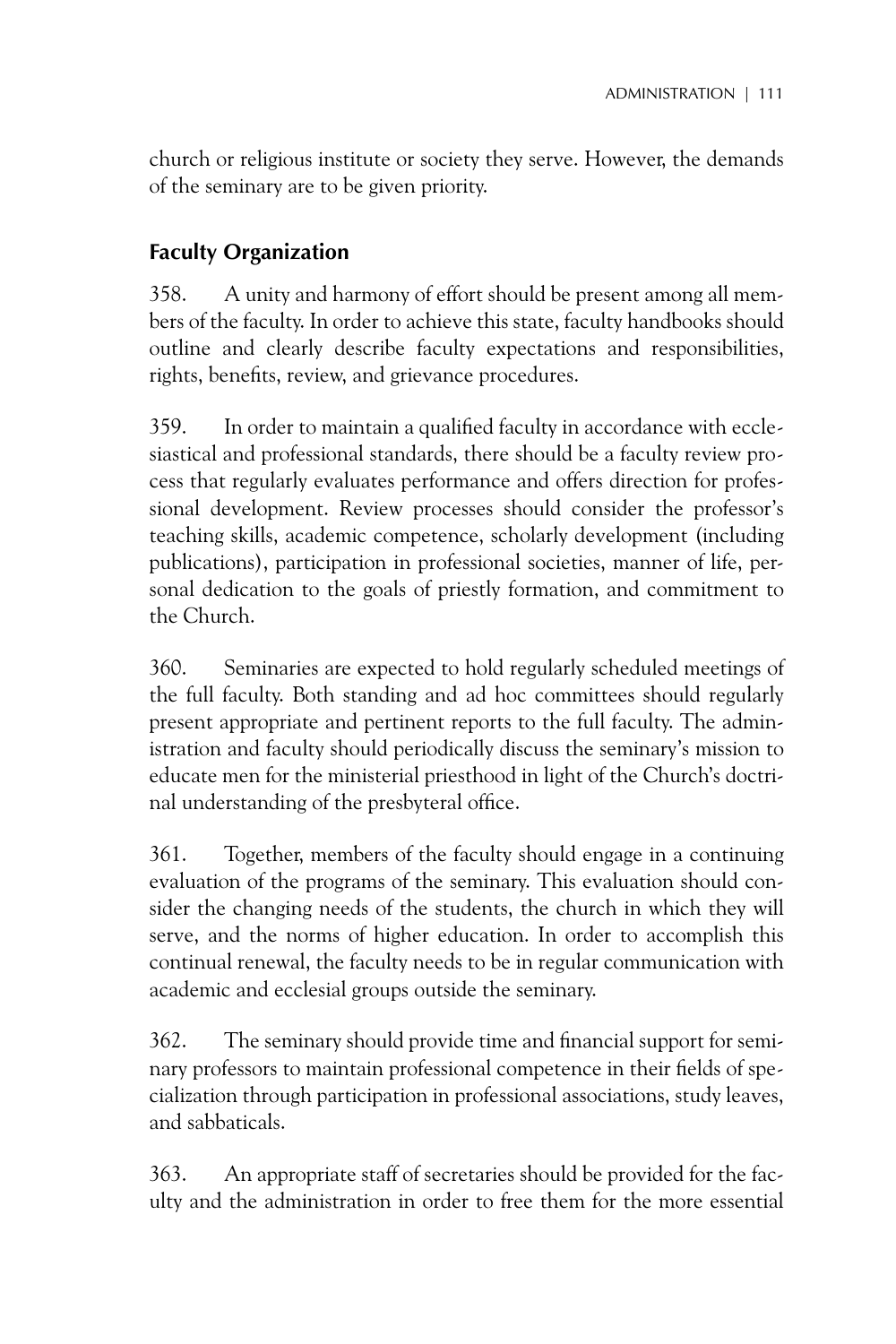tasks of their assigned offices and for personal renewal, serious scholarship, and student direction.

## **Doctrinal Responsibility**

364. Faculty members should have a firm foundation in the teaching of the Church. A fundamental task of the faculty is to present Catholic doctrine as formulated by the authoritative teaching office of the Church.<sup>197</sup>

365. The freedom of expression required by the exigencies of theological science should be respected as well as the ability to do the research required for its progress.198 Seminary statutes should provide for appropriate freedom of inquiry that allows and encourages study and reflection in teaching and publishing. This freedom must be understood in the context of the purpose of the seminary and balanced by the rights of the students, the institution, and the Church. "The freedom proper to theological research is exercised within the Church's faith. . . . In theology this freedom of inquiry is the hallmark of a rational discipline whose object is given by revelation, handed on and interpreted in the Church under the authority of the Magisterium, and received by faith."199

366. Members of the faculty should be mindful of the varying degrees of theological certainty and should carefully distinguish between their own insights and other theological developments or opinions on the one hand and Catholic doctrine on the other.

367. Faculty handbooks should contain clear procedures for the resolution of conflicts regarding the correctness of theological expression on the part of faculty members in accord with existing ecclesiastical norms.<sup>200</sup>

<sup>197</sup> See *Pastores dabo vobis*, no. 67.

<sup>198</sup> See CIC, c. 218; CCEO, c. 21.

<sup>199</sup> *Instruction on the Ecclesial Vocation of the Theologian*, nos. 11-12.

<sup>200</sup> See United States Conference of Catholic Bishops, *Doctrinal Responsibilities: Approaches to Promoting Cooperation and Resolving Misunderstandings Between Bishops and Theologians* (1989); *Pastores dabo vobis*, no. 67.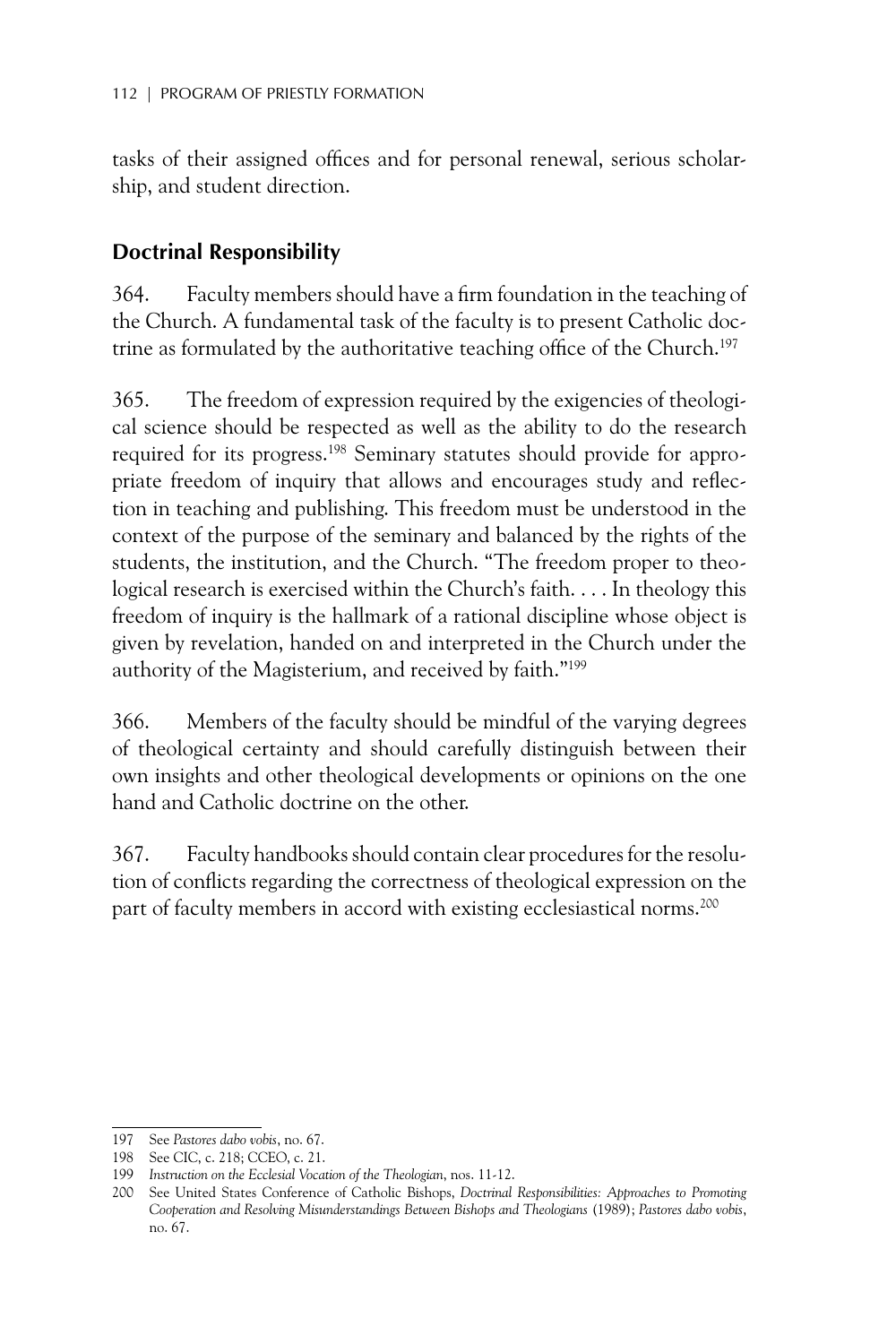# The Ongoing Formation of Priests

368. The seminary program of priestly formation can appropriately be viewed as an initiation to sacramental life, not unlike the process envisioned in the Rite of Christian Initiation for Adults. Sacramental preparation and initiation necessarily includes a period of post-sacramental catechesis or mystagogia. Once celebrated, the sacraments are meant to be lived out, to be integrated into all dimensions of one's life, and to be a source of continuing transformation. For those who prepare for priestly ordination and for those who serve the formational process, this pattern of sacramental initiation implies the analogous necessity of helping seminarians commit themselves wholeheartedly to ongoing formation after ordination. The process and the journey of the ongoing formation of priests is both necessary and lifelong. Its purpose is not only the spiritual growth of the priest himself but also the continued effectiveness of his mission and ministry.

369. The basic principle of ongoing formation for priests is contained in *Pastores dabo vobis*, no. 70: "one can speak of a *vocation 'within' the priesthood*. The fact is that God continues to call and send forth, revealing his saving plan in the historical development of the priest's life and the life of the Church and of society. It is in this perspective that the meaning of ongoing formation emerges. Permanent formation is necessary in order to discern and follow this constant call or will of God."

370. The theologate ought to lay the foundations for the ongoing formation of priests across a lifetime of ministry. This is done in several ways:

• The seminary formation program must be imbued with a vision of life after ordination. "It is particularly important to be aware of and to respect the intrinsic *link between formation before ordination to the Priesthood and formation after ordination*" (*Pastores dabo vobis*, no. 70).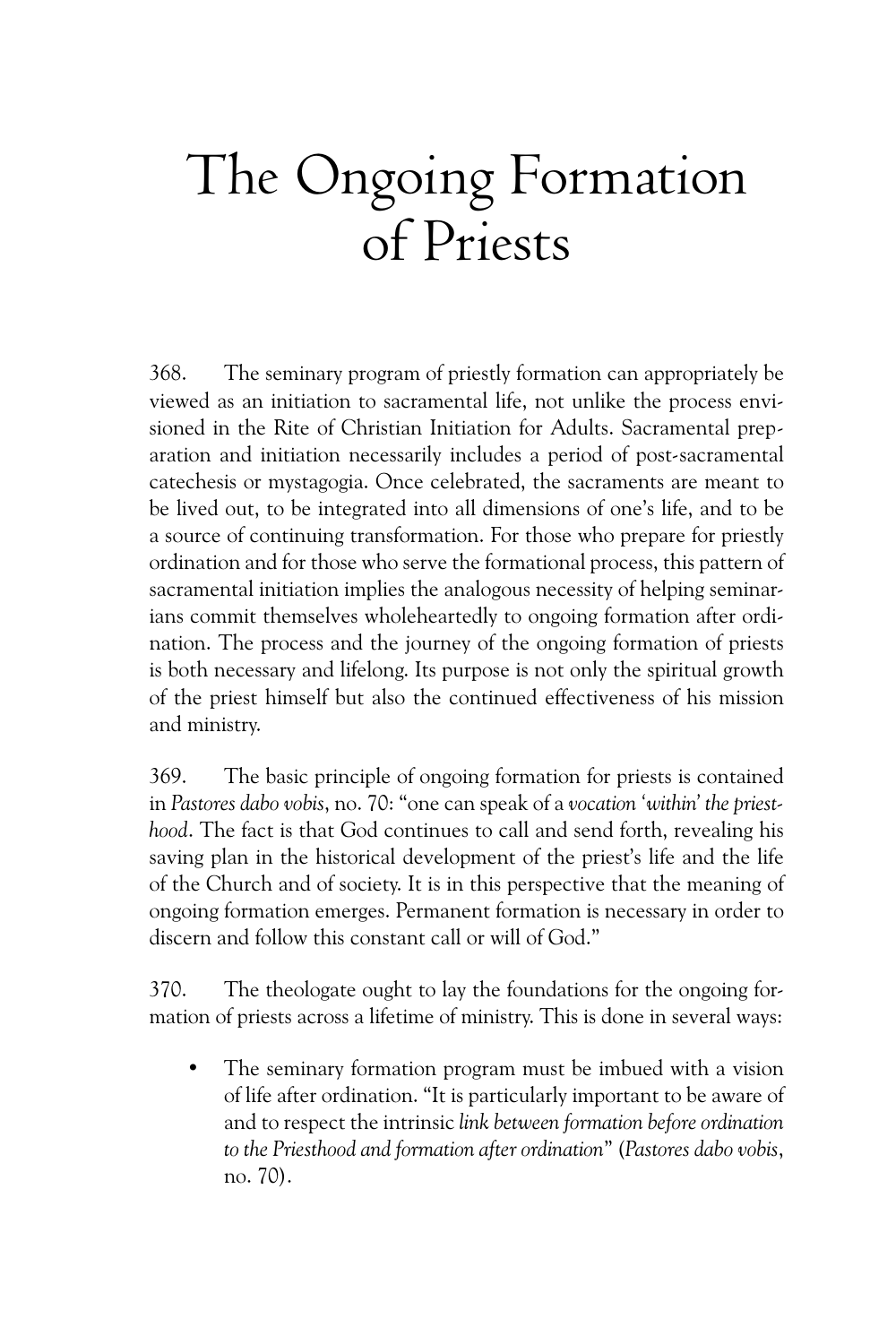- The planning for ongoing formation and learning how to plan begins in the seminary. "Long-term preparation for ongoing formation should take place in the Major Seminary, where encouragement needs to be given to future priests to look forward to it, seeing its necessity, its advantages and the spirit in which it should be undertaken, and appropriate conditions for its realization need to be ensured" (*Pastores dabo vobis*, no. 70).
- The seminary must communicate its consciousness that it is incapable of providing everything needed for the life of priestly ministry. This conviction imparted to the students and to dioceses alike will encourage them to engage in the process of ongoing formation in all its dimensions—human, spiritual, intellectual, and pastoral.
- The seminary administration must be vigilant that programs lead to future habits of study, prayer, and formational involvement.
- On occasion, the seminary may be able to provide personnel and resources for transition programs into priesthood. Or it may invite newly and recently ordained back to reflect on their experience of transition and to engage in mystagogical catechesis that focuses on the rite of ordination and subsequent experiences of ministry.

371. In the United States, the seminary—in its various formational efforts—ought to lead candidates for priesthood to the vision and practice of ongoing formation contained in the United States Conference of Catholic Bishops' document *The Basic Plan for the Ongoing Formation of Priests* (2001), which is the standard for those who are ordained priests. The chapter dealing with the newly ordained is an especially important marker for the formational journey of priests as they begin their ministry.

372. A newly ordained priest who begins his first pastoral assignment and the process of ongoing formation should expect to find the following elements:

- Formal and informal welcoming by the diocesan bishop and presbyterate
- A first pastor who is sensitive to the needs of the newly ordained and able and willing to offer advice and direction
- A spiritual director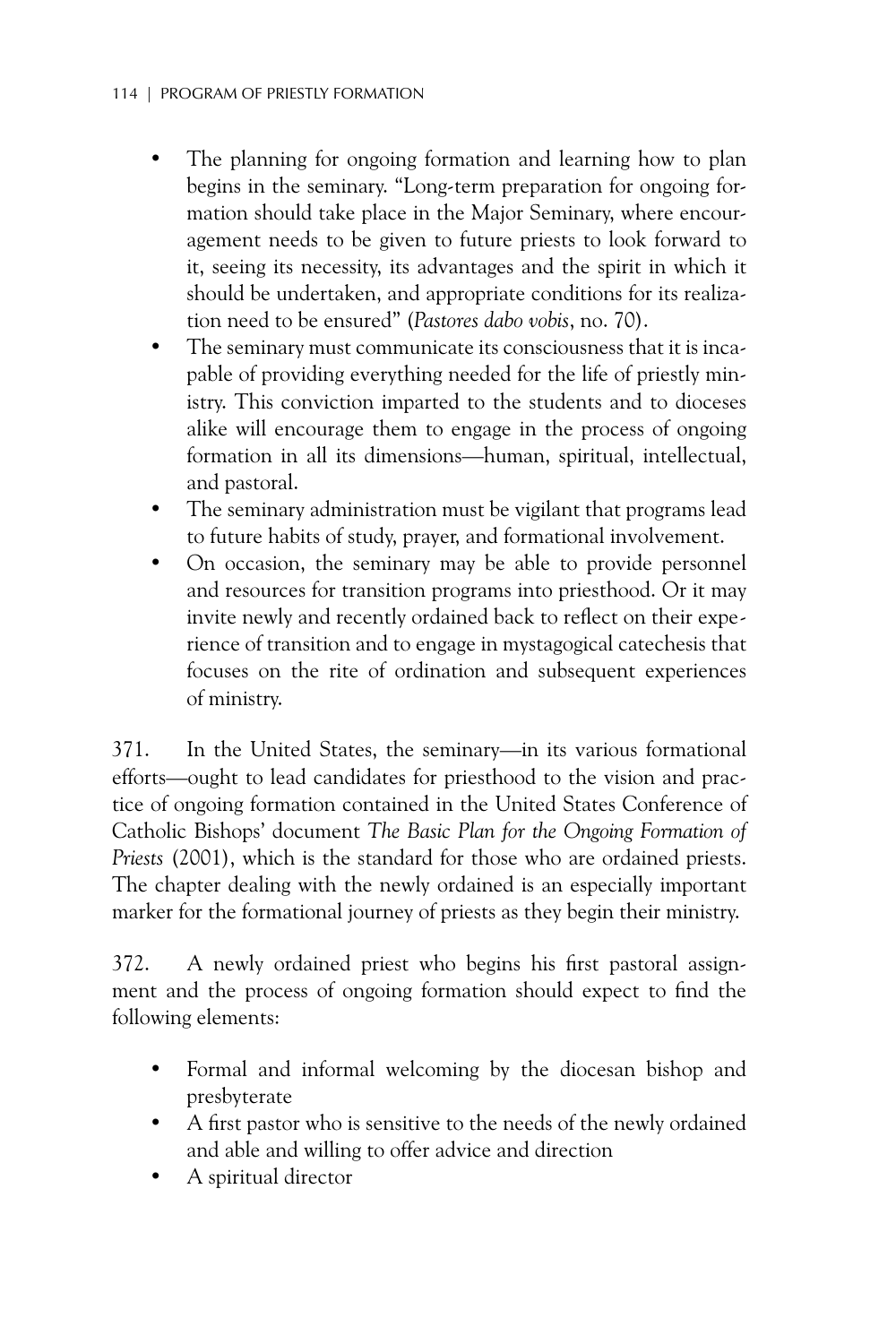- Some group interaction with peers to reflect on the process of transition and the development of priestly identity and sources of support
- A mentor, as considered appropriate or necessary, with whom the newly ordained can reflect on ministry and life as a priest

373. In the process of beginning priestly ministry and life, significant formational roles are played by the diocesan bishop, the director of ongoing formation for priests, and the entire presbyterate.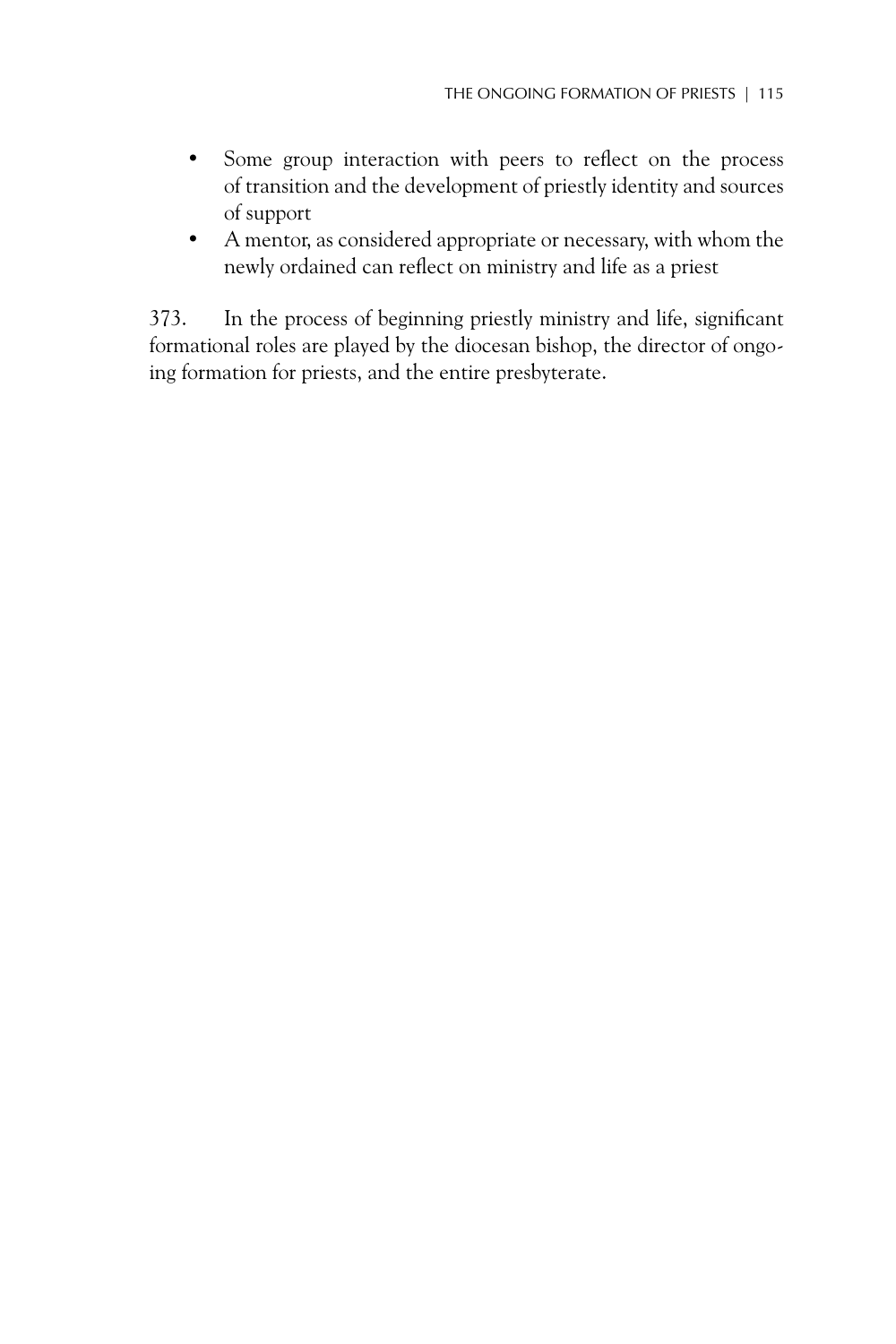# Conclusion

374. The Catholic Church in the United States is deeply grateful to those dedicated to the noble enterprise of priestly preparation, mindful of its cherished heritage of seminary life. Likewise, the bishops of the Church in the United States are confident that this essential task will continue in a more effective way in the opening years of the third Christian millennium and are firmly committed to this mission. It is their hope that this fifth edition of the *Program of Priestly Formation* will serve this goal. Christ the Good Shepherd still calls men to follow him, to "cast out into the deep" (Lk 5:4), and to respond to his invitation to become a priest after his own heart, eager to be transformed through human, spiritual, intellectual, and pastoral formation.

375. May the Lord who has begun this good work among us now bring it to completion.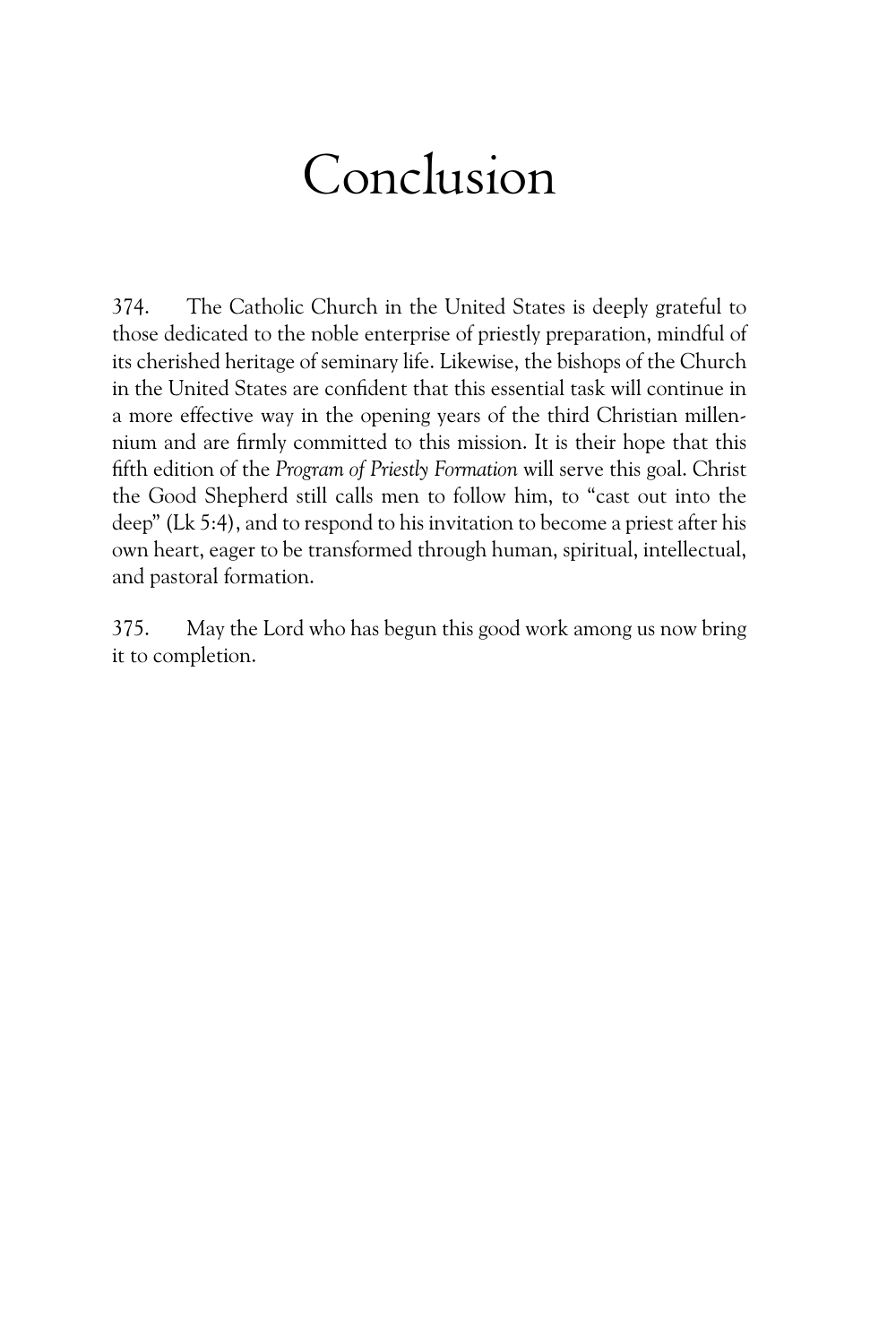# Addendum A.

Norms Concerning Applications for Priestly Formation from Those Previously Enrolled in a Formation Program

The National Conference of Catholic Bishops, in response to a special mandate from the Holy See (in relation to canon 455§1) contained in the *Instruction to the Episcopal Conferences* of the Congregation for Catholic Education of 8 March 1996 (Prot. N. 157/96) provides the following norms to assist the bishops of the United States, as well as those charged with the care of seminaries and houses of formation excepting those of Institutes of Consecrated Life and Societies of Apostolic Life, in their attention to the prescription of canon 241§3. The National Conference of Catholic Bishops therefore decrees that these norms are to be followed in reviewing an application for enrollment in a program of priestly formation submitted by one who has previously been enrolled in such a program or who has belonged to an institute of consecrated life or a society of apostolic life.

## PRFAMBIF

*Pastores dabo vobis* offers the theological framework for the Norms which follow:

> What is true of every vocation, is true specifically of the priestly vocation: the latter is a call, by the Sacrament of Holy Orders received in the Church, to place oneself at the service of the People of God with a particular belonging and configuration to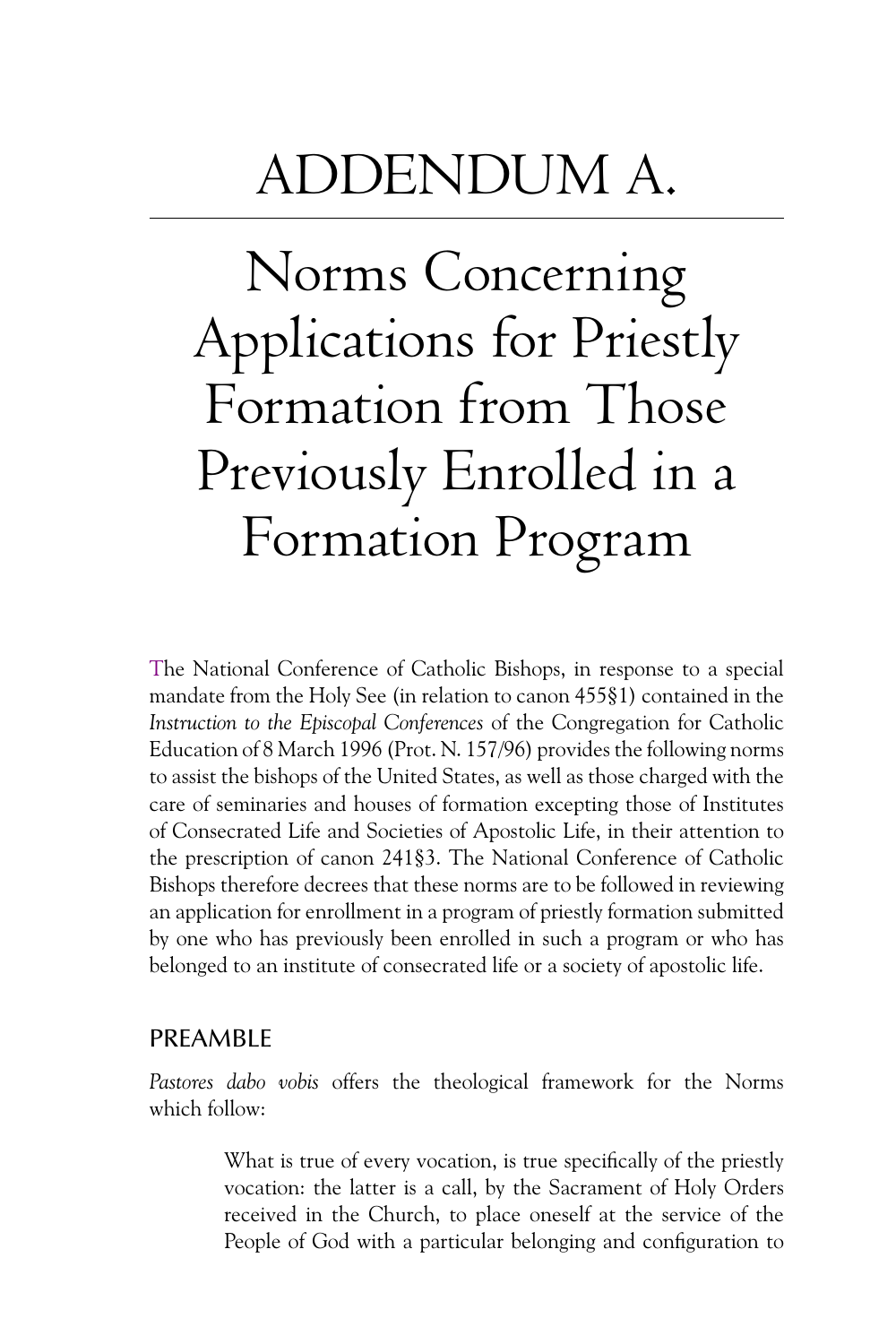Jesus Christ and with the authority of acting "in the name and in the person" of him who is Head and Shepherd of the Church.

From this point of view, we understand the statement of the Synod Fathers: "The vocation of each priest exists in the Church and for the Church: through her this vocation is brought to fulfillment. Hence we can say that every priest receives his vocation from our Lord through the Church as a gracious gift, a grace *gratis data (charisma)*. It is the task of the Bishop or the competent superior not only to examine the suitability and the vocation of the candidate but also to recognize it. This ecclesiastical element is inherent in a vocation to the priestly ministry as such. The candidate to the priesthood should receive his vocation not by imposing his own personal conditions, but accepting also the norms and conditions which the Church herself lays down, in the fulfillment of her responsibility." (*Pastores dabo vobis*, no. 35, citing *Propositio* 5)

### **PURPOSE**

A primary responsibility of a diocesan bishop is the selection and training of candidates for the priesthood. This is likewise true for those major superiors responsible not only for the religious formation of candidates, but also for the priestly formation of at least some members. In the recent past, difficulties have arisen in this area, specifically regarding applicants who previously have been enrolled in a program of priestly formation or who have belonged to an institute of consecrated life or a society of apostolic life. Decisions regarding the suitability of individual applicants require both adequate information and a reasonable procedure to follow. These procedural norms have been formulated in an effort to serve diocesan bishops in fulfilling this weighty responsibility. These norms have been written out of a respect for the inherent rights and responsibilities of bishops, for the canonical norms which are already in place, and with respect for the juridical limitations of the episcopal conference. It is our hope that the following norms will promote mutual collaboration among bishops, major superiors, seminaries and priestly formation programs out of concern for the common good. More specifically, the purpose of this document is three fold: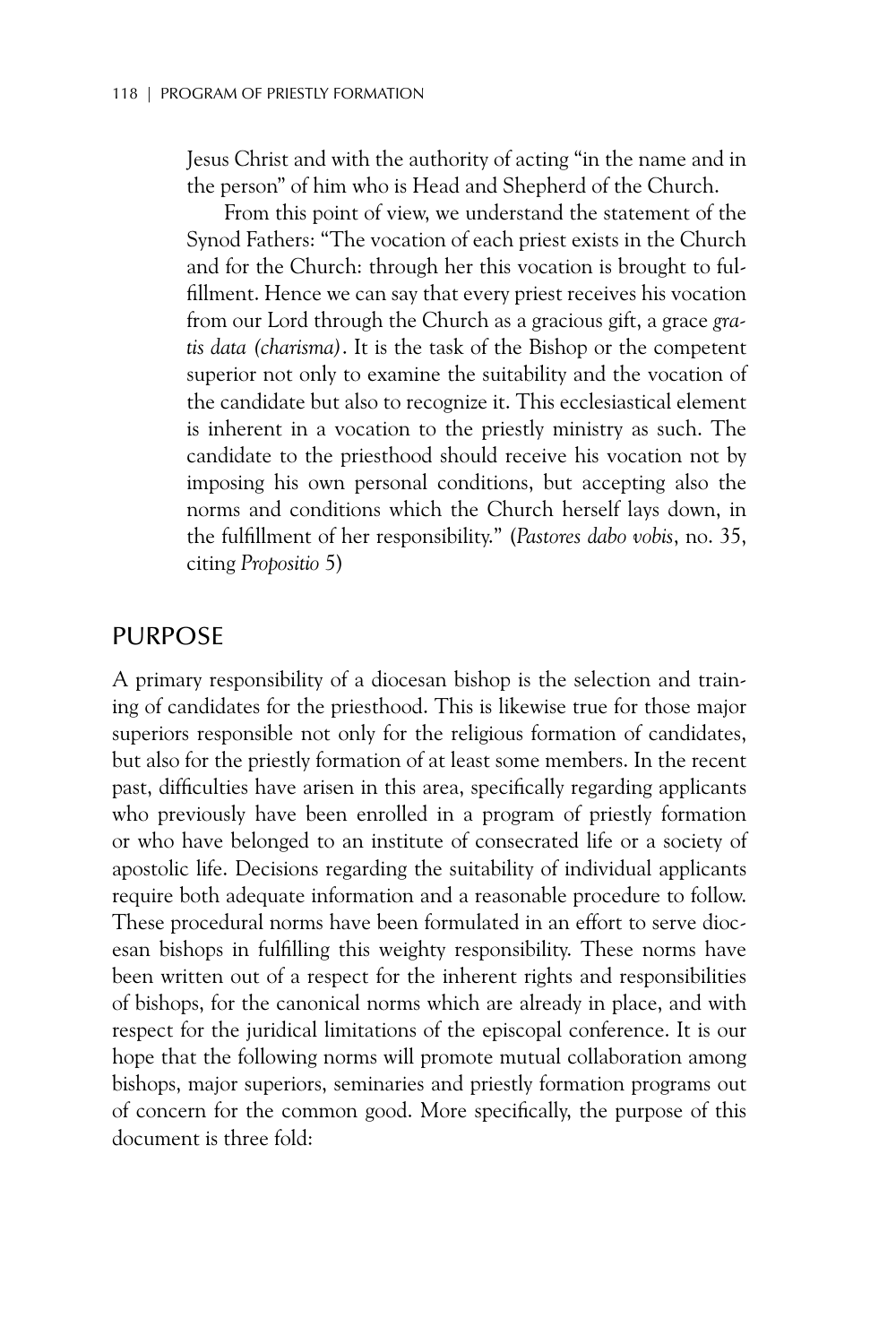- 1. To provide a process for full disclosure of all relevant information about a candidate who had previously been in formation and who subsequently applies for enrollment in a program of priestly formation
- 2. To facilitate a complete and confidential exchange of information about the applicant's prior enrollment in a program of priestly formation or his belonging to an institute of consecrated life or a society of apostolic life
- 3. To establish a process wherein former bishops and major superiors of an applicant can participate in a consultative review in regard to his application

## Norms for Evaluation of Applications in These Cases

- 1. At the time of departure from a seminary or diocesan formation program the diocesan bishop or seminary rector must inform the student by means of a written summary statement or letter of understanding that if he applies to a program of priestly formation in the future, relevant information will be communicated to the diocesan bishop, major superior, and, if necessary, the seminary rector, who is responsible for admission.
- 2. If an applicant has been dismissed from a program of priestly formation or from an institute of consecrated life or a society of apostolic life, no subsequent application will be considered in the two years following such dismissal. If the departure was other than a dismissal, sufficient time should be allotted to evaluate carefully his application and background.

### *Commentary*

This waiting period is intended both to assist the applicant by giving him sufficient time to deal with the issues that led to his departure and to safeguard the diocese or religious community against the unnecessary risks of a speedy readmission. Reconsideration of a decision to dismiss should rarely, if ever,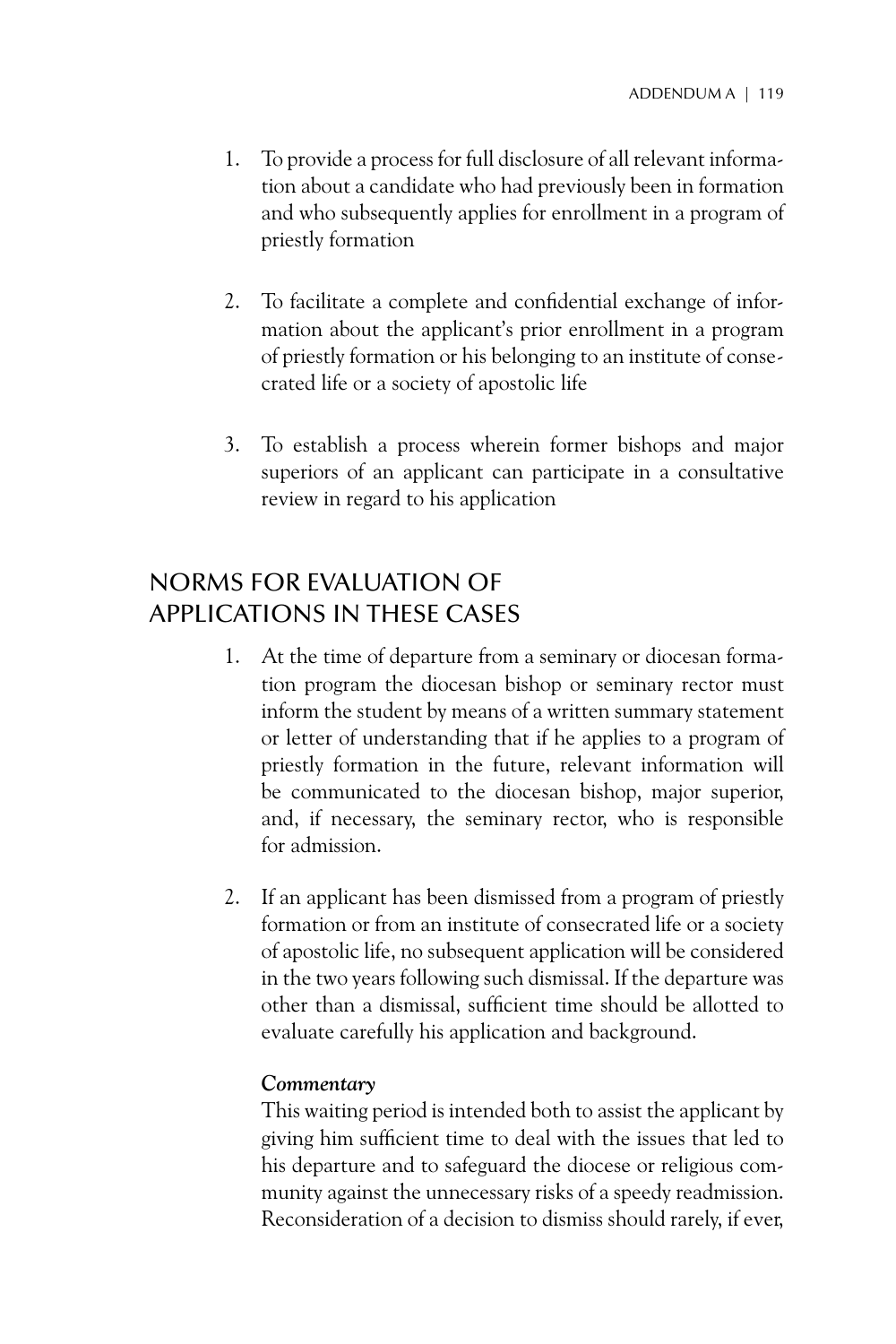be undertaken, and only if demonstrably clear and positive reasons to the contrary can be established.

The applicant is to be encouraged to seek the assistance and guidance of a spiritual director during this period. Spiritual directors and confessors are urged to avail themselves of this opportunity to remind these men of the particular requisites for admission to the seminary and eventual advancement to orders, and of the special challenges and difficulties of the priestly life, especially of the need for a firm commitment to the celibate state. However, the reserved nature of the internal forum would preclude those officials making admissions decisions from inquiring of the confessors or spiritual directors regarding these matters.

- 3. Diocesan and seminary application forms must include a question which specifically asks whether an applicant has ever applied to, been accepted or rejected by, or been dismissed from a diocesan formation program, seminary, institute of consecrated life or society of apostolic life.
- 4. At the time of future application the applicant must permit the release of all relevant information concerning his departure from any previous program of priestly formation or institute of consecrated life or society of apostolic life to the diocesan bishop, and, if necessary, the seminary rector, to whom he is applying. This release that the applicant signs must clearly state that he:
	- a. consents to the sharing of all relevant information from previous formation programs with the diocesan bishop or rector to whom he is applying, and
	- b. understands that no person has a right to be accepted into a program of priestly formation.

An applicant's refusal to provide the release of all relevant information provides sufficient grounds to reject the application. Likewise, inaccurate, incomplete, or misleading information provided by the applicant also provides sufficient grounds for rejection of the application.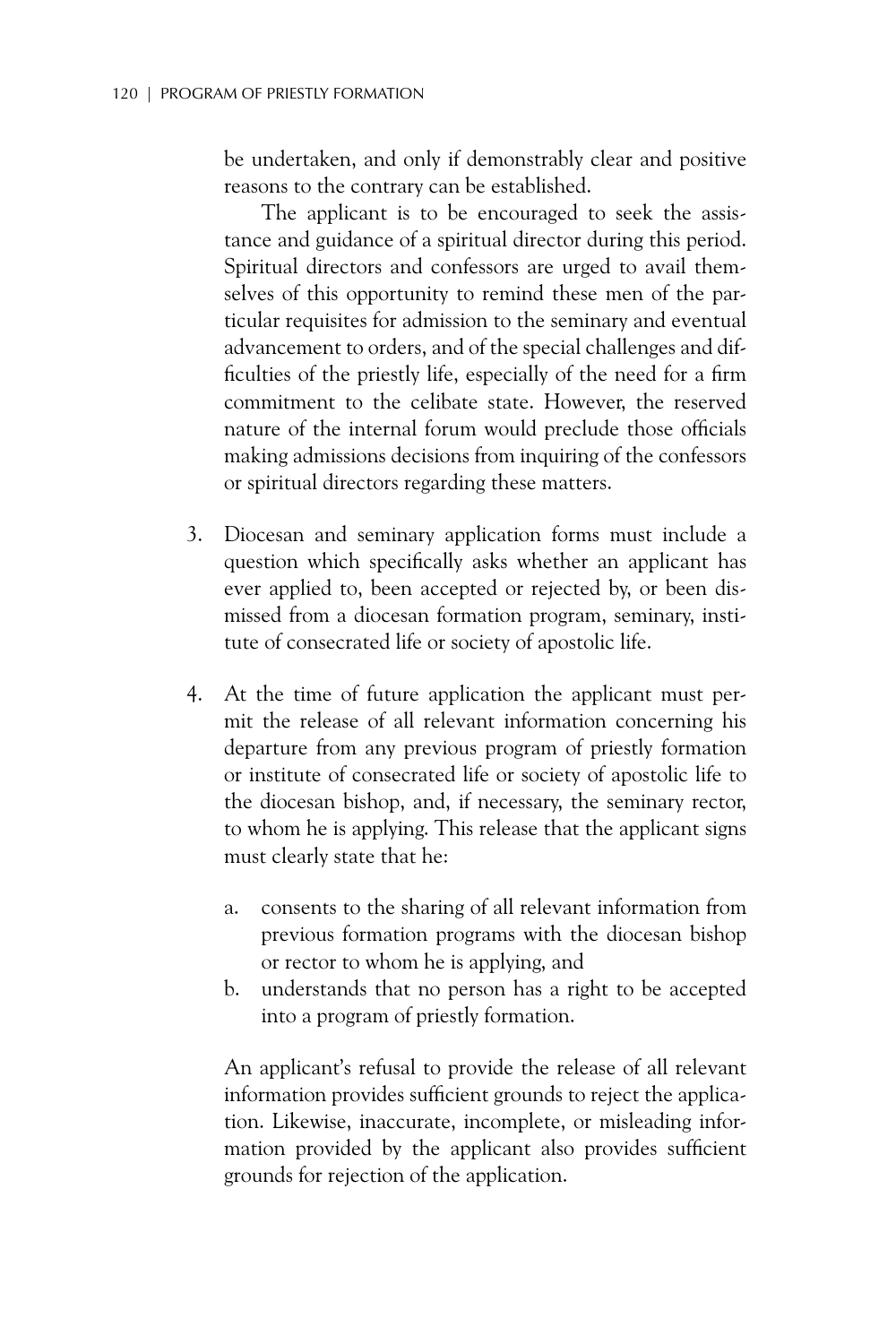It may be expected that the diocesan bishop will share the information with the seminary rector and/or other seminary admissions personnel. All persons who receive and/or review this information are reminded of the confidentiality required in these matters, and of the applicant's right to privacy and to a good reputation (see CIC, c. 220). The applicant should be advised of the information thus communicated which influences the admissions process.

### *Commentary*

Accurate information on the previous departure from a seminary formation program or from an institute of consecrated life or a society of apostolic life is essential in evaluating a decision for subsequent admission to a seminary. Diocesan formation programs and other seminaries are encouraged to complete a final "exit" evaluation for departing students in order to have information on record regarding students at the time of leaving. This information (positive and/or negative) could be most helpful at a time of subsequent application.

5. Once the release has been executed and received, all seminaries attended and dioceses and/or institutes of consecrated life and societies of apostolic life with which the applicant was affiliated must be contacted in written form and should, if possible, be contacted through an oral, confidential interview with those persons responsible for the applicant's formation at that time. Those contacted should provide the pertinent information in a timely manner so as not to delay the process. For the sake of an accurate account of the interview, written notes should be taken and included in the applicant's confidential, permanent file. A record of calls or inquiries received by a diocese or seminary regarding a former student should be maintained. If any such institution or person responsible is not contacted with respect to a given application but nevertheless learns of it, all relevant information should be disclosed to the proper ecclesiastical authority.

### *Commentary*

The authority handling the application is seriously obligated to fulfill this responsibility. "Those persons responsible" who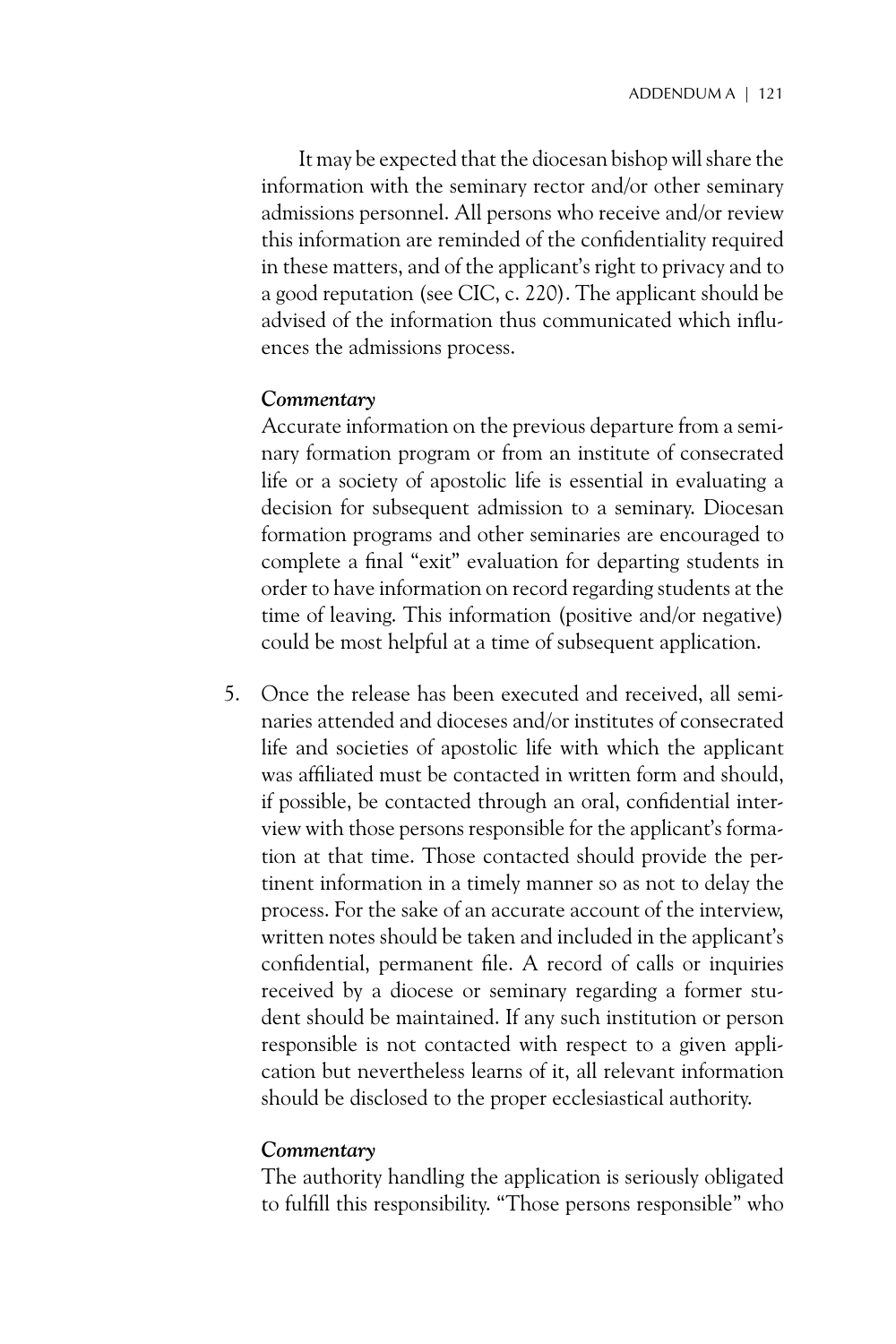should be contacted would include the major superior(s), bishop(s), vocation director(s), and rector(s) and/or dean(s) in office at the time the applicant was in formation. Action neither can nor should be taken regarding the application without this necessary information. The serious nature of this responsibility is outlined in the Circular Letter from the Congregation for Divine Worship and the Discipline of the Sacraments entitled, "Scrutinies regarding the Suitability of Candidates for Orders" (Prot. N. 589/97; see paragraph no. 8 and the introductory letter from the Pro-Prefect).

- 6. The diocesan bishop who decides to accept an applicant who was previously enrolled in a program of priestly formation or who belonged to an institute of consecrated life or a society of apostolic life must write a formal letter to the seminary or religious formation program where he is sending the applicant, with a copy to the bishop(s) of any diocese for which the applicant was previously in formation, or the major superior(s) of any institutes of consecrated life or society of apostolic life to which the candidate belonged. The letter should clearly state that:
	- a. the applicant has been evaluated according to the norms outlined above;
	- b. a thorough investigation of the applicant's background has been undertaken, including conversations with officials from the prior formation program in which he was enrolled including the current diocesan bishop(s) and major superior(s); and,
	- c. it is his prudential judgment that the applicant is fit for seminary studies.

A seminary or other priestly formation program may not accept a student if such a formal letter has not been submitted by the diocesan bishop or major superior who recommends the applicant. It is understood that seminaries retain the authority not to accept students judged by their admission procedures to be unsuitable, even when such a formal letter has been received.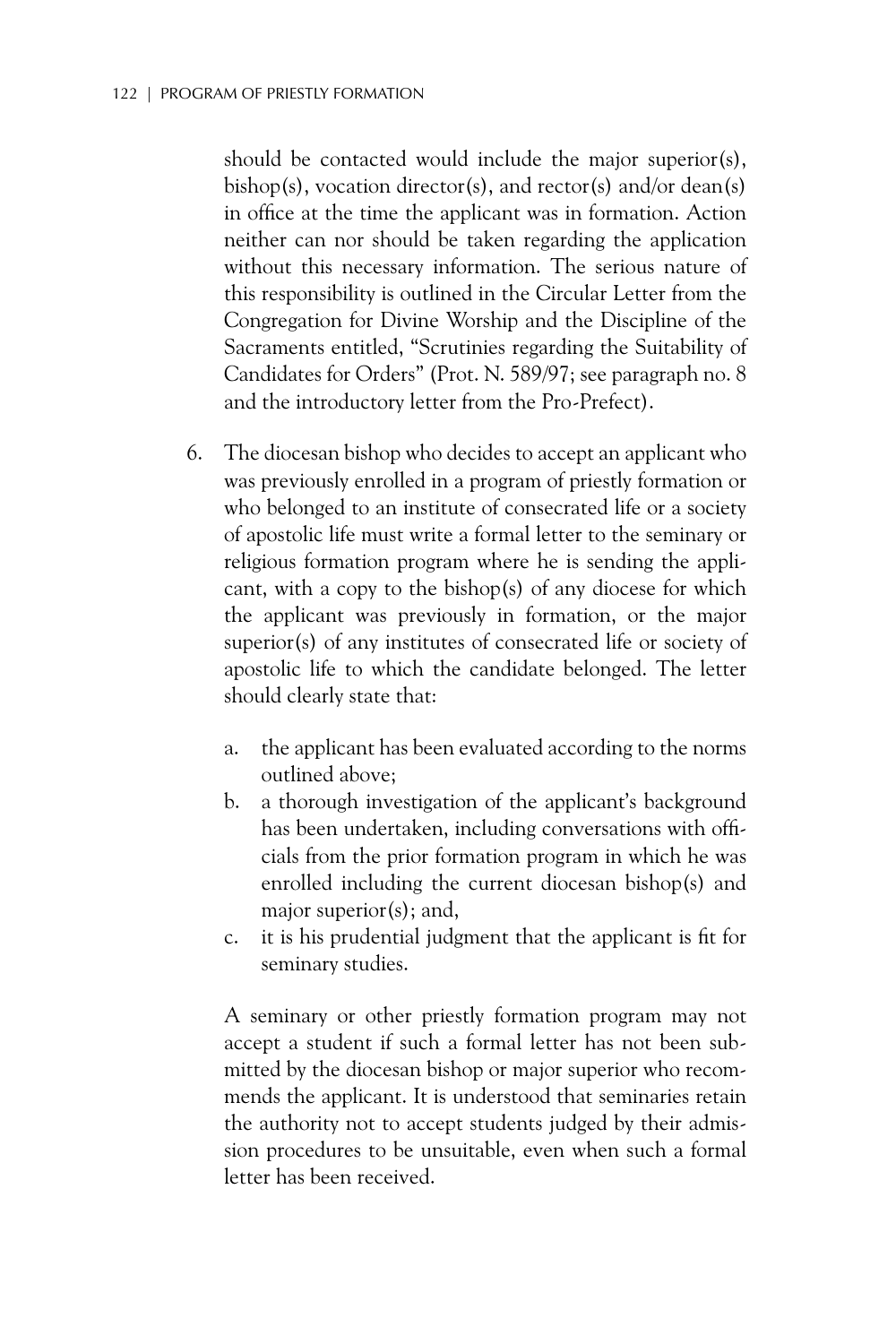- 7. If, after the evaluation of the application has been completed, the applicant is not accepted, it may be helpful for the proper authority to disclose to him the basic reasons why he was not accepted into the seminary or formation program.
- 8. In the case where the diocesan bishop has reservations about the judgment for a particular applicant, he may seek advice from the Committee on Priestly Formation.

### *Commentary*

In formulating his judgment, the bishop is assisted by the direction given in the *Code of Canon Law*, canon 241. Section one of that canon states that the diocesan bishop is to admit to the major seminary only those candidates whose human, moral, spiritual and intellectual gifts, as well as physical and psychological health and right intention show the applicant's capability to dedicate himself permanently to the sacred ministries. Section three of the same canon addresses the cases at hand, requiring the bishop to inquire into the applicant's reasons for departure or dismissal from the prior program. Furthermore, the NCCB's *Program of Priestly Formation, Fourth Edition*, numbers 510 through 528, gives normative regulations concerning applications for formation in this country. Notable among them for these cases are numbers 512, 525, and 526.

Having considered these general prescriptions, as well as the norms presented here for these special cases, if the bishop would like further advice, the Committee on Priestly Formation stands ready to assist him with a review of the application. This review is offered in response to the request by the Congregation for Catholic Education that the episcopal conference set up "a body with the task of studying, upon request of the diocesan bishops, the eventual recourses directed to them, with the scope of providing the bishops with advice to aid their decision." The Committee on Priestly Formation clearly understands this to be a service which it renders, similar to the voluntary visitation program for seminaries. The task of this review process is to render an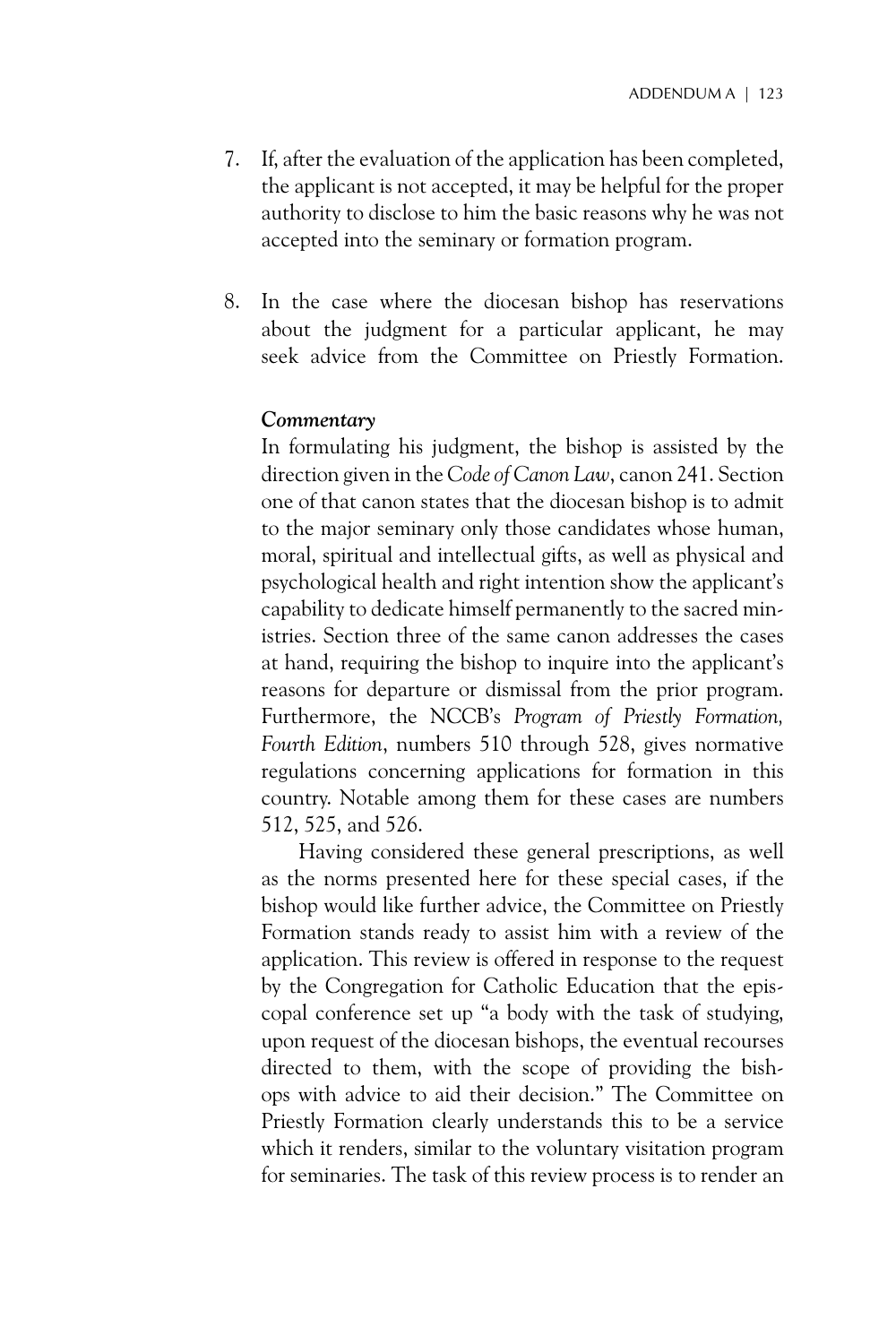advisory opinion; recourse can be sought only by the accepting bishop, and the relief offered is review and advice.

This process is an integral part of the internal discipline of the Church by which it assesses the suitability of candidates for priestly formation and seeks to discern answers to what are essentially religious questions. Historically, this process has not been public; rather it has been entirely private and for that reason, confidential. An applicant has a right to a good reputation and the protection of his privacy (c. 220), so any information gained through this procedure and any subsequent review will continue to be held with the highest degree of confidentiality. The process by which the Committee on Priestly Formation might offer fraternal advice to a bishop or major superior will likewise be internal and confidential.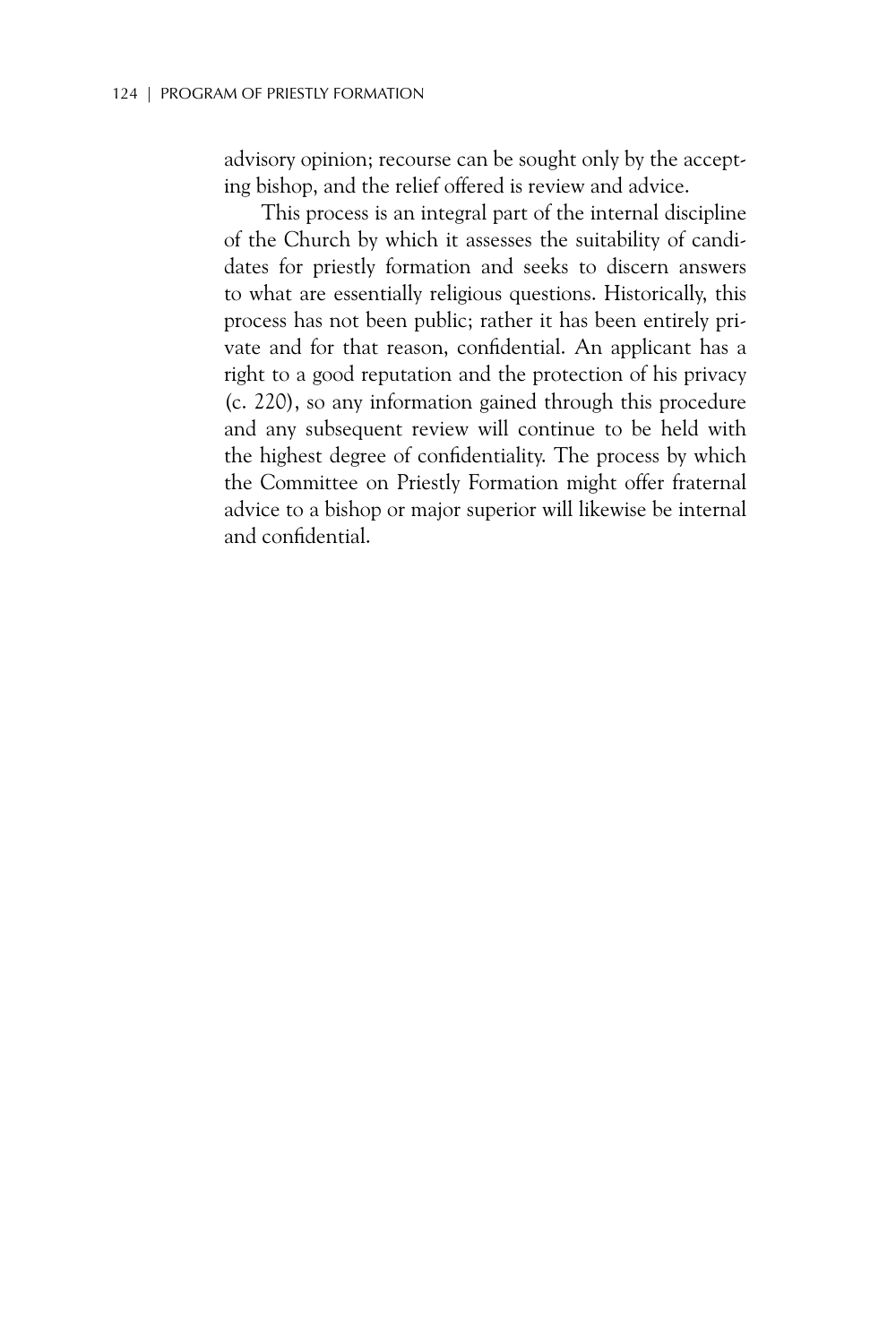# Index

References are to paragraph numbers whenever possible. Entries to indexable material on those few pages without numbered paragraphs, and to the Addendum, are given locators to page numbers, in italics and prefaced by *p.* or *pp.* (*p. 7,* or *pp. 82-85*). Notes are referenced by paragraph number, the letter *n*, and note number (282n168).

Specific citations to canons of the Latin and Eastern Churches may be found under the entry "canonical citations." Specific references to scriptural passages may be found under the entry "biblical citations."

## **A**

academic deans or directors of intellectual formation, 334-336 academic formation. *See* intellectual formation academic freedom of expression, 365 accreditation and academic standards college seminaries, 183 high school seminaries, 144, 174 pre-theology programs, 188 theologate programs, 232 acolytes, 282, 283, 286 *Ad gentes divinitus,* 239n152, 239n159 *Ad pascendum,* 282n168 administration of seminaries, 313-343 business managers, 342 communication with bishops and religious ordinaries, 295 directors (*see* directors of formation) governance policy, role in, 306 librarians, 341 policies, 315 priests serving as administrators, 306 public relations and development officers, 342 qualifications for and responsibilities of those in administrative positions, 306, 307 rectors (*see* rectors) registrars, 336 role in formation, 314

secretarial staff, 363 structure, 313 vice-rectors, 324 admission of candidates academic requirements, 50 contribution of admissions process to agenda for priestly formation, 40, 46 dismissal from previous formation program, 62 diversity, dealing with, 38, 49 documentation requirements, 39, 47, 63 financial condition and abilities, 58 freedom from impediments, determining, 64 gradualism, principle of, 35-36 marital status of candidates, determining, 66 norms for, 42-67 older applicants, 59 physical examinations, 65 previous formation, persons enrolled in (*see* previous formation) privacy and confidentiality, 40, 57 process of, 34-41, 46 psychological requirements and evaluations, 44, 47, 51-57 purpose of admissions process, 34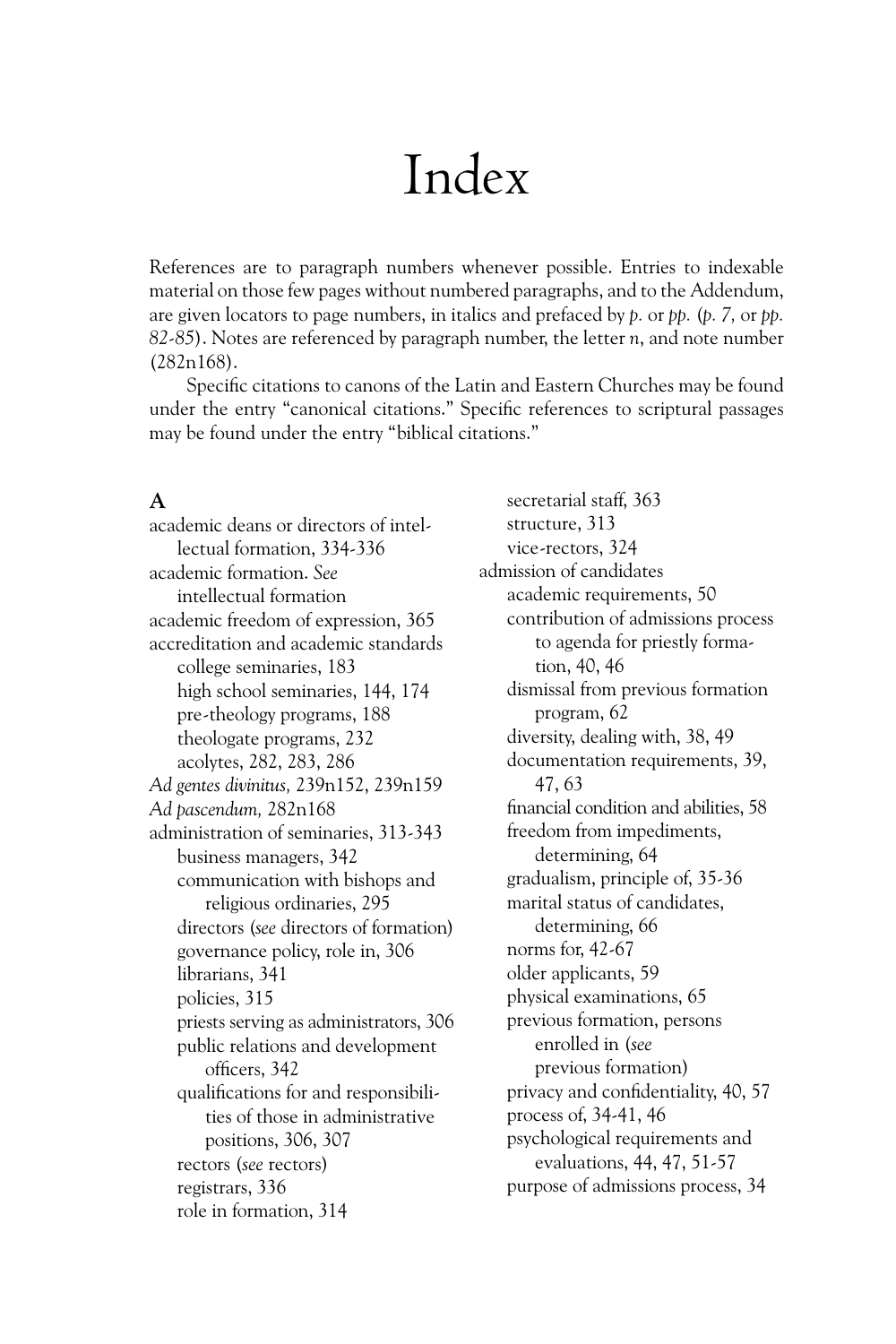recent conversion or return to faith, 67 responsibility for oversight of, 39 screening process, 39, 47, 48, 63-67 sexuality, thresholds pertaining to, 41 statements of policy regarding, 42 thresholds or foundations of growth and development, 36-37, 43-44 vocation, conviction as to, 45 admissions process, 34-67 adoration of the Blessed Sacrament, 110, 124 advanced study, designation of theologate students for, 235 advisors in formation, 80, 328, 353. *See also* directors of formation affective maturity, 39, 76, 77, 78, 83, 92 AIDS/HIV, 65 alcohol abuse, 64 allergies preventing candidates from consuming communion elements, 64 *amoris officium* (work of love), priestly ministry as, 25 annual reports, 279-282, 326 annual retreats, 122 anthropology, philosophical, 156 asceticism and simplicity of life, 97, 98, 110 St. Augustine, 107

## **B**

background checks, 39, 47 Baptism documentation required for admission of candidates, 63 priesthood as living-out of baptismal call, 21 Bible spiritual formation and, 110 theologate program of study, 198-200 biblical and classical languages, 148, 162, 172, 182, 189. *See also* foreign language study

biblical citations 2 Corinthians 3:17-18, 68 5:18, 110n76 8:9, 110 Ephesians 5:25, 109n69 5:26-27, 109n69 John 10:10, 109n68 10:17-18, 74n44, 109n68 Luke 5:4, 374 10:42, 20 Mark 10:45, 74n44, 109n67 Matthew 4:18-20, 8 28:19, 9 Philemon 2:6-7a, 110 Psalms 16:5-6, 76n49 1 Timothy 5:22, 308n179 biennium in philosophy, 50, 178, 186 bishops admissions process, responsibility for, 39, 286 advanced study, designation of theologate students for, 235 communication with seminary faculty and administration, 295 continuing formation of priests, role in, 372, 373 Holy Orders, responsibility for admission to, 286 magisterial teaching, conformity of seminaries with, 294 presbyterial communion with, 18 priestly vocations, responsibility for, 32 rectors, relationship with, 320 release of priests for seminary apostolate, 308, 347 religious seminaries, diocesan priesthood candidates attending, 296 seminary governance, responsibility for, 291, 293-298, 304, 308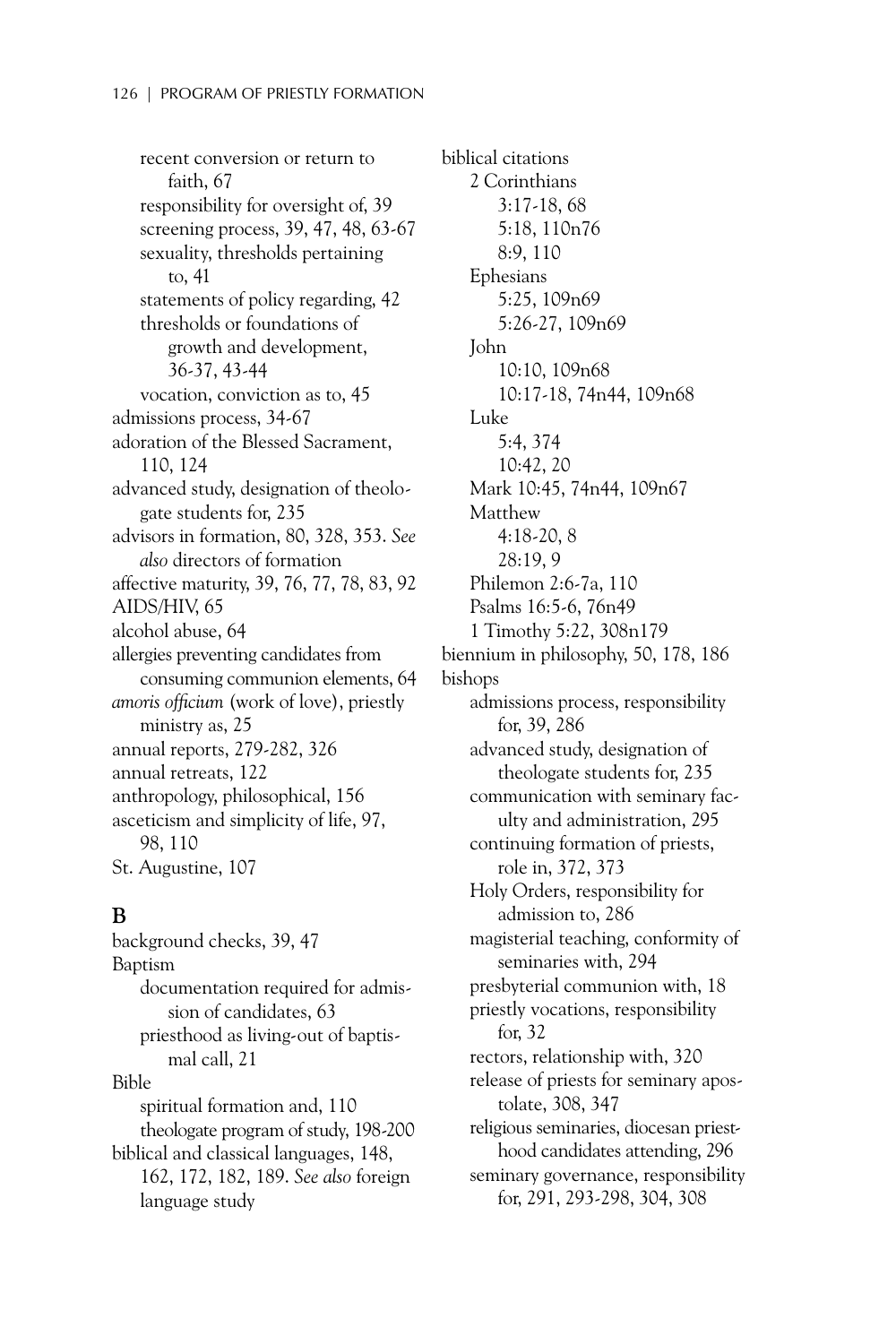Blessed Sacrament, adoration of, 110, 124 Blessed Virgin Mary, devotion to, 26, 110, 125, 202, 280 boards of seminaries, 299-303 buildings, 309, 310

### **C**

candidacy. *See* admission of candidates; documentation canon law *Code of Canon Law* (1983), 2, 211 *Code of Canons of the Eastern Churches* (1990), 2, 211 theologate study of, 211 canonical citations CIC *(Codex Iuris Canonici)* 200, *p. 124* 218, 365n198 220, 52n38, 57n40 233, 32n26 233§1, 32n27 239§1, 343n188 239§2, 127n92, 332n186 240§1, 120n83, 120n85 240§2, 120n84, 134n93, 333n187 241, 39, *p. 123* 241§1, 39n33, 44n36 241§2, 39n34, 63 241§3, 61n42, *p. 117* 242§1, *p. vii* 246§1, 116n78 246§2, 117n80 246§3, 125n88 246§4, 120n83, 127n91 246§5, 121n86, 122n87 249, 189n122 250, 50n37, 153n95, 185n119 251, 157n101, 181n116, 188n121 253§1, 344n189, 345n190, 346n193 255, 239n153 256§1, 211n137 258, 239n157

259§2, 293n176 260, 292n175 261, 320n184 262, 312n181, 318n182 264, 312n180 285-286, 64 289, 64 385, 32n30 396-397, 32n32 455, 6n6 455§1, *p. 117* 628, 32n32 748§1, 100n63 750-754, 100n63 818, 345n191 833, 6°, 177n114, 193n124, 283, 319n183 833§7°, 345n192 1028, 283, 285 1031§1, 283, 285 1032§1, 283, 285 1032§2, 285 1033, 63 1034, 283 1034-1035, 282n168 1034§1, 283 1035§1, 283 1035§2, 283 1036, 283, 285 1039, 283, 285 1041, 1°, 64 1041, 2°, 64 1041, 4°, 64 1041, 5°, 64 1041, 6°, 64 1042, 2°, 64 1042, 3°, 64 1050, 63 1050, 1°, 283, 285 1050-52, 282n170 1052§1, 286 CCEO *(Codex Canonum Ecclesiarum Orientalium)* 10, 100n63 21, 365n198 23, 52n38, 57n40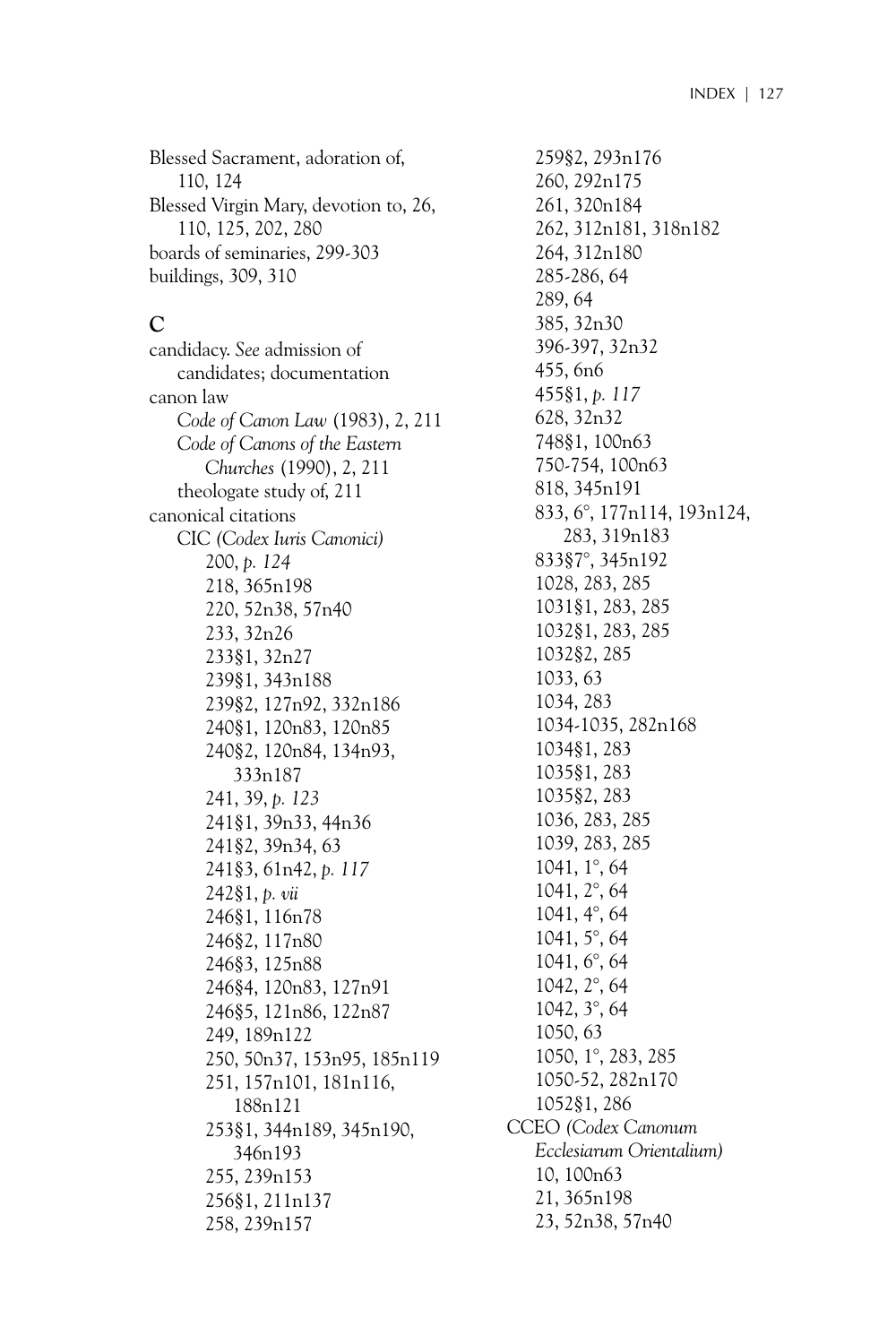172§1, 1°, 64 187§2, 283, 345n192 336§1, 293n176 336§2, 312n181, 318n182 338§1, 343n188 338§2, 320n184 339§1, 127n92, 332n186, 343n188 339§2, 120n83, 120n85 339§3, 120n84, 333n187 339§3, 134n93 340§1, 344n189, 345n190, 346n193 341, 312n180, 318n182 342§1, 39n33, 44n36 342§2, 39n34, 63 342§3, 61n42 346§2, 120n83 346§2, 2°, 116n78 346§2, 3°, 117n80 346§2, 4° 127n91 346§2, 5°, 125n88 346§2, 6°, 121n86, 122n87 348, 50n37 348§1, 153n95, 185n119 349, 188n121 349§1, 157n101, 181n116 351, 344n189, 345n190, 346n193 352§2, 239n153 352§§2-3, 211n137 353, 239n157 356§2, 293n176 382-5, 64 598-600, 100n63 644, 345n191 758§1, 5°, 282n169 759, 283 759§1, 285 760, 283 760§1, 285 761, 283, 285 762§1, 1°, 64 762§1, 2°, 64 762§1, 4°, 64 762§1, 5°, 64

762§1, 6°, 64 762§1, 7°, 64 762§1, 8°, 64 769, 1°, 283 769, 3°, 285 769-770, 282n170 769§1, 1°, 63 769§1, 2°, 66 770, 286 772, 283, 285 1436, 100n63 *Catechesi tradendae,* 203n133 catechesis in theologate curriculum, 203, 230 *Catechism of the Catholic Church* (1993), 2, 158, 169-170, 187 celibacy and chastity affective maturity, 39, 76, 77, 78, 83, 92 community rule of life, 269 discernment of capacity for, 39, 41 human formation and, 77-79, 90-96 "the life of priests" and, 26 spiritual formation and, 110 sustained period of continence prior to admission, 54 theologate curriculum, 202 child abuse, 41, 55, 64, 96 Christology of human formation, 74-76 ministerial priesthood, foundations of, 16, 22-26 of pastoral formation, 237, 238 priestly formation grounded in, 7-9, 374 of spiritual formation, 107-109 theologate curriculum, 202 *Christus Dominus,* 102n65 Church. *See also* ecclesiology historical studies, theologate instruction in, 210 priestly formation in context of, 10-12, 69 responsibility for priestly vocations, 32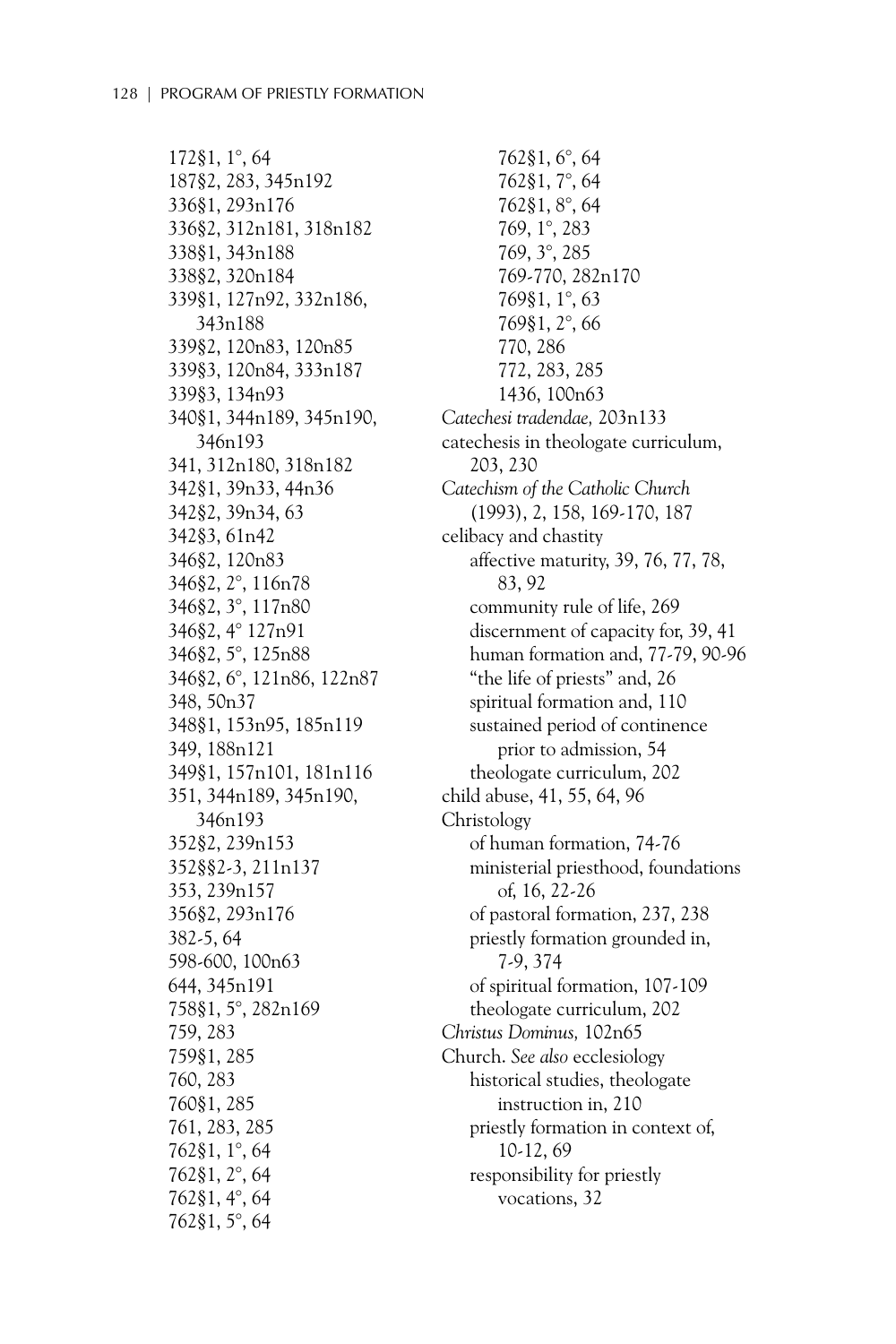social teaching, theologate instruction in, 208, 229 classical and biblical languages, 148, 162, 172, 182, 189. *See also* foreign language study codes of canon law. *See* canon law collaborative seminaries directors of intellectual formation, 335 religious institutes, ventures between, 298 union-model theologates, collaborative relationships with, 289 college seminaries, 146-159, 175-184 academic standards and accreditation, 183 bachelor of arts degree, 175 liberal arts curriculum, 147-151, 182 libraries, 184 norms for, 175-184 pastoral formation, 256 philosophy curriculum, 152-157, 176-181 purpose and goals, 146 theology curriculum, 158-159, 176, 177, 179-181 Committee on Priestly Formation, 3, *p. 124, pp. ix-x* Communion. *See* Eucharist community, 258-271 balanced life in, 264 bishop, communion of priests with, 18 diversity, appreciation of, 271 ecclesiology of, 258, 259 governance of seminary, role in, 306 handbooks, 265, 268 human formation via, 80 interpersonal contacts, quality of, 270 interplay between individual and, 261 norms for, 263-271 pastoral formation, as dimension of, 239

personal and spiritual growth and development rooted in, 260, 262 rector's conferences, 267 rule of life, 266 Conference of Major Superiors of Men, statement of, *p. viii* conferences faculty attendance at, 362 rectorial, 91, 267, 321 Confession. *See* Penance confessors, 120, 331, *pp. 120* confidentiality. *See* privacy and confidentiality Confirmation documentation required for admission of candidates, 63 conflicts regarding theological expression by faculty, resolving, 367 contemplation. *See* personal reflection and meditation continuing education, theologate programs' stress on need for, 227 continuing evaluation of seminarians, 272-289 all aspects of priestly formation included in, 275 annual reports, 279-282, 326 collaboration with union-model theologates on processes for, 289 directors of human formation, responsibilities of, 326 directors of pastoral formation, responsibilities of, 338 dismissal, 287 gradualism, principle of, 35-36, 280 Holy Orders, admission to, 282- 286 (*see also* Holy Orders) human formation, 280, 326 intellectual formation, 280 norms for, 273-289 pastoral formation, 248, 250, 280, 338 peer evaluations, 277 probation and leaves of absence, 288 procedure for, 274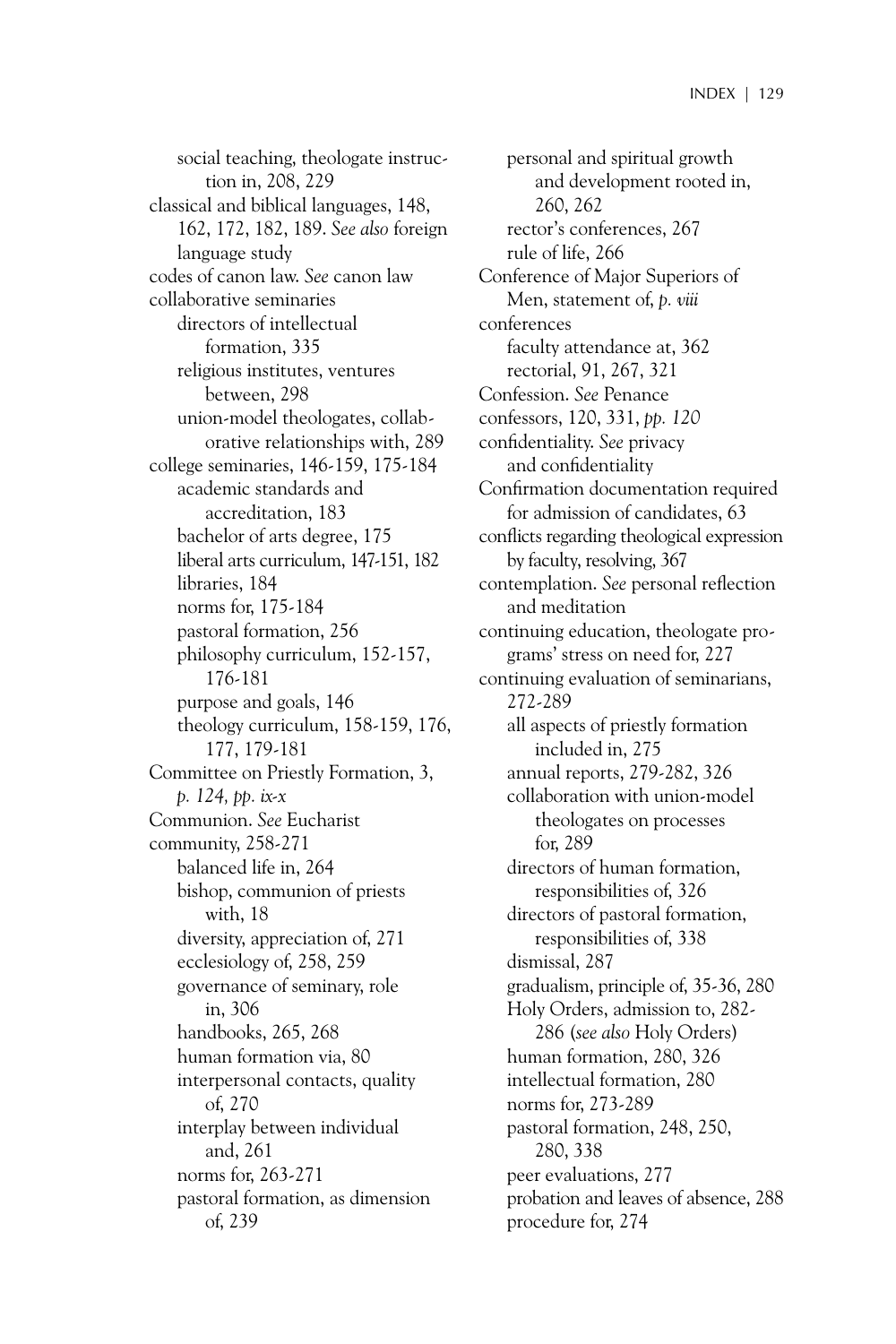purpose and goals, 272 responsibility for, 273, 274 self-evaluation, 276 spiritual formation, 280 summer and out-of-term activities, 278 continuing evaluation of seminary programs by faculty, 361 continuing formation of priests, 368-373 continuing spiritual formation, 110 conversion or return to faith, 67 counseling. *See* psychological counseling, requirements, and evaluations *credo ut intelligam,* 136 criminal background checks, 39, 47, 64 cultural preparation programs, 140, 160 cultural sensitivities. *See* diversity

### **D**

days of recollection, 110, 121, 122, 331 deans. *See* directors of formation degrees offered college seminaries, 175 pre-theology programs, 190 theologate programs, 231, 232 *Dei verbum,* 198n127, 200n129 development and growth of candidates. *See* thresholds or foundations of growth and development development and public relations. *See* "public relations and development," under seminaries development of faculty, 349 devotional prayer, spiritual formation via, 110, 124, 125 diaconate. *See* Holy Orders diocesan bishops. *See* bishops diocesan priesthood, 19. *See also* priesthood, nature and mission of directors of formation academic dean or director of intellectual formation, 334-336 formation mentors/advisors, 80, 328, 353 human formation, 80, 325-327 pastoral formation, 245, 256, 337-340

spiritual formation directors of, 329-331 individual spiritual directors (*see* spiritual directors) directors of vocations, 32, 39, 48 *Directory for the Application of Principles and Norms on Ecumenism*, 224 dismissals of candidates for admission from previous formation programs, 62, *pp. 119-120* from seminary program, 287 diversity, 12. *See also* foreign language study admission of candidates, 38, 49 community life and, 271 cultural preparation programs, 160 English language, adequate command of, 49, 160, 172, 182 faculty, 354, 355 in high school seminaries, 145, 167 intellectual formation, 140, 145, 160, 167 pastoral formation and, 239, 252 in theologate programs, 228 doctrinal responsibilities. *See* magisterial teaching, conformity with documentation admission to priestly candidacy, requirements for, 39, 47, 63 priestly formation or religious life, persons previously enrolled in, *pp. 120-122* registrars responsible for, 336 documents pertinent to priestly formation, 1-3 dogmatic theology, 202 drug abuse, 64, 65 dysfunctional families, candidates from, 12, 53

### **E**

Eastern Churches *Code of Canons of the Eastern Churches* (1990), 2, 211 (*see also under* canonical citations)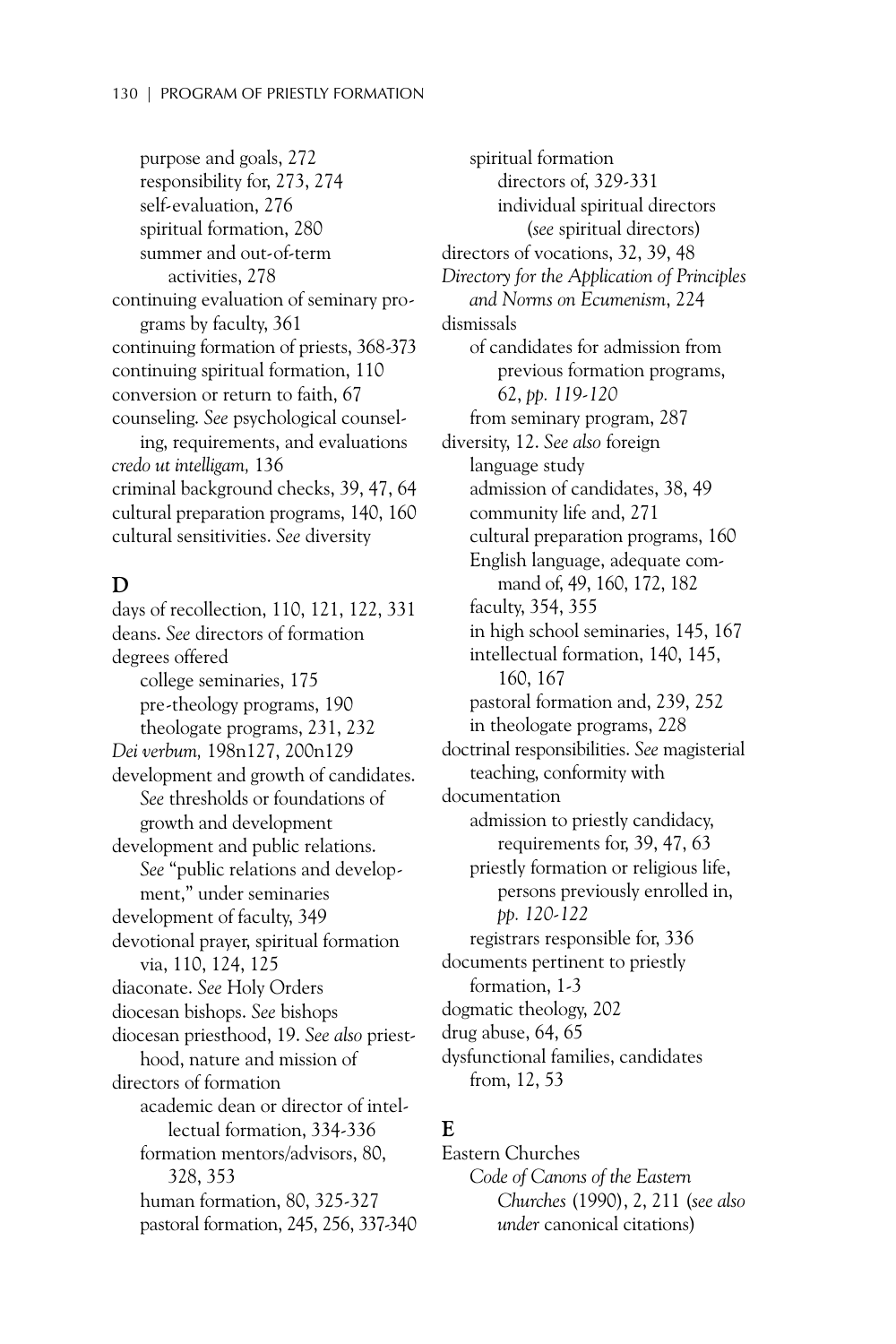marital status of priestly candidates in, 66 minor orders and diaconate, requirements for conferral of, 283 PPF as normative for, 6n6 in theologate study, 211, 223 *Ecclesia de Eucharistia,* 26, 32n31, 76n47, 118, 213n139 *Ecclesia in America,* 1, 12, 110 ecclesiology of community, 258, 259 foundations of ministerial priesthood in, 16 pastoral formation, essential elements of, 239 of priestly formation, 10-12, 69 of spiritual formation, 109, 110 theologate curriculum, 202, 222 ecumenism pastoral formation and, 239, 247 spiritual formation, ecumenical events as part of, 126 in theologate programs, 163, 216, 224 endowments, 312 English language, adequate command of, 49, 160, 172, 182 enrollment levels, monitoring, 311 epistemology, study of, 156 *Erga migrantes,* 239n159 eschatology, 202 *Essential Norms* (2002), 12 ethical standards in U.S. society, 12 ethics and moral theology, 156, 204-209 Eucharist admission to candidacy and regular partaking of, 37 adoration of the Blessed Sacrament, 110, 124 allergies preventing candidates from consuming communion elements, 64 pastoral formation and, 239 priesthood, nature and mission of, 16, 24, 26 priestly vocations and, 32

seminaries and, 290, 321, 331, 352 spiritual formation and, 110, 116, 118, 119, 280 theologate programs and, 214, 215 evaluations for admission (*see* admission of candidates) continuing (*see* continuing evaluation of seminarians) continuing evaluation of seminary programs by faculty, 361 of faculty, 359 persons previously enrolled in priestly formation or religious life, *pp. 119-124* psychological (*see* psychological counseling, requirements, and evaluations) evangelization pastoral formation, essential elements of, 239 theologate curriculum, 203

### **F**

facilities, 309, 310 faculty, 344-367 appointment and approval, 345 communication with bishops and religious ordinaries, 295 conditions of service, 344-357 conflicts regarding theological expression, resolving, 367 continuing evaluation of seminary programs by, 361 dedication to formation of students, 351, 353 diversity, 354, 355 evaluation of, 359 freedom of expression by, 365 governance of seminary, role in, 306 handbooks, 358, 367 lay persons, role of, 348, 350 liturgy and sacraments, participation in, 352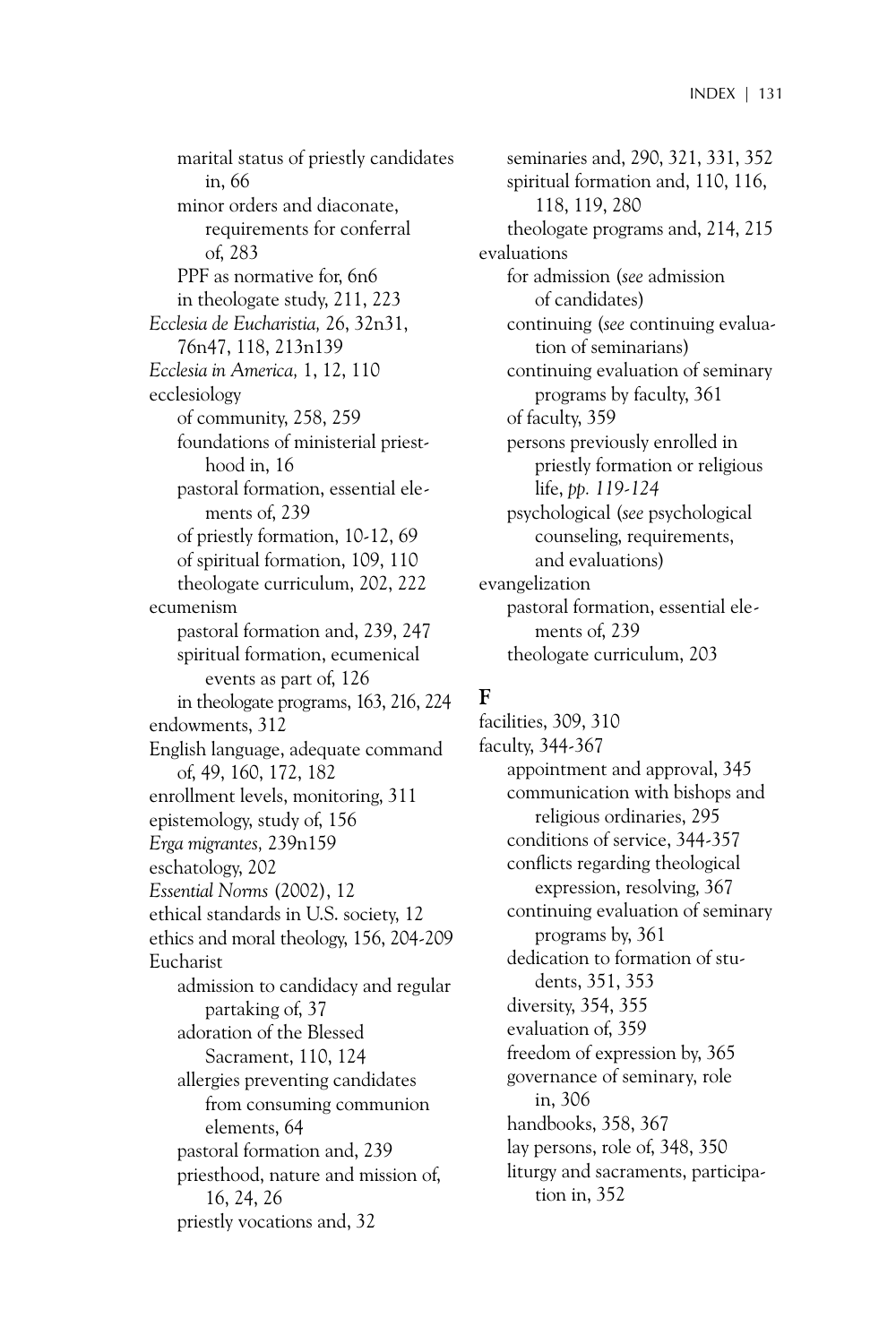magisterial teaching, conformity with, 345, 364-367 meetings and committees, 360 as models for seminarians, 104, 351-357 organization of, 358-363 pastoral involvement of, 357 planning and development, 349 priestly status, 347 Profession of Faith by, 193, 345 professional qualifications, 346 sabbaticals, conference attendance, and study leaves, 362 secretaries, 363 social teaching of Church, awareness of, 356 as spiritual directors and formation mentors/advisors, 353 faith. *See also* Oath of Fidelity; Profession of Faith foundations of priestly formation in truths of, 13-14 recent conversion or return to, 67 in theologate programs, 222, 225-226 families dysfunctional families, candidates from, 12, 53 responsibility for priestly vocations, 32 theologate study of, 218 *Fides et ratio* college seminaries, study of philosophy in, 152n94, 153n96, 156n98, 157n102-103, 178n115 pre-theologate, study of philosophy in, 186n120 *fides quaerens intellectum,* 163 fiduciary and financial responsibilities of seminaries, 303, 308, 312, 343 field experience. *See* practical experience and onsite programs *under* pastoral formation financial condition and abilities of candidates, 58 first pastoral assignments, 372

foreign language study classical and biblical languages, 148, 162, 172, 182, 189 college seminary programs, 148, 182 continuing evaluation of seminarians, 280 high school seminary programs, 172 pastoral formation and, 252 pre-theology programs, 162, 189 Spanish language, 162, 172, 182, 228 theologate programs, 228 formation, priestly. *See* priestly formation formators. *See* directors of formation foundations of growth and development. *See* thresholds or foundations of growth and development freedom of expression, academic, 365 freedom of priestly candidates from impediments, determining, 64 fundamental theology, 197

### **G**

*Gaudium et Spes,* 136 gluten allergies, 64 Gospel, priestly life as witness to radicalism of, 26 governance of seminaries. *See under* seminaries gradualism, principle of, 35-36, 280 graduate theology. *See* theologate programs Great Jubilee, 11, 12 Greek and Latin, 148, 162, 172, 182, 189. *See also* foreign language study growth and development of faculty, 349 growth and development of seminarians. *See* thresholds or foundations of growth and development growth and public relations. *See* public relations and development *under* seminaries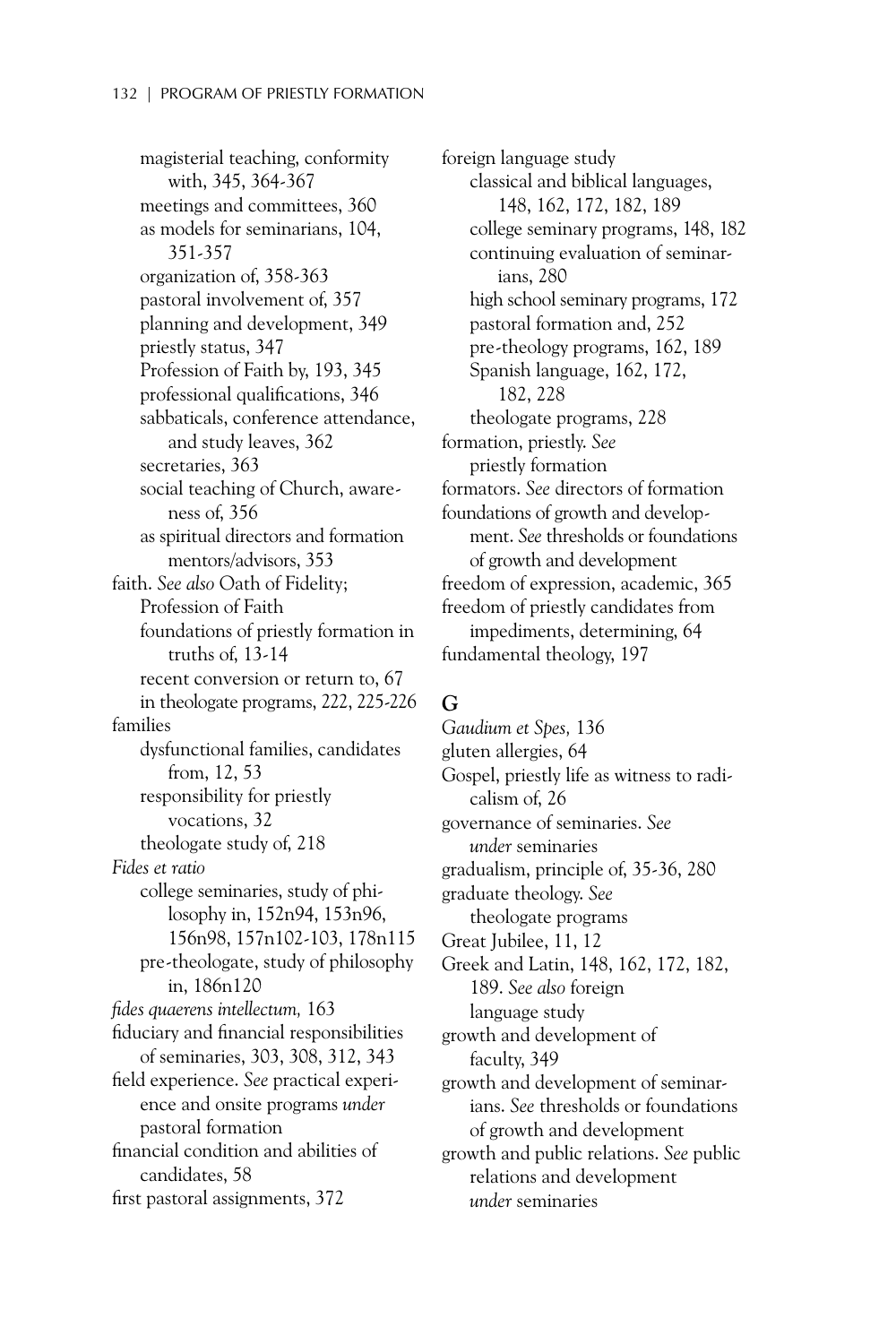### **H**

handbooks of community life, 5n5, 265, 268, 273 for faculty, 358, 367 Hebrew and other biblical languages, 148, 162, 172, 182, 189. *See also* foreign language study high school seminaries, 142-145, 165-174 academic standards and accreditation, 144, 174 college preparatory program, 171, 173 diversity in, 145, 167 norms for, 165-174 pastoral formation, 257 purpose and goals, 142-144 religious instruction in, 169-170 historical-critical method, 200 historical studies, theologate instruction in, 210 history of philosophy, 155 HIV/AIDS, 65 Holy Orders. *See also* priesthood, nature and mission of annual evaluations and advancement in, 282 requirements for conferral of diaconate, 283 of priesthood, 285 suitability to receive diaconate based on judgments regarding suitability for priesthood, 284 theologate curriculum on, 202 Holy See, directives of, 292 homiletics pastoral formation, proclamation of the Word as essential element of, 239 in theologate programs, 200, 215 homosexual experiences or tendencies, 56 human formation, 74-105 age and stage of person in formation, 81

candidate's responsibility for, 87 celibacy and chastity, preparation for, 77-79, 90-96 characteristics instilled by, 76 Christology of, 74-76 continuing evaluations, 280, 326 directors of, 80, 325-327 formation mentors and advisors, 80 integration with other dimensions of formation, 73, 82 interiorization, evidence of, 86 methods for fostering, 80 models, seminary faculty as, 104 norms for, 83-105 obedience, preparation for, 100-102 philosophy, study of, 154 priesthood, focus on, 84 psychological counseling, requirements, and evaluations, 76, 80, 89, 105 purpose and goals of, 85-86 seminaries, via life of, 80 seminary program of, 83-84, 103-105 sexuality, 77-79, 90-96 simplicity of life, preparation for, 97, 98 spiritual directors and, 80, 131 thresholds or foundations of, 88-89

## **I**

immigrants in U.S. society, 12. *See also* diversity impediments, determining freedom of priestly candidates from, 64 integration of dimensions of formation human formation, 73, 82 intellectual formation, 73, 136, 164 pastoral formation, 73, 241 spiritual formation, 73, 106, 112-114 intellectual formation, 136-235 admission to candidacy, academic requirements for, 50 context of, 140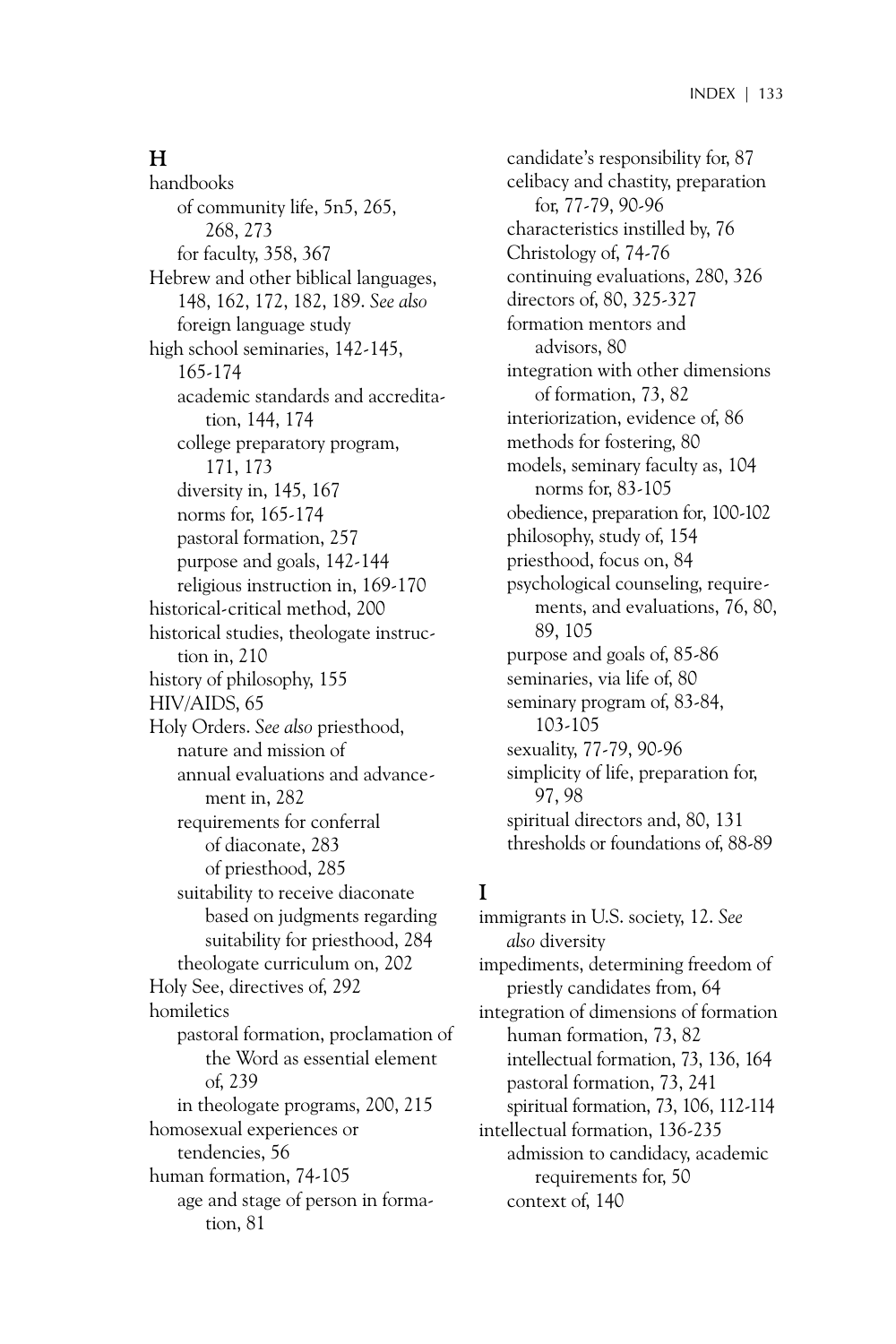continuing evaluation in annual reports, 280 cultural preparation programs, 140, 160 defined, 136-137 directors of (academic deans), 334-336 graduate theology (*see* theologate programs) in high school (*see* high school seminaries) integration with other dimensions of formation, 73, 136, 164 magisterial teaching, conformity with, 180, 193, 222 norms for, 165-235 pre-theologate (*see* pretheology programs) priestly ministry, orientation towards, 138 stages of, 141 undergraduate programs (*see* college seminaries) intention of priestly candidates, 37

# **J**

John Paul II. *See also* specific communications, e.g., *Pastores dabo vobis* on seminary formation, 7 seminary visitations mandated by, 4

## **L**

*Laetamur magnopere,* 158n104 languages. *See also* foreign language study classical and biblical languages, 148, 162, 172, 182, 189 English language, adequate command of, 49, 160, 172, 182 Spanish language, study of, 162, 172, 182, 228 Latin and Greek, 148, 162, 172, 182, 189. *See also* foreign language study lay persons, role of, 308, 348, 350 leadership development and pastoral formation, 239

leaves of absence faculty study leaves, 288 probation, seminarians on, 288 *lectio divina,* 110, 123 lectorate, 282, 283, 286 liberal arts curriculum, college seminaries, 147-151, 182 librarians, 341 libraries, 184, 233, 310 "the life of priests," concept of, 20-31. *See also* priesthood, nature and mission of liturgical life of seminary, 116-126, 331, 352 liturgical studies in theologate programs, 213-214 Liturgy of the Hours continuing evaluation of seminarians and, 280, 283 directors of spiritual formation and, 331 spiritual formation, 110, 117, 119, 280 logic, study of, 156 *Lumen gentium,* 2n1, 21n14, 26n19, 242n160

### **M**

magisterial teaching, conformity with. *See also* Oath of Fidelity; Profession of Faith college seminaries, instruction at, 180 faculty responsibilities, 345 Profession of Faith by teachers in theologate programs, 193 seminaries, responsibilities of bishops and religious ordinaries regarding, 294 theologate program, 222 *Marialis cultus,* 125n89 marital status of candidates, determining, 66 marriage and family, theologate study of, 218 Mary, devotion to, 26, 110, 125, 202, 280 mature applicants, 12, 59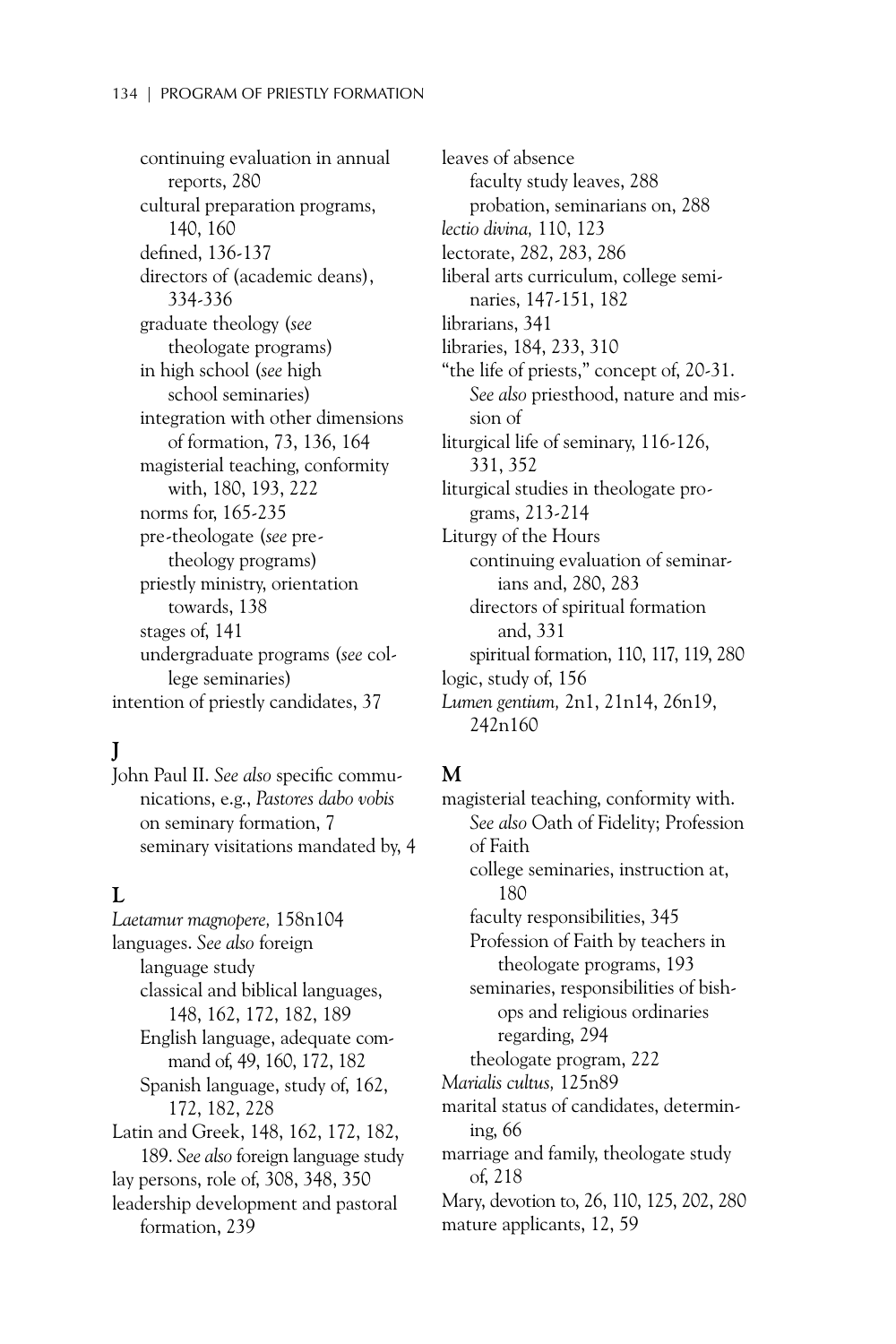medical-moral ethics, 206 meditation. *See* personal reflection and meditation mentors first pastoral assignments, 372 in formation, 80, 328, 353 (*see also* directors of formation) metaphysics, study of, 156 *Ministeria quaedam,* 282n168 ministerial priesthood. *See* priesthood, nature and mission of; priestly formation; priestly vocations ministries of acolyte and lector, 282, 283, 286 minor orders. *See* Holy Orders missiology, theologate study of, 202 mission statements of seminaries, 265, 305 missionary dimension of pastoral formation, 239 moral relativism in U.S. society, 12 moral theology and ethics, 156, 204-209 multiculturalism. *See* diversity *Mutuae relationes,* 31n25

## **N**

natural theology, study of, 156, 178, 186 nature, study of philosophy of, 156 *Novo millennio ineunte,* 1, 11n9

## **O**

Oath of Fidelity diaconate, ordination to, 283 faculty, 345 priesthood, ordination to, 285 rectors, 319 obedience human formation and, 100-102 spiritual formation and, 110 older applicants, 12, 59 onsite experience. *See* practical experience and onsite programs *under* pastoral formation ongoing processes. *See entries at* continuing

*Optatam totius* as document important to priestly formation, 2 faculty of seminaries, 344n189 human formation, 79n52, 80n57 intellectual formation in college seminaries, 157n102, 182n117-118 in pre-theologate, 189n122, 189n123 in theologate, 203n134, 205n135, 219n143 pastoral formation, 238 rectors, 322n185 on seminary faculties, 345n190 spiritual formation, 107 Orders and ordination. *See* Holy Orders Orthodox Churches. *See* Eastern Churches

# **P**

papacy, directives of, 292 pastoral formation, 236-257 Christology of, 237, 238 college seminaries, 256 continuing evaluations, 248, 250, 280, 338 as culmination of formation process, 236 directors of, 245, 256, 337-340 diversity, awareness of, 239, 252 essential elements and characteristics of, 239 faculty involvement, 357 formal seminary program for, 242- 246 high school seminaries, 257 integration with other dimensions of formation, 73, 241 local diocese and presbyterate, familiarity with, 239, 247, 254 norms for, 242-257 personal reflection and meditation, 248, 253 philosophy, study of, 154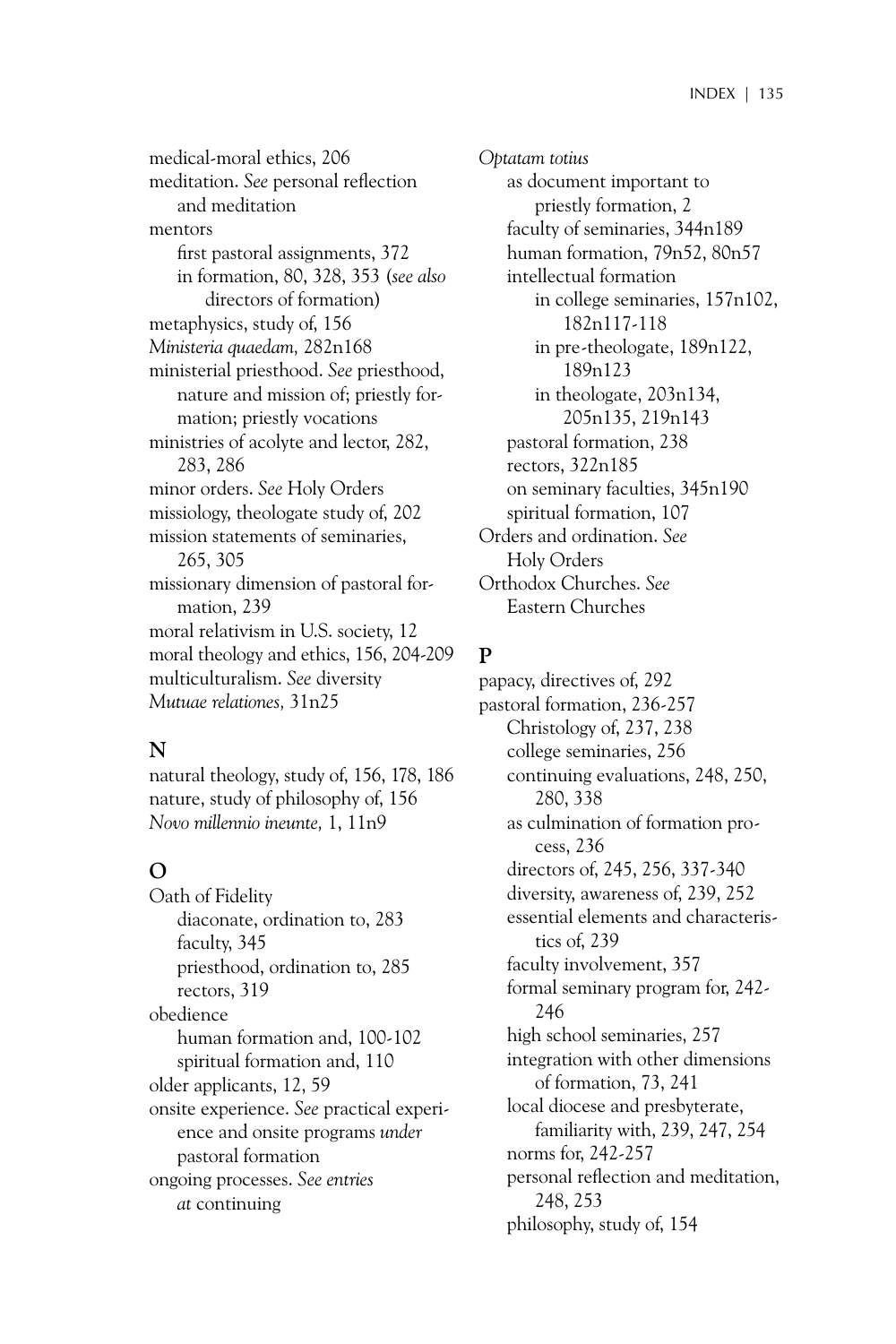poor, working with, 239, 251 practical experience and onsite programs, 239 broad exposure, need for, 246 college seminaries, 256 directors of pastoral formation, responsibilities of, 339, 340 diversity, exposure to, 252 faculty involvement, 357 high school seminaries, 257 poor, working with, 251 pre-theology programs, 255 responsibility for providing, 247 supervisors of, 249, 339 pre-theology programs, 255 purpose and goal of, 238, 244 supervisors of, 240, 248, 249, 253, 255, 339 in theologate programs, 196 theological reflection, 248 pastoral theology, theologate study of, 217, 218 *Pastores dabo vobis* academic qualifications for admission of candidates, 50n37 admissions process, 34, 37 celibacy and chastity, 78, 79n53, 90n61 Christological foundations of human formation, 74-76 of ministerial priesthood, 16, 22, 23, 26 community, 259n162 context of priestly formation and, 7n7, 11 continuing formation of priests, 369, 370 as document crucial to priestly formation, 1 ecclesiological foundations of ministerial priesthood, 17 governance of seminaries, 291, 308n179 human formation celibacy and chastity, 78, 79n53, 90n61 directors of, 325

intellectual formation, 136, 137 for college seminaries, 154, 157n102, 178n115 for pre-theologate, 186n120 for theologate, 163n107-113, 196n125, 217n141 "the life of priests," 22, 23, 26 pastoral formation, 236, 238, 239n154-156, 239n158 presbyteral communion with bishops, 18 program of formation in seminaries, need for, 70 psychological evaluation of candidates, 57n41 responsibility for priestly vocations, 32 seminaries, 290n174 seminary faculty, 348n195, 351n196, 364n197, 367n200 spiritual formation, 106, 107, 110n71-75 Trinitarian foundations of ministerial priesthood, 15 patristics and patrology, 201 peace, fostering spirit of, 110 pedagogical methods used in theologate programs, 234 peer evaluations, 277 peer relationships in first pastoral assignments, 372 Penance admission to candidacy and regular partaking of, 37 celibacy and chastity, fostering, 79 confessors, 120, 331 continuing evaluation of seminarians, 283 directors of spiritual formation, 331 intellectual formation, 205, 214 spiritual formation and, 110, 120, 134, 280 *Perfectae caritatis,* 29n24 personal reflection and meditation human formation via, 80 pastoral formation, 248, 253 spiritual formation, 110, 121, 122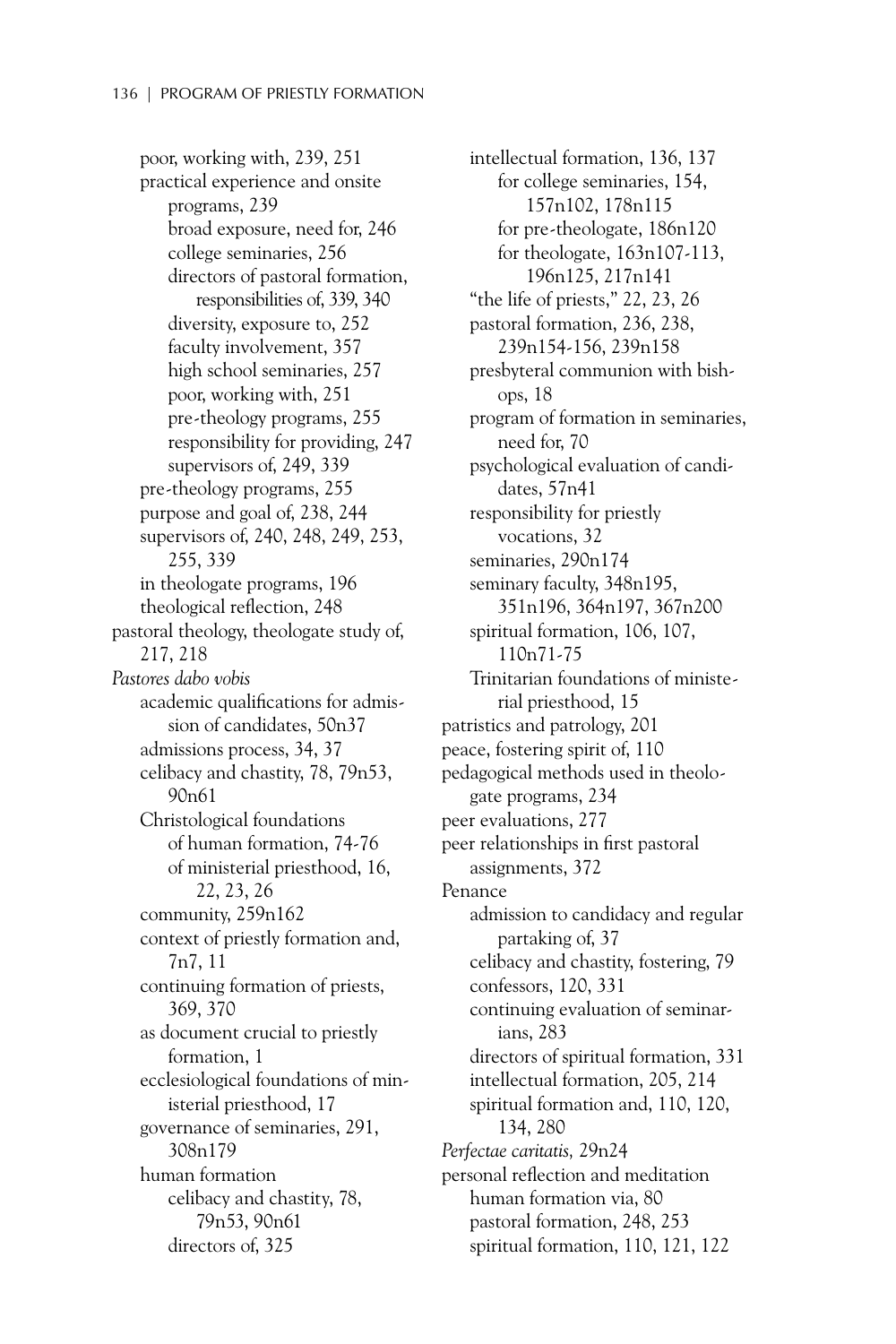*Philippinas insulas,* 125n89 philosophy academic requirements for admission to candidacy regarding, 50 college seminary curriculum, 152-157, 176-181 content of curriculum, 155-157 diaconate candidates, 283 four dimensions of formation, relationship to, 154 liberal arts and, 151 pre-theology programs, 50, 161, 185-186 priesthood, ordination to, 285 priestly formation and, 155 theologate formation in, 192 theology and, 152-153 physical examination of candidates, 65 physical plant, 309, 310 planning continuing formation of priests, 370 seminary faculty, 349 seminary governance, 307-312 the poor pastoral formation and working with, 239, 251 preferential option for, 239 poverty and simplicity of life, 97, 98, 110 PPF. *See Program of Priestly Formation* practical experience. *See under* pastoral formation prayer, 110, 116-126. *See also* personal reflection and meditation pre-theology programs, 161-162, 185-190 academic standards, 188 admissions process, 46 bachelor in philosophy (PhB) degree, 190 gradualism, principle of, 35 norms for, 185-190 pastoral formation, 255 philosophy curriculum, 50, 161, 185-186 previous formation, candidates without, 60

purpose and goals, 161-162 theology curriculum, 161, 187 preferential option for the poor, 239 presbyterate. *See* priesthood, nature and mission of *Presbyterorum ordinis* as document important to priestly formation, 2n1 human formation, 76n50, 99n62, 102n64 "the life of priests" and, 20, 25, 26n17, 26n19 pastoral formation, 239n149 previous formation candidates successfully completing earlier stages of formation, 61 candidates without any previous formation experiences, 60 priestly formation or religious life, persons previously enrolled in, *pp. 117-124* acceptance of, *p. 122* departure letters, *p. 119* dismissal from, 62, *pp. 119-120* evaluation of applicants, *pp. 119-124* purpose of norms for, *pp. 118-119* rejection of, *p. 120, p. 123* release of relevant information, *pp. 119-121* reservations regarding, *p. 123* specific inquiries on application forms regarding, *p. 120* waiting period, 62, *pp. 119-120* priesthood, nature and mission of, 13-14. *See also* Holy Orders baptismal call, as part of, 21 Christological foundations, 16, 22-26 communion of priests with bishop, 18 communion with bishop, 18 continuing formation of priests, 368-373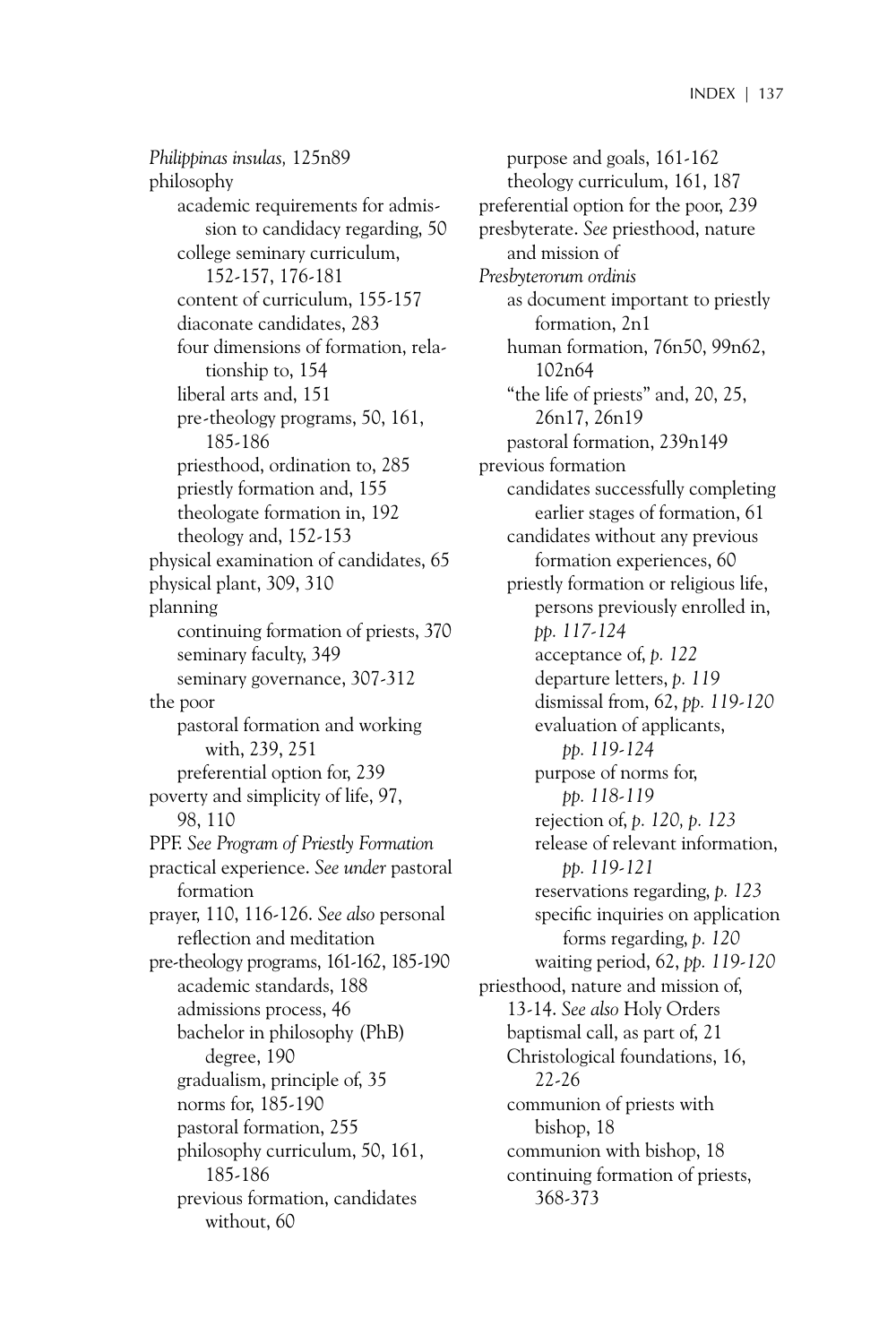diocesan *vs.* religious context, 19, 26-30 ecclesiological foundations, 17 human formation program's focus on, 84 intellectual formation oriented towards, 138 "the life of priests," concept of, 20-31 requirements for admission to priesthood, 285 responsibility for priestly vocations, 32 spiritual formation as preparation for, 109 suitability to receive diaconate based on judgments regarding suitability for priesthood, 284 theologate curriculum on Holy Orders, 202 transition programs into priesthood, 370 Trinitarian foundations, 15 priestly formation admission to (*see* admission of candidates) Christology of, 7-9, 374 continuing formation of priests, 368-373 defined, 68 ecclesiological context, 10-12, 69 faculty dedication to, 351, 353 four dimensions or pillars of, 68-73 (*see also* human formation; intellectual formation; pastoral formation; spiritual formation) goals of, 71 nature and mission of ministerial priesthood, foundation in, 13-19 philosophy, study of, 155 previous enrollment (*see* previous formation) seminary program fostering, 70 (*see also* seminaries)

theologate programs focused on, 195 truths of faith as foundation of, 13-14 worldly context, 10-12 priestly vocations admission, norms for, 45 discernment of, 33 recent conversion or return to faith, 67 responsibility for, 32 as specific vocation, 22 vocation directors, 32, 39, 48 privacy and confidentiality admissions process, 40, 57 persons previously enrolled in priestly formation or religious life, *p. 121, p. 124* spiritual directors, 134, 135, 333 probation, 288 proclamation of the Word homiletics as part of theologate program, 200, 215 pastoral formation, as essential element of, 239 Profession of Faith diaconate candidates, 283 faculty, 193, 345 rectors, 319 professional ethics, 156, 204-209 professors. *See* faculty *Program of Priestly Formation* (PPF) administrators of seminaries, role of, 307 documents pertinent to, 1-3 editions of, 1, 4, *pp. ix-x* promulgation of, *p. vii* responsibility of bishop or religious ordinary for implementation of, 293 responsibility of individual religious institutes and societies for implementation of, 297 seminary visitations contributing to, 4-6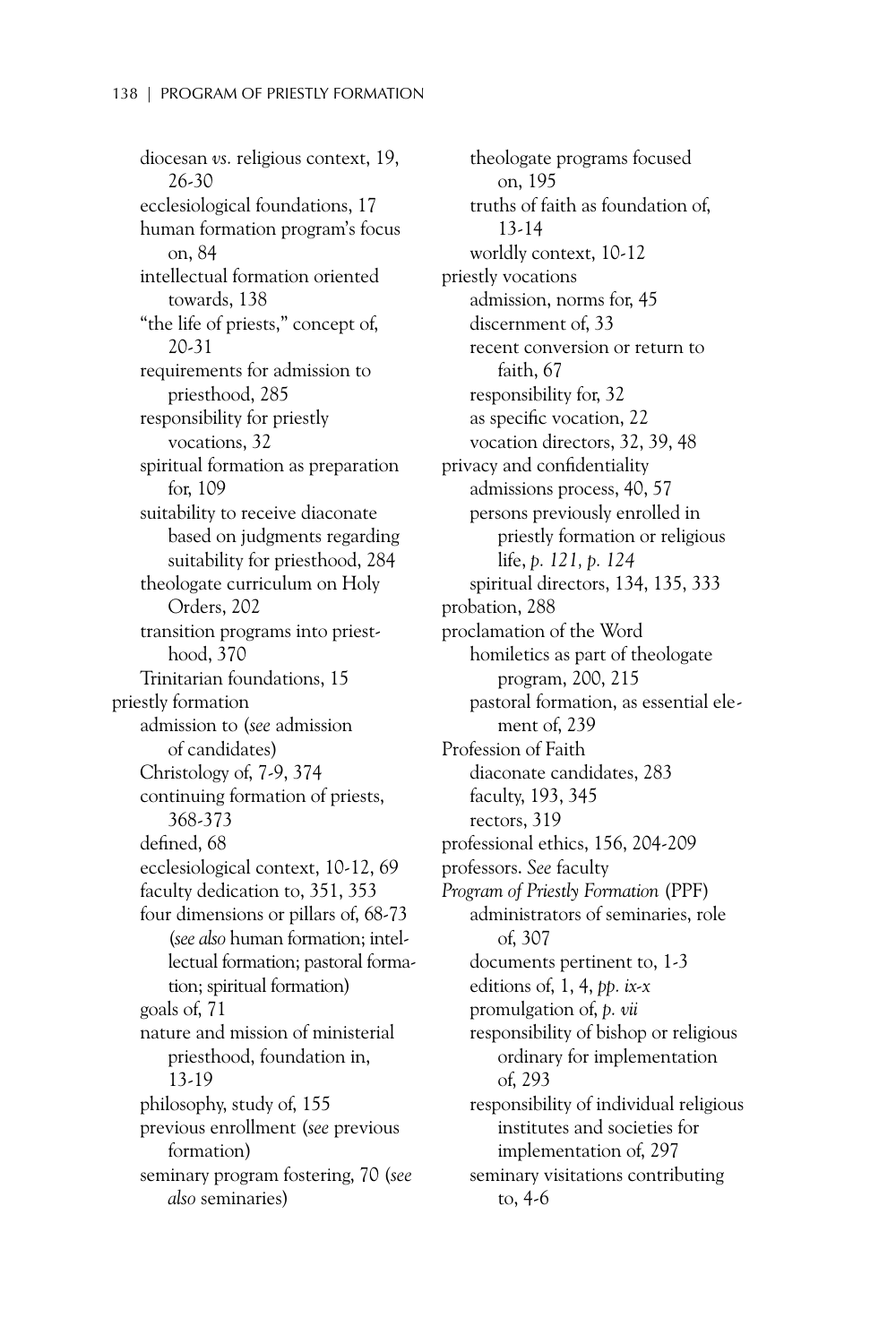psychological counseling, requirements, and evaluations admission to candidacy, 44, 47, 51-57 directors of human formation, responsibilities of, 325, 327 human formation, 76, 80, 89, 105 spiritual formation, 110 public relations and development. *See under* seminaries

#### **R**

*Ratio fundamentalis institutionis sacerdotalis* (1970, 1985), 2, 39, 264n164, 347n194, *p. vii* recent conversion or return to faith, 67 recollection, days of, 110, 122 reconciliation, fostering spirit of, 110 records. *See* documentation rectors, 318-323 administrative responsibilities, 323 admission of candidates, responsibilities regarding, 39, 57, 65 annual reports on seminarians, 279 appointment of, 319 community life, 267 conferences, 91, 267, 321 diaconate candidates, verifications regarding, 283 faculty, appointment and approval of, 345 governance policy, responsibility for, 304 human formation, 80, 84, 91, 103, 105 Magisterium, conformity of college seminary teaching with teaching of, 180 priestly ordinands, verifications regarding, 285 priestly vocations, discernment of, 32 priests serving as, 318 psychological counseling, requirements, and evaluation, 57, 105

spiritual responsibilities of, 127, 135, 320-322 vice-rectors, 324 *Redemptoris missio,* 26n23, 239n151 reference checks, 39, 47 reflection. *See* personal reflection and meditation registrars, 336 release of priests for seminary apostolate, 308, 347 religious orders advanced study, designation of theologate students for, 235 charism of founder, identification with, 29-31 collaborative ventures between different institutes, 298 diocesan priesthood candidates attending seminaries of, 296 "the life of priests" in, 26-31 nature and mission of, 19 previous formation in (*see* previous formation) priesthood, nature and mission of, 19, 26-30 regulation of formation process by individual institutes and societies, 297 statement of Conference of Major Superiors of Men, *p. viii* religious ordinaries admissions process, responsibility for, 39 communication with seminary faculty and administration, 295 Holy Orders, responsibility for admission to, 286 magisterial teaching, conformity of seminaries with, 294 rectors, relationship with, 320 release of priests for seminary apostolate, 308, 347 seminary governance, responsibility for, 291, 293-298, 304, 308 reports, annual, 279-282, 326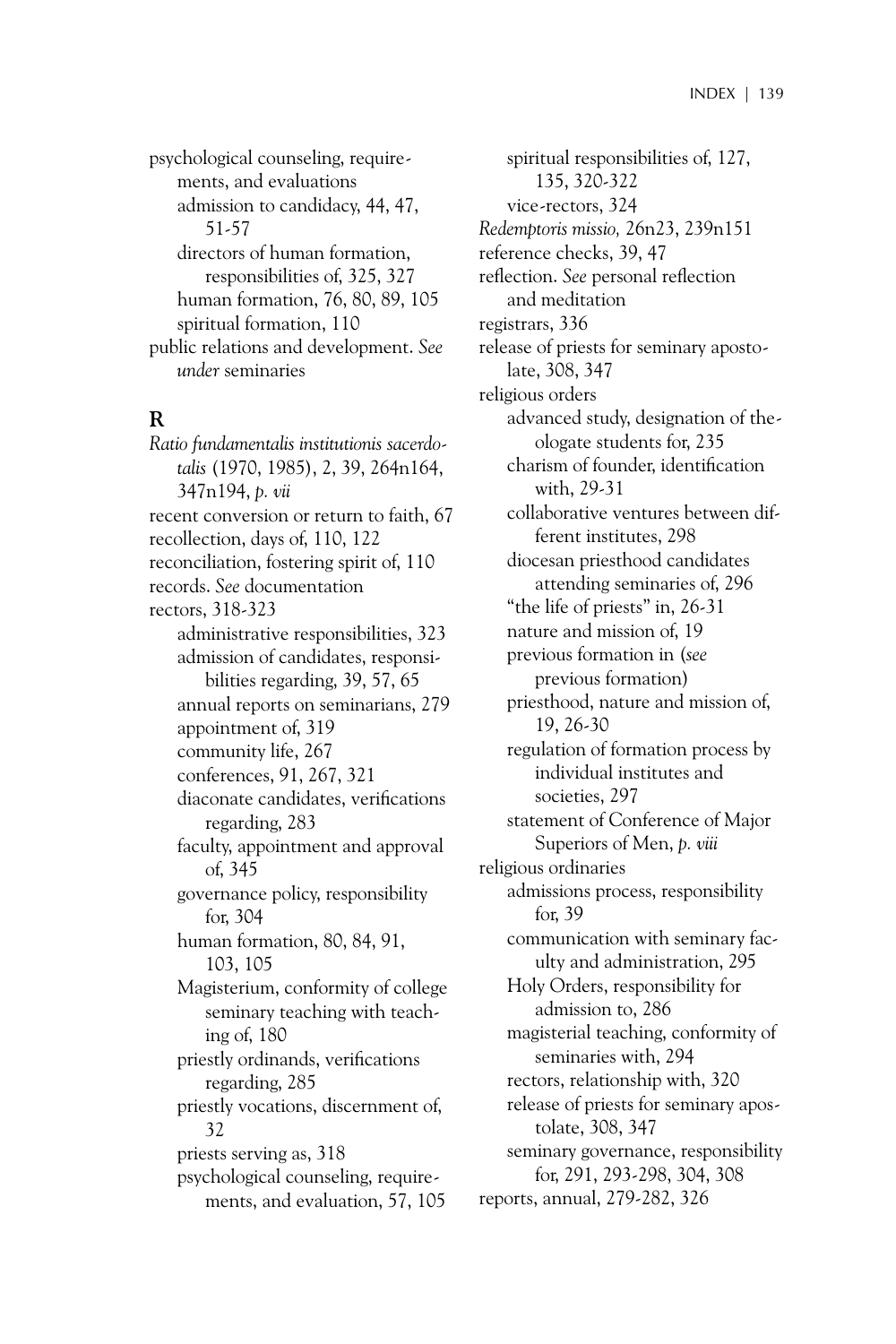retreats diaconate, prior to admission to, 283 priesthood, prior to admission to, 285 spiritual formation and annual retreats, 110, 122 return to faith, 67 review processes. *See* evaluations right intention of priestly candidates, 37 *Rosarium Virginis Mariae,* 125n89-90 rosary, 110, 124, 125 rule of life, 266, 269, 294

### **S**

sabbaticals for faculty, 362 sacraments. *See also* specific sacraments, e.g., Penance college seminary curriculum, 158, 179 faculty participation in, 351 liturgical life of seminary, 116-126 pastoral formation, sacramental dimension of, 239 pre-theologate curriculum, 187 theologate curriculum, 202, 211 *Sacrosanctum concilium,* 26n21 *Sapientia christiana,* 345n191 screening of applicants for admission, 39, 47, 48, 63-67 Scripture. *See also* biblical citations spiritual formation and, 110 theologate program of study, 198-200 Second Vatican Council, 2, 11, 20, 29, 163, 182, 189. *See also* specific documents, e.g., *Lumen gentium* secretarial staff, 363 self-evaluation, 276 self-knowledge and insight, 54, 76, 79, 80, 280 seminarians communication of contents of annual report to, 281 continuing evaluation of (*see* continuing evaluation of seminarians)

dismissal of, 287 governance of seminary, role in, 306 responsibility for priestly vocations, 32 seminaries, 290-367. *See also* collaborative seminaries; college seminaries; high school seminaries; pre-theology programs; theologate programs administration (*see* administration of seminaries) admission to (*see* admission of candidates) bishops, responsibilities of, 291, 293-298, 304, 308 boards, 299-303 business managers, 342 communication of bishops and religious with faculty and administration, 295 continuing evaluation of seminarians, responsibility for, 273, 274 continuing formation of priests, role in, 370, 371 cultural preparation programs, 140, 160 diocesan priesthood candidates attending religious seminaries, 296 directors (*see* directors of formation) dismissal from, 287 endowments, 312 enrollment levels, monitoring, 311 facilities, 309, 310 faculty (*see* faculty) fiduciary and financial responsibilities, 303, 308, 312, 343 governance of, 291-292 bishops and religious ordinaries, 291, 293-298, 304, 308 boards, 299-303 planning, 307-312 policy as to, 302, 304-306 seminary community's role in, 306 handbooks, 265, 268 human formation, program of, 83-84, 103-105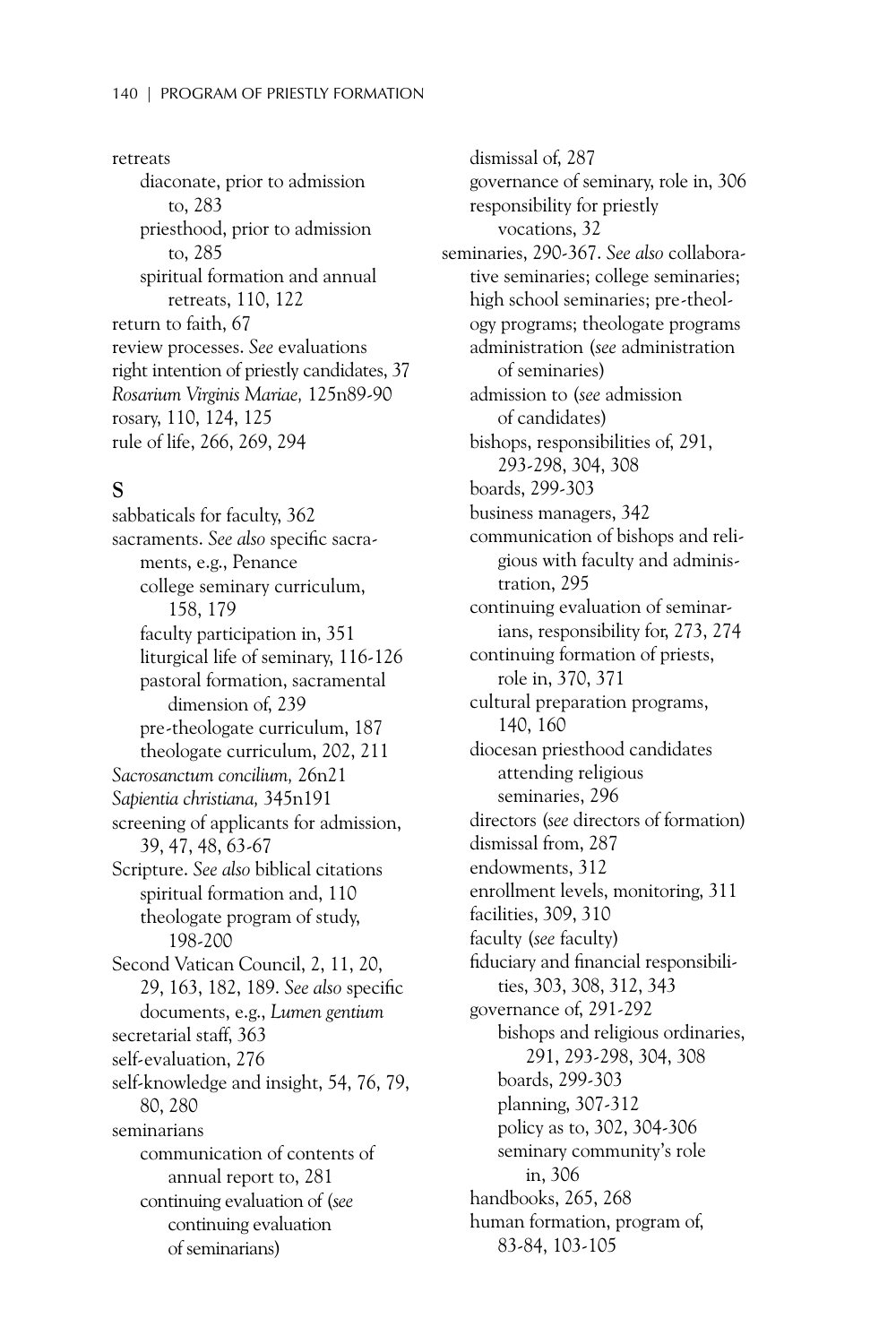human formation via life of, 80 librarians, 341 libraries, 184, 233, 310 liturgical life of, 116-126 magisterial teaching, conformity with, 294 mission statements, 305 pastoral formation, supervision of, 240 planning continuing formation of priests, 370 faculty, 349 governance, 307-312 program of priestly formation, need for, 70 public relations and development administrative officer in charge of, 342 governance planning requirements, 307-312 rector, role of, 320 rectors (*see* rectors) registrars, 336 religious institutes and societies, regulation of formation process by, 297 religious ordinaries, responsibilities of, 291, 293-298, 304, 308 responsibility for priestly vocations, 32 rule of life, 266, 269 spiritual formation as heart of, 115 vice-rectors, 324 visitations of, 4-6 sexual ethics in theologate curriculum, 207 sexuality. *See also* celibacy and chastity admission of candidates and matters of, 41, 55, 56 affective maturity, 39, 76, 77, 78, 83, 92 child abuse and, 41, 55, 64, 96 homosexual experiences or tendencies, 56 human formation and, 77-79 self-knowledge regarding, 93

simplicity of life, 97-99, 110, 269, 280 social teaching of Church, 208, 229, 356 society. *See* world and society solidarity, fostering spirit of, 110 solitude, 79, 93, 110, 121, 266 Spanish language, study of, 162, 172, 182, 228. *See also* foreign language study spiritual directors, 127-135, 332-333 approval and appointment, 127 candidates dismissed from previous formation program, *p. 120* directors of spiritual formation, 329-331 faculty serving as, 351, 353 first pastoral assignments, 372 human formation via, 80, 131 as means of spiritual formation, 110 meetings with, 127, 133, 135 Penance, 120 privacy and confidentiality, 134, 135 regular meetings with, 127 spiritual formation, 106-135 apostolic dimensions of, 110 Bible study, 110 celibacy and chastity, 110 Christological aspects of, 107-109 continuing evaluation in annual reports, 280 continuing nature of, 110 defined, 107-109 devotional prayer and, 110, 124, 125 director of, 329-331 directors in (*see* spiritual directors) ecclesiology of, 109 Eucharist and, 110, 116, 118, 119, 280 as heart of seminary life, 115 integration with other dimensions of formation, 73, 106, 112-114 Liturgy of the Hours, 110, 117, 119, 280 methods of, 110, 111 norms for, 116-135 obedience and, 110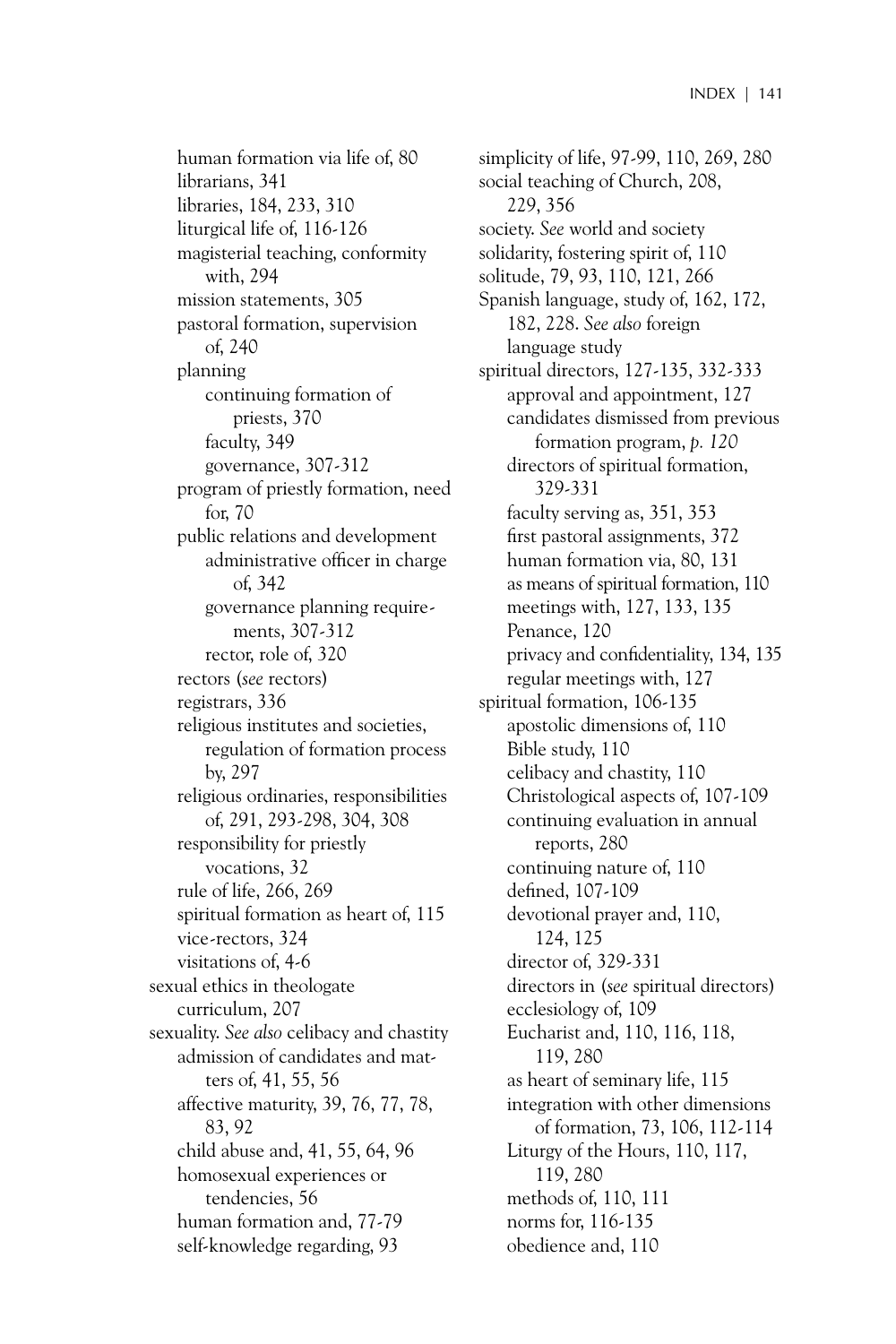ongoing, 110 Penance and, 110, 120, 134, 280 personal reflection and meditation, 110, 121, 122 philosophy, study of, 154 practices and devotions fostering, 110 prayer as means of, 110, 116-126 priestly nature of, 109 psychological characteristics fostered by, 110 reconciling spirit, fostering, 110 rectors, responsibilities of, 127, 135, 320-322 retreats and days of recollection, 110, 122 simplicity of life and asceticism, 110 solidarity, fostering, 110 solitude, 110, 121 Trinitarian foundations of, 107, 108 spirituality and spiritual direction, theologate study of, 212 study leaves for faculty, 288 substance abuse, 64 synchronic methods of study of Scripture, 200

#### **T**

teachers. *See* faculty teaching principles, methods, and skills, theologate instruction in, 230 theologate programs, 163, 191-235 academic standards, 232 advanced study, designation of students for, 235 annual retreats, 122 Bible, study of, 198-200 canon law, 211 catechesis, 203, 230 catechesis and evangelization, 203 continuing education, stress on need for, 227 continuing formation of priests, as foundation for, 370 degrees offered, 231, 232

diverse society, recognition of needs of, 228 dogmatic theology, 202 Eastern Churches, study of, 211, 223 ecclesiology, 202, 222 ecumenism, 163, 216, 224 faith, recognition of basis of theology in, 222, 225-226 fundamental theology, 197 historical studies, 210 homiletics, 200, 215 length of study, 191 library, 233 liturgical studies, 213-214 Magisterium, normative function of, 222 methodologies, instruction in, 219-221 moral theology, 204-209 norms for, 191-235 pastoral formation and, 196 pastoral theology, 217, 218 patristics and patrology, 201 pedagogical methods, 234 philosophical formation required for, 192 previous formation, candidates without, 60 priestly formation as focus of, 195 profession of faith by teachers in, 193 purpose and goals, 163 social teaching of Church, instruction in, 208, 229 spirituality and spiritual direction, 212 teaching principles, methods, and skills, instruction in, 230 Thomism, stress on, 219 undergraduate theology coursework as preparation for, 159 union-model theologates, collaborative relationships with, 289 unity of academic curriculum, 194